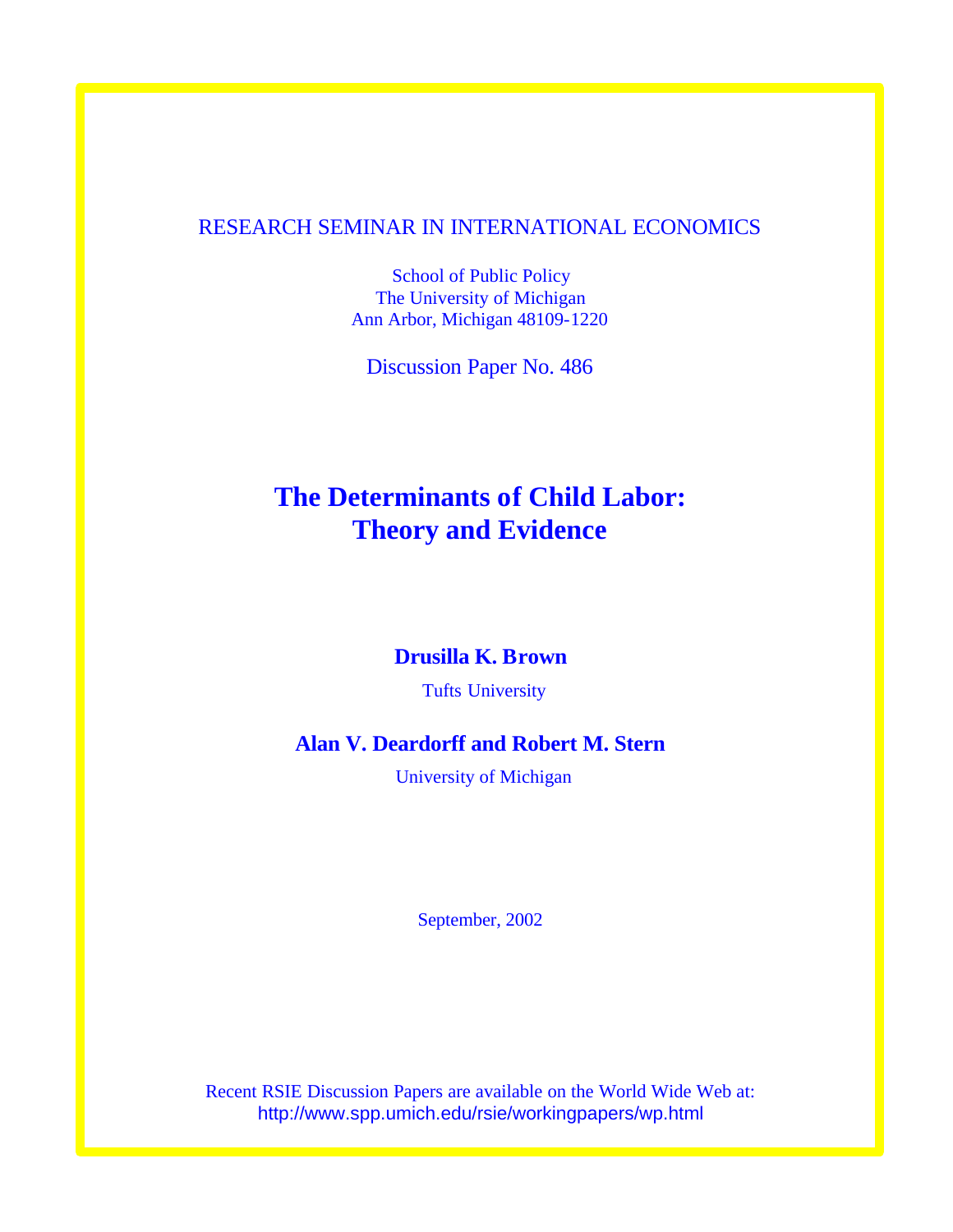## **THE DETERMINANTS OF CHILD LABOR: THEORY AND EVIDENCE**

**By**

**Drusilla K. Brown Tufts University**

**Alan V. Deardorff University of Michigan**

**and**

**Robert M. Stern University of Michigan**

**September 2002**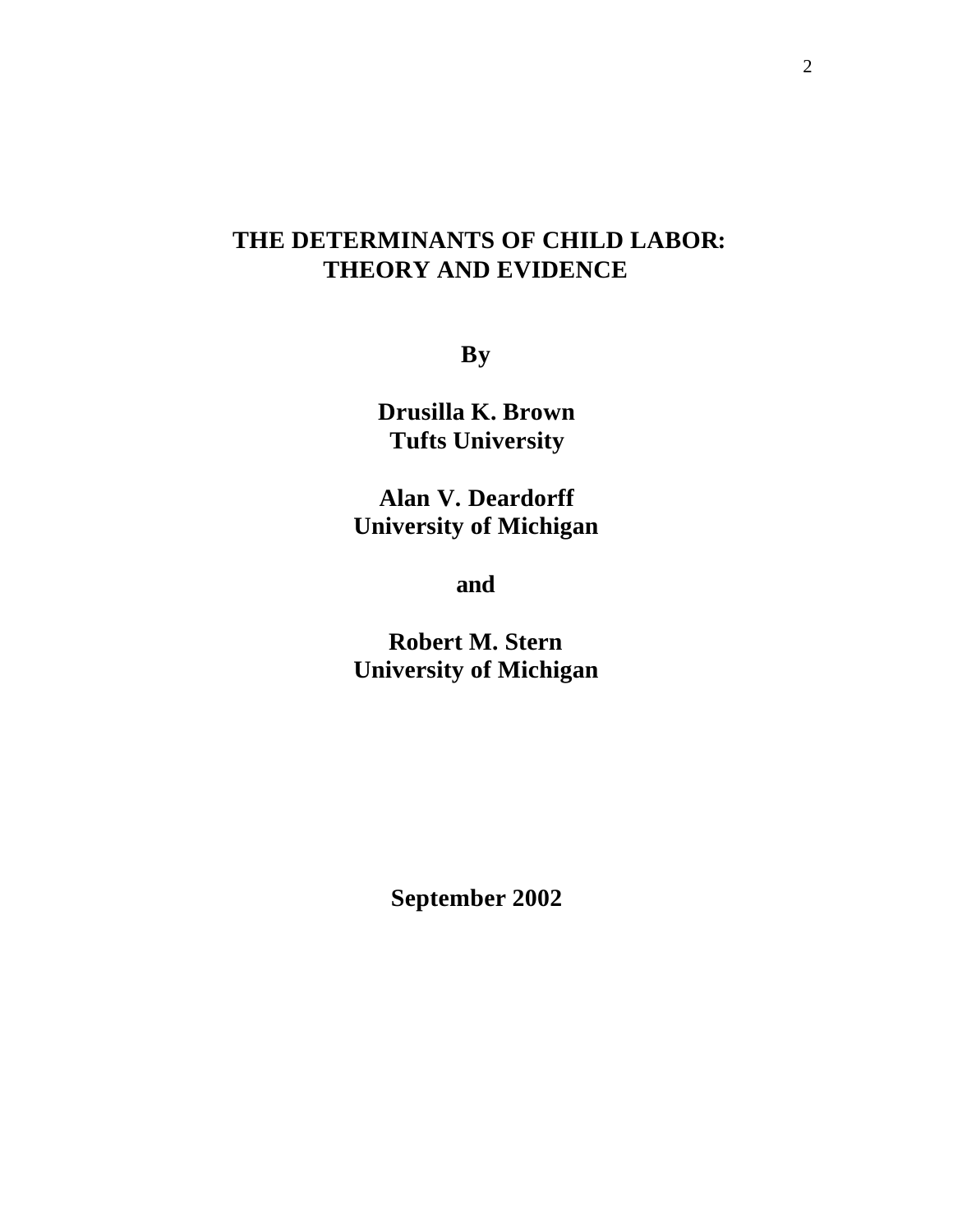#### **I. Introduction**

The specter of small children toiling long hours under dehumanizing conditions has precipitated an intense debate concerning child labor over the past decade and a half. As during the midst of the  $19<sup>th</sup>$  century industrial revolution, policymakers and the public have attempted to come to grips with the causes and consequences of child labor. Coordinating a policy response has revealed the complexity and moral ambiguity of the phenomenon of working children.

Although child labor has been the norm throughout history, the fact of children working and the difficult conditions under which children work occasionally become more evident. In the midst of the  $19<sup>th</sup>$  century, child labor became more visible because children were drawn into an industrial setting. Currently, child labor has become more visible because of the increase in the number of children producing goods for export.

Our purpose here is not to provide a definitive diagnosis of the causes and consequences of child labor, but rather to review the existing theoretical, empirical, and historical literature as to why and when children work. As will become clear, technology and other demand-side factors interact subtly with household dynamics, culture, and market and political failures to determine the labor force participation rate and educational attainment of children.

In section II, we review the theoretical literature and some incidental empirical evidence concerning household decision-making and its implications for work and school choices for children. Unitary models are analyzed first, followed by models with multiple agency. We consider household decision-making, itself, along with market characteristics that constrain the choices that families make concerning their children. In particular, considerable recent theoretical and empirical attention has focused on the role that market failures play in child labor. Failures that emerge in financial, spot labor, and human capital markets can all give rise to more child labor than is economically efficient or in the interest of families. We will also find that political failure can play a significant role in determining the allocation of children's time. We then turn, in section III, to a discussion of the empirical evidence on these and related issues based on survey research of household decision-making.

The demand side of child labor is then broached in section IV. Here we consider the role that technological change, or lack thereof, can play in creating employment opportunities for children. Central to this literature is the extent to which mothers, young women, or machines can duplicate and, therefore, replace the special labor qualities provided by child workers. Evidence of current work by children is compared to the historical record on the role of technological change and child labor during the 19<sup>th</sup> century industrial revolution.

A more thorough treatment of the rise and fall of child labor during the  $19<sup>th</sup>$  century is presented in section V. There remains considerable disagreement among historians concerning the nature of child labor during the western industrial revolution. Historians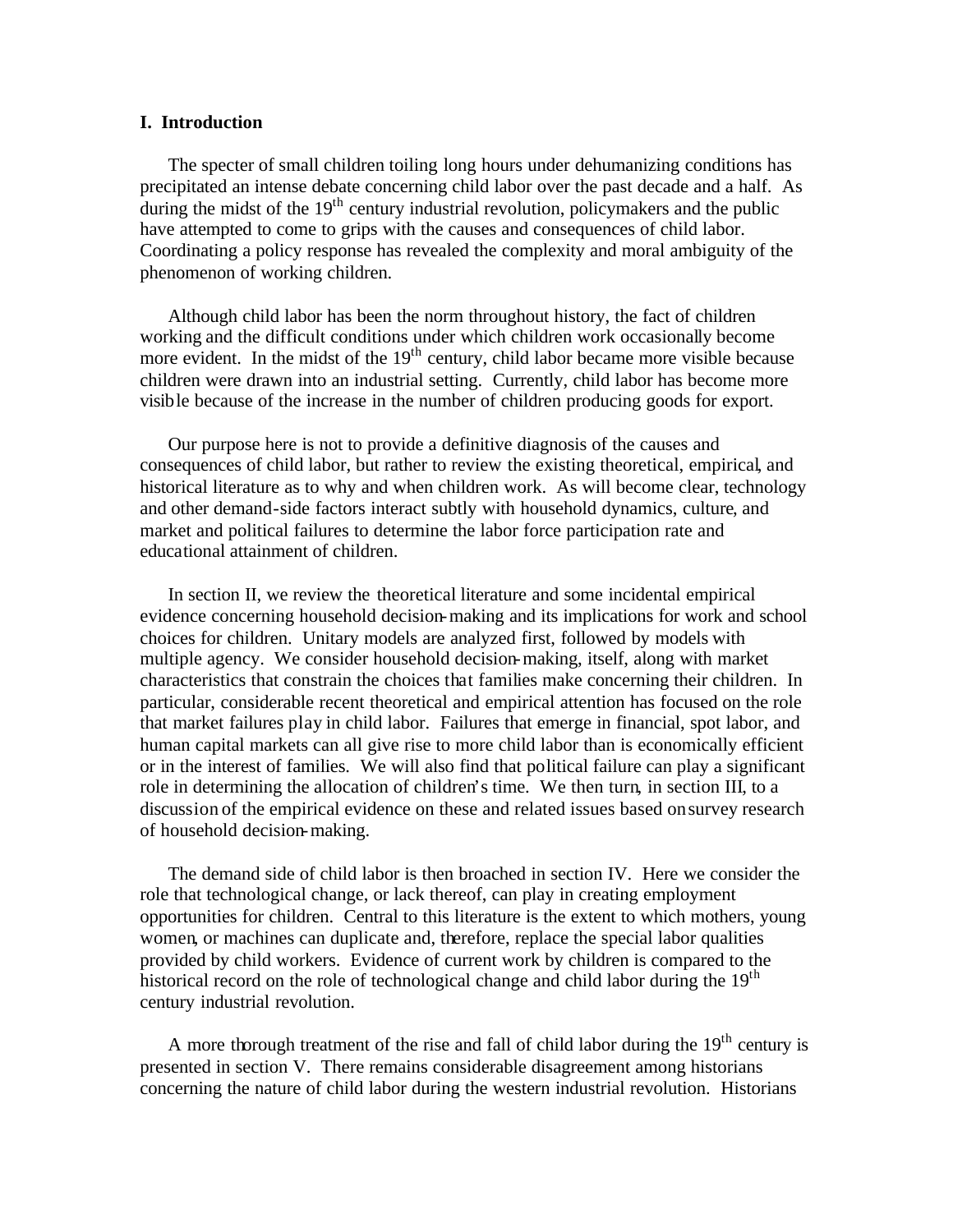continue to debate issues concerning the role that child workers played in the industrial setting, the impact that the industrial revolution had on total and sectoral employment of children, and the role of legal restrictions on hours worked, the age at which children could enter the labor force, compulsory education, and the public provision of educational services. Nevertheless, there are many distinct parallels between child labor today and the experience with child labor in the west two centuries ago. We conclude section V with an attempt to draw some lessons from the historical experience.

We then turn to a series of specific issues thought to be important in affecting both the supply and demand for children. Section VI addresses the conflicting effects that trade openness has on child labor. Section VII provides a critical review of the empirical evidence on the impact of compulsory education laws in the United States. Finally, section VIII addresses the all-important question concerning the value of an education and the determinants of education quality. Conclusions follow in Section IX.

#### **II. Theories of the Supply of Child Labor**

We begin with a discussion of the supply-side determinants of child labor. First, we will consider the theory of household decision-making in a perfectly competitive context. (Empirical implementation of this model will be discussed in the following section.) We then turn to consider several market imperfections that impact households along with empirical evidence supporting the relevance of these market failures for the determining child labor.

#### *A Basic Model of Household Decision-Making*

A generic Becker (1981) type household decision model such as the one articulated by Rosenzweig and Evanson (1977), Pörtner (2001c), or Cignati and Rosato (2000) and summarized by Schultz (1997) assumes that the household acts to maximize utility, which is a function of the number of children, the schooling per child, the leisure time per child, the leisure of the parents, and a composite consumption good. These goods are produced using a composite commodity purchased in the market place and the time of household members. The time inputs to produce the composite consumption good can be supplied by the mother or by the children. Household income can be earned by selling goods produced in a household enterprise or by working as a wage laborer. Inputs to the production of the household enterprise good include physical assets owned by the family and by parent and child labor. Markets for labor, goods, and capital are taken to be perfectly competitive, at least initially.

The husband allocates time between market work and leisure; the mother allocates time among market work, child rearing, and home production; and children allocate time among market work, education, leisure, and home production.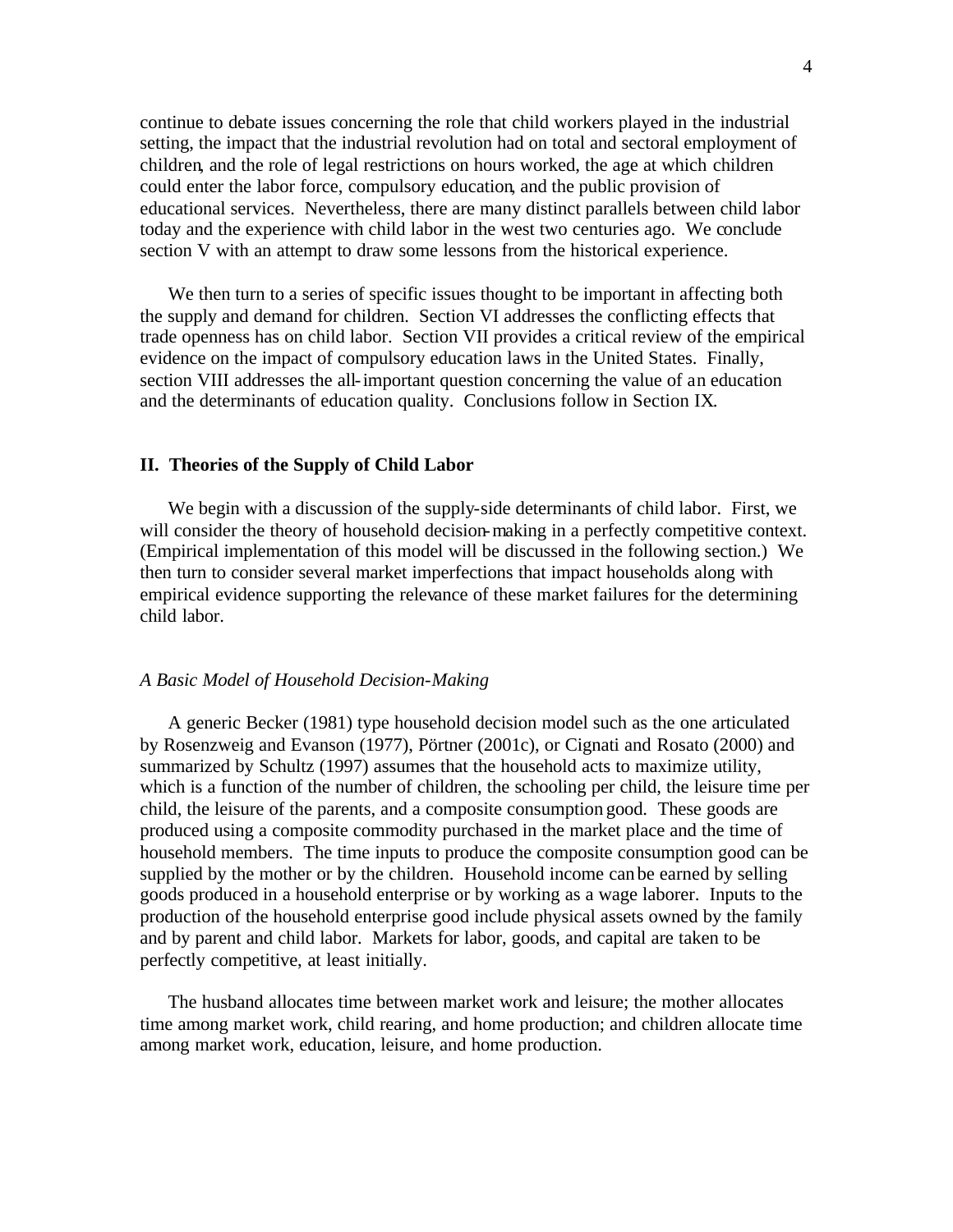Uncompensated cross-elasticities in this model concerning children are the following:

- An increase in the father's wage raises the implicit price of his leisure and will lead to substitution toward the child's education if the child's education and the father's leisure are substitutes. An increase in the father's wage will also raise household income. If a quality-child is a normal good, then education will rise.
- An increase in the mother's wage increases the opportunity cost of each birth, thereby lowering the optimal family size. To the extent that child quality is a substitute for child quantity, the fall in the optimal family size will raise investment in education. However, to the extent that the mother's work in the home is a substitute for child work in the home, child leisure and education may decline when the mother's wage rises. Finally, the rise in the mother's wage will raise the demand for all normal goods. Quality children may be among these, in which case educational attainment will rise.
- An increase in the child's wage works through several channels to alter the amount of education. First, an increase in the child's wage raises the opportunity cost of time spent in school. Second, an increase in the child's wage raises the return to each birth. To the extent that the subsequently larger family size leads families to trade off quality for quantity of children, educational attainment will decline further.
- The impact of an increase in the child's wage also depends on whether leisure and education are complements or substitutes. If leisure and education are complements, then the rise in the cost of leisure will induce a decline in the demand for education. However, if they are substitutes, a rise in the wage will raise the demand for education. In order to determine the net effect of the child's wage, we have to weigh the income and substitution effects. If the contribution of the child's work to household income is small, then the substitution effect will dominate and the child will increase work and reduce education.
- An increase in land holdings or other family assets should increase income, thereby increasing educational attainment.

#### *The Quality-Quantity Trade-Off*

Most, theoretical analysis hypothesizes a tradeoff between the quantity and quality of children, as reviewed by Schultz (1997). However, Rosenzweig and Evanson (1977) allow the quantity-quality tradeoff to emerge as a by-product of the impact of the mother's wage on the number of children. In this case, the increase in the mother's wage raises the opportunity cost of the labor-intensive enterprise of raising children. The fall in the number of children in the family frees resources available to increase child quality. For example, the services that children provide to their parents may be defined as the product of the number of children and their average quality. In that case, quality and quantity are inherently substitutes. However, Cigno and Rosati (2000) note that this depends on the presumption that the net cost of a child is negative.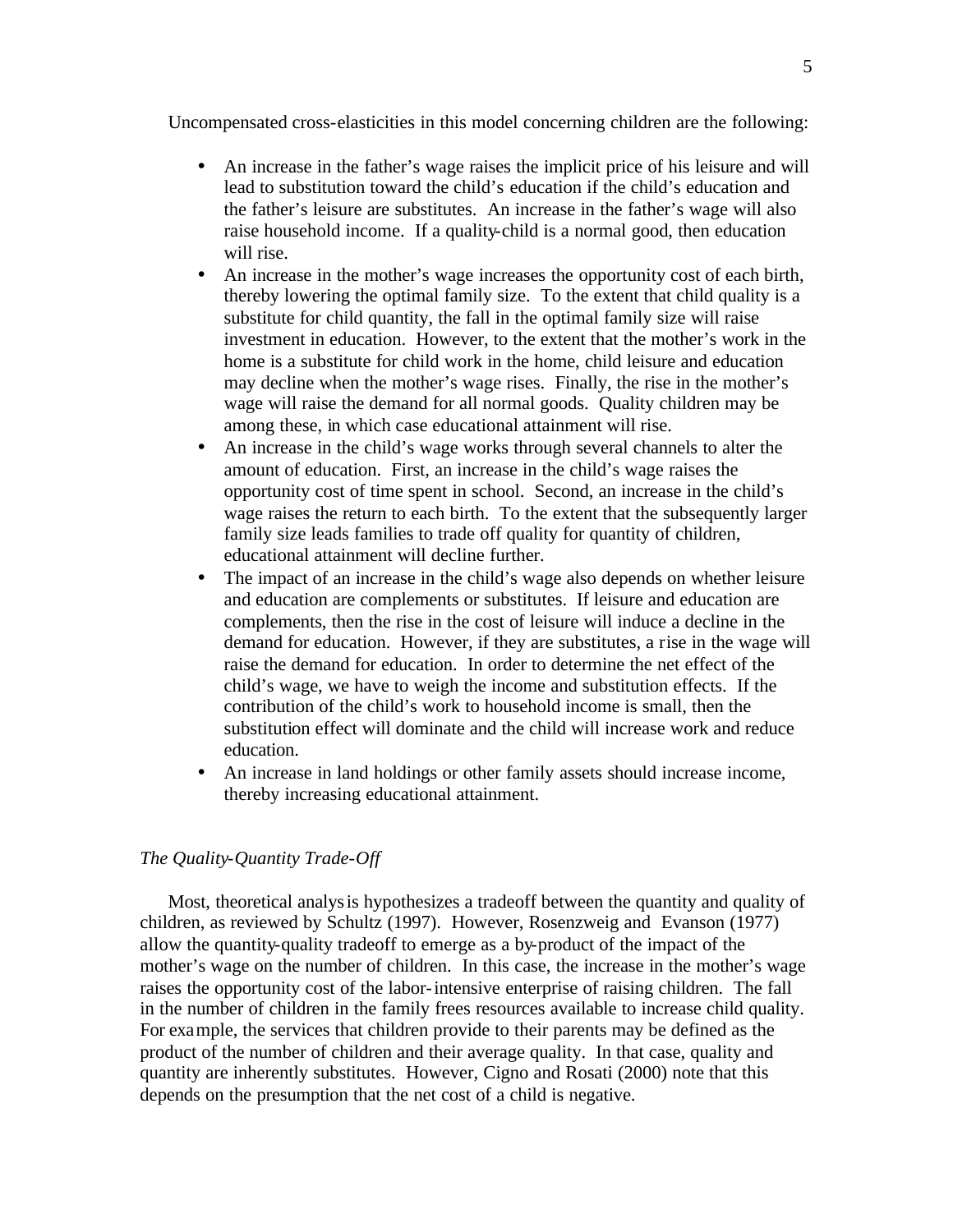#### *Variation in Child Quality across Siblings*

Investment in child quality typically varies across children. There are several theories as to why this would be the case, as reviewed by Ejernæs and Pörtner (2002), associated with birth order. They identify three different possible explanations, associated with household budget constraints, biology, and returns to scale in household production.

*Household Budget Constraints*. Even if parents would like to equalize educational expenditures across children, they may not do so if they lack access to capital markets or if they do not realize the value of borrowing against future income. In this event, the level of spending on first and last born will be higher than the family average for two reasons. First, as noted by Cigno and Rosati (2000), families that are liquidity constrained cannot spend the return on their investment in their children until they have entered the labor force. Once the oldest children in the family begin working, the household budget constraint is relaxed, permitting more investment in the human capital of younger siblings.

 Second, time spent in a smaller family is longer for first- and last-born than for middle children (Birdsall, 1991). Note, however, that when a family is liquidityconstrained, the youngest children in the family receive their *bonus* in the form of greater educational attainment since their family will be smallest during their school-age years. By comparison, the oldest children will receive their bonus in the form of greater maternal attention as infants. In addition, the last children to be born in the family will enter when the parents are at the peak of their earning power, thus further biasing human capital formation in the youngest children in the family (Parish and Willis, 1993).

Birdsall's insights also suggest some interesting interactions between mother's work and child's work. She reasons that mothers who work are not at a corner solution in the time allocation across children, whereas mothers who do not work allocate all of their available time to nurturing. Birdsall finds that mothers who engage in market work outside the home spread their maternal resources across their children more evenly than mothers who engage exclusively in home production.

The impact of a mother's market work on human capital formation is reversed, however. A mother who reduces hours of market work as the number of children in the family rises, in order to increase the maternal time spent with each child, also lowers family income. The negative impact on household income may create an incentive to withdraw older children from school and send them to work. In other words, a family can use income of their older children to reallocate the mother's time from periods in which her family is small toward those periods in which her family is large. Thus, once again, we might expect to observe a first-born to begin work earlier than subsequent children.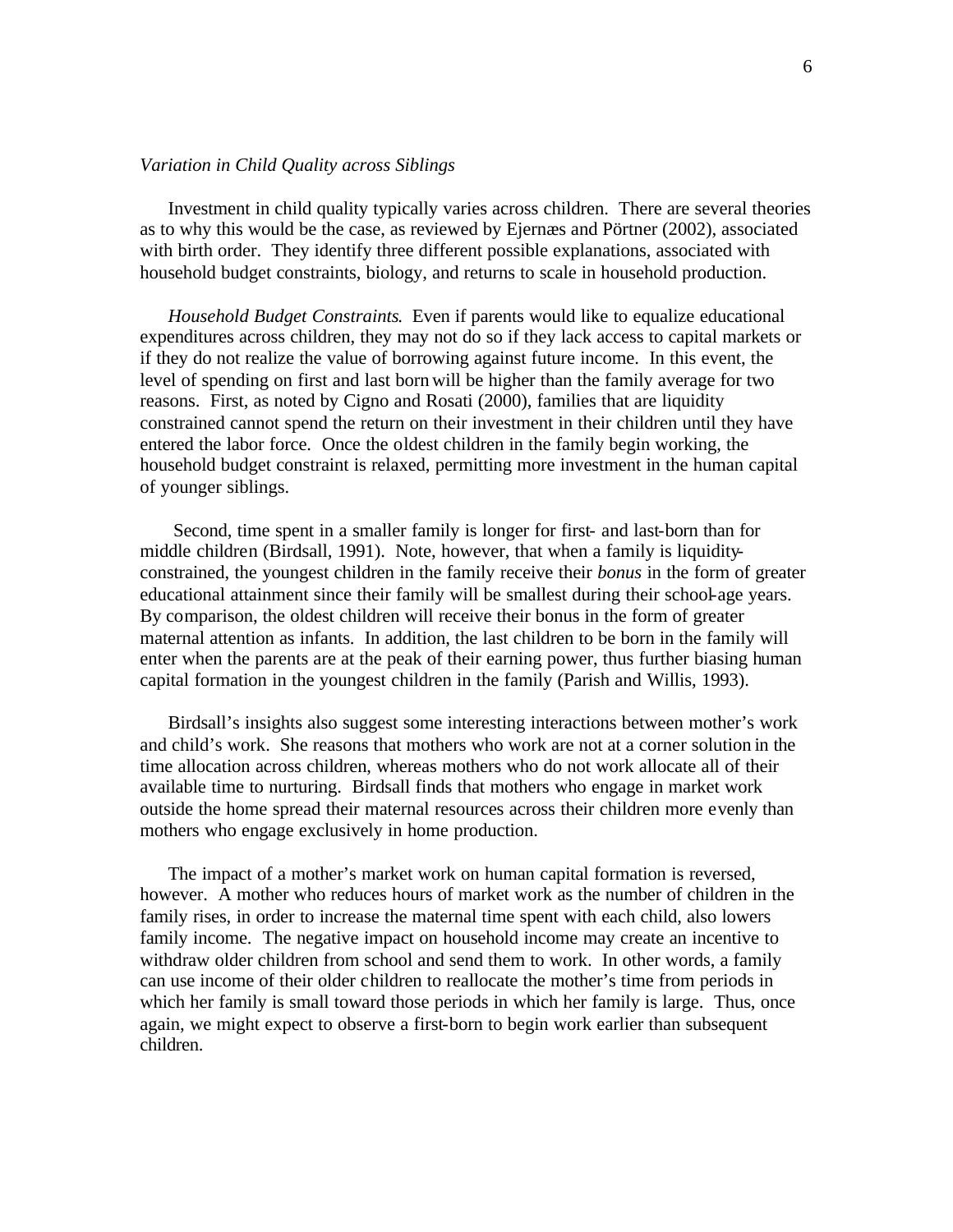*Biology* may play a secondary role. First-borns and children born to older women tend to have lower birth weight than middle children. These middle children, then, may have more potential to acquire human capital. Parents may draw conclusions concerning a child's genetic endowments and, therefore, ability to acquire human capital, by observing such factors as how prone they are to illness, genetic disorders and ability to grow physically based on birth weight. Gender, of course, may also play a role in the parent's eva luation of the earnings potential of an educated child.

Ejrnæ and Pörtner (2002) use a biology-based argument to explain birth-order effects in human capital investment. They assume that parents make fertility decisions sequentially. They have one child, then observe the genetic endowment. Based on the observed outcome of the first child, they make a decision as to whether to have a second, and so on. The objective function of the parents is to maximize an index of human capital embodied in their children. The upshot of this process is that, as soon as they have a child with higher than averaged expected genetic ability, they stop having children and focus a disproportionate amount of resources on that last child.

Thus, even if genetic abilities arrive randomly, parents stop having children or reduce the rate at which subsequent children are conceived, once an above average child is born. As a consequence, the last-born child will receive more human capital than children born higher in the birth sequence.

*Returns to Scale in Household Production.* Differences in innate ability are not the only reason that investment in human capital may vary across children in a single family. Up to this point, we have assumed constant returns to scale in household production. For the purposes of this analysis, this implies that children in the household in the same cohort can be assigned the same set of tasks. However, Chernichovsky (1985) suggests that there may be returns to scale for some tasks. Consequently, children within an age cohort may be assigned different tasks. Some may be engaged in household production and others in acquiring human capital.

Along a similar vein, Levison (1991) argues that parents may be diversifying their investment in children. Placing all children in school may expose the family to excess risk from income shocks. As a consequence, some children in the family may be assigned the task of acquiring skills that have immediate market value, such as that which can be acquired with on-the-job training.

#### *Children as Insurance*

The Ejrnæ and Pörtner model also offers an explanation for the inverse relationship between family size and education. Large families arise when the random birth of the above average child occurs only after multiple draws from the birth distribution. Such families, by virtue of their large size, are constrained in their ability to invest even in the most innately able of their children. Overall investment is therefore lower than for small families, and investment in above average children is also reduced.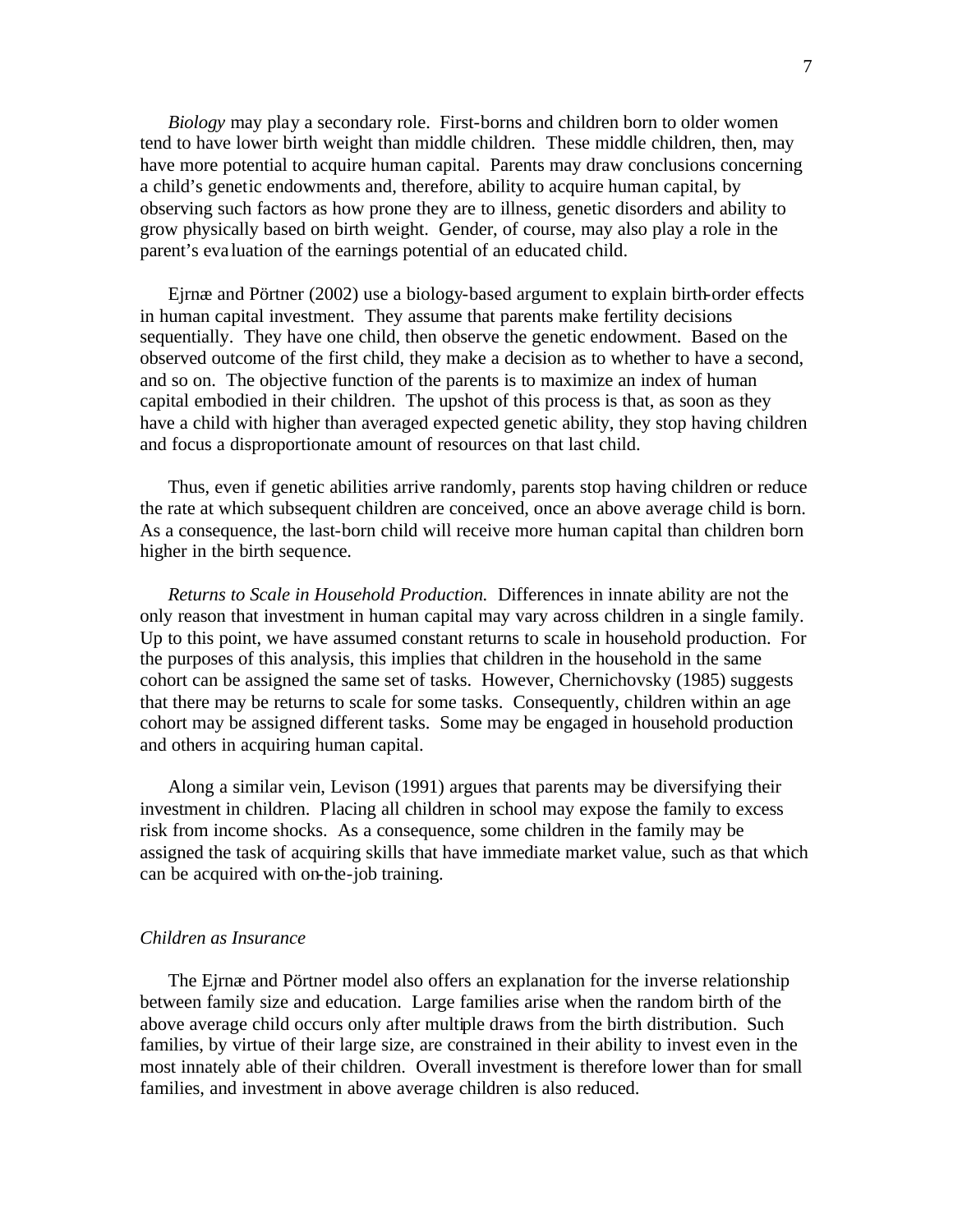In this model, children are being used as a savings vehicle. Parents are optimally investing in the number and quality of children to maximize the market value of the family as a whole. Of course, in some economic environments, there may be savings vehicles that are better investments than children. In countries that do not have welldeveloped financial markets, land holdings may offer the most attractive rate of return. If the return to education is low and the return to land is high, then family wealth is maximized by having a large number of child-farmers.

Parents are also motivated to have children as a form of insurance in economic environments in which insurance cannot be purchased at an actuarially fair price; a point made by many authors as reviewed by Pörtner (2001b). Parents may be particularly motivated to use children as insurance instruments when land tenure rights are uncertain. DeVany and Sanchez (1977) found that land reform in Mexico, which made it impossible for land to be bought, sold, leased, or mortgaged, resulted in large family size.

Having children for insurance purposes can have several consequences, as explored by Pörtner (2001b). Since it is the nature of insurance that income is sacrificed to reduce uncertainty, the return to the last child born may be negative. Thus, family size is larger than it would otherwise be. Large family size, of course, translates into fewer resources for human capital investment and, thus, early entry into the labor force. Furthermore, to the extent that children are used to stabilize income, child labor will be positively correlated with the severity and frequency of negative income shocks. By contrast, higher expected future income will lower the demand for children for insurance purposes.

The use of children as a form of insurance also provides some insight into the role of parental education in determining child labor, even after controlling for current income. Educated parents are likely to have higher expected future income and, therefore, be less likely to incur the expense today of having children to insure against low income in the future. Smaller family size for a given present income translates into more resources for human capital forma tion. Thus, educated parents may have fewer, more educated children because of a reduced need to insure against future poverty.

In teasing out the role of parental education empirically, we will be particularly interested in those studies that control not only for income but also for expected future income and family size. That is, is parental education positively correlated with human capital investment in their children because the parents have higher future income and a smaller number of children, or because they have a deeper understanding of the value of education?

Education, particularly of the mother, has a secondary impact on human capital formation. Child mortality is lower for educated mothers, thus requiring fewer costly births to achieve the targeted family size. More resources are therefore left to invest in surviving children. In this framework, positive income surprises raise fertility. Parents who receive what they believe to be a temporary windfall are likely to invest some of it in having more children. These additional children then provide additional income in the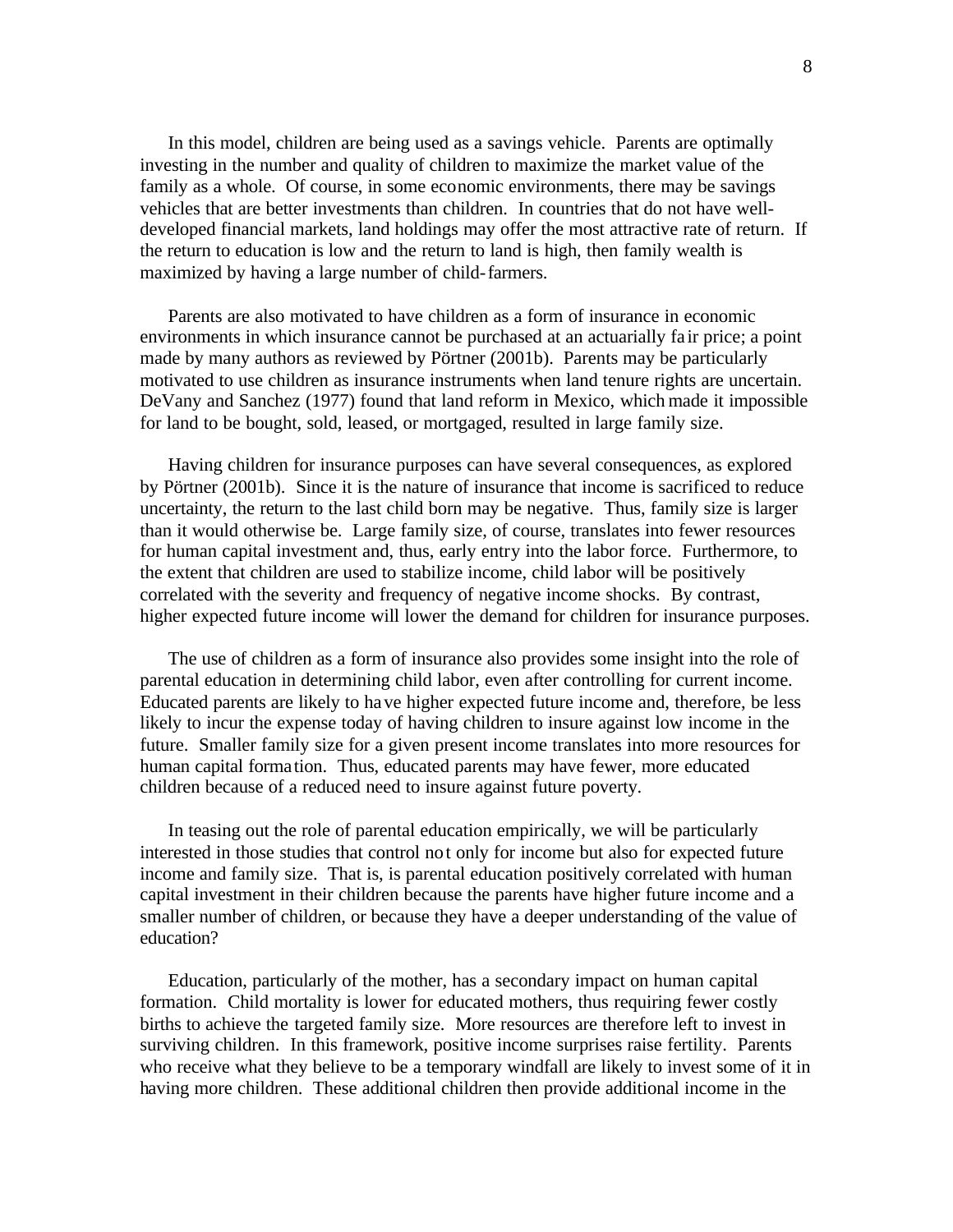future when household income returns to a more typical level. As a consequence, income surprises that ultimately prove to be permanent can produce some curious empirical results. Families that have persistently high income that is unexpected are likely to have a larger family size and less human capital formation than we would normally expect. Thus, income growth will more slowly reduce family size when it is unexpected.

Child mortality has conflicting affects on family size. On the one hand, if a child is more likely to survive infancy, the expected rate of return per birth is higher, thus raising the optimal family size. However, the increase in the probability of surviving childhood raises expected future household income, thereby lowering the optimal family size.

#### *Human Capital Formation*

The decision to educate one's children has an inter-temporal aspect, as discussed by many authors, most notably Becker (1974). Baland and Robison (2000) make a particularly direct connection of human capital formation to child labor when evaluating the efficiency characteristics of household decisions.

They note that when parents are altruistic toward their children, have the ability to leave a bequest to their children, and have free access to capital markets, then investment in their children's education will be efficient. Parents in this setting optimize by equating the earnings of the last hour of a child's labor to the present discounted value of earnings that would accrue to the family due to the last hour of human capital acquisition in school. That is, the parents act to maximize the value of the dynasty's income.

#### *Capital Market Failure*

Problems with inefficient child labor arise when families are credit-constrained, as noted by Laitner (1997), Parsons and Goldin (1989), and Jacoby and Skoufias (1997), and as analyzed by Baland and Robinson. For example, if parents expect family income to be rising over time, then they may find it optimal to borrow against the future so as to smooth consumption across time. That is, it is optimal for savings to be negative when children are young. However, if parents do not have access to credit markets, then they have to rely on internal assets. In the child-labor scenario, parents borrow from the future by putting their children to work rather than investing in human capital that will make their children more productive in the future. Such a strategy, while optimal for the family in this constrained situation, is not efficient. The present discounted value of another hour of schooling is greater than the return to another hour of work.

There is an abundance of indirect empirical evidence, discussed below, concerning the role of credit constraints and educational attainment. However, Dehejia and Gatti (2002) test the hypothesis directly. They estimate a basic model of child labor determination for a panel of 172 countries for the years 1950-60, 1970, 1980, and 1995. The credit-constraint variable is proxied by the share in GDP of private credit issued by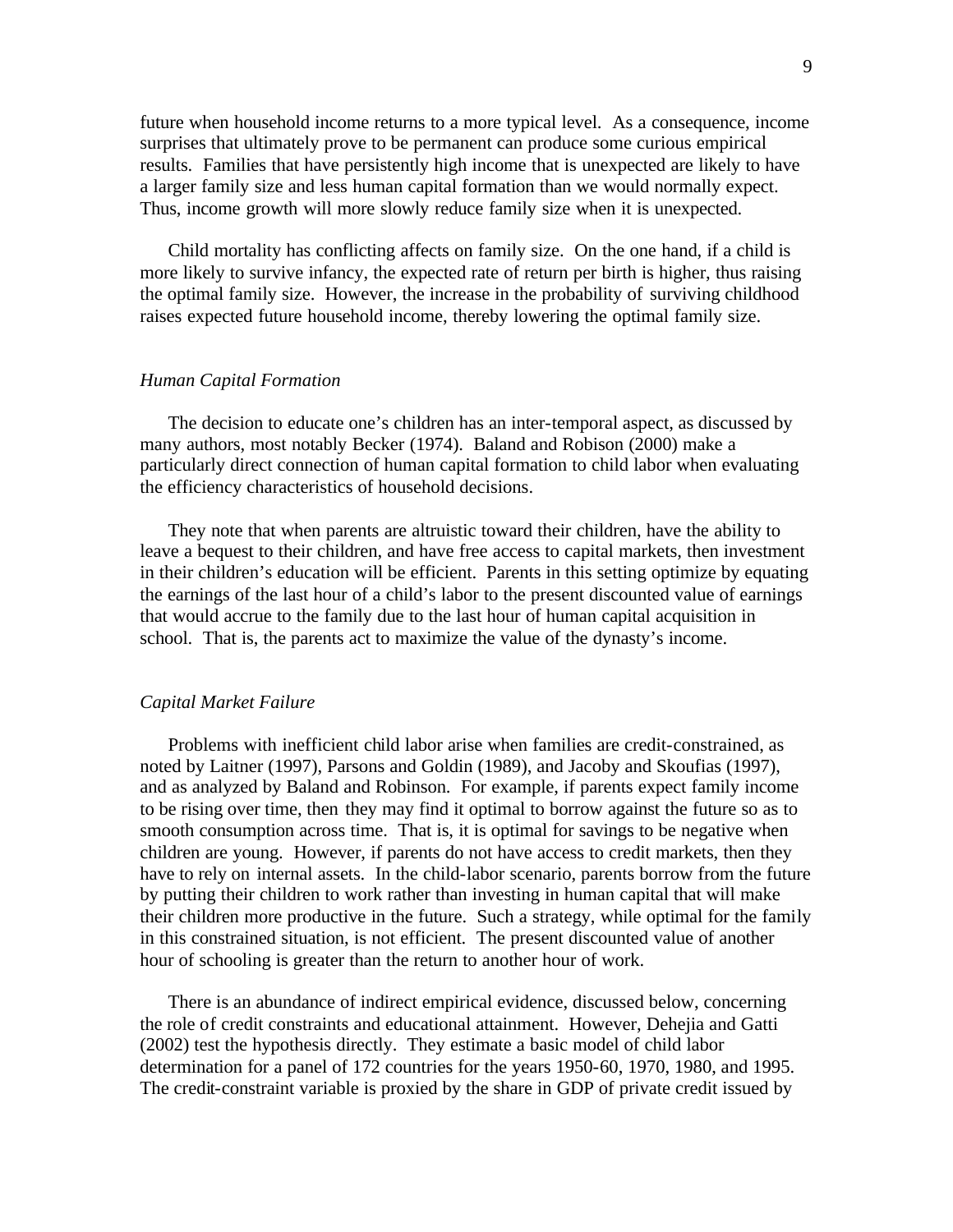deposit-money banks. They find that a one standard deviation increase in the share of credit in GDP is associated with a 10 percent standard deviation decrease in child labor. They conclude that families with access to credit are considerably less likely to put children to work during a period of economic volatility than parents without access to credit.

Similarly, Jacoby and Skoufias (1997) study the effects of incomplete financial markets on child labor through their analysis of time allocation of children ages 5 to 18 included in the Village Level Studies Survey, 1975-1978, of ten villages in semi-arid India. This work is particularly interesting because it attempts to disentangle creditmarket failure from insurance-market failure. This decomposition is accomplished by comparing how families cope with anticipated seasonal variations in income with unanticipated shocks due to variations in rainfall. The use of child labor to smooth seasonal income variations reflects incomplete capital markets, while the use of child labor to smooth variations in rainfall reflects the unavailability of insurance.

Jacoby and Skoufias found that parents make significant use of child labor to selfinsure. Small farms were found to be particularly poorly insured. They do not have access to seasonal borrowing. In contrast, large farms appear to have access to insurance but not seasonal credit. However, it is unclear how the consequent irregular school attendance affects human capital accumulation. Over the course of three years, a typical child in a household with limited access to credit acquired 98% of the human capital of a child completely insured against household specific risk.

#### *Nontransferability of Household Assets*

The analysis of Baland and Robinson (2000) suggests that as long as asset markets are functioning and there are transfers between parents and children, parents will make efficient working decisions for their children. This is the case if the parents are altruistic toward their children and intend to leave them a bequest, or if children are altruistic toward their parents and intend to support them during retirement. However, Bommier and Dubois (2002) argue that when children have a disutility of work, then even if parents are altruistic toward their children and have access to credit, the amount of child labor will still be inefficiently high.

Bommier and Dubois consider the particular case in which parents choose the amount of child labor and that labor reduces the future productivity of their children. These children, when grown, work and provide a transfer to their parents. Children set the size of the transfer to their parents by equating at the margin their own utility of consumption to the pleasure they get from their parent's consumption.

If a parent makes the child work, that work lowers the child's future income and, therefore, the transfer to the parent. Thus, the child can punish the parent for forcing them to work as a child by reducing the size of the transfer.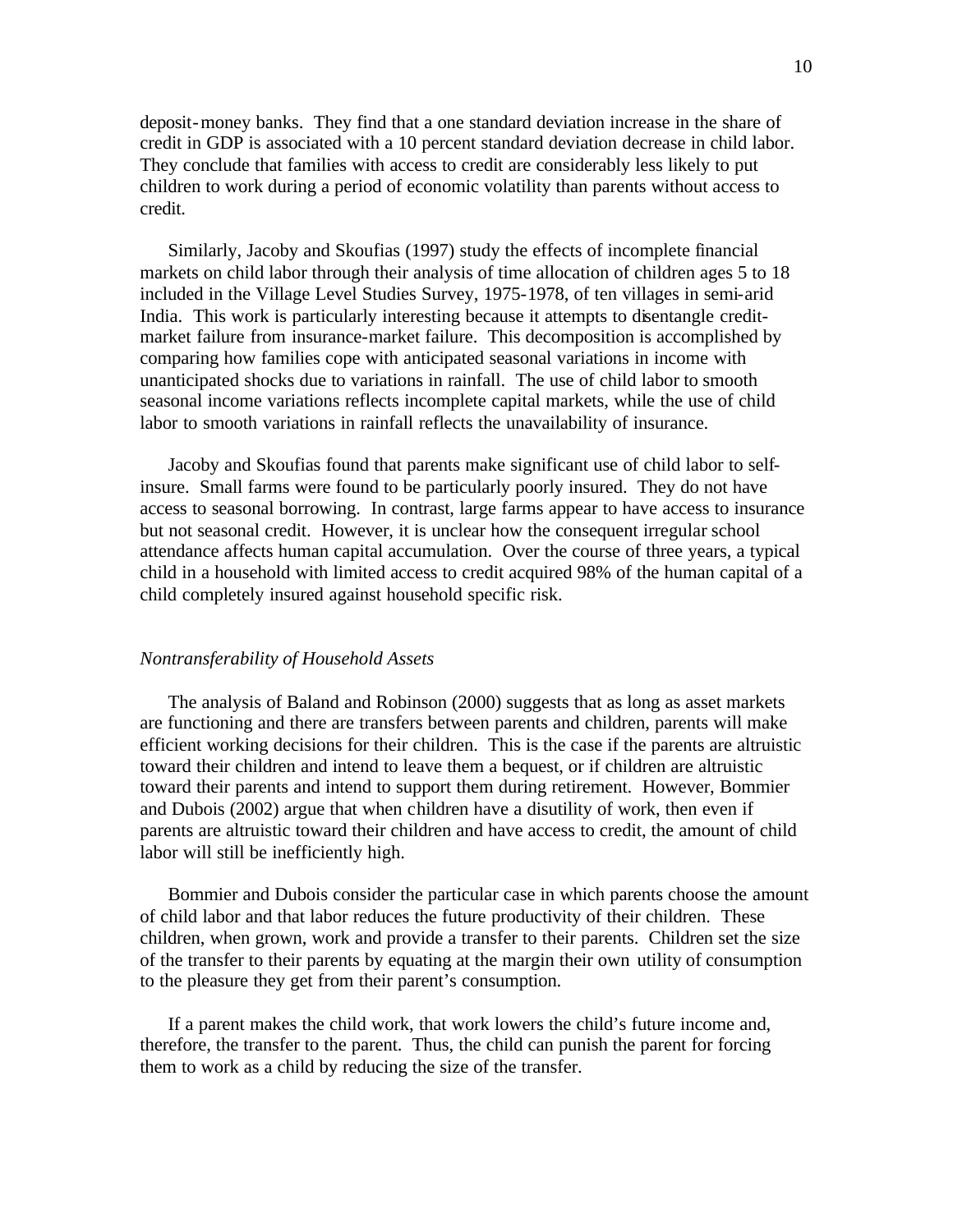They key here is that the transfer declines because child labor makes those children, once grown, less productive than they would have been had they gone to school. That is, the parents are punished for inefficient formation of human capital in their children. However, the unhappiness that the children feel while working does not affect their future income and so does not affect the size of the transfer they pay to their parents. Thus, parents pay no penalty for imposing this distress on their children, resulting in inefficient child labor even though asset markets are functioning properly.

#### *Failure in the Markets for Land or Labor*

The model of household decision-making outlined above presumes that households have access to perfectly functioning markets for land and labor. However, as a practical matter, there may be several types of market failure that will alter the optimizing decisions combining children and other household assets. Skoufias (1995) emphasizes the importance of the difficulties that families may have in employing labor or in leasing land. There may be, for example, high monitoring costs associated with the use of nonfamily labor. As a consequence, families may have difficulty adjusting toward the household's desired cultivated area, given their reluctance to employ labor from the spot market.

The implications of labor-market failure for child labor are significant. In a model with perfect labor and land markets, the investment in children should be positively associated with land holdings through the income effect. However, in the presence of labor and land-market failure, a family with large land holdings may use the children to work the land rather than invest in human capital. Indeed, Skoufias (1995) finds in empirical analysis of six villages in a semi-arid region of India for the period 1975-1984, that the larger the number of adult males and children in the household, the smaller the amount of land leased out and the greater the amount of land leased in by the family. This is the case even after controlling for other household assets, other work opportunities, and education level of the household head.

Market imperfections in the capital and labor markets can further interact, with adverse consequences for children. To the extent that land is used as a savings vehicle, land holdings may be dispersed over a large number of families rather than concentrated in the hands of a small number of large efficient farms. However, optimal use of the land may require child labor inputs if there are also significant monitoring and moral hazard issues with hired labor.

Labor market failure can also contribute to child labor when it is accompanied by adult unemployment, as analyzed by Basu (2000). Basu considers the impact of an adult minimum wage. If the statute specifies a wage that is above the equilibrium level, then adult unemployment may emerge. Parents may bridge the gap in earnings by putting their children to work. The analysis by Basu is part of a general observation concerning the interrelationship between income inequality and child labor. Ranjan (2001) concludes that in an economy where child labor is inefficient – that is, the return to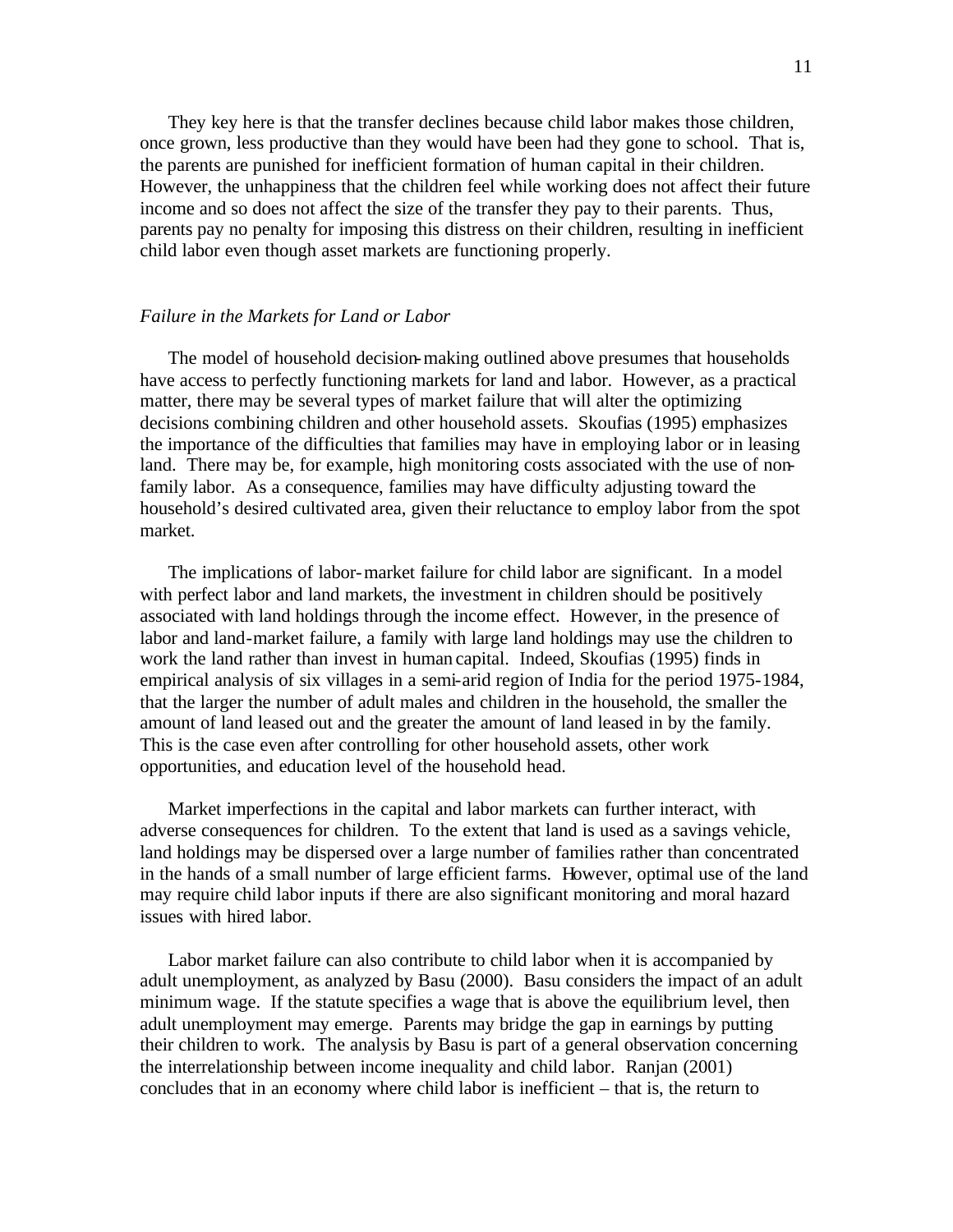education outweighs the forgone earnings of a child, but poor households with an uneducated head do not have access to credit markets – then greater income inequality is associated with more child labor. In contrast, Rogers and Swinnerton (2001) emphasize the opposite. For economies that cannot support the entire population without child labor, increased inequality reduces child labor. In this case, if all families have an equal share of household income then all families will require child labor to survive. However, if income is unevenly distributed, then families in the upper half of the distribution may be viable without putting their children to work. In this case, the number of working children will decline.

#### *Bargaining Failure*

Several theories propose the possibility that bargaining failure is a contributing factor in child labor. Becker (1993) and Baland and Robinson (2000) make a compelling case that non-altruistic parents fail to invest in an efficient level of human capital in their children because the child cannot pre-commit to repay the loan made by the parent to the child while in school.

Genicot (1998) suggests that even when parents are altruistic toward their children, bargaining with the parent's employer may give rise to child labor. He argues that for households at a very low level of income in which the intake of nutrients is suboptimal, an employer may seek to increase a worker's productivity by paying a higher wage. The expectation is that the higher wage would be spent on food, thereby making the worker more productive. However, if the worker has a family, some of the increased wage may be spent increasing the consumption of family members other than the worker. Thus, the sought after productivity-enhancing benefits of the higher wage will not be realized.

In order to internalize the leakage, the employer may seek to employ all members of the family, including the spouse and children. The reward to the family of supplying the child for work is not only the child's wage but also the increment to the parent's wage because he/she is no longer sharing productivity-enhancing food with other members of the family.

#### *Non-Altruistic Parents*

Up to this point, we have, for the most part, discussed family decision-making under the assumption that parents are at least partly altruistic toward their children. However, it is interesting to examine also the possibility that parents are willing to have children only if they receive an adequate return on their investment. We consider how the two theories differ in terms of their implications for the treatment of children. Although it may seem, at first, that there should be strong testable contrasts between the two models, this is not, in fact, the case. This is akin to Becker's (1974) *Rotten Kid Theorem*, except that in the case of child labor we are considering the *Rotten Parent Theorem*.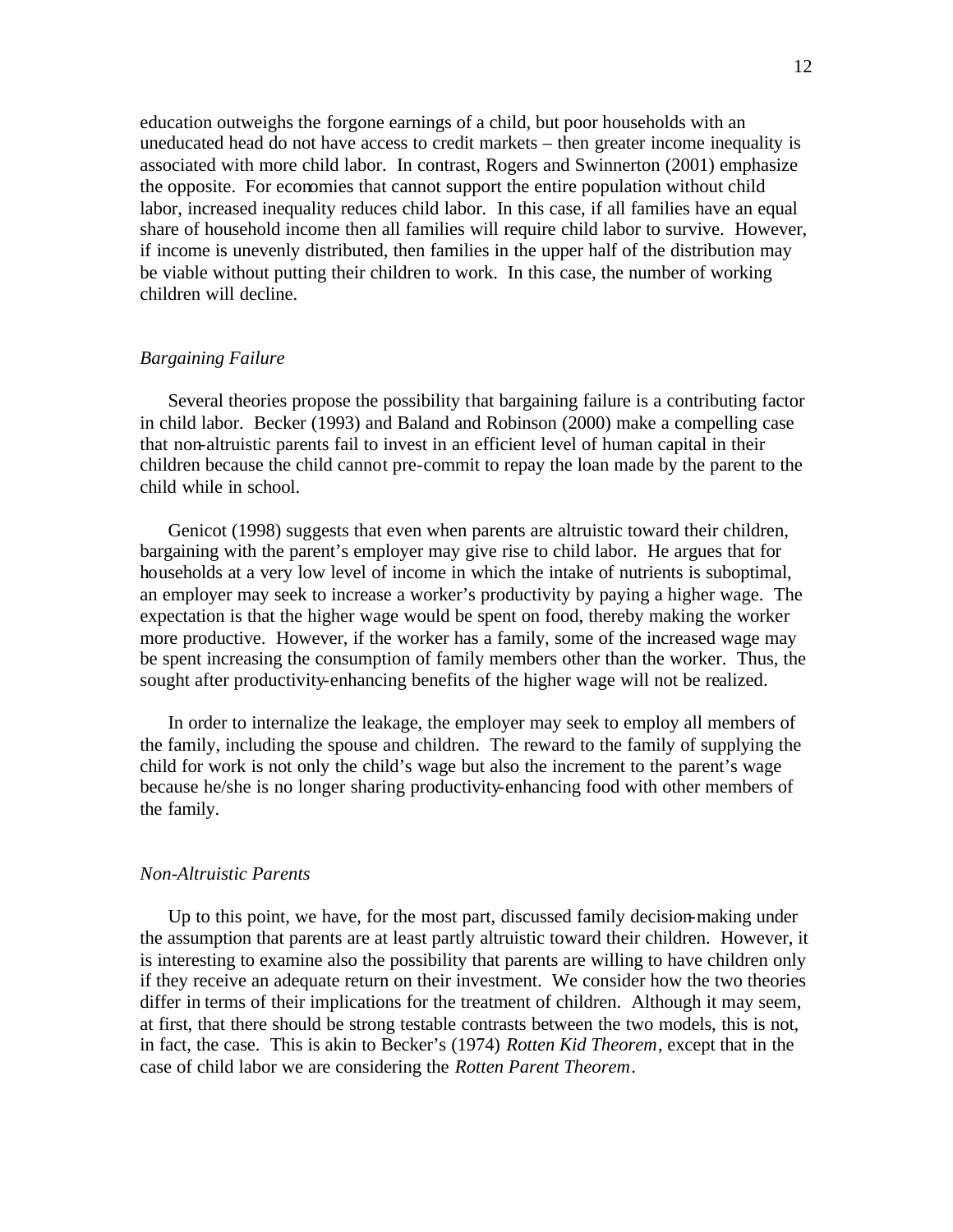Consider, for example, the analytical framework of Cigno and Rosati (2000). In their model of non-altruistic parents, families abide by some set of rules requiring each child to pay an amount *T* to their parents when an adult. *T* itself is a function of human capital formation activity and childhood consumption. Parents have an incentive to maximize the value of their offspring once they grow to adulthood because it also maximizes the value of their income in old age.

Concerns for the time-consistency of the arrangement presumed by Cigno and Rosati lead to the possibility that children will not make the transfer *T* to their parents as expected. That is, Cigno and Rosati have not addressed the commitment problem raised by Baland and Robinson (2000) and Becker (1993).

Lopez-Calva and Miyamoto (1999) attempt to address the child's commitment problem by constructing a social norm that produces children who find it optimal to fulfill their filial obligations to their parents. They consider an infinite-horizon overlapping generations model. Each generation has to choose how much to educate its children, how much to save, and how much to transfer to its parents when they retire. If one generation chooses to educate its children, those children will be more productive in the future. However, the parent will get a payoff from the investment in its children only if the children decide to make a transfer back to the parent at retirement.

Whether or not the transfer in retirement is received depends on whether the family is participating in the following cultural norm: If I pay a transfer to my parents when they retire, my children will pay a transfer to me when I retire. Each generation chooses to participate in the cultural norm only if its own utility under the norm is higher than without it. Thus, an efficiency-enhancing social structure exists that requires each participant to contribute before receiving a benefit, eliminating the commitment problem identified by Becker and Baland and Robinson.

Although the Lopez-Calva-Miyamoto model is essentially a model of retirement, it gives parents a material interest in the human capital formation of their children. That is, they now have an incentive to maximize the earning power of their children even if the parents are not altruistic. Under what conditions will such a cultural norm emerge as an equilibrium? A high rate of return on education and a low rate of return on physical capital formation will raise the rate of return on the cultural norm relative to savings and the holding of physical capital as a vehicle for providing for retirement.

There is considerable statistical evidence of non-altruistic parents, such as Burra (1995), Gupta (2000), and Parsons and Goldin (1989). Ray (2000) finds mixed evidence that the altruistic feeling that parents have for their children increases with household income.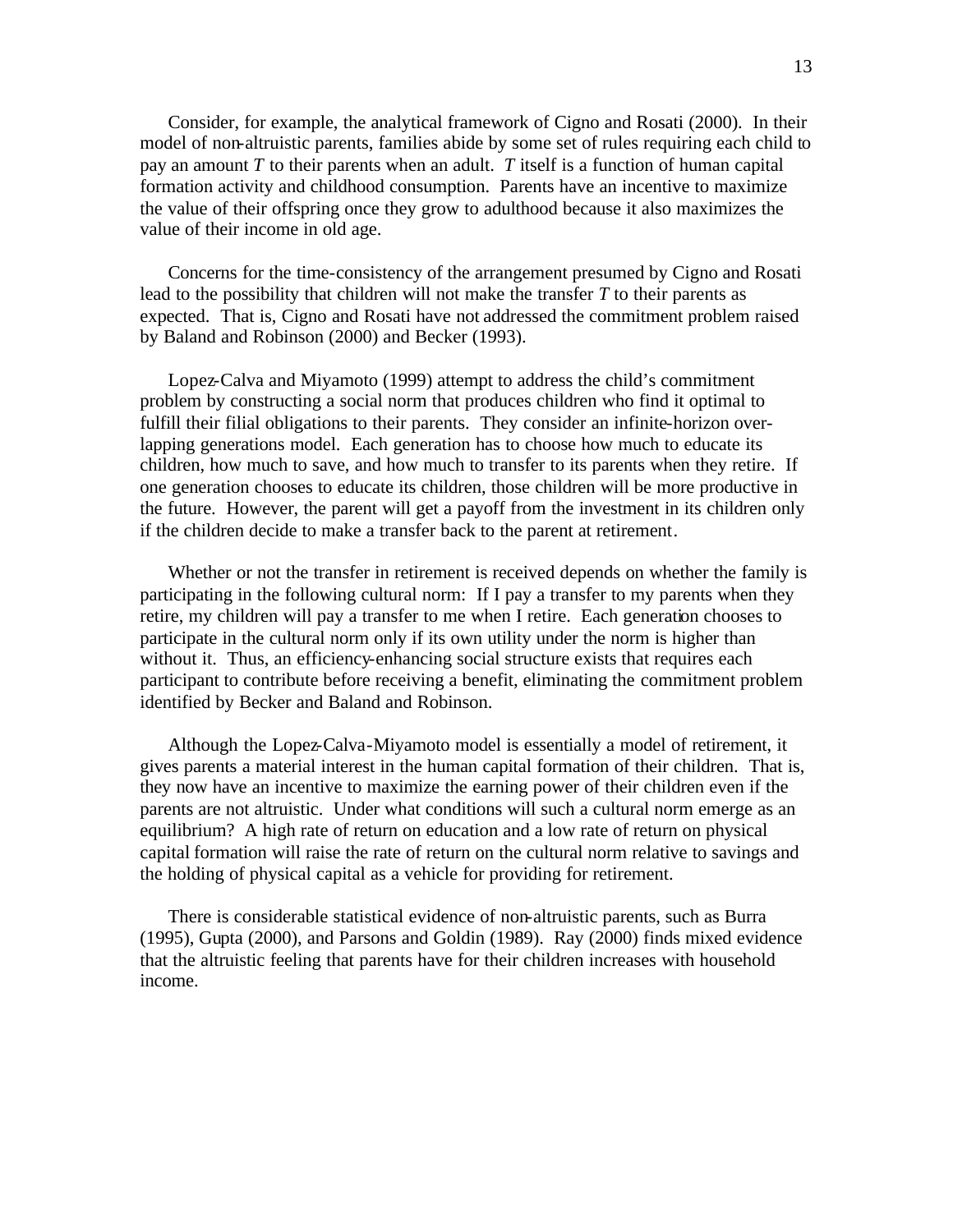#### *The Mother's Stature in the Household*

The unified model above presumes that parents jointly solve a family maximization problem. However, alternatively, we may assume that the parents maximize a weighted family welfare function, where the weights depend on the bargaining power of the mother and father. It is well established that households in which the mother has more bargaining power than is typical spend more on children's clothes and food and less on tobacco and alcohol. (See, for example, Kanbur and Haddad, 1994).

However, Basu and Ray (2001) reason that the relationship between maternal stature in the home and the incidence of child labor is not monotonic. In fact, they find that a balance of power between parents is more likely to reduce child work than a family in which all decision-making is concentrated in the hands of a single parent. The reasoning is straightforward. Consider a household in which both parents have disutility for child labor but enjoy the goods that the added income can bring. If either parent completely controls the purse strings, then the additional income earned by children will be devoted entirely to the goods that they desire. Hence, at the margin, the powerful parent will weigh their own disutility for child work against the value they themselves place on the goods purchased by that labor.

By contrast, consider decision making in a balanced household in which each parent controls half of the household income. In this case, each parent weighs their disutility from putting their child to work against the goods that can be purchased with only half of the child's income. Clearly, both parents will chose a smaller amount of child labor when they only control half of the income, because the benefit is now smaller than before but the psychic cost of putting their child to work is just as great.

The psychic cost of child labor has a public-good quality in the household. That is, each parent suffers the cost of putting their child to work, whether or not they enjoy the benefit of the proceeds. By contrast, spending the proceeds of the child's labor ha s a private-good quality. When one parent controls all household spending, the powerless parent has no ability to inject his/her willingness to pay to reduce the level of child labor.

Analyzing household data from the Nepal Living Standards Survey (June 1995), Basu and Ray find that child labor is highest when the father is dominant in the household and lowest when there is a balance of educational attainment in the household. Further, while it is preferable to have an educated mother in lieu of an educated father, children fair best in a balanced household.

#### *Children's Stature in the Household*

The willingness of children to work, aside from their parents' requirement that they do so, may also play some role in determining the level of child labor. As with mothers, an increase in the share of household income earned by children may enhance their role in decision making in the family. Moehling (1995), in her empirical analysis of early  $20<sup>th</sup>$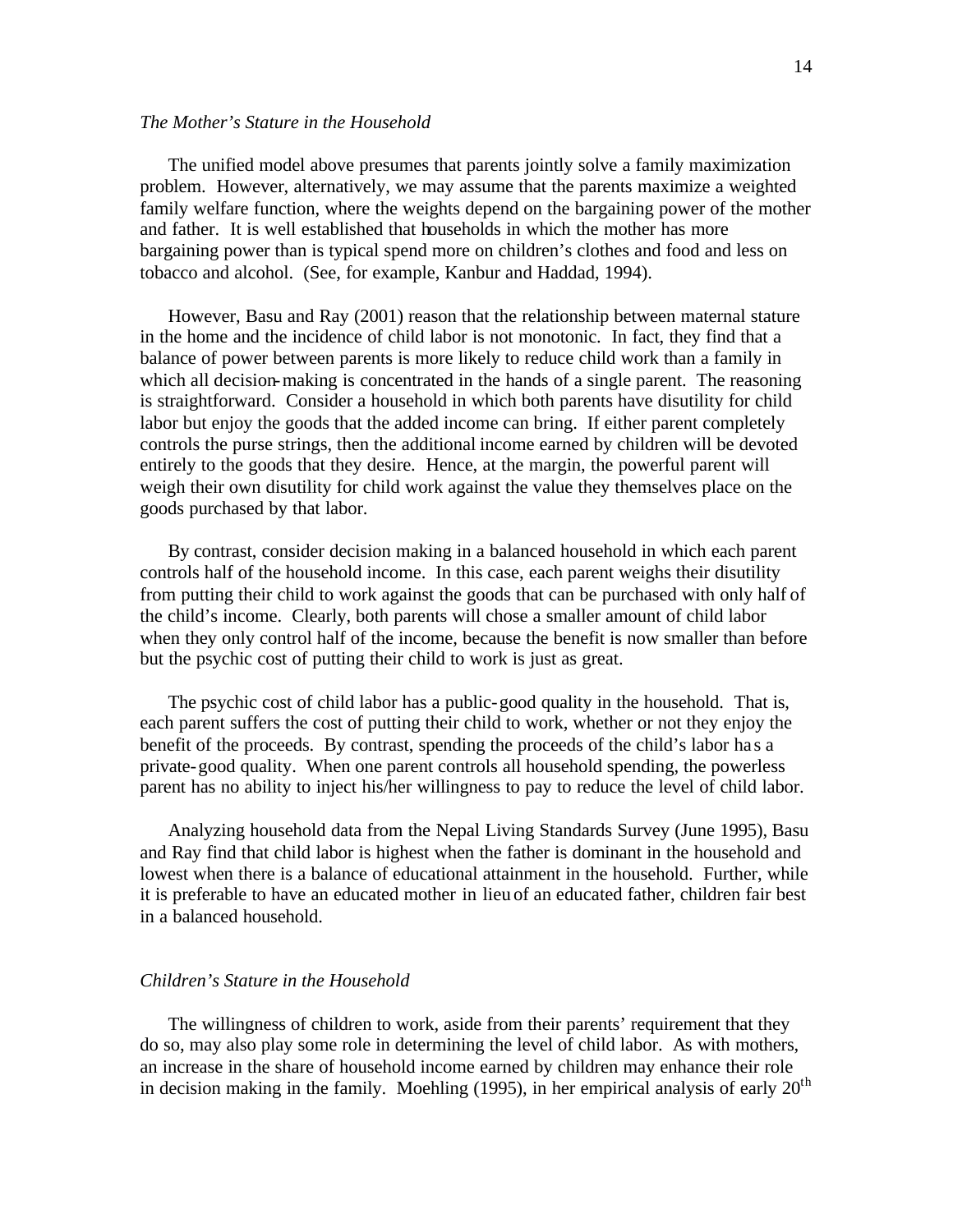century urban America, finds that working children received a larger share of household resources than nonworking children.

Indeed, some of the most challenging theory concerning child labor attempts to simultaneously determine the amount of child labor and the amount of bargaining power that the child has in the household (Moehling, 1995 and Bourguignon and Chiappori, 1994). These models are complex due to the fact that the amount of bargaining power that the child has is determined by the fraction of household income earned, but the fraction of household income earned is in turn an outcome of the bargain over how much the child works.

If we resolve this debate in favor of determining bargaining power as a function of potential earnings power, as suggested by Basu (1999), we can provide an explanation for the startling rise in the stature of the child throughout the  $20<sup>th</sup>$  century. For it remains something of a mystery as to why current day parents continue to invest in the formation of human capital in their children well past the age of twenty years old.

For the sake of argument, assume that bargaining power in the household is a function of *potential*, as opposed to actual, earnings. In such a case, one of the impacts of an upward-trending worker productivity profile is to raise the stature of younger members of the household. This is the case because younger members of the household ultimately will be more productive and thus earn more than their older counterparts when these younger members finally do enter the labor force. Thus, one of the effects of the technology revolution was to ramp up the worker productivity profile and tilt bargaining power toward younger members of the household.

Basu (1999) notes that such bargaining games have potential to reach deeply into the sociological construction of families. For example, the game described above may not have a unique equilibrium. As a consequence, child labor may be deeply imbedded in a complex interaction between bargain and outcome that may not be readily amenable to policy intervention.

Tuttle (1999) adds a second dimension to the issue of child stature within the home. She argues that one of the effects of technological change in the textile mills was to create employment opportunities for children distinct from their parents. That is, some children were employed in the textile factories not in a subcontracting relationship with their parents, but directly by the plant manager. As a consequence of these new employment opportunities, parents found themselves in competition with mill managers for the labor services of their children. The consequent increased bargaining power of children raised their stature in the home.

#### *Intrahousehold Externalities*

Parental bargaining models raise the important question of whether members of a family are willing to share their personal capital with other members of the family. Basu,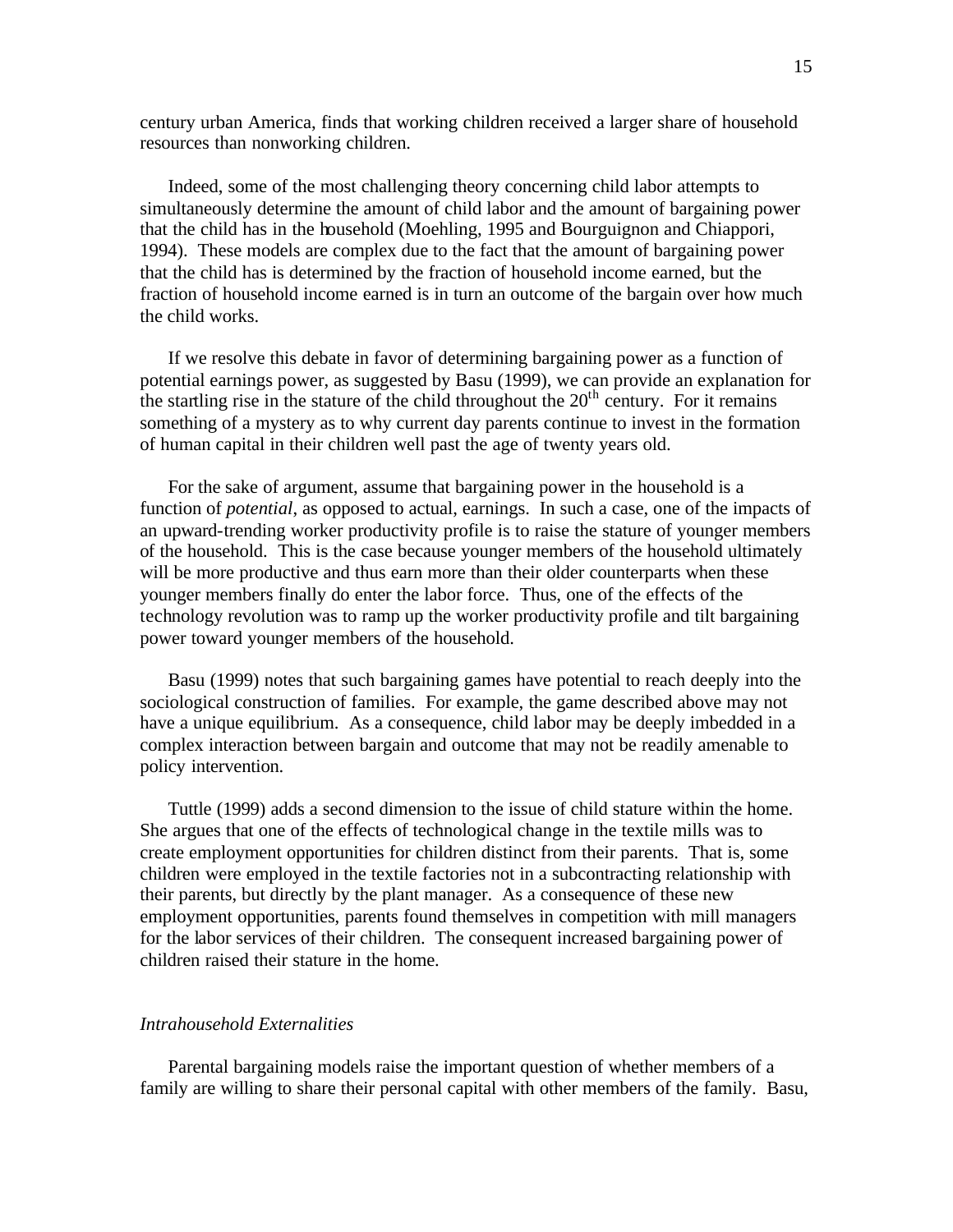Narayan, and Ravllion (2001) theorize that family members will share their personal capital, such as literacy, with other family members, provided that it does not alter their relative bargaining power. So, for example, a literate husband may be unwilling to share the benefits of his literacy with his illiterate wife, if sharing erodes his pre-eminent decision-making authority in the household.

However, there are cases in which sharing the external effects of literacy may improve the prospects of the literate member of the household. For example, a literate mother who is able to help her children with their schoolwork may raise the return to education. This may accrue benefits to her in the form of greater transfers from her children in her old age.

#### *Multiple Equilibria*

Models that are characterized by some discrete switching regime are commonly characterized by multiple equilibria. For example, Basu and Van (1998) model a family in which altruistic parents withdraw their children from the labor force once adult wages have reached some critical level. As a consequence, the supply of labor is increasing in the wage below this critical level. Then, once the critical level is reached, parents begin withdrawing their children from the labor force. Consequently, the supply of labor begins to bend back. Once child labor has been reduced to zero, the supply of labor resumes its upward slope.

As a consequence of this configuration, the demand for labor may intersect the supply of labor more than once. There are then two stable equilibria, a low-wage equilibrium characterized by child labor and a high-wage equilibrium in which children are all attending school. Developing countries may be stuck in this low-wage child labor trap. The low-wage child labor trap is characteristic of a number of dynamic models, including Basu (1999). Such models provide a basis for compulsory education policies designed to eliminate the low-wage equilibrium and are discussed below.

#### *Economic Crisis*

 Economic volatility can affect household decision-making through a number of channels. On the one hand, a decline in economic activity that reduces current employment opportunities relative to the future may lower the opportunity cost of an education relative to its future payoff. Thus, families may decide to increase educational attainment. However, for families that are credit-constrained or lack access to employment insurance, the impact may be the opposite. Children are withdrawn from school and put to work in order to span the economic downturn.

There is considerable evidence that families in developing countries adjust labormarket activity of the children in response to shocks. Jacoby and Skoufias (1997) find that parents in rural India withdraw their children from school during an unanticipated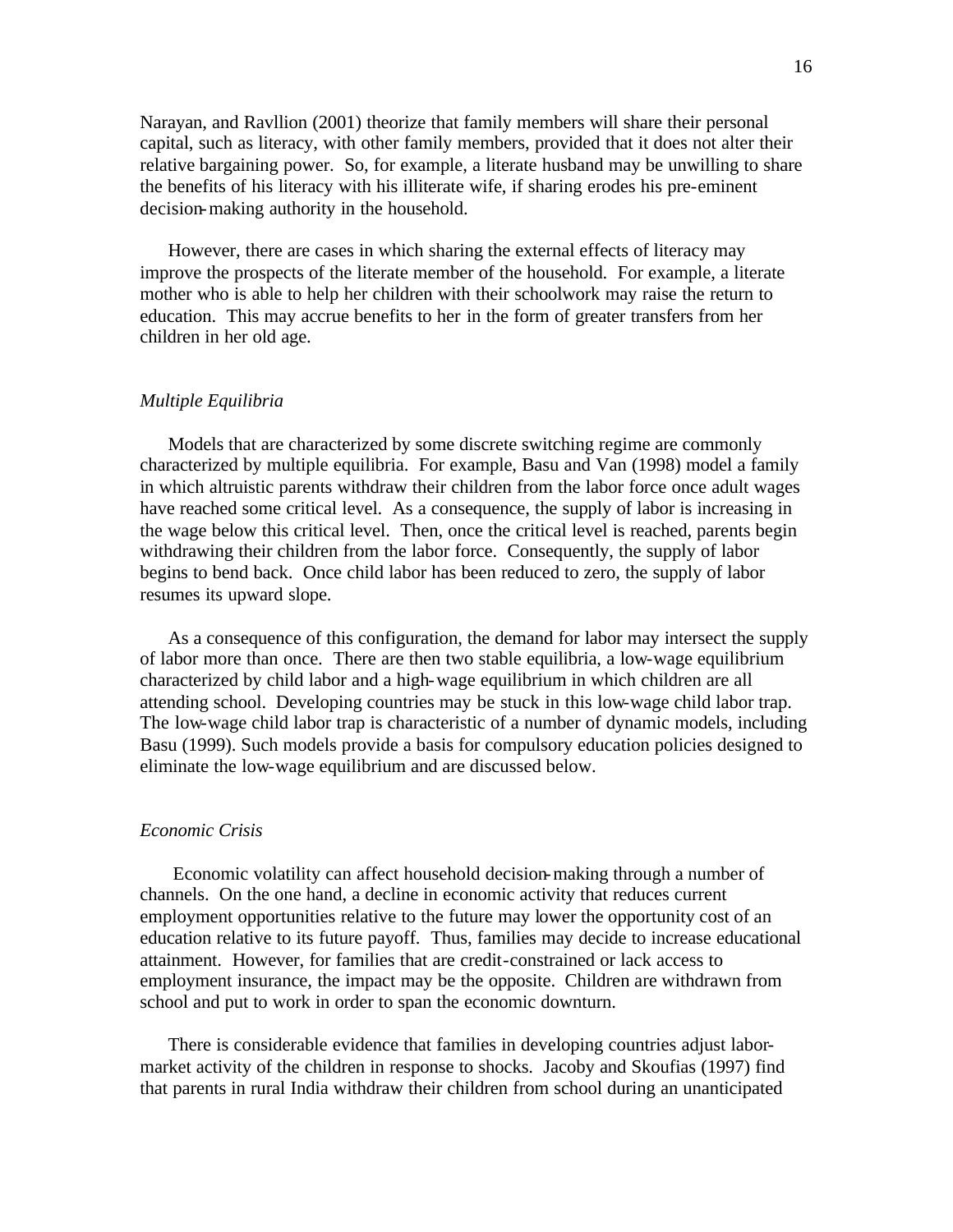decline in crop income. Duryea (1998) finds that paternal unemployment during the school year reduces the probability of grade advancement for boys and girls.

Behrman, Duryea, and Szekely (1999), find that for 18 Latin American and Caribbean countries, macroeconomic instability, as measured by volatility of international terms of trade and GDP, has played a dominant role in the slowdown in educational attainment since the early 1980s. Similarly, Flug, Spilimbergo, and Wachtenheim (1998), analyzing cross-country panel data, find a significant negative correlation between schooling and macroeconomic activity.

Skoufias and Parker (2002) study the impact of economic shock variables on time use by Mexican 12-17 year olds using the National Mexican Urban Employment Survey. Analysis is conducted on families during the economic crisis of 1995 and the recovery period of 1998-1999. Shocks are measured by such variables as the male and female unemployment rate. They find that, on impact, Mexican families largely turn to older adult males and females to augment household income, though there is some measurable effect on the schooling of children. However, shocks have a significant effect on whether children continue in school in the next school year. The effect is most notable for female children, suggesting that these girls are replacing the mother's work in home production. Finally, "safety net" programs had a significant effect on the effect of macroeconomic shocks on investment in human capital.

In comparison, Cameron (2002) analyzes the effect of the economic crisis in Indonesia during the late 1990s on education, labor force participation, and health. Based on data from four villages in the 100 Villages Survey, school attendance dropped slightly at the onset of the crisis but is now higher than pre-crisis levels. Fewer children are also working, though the ones that do are working longer hours. Of children ages 15-19 in 1998, nearly half worked 35 hours or more per week, and 14% worked 55 hours or more.

However, Cameron's analysis is not entirely supported by Manning (2000). While it is true that the there is only a small change in aggregate labor-force-participation rates and enrollment rates in 1998, as compared to 1997, Manning documents a dramatic increase in the number of street children in Indonesia. Children have become a common sight, selling food, drinks, and newspapers at most intersections, particularly in Jakarta. The Department of Social Affairs estimates that children working in this capacity have risen from 10,000-15,000 before the crisis to around 50,000 in 1999.

Lim (2000) found similar results for the Philippines. Enrollment rates for primary school fell from 99.2 percent in 1997-98 to 98.1 percent in 1998-99. This change for elementary students is quite small. However, the enrollment rate for secondary students fell by 7.2 percent and the enrollment rate for high school students dropped from 76 percent to 70 percent. Labor-force-participation rates also rose for children ages 10-14, from 9.6 percent to 10.6 percent. For males, the rate rose from 11.7 percent to 13.4 percent.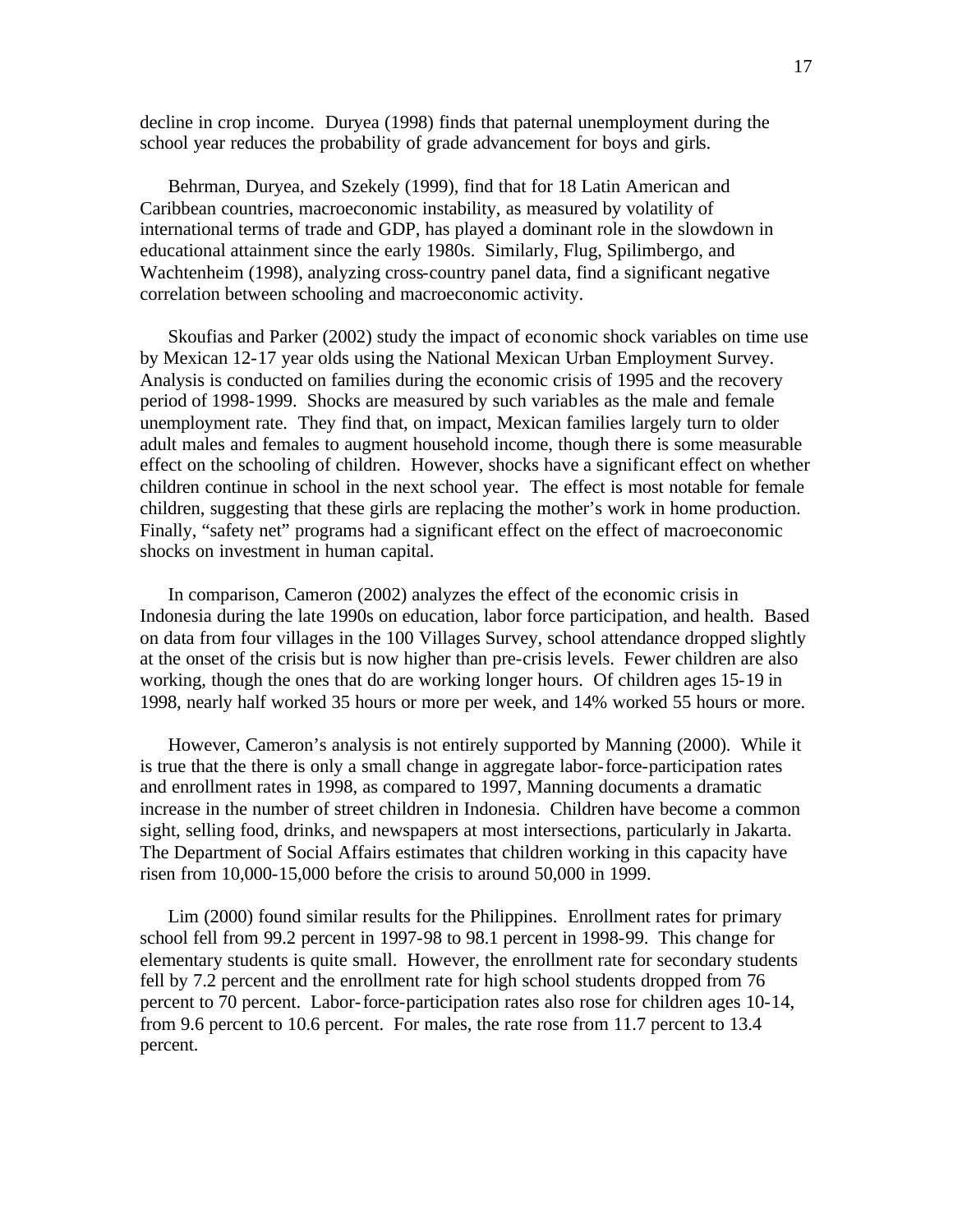Some additional evidence can be found from the way that families respond to other types of unanticipated adverse events. Pitt and Rosenzweig (1990) study the effects of an increase in infant morbidity on the time allocation of families. Based on analysis of the 1980 National Socioeconomic Survey of Indonesia, a high rate of child morbidity increases the time of teenage daughters spent in home production and reduces their formal labor-force participation and educational attainment.

#### **III. Household Survey Research**

 $\overline{a}$ 

Theories of the time allocation of children discussed in the previous section have been subject to extensive empirical testing. In a seminal contribution to the empirical literature on family structure, Rosenzweig and Evanson (1977) simultaneously estimated the relationship between fertility, sex-specific school enrollment, and child labor-force participation rates for 189 rural districts of India in  $1961$ .<sup>1</sup>

Rosenzweig and Evanson's work subsequently spawned an industry of survey research on the demographic and economic variables that determine the supply of children to the labor force. Although the results vary somewhat from country to country, some underlying themes emerge consistently across all studies. This research provides us with the most consistent evidence available on the structure of the household and the determinants of the supply of child labor.

The existing body of survey research on child labor is summarized and discussed in the Appendix. Here we will confine ourselves to a report on the results obtained by Rosenzweig and Evanson and then discuss some general lessons to be drawn from this body of literature.

The fertility equations generally support the hypothesis that the returns to children are higher in larger families. A ten percent increase in the child wage rate is associated with a six percent rise in family size. Large land holdings also increase family size. However, family size declines as the opportunity cost of children rises. A rise in the wages paid to the mother by ten percent would decrease family size by almost eight percent. Furthermore, children appear to be normal goods. A ten percent rise in the wages paid to adult males raises family size by three percent. The authors attribute this to a pure income effect on the number of children, because fathers do not participate in household production. Father's education appears to have no significant impact on educational attainment of children, but mothers with education above the primary level have smaller families.

Turning now to the education equations, variables that raise the productivity of child labor, such as land holdings, land productivity, and the child wage, all lower educational attainment. However, variables that raise the opportunity cost of children also raise

 $<sup>1</sup>$  Numerous econometric issues arise in Rosenzweig and Evanson (1977) and are discussed in Schultz</sup> (1997).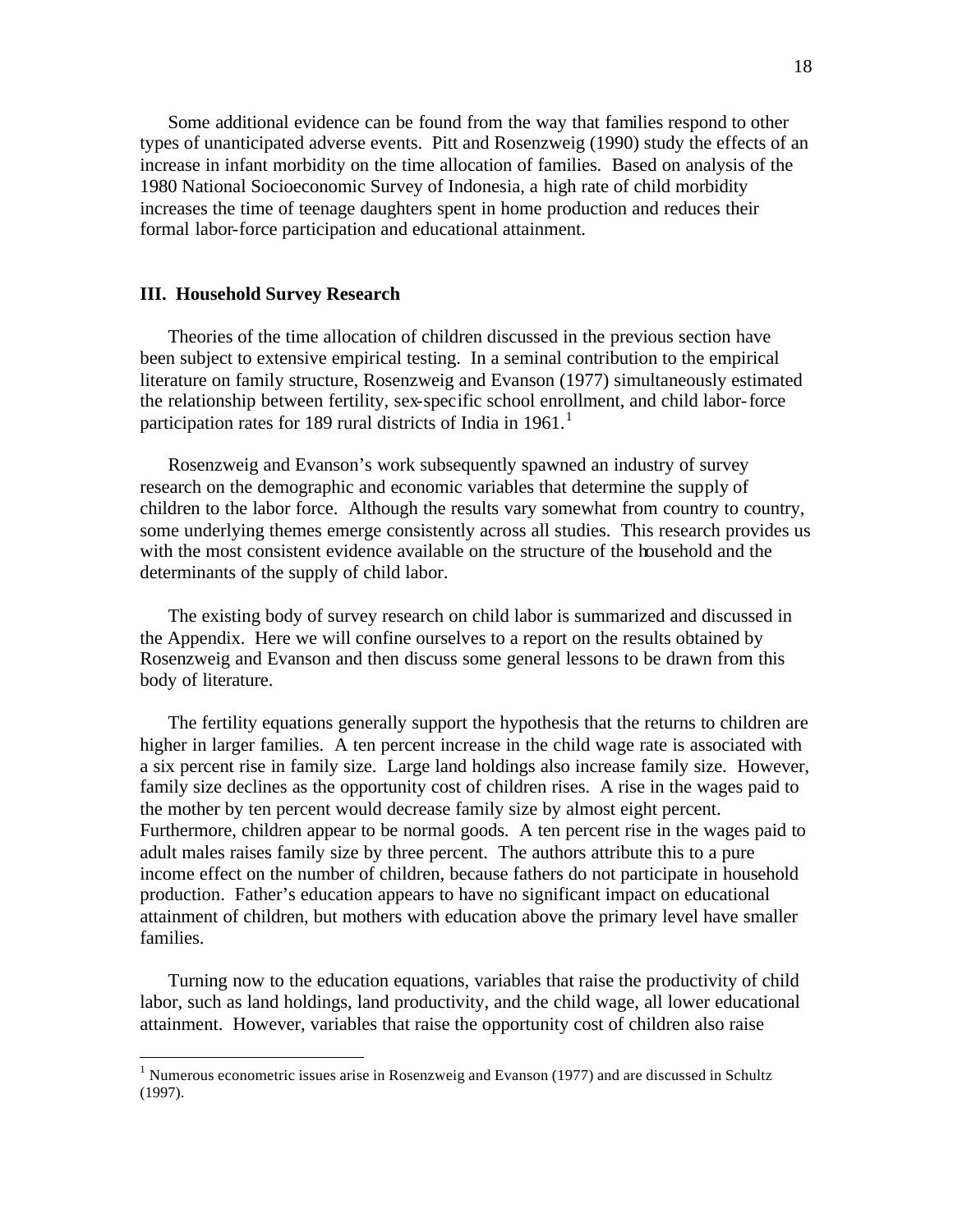educational attainment. Most notably, in regions where the mother's wage is high, she substitutes away from mothering toward market work. However, the children she does have are more highly educated than average. This is particularly the case for her daughters.

Finally, there are the labor force participation equations. As predicted, all variables that raise the return to child labor and increase family size also increase the incidence of child labor. However, a rise in the mother's wage that lowers family size also lowers child labor. Further, mothers who have more than a primary level of education also are more likely to educate their children.

#### *Survey Research and Child Labor: What Have We Learned?*

1. *Education Status of Parents*. Parental education plays a persistent and significant role in lowering the incidence of child labor, above and beyond the impact on family income. The results presented on this are quite robust, as reviewed by Strauss and Thomas (1995). In some cases, such as Cote d'Ivoire, the parent's level of education overwhelms all other family characteristics.

Several theoretical contributions on the determinants of child labor emphasize the importance of educating a single generation of parents and the long-term implications for decision-making in future generations. The theoretical mechanism draws attention to the impact that an education has on the parent's human capital and income. That is, educated parents earn enough income to afford to educate their own children.

However, the empirical evidence very strongly suggests that a parent's education affects future generations above and beyond the impact on household wealth. There are several possible explanations. For example, educated parents have a greater appreciation for the value of an education, whereas uneducated parents may simply want to believe that the human-capital decisions made by their own parents were correct. In any event, cost-benefit analysis of programs that concentrate on educational attainment must look beyond the impact that an education has on a future parent's income stream and incorporate the implications for human-capital formation by subsequent generations.

It has also been argued that the human capital of an education provides the family with an asset that can be used in the event of adverse economic events, or that it increases a family's access to formal capital markets. That is, the credit constraint facing a family is relaxed if there is a literate member of the household.

One might also argue that education is a family tradition or reflects family values. Becker (1991) offers us an opportunity to put some analytical structure on such a case for family tradition. It may be the case that families that have a tradition of educating their children are precisely those who have found some mechanism for solving the intertemporal bargaining problem between parents and children. Recall from the analysis of Baland and Robinson (2000), that if parents are not altruistic toward their children or if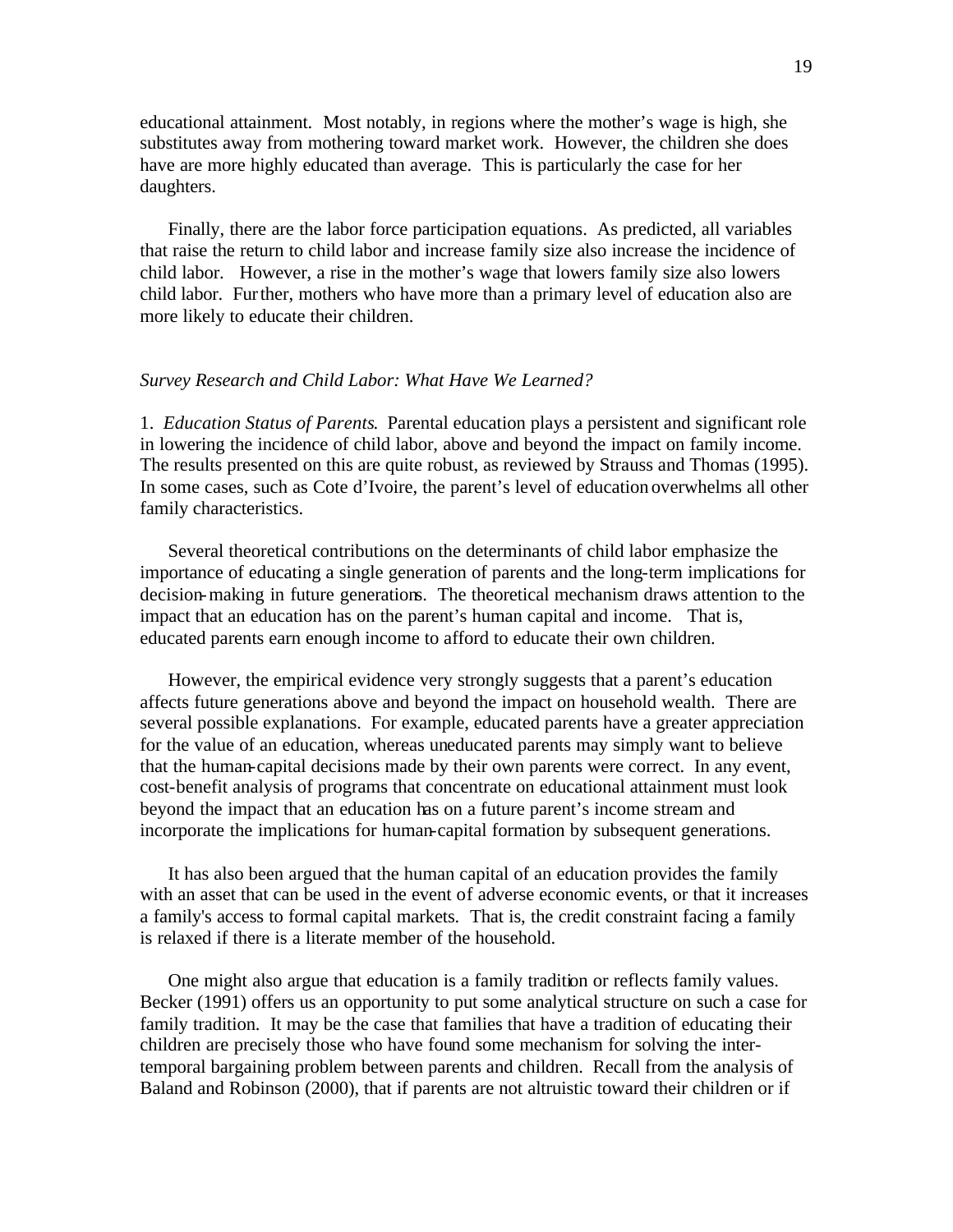the optimal bequest is negative, then parents will under-invest in the human capital of their children. Children cannot credibly pre-commit to repaying education loans that the parents undertake on their behalf. However, there are, in fact, inter-temporal bargains that can be struck that resolve the impasse even when parents are not altruistic. It is arguably the case that families that have a tradition of educating their young, even though poor, are precisely those who have managed to find a solution to the inter-temporal bargaining problem.

If bargaining issues are highly relevant to understanding the education of children, then we have also found a solution to why parents with extensive land holding do not educate their children. In this case, parents can compensate their children for caring for them when old, that is, not by caring for their children when young but by manipulating the bequest of land.

2. *School Quality.* Several studies point to the importance of school quality as an important determinant of schooling and work. However, school quality is virtually never measured directly. It is quite possibly the case that, when a family is poised to move children out of the workforce into school and fails to do so, the culprit is poor schools. Poor school quality is found to be weakly important in rural Ghana (Lavy, 1996) and very important for Africa generally (Bonnet, 1993). It should be noted, though, that even if poor school quality lowers the value of formal education, there is an abundance of empirical evidence across Latin America, Africa and Asia that the return to education is still quite high and more than offsets the foregone income of children in school.

3. *The Poverty Hypothesis.* The role of household income in determining child-labor decisions needs further study. Clearly, there is a very strong cross-country negative correlation between child labor and per capita GDP. However, the role of family income is not so predominant in explaining variations within a community. We do observe, for some but not all countries, that household expenditures play a central role in child labor decisions.

At first blush, this evidence suggests that there are some external effects across families that make it difficult to put children in school even as income rises or, equally, difficult to put children to work when income is critically low. In particular, none of the studies does a very good job of measuring school quality. The role of cost of schooling, when this is measured, suggests that it may be acting as a proxy for quality. In this case, parents who have the financial ability to forgo the income from their children may still not choose schooling if the quality of schools is very poor. However, if we consider the apparent contradiction between the cross-country negative correlation between household income and child labor, together with the limited significance of income in the survey research studies, this seeming paradox is not so difficult to understand.

Theory tells us to expect a correlation between income and child labor under a couple of different circumstances. On the one hand, if a quality child is a normal good, then there should be a straightforward negative correlation between income and child labor. On the other hand, consider the income-child labor connection if credit-constrained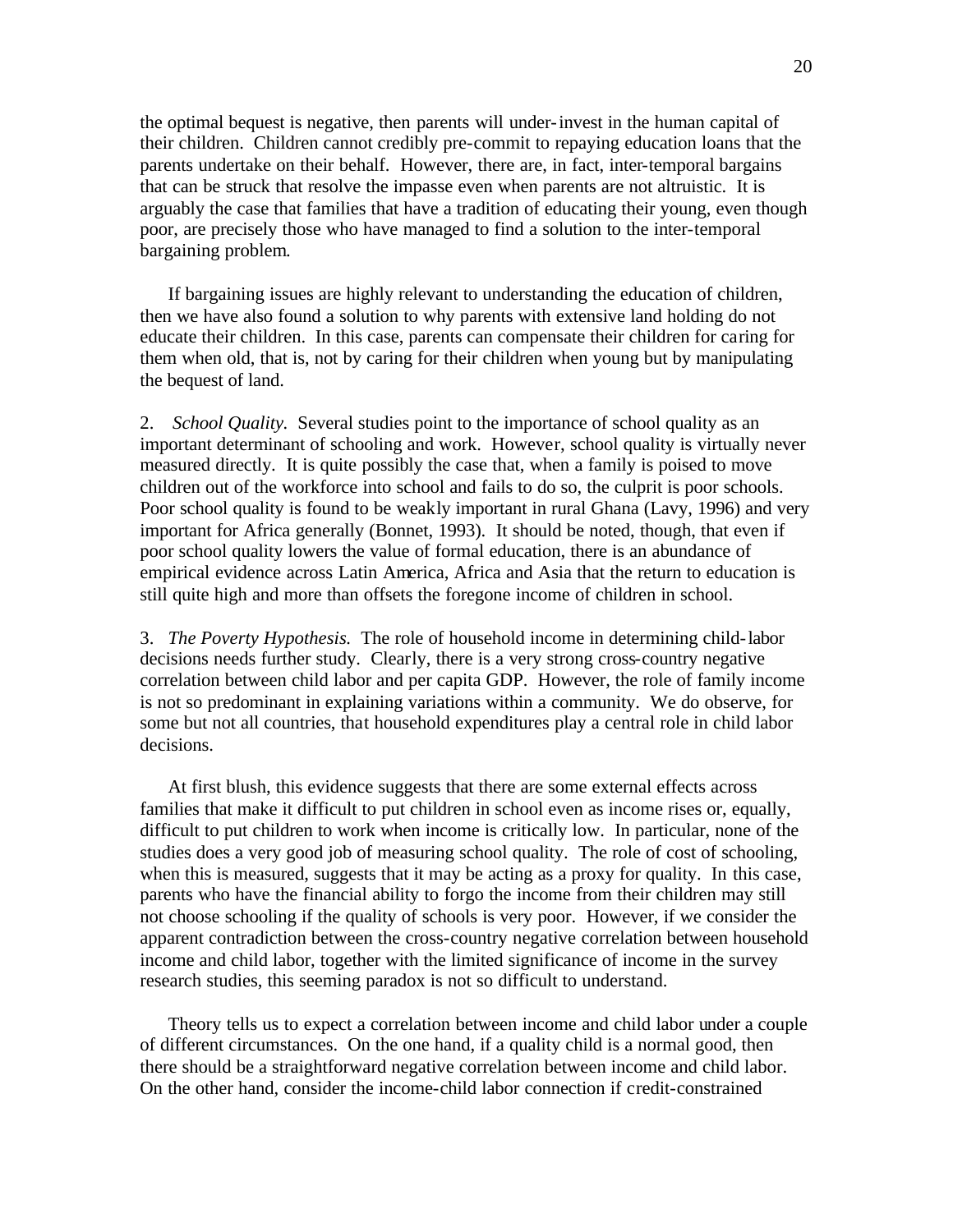parents are using child labor to transfer income from the future into the present. In this case, the desire to reallocate income backward through time will occur only if current income is lower than expected future income. Thus, child labor responds not to the level of income today, but rather to the level of income today relative to future income.

As argued by Baland and Robinson, child labor is a device for transferring resources from the future into the present. Children who work do not invest in human capital that would make them more productive in the future. A family will choose to make this intertemporal shift in household resources when current income is low *relative* to future income. Thus, it is not the absolute level of family income that matters for the child labor decision but, rather, the current level *relative* to future income. There may be families that are quite poor and do not have any reason to expect any change in the future. Such families have no reason to attempt to smooth consumption by putting their children to work.

None of the studies include income relative to expected future income, explicitly. In some cases, the researcher attempts to measure permanent income rather than current income. Such a variable should be significant only if a quality child is a normal good, since a permanent income measure washes away all information about current income relative to future income.

 In contrast, nearly all of the studies include measures of household human and physical capital. We may reasonably take these assets as a proxy for the future potential of a household. In such a case, we would expect that a family with low current income, but a lot of household assets, would attempt to shift income from the future into the present through child labor. However, no such pattern emerges. Income does indeed tend to be negatively correlated with child labor. However, household assets are negatively correlated with child labor, as well. Thus, we cannot interpret income and household assets today as a measure of income today relative to income tomorrow. Rather, it appears to be the case that household assets serve to relax the borrowing constraint for otherwise credit-constrained households.

How then can we interpret the dominant role of income in cross-country comparisons? There are a large number of variables that are correlated with GDP that may, in fact, be driving the correlation between income and child labor. For example, high-income countries also have well developed capital markets. Thus, families in highincome countries may more readily smooth consumption over time without resorting to child labor.

High-income countries also tend to have adopted more sophisticated technology. As a consequence, the return to education will be higher. In a child labor force participation equation that includes some proxy for the return to education and measures of access to capital markets, income may have little additional explanatory power.

4. *Children as Complementary Inputs to Household Production.* Household assets play an important role in the child-labor decision. One might expect that the greater the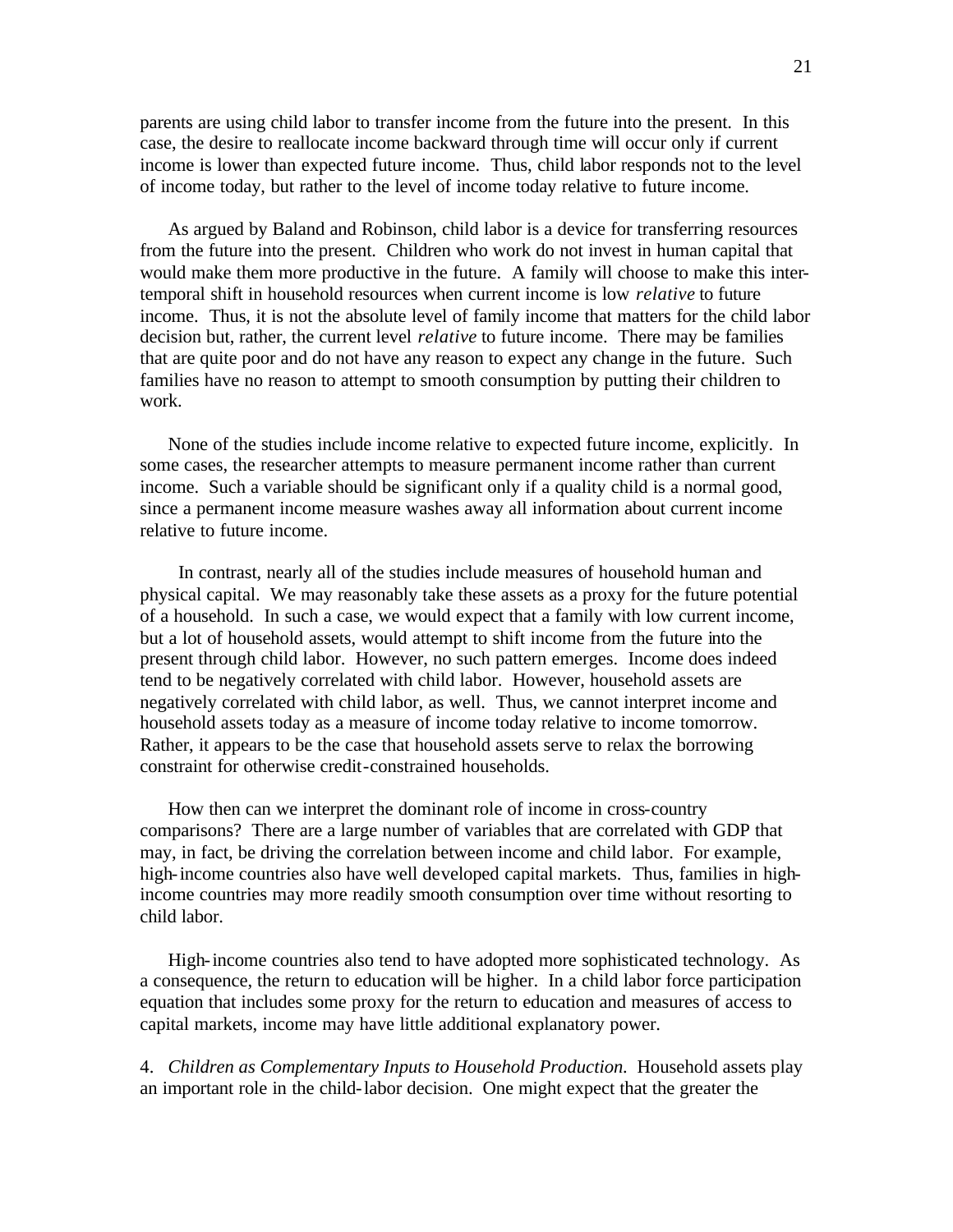wealth a family has, the lower the probability of child labor. However, there are a number of assets that require a complementary input of labor, and families may expect to get that labor from their children. Tapping the human capital of mothers in the family also requires an increase in child-labor inputs in home production. Thus, a strategy of increasing access to capital markets may not always lower child labor, at least in the short run.

Nevertheless, the significant role of household assets lends some evidence to the possibility that incomplete credit markets give rise to inefficiently high levels of child labor. For example, the presence of older children in the home considerably reduces the probability of child labor. Note that there is a measurable impact *above and beyond* the contribution that the older siblings themselves make to family income. This is particularly the case for older brothers, who embody the greatest human capital. In addition, a parent's education reduces child labor for reasons other than the impact of education on the parent's productivity. It is possible that a parent's education is viewed as a marketable asset, or it may be a reflection of the informational externalities associated with the value of formal education.

What is not clear is why family assets matter. On the one hand, households with assets can more readily weather adverse events. That is, these assets provide the household with the ability to manage uncertainty and, as a consequence, child labor is not required for this purpose. However, families with assets may also have more access to capital markets or can, themselves, fund a child's education without a formal loan. That is, household assets help families transfer household income intertemporally.

In either case, expanding access to formal capital markets to families who otherwise lack collateral may lead to a reduction in labor force participation rates for children. However, it is also the case that placing constraints on household decision-making, such as mandatory schooling, may at least inhibit the family from turning to internal assets that can be accessed only if children work more. Providing working mothers with firm-level childcare may also help reduce the reliance on older daughters to care for their younger siblings.

5. *Age.* It is clear that older children are more likely to work than younger children. As children grow older and acquire skills, the opportunity cost of schooling rises. This is particularly the case for adolescent boys, who are increasingly able to perform physically demanding tasks as they approach maturity. Thus, it appears that it will be more challenging and costly from a policy point of view to induce older male children to remain in school.

6. *Siblings.* The role of siblings in the household does not appear to be a major deterrent to schooling *once we control for other household characteristics*. The only exception is that there is evidence in some cases that mid-aged children are caring for younger siblings.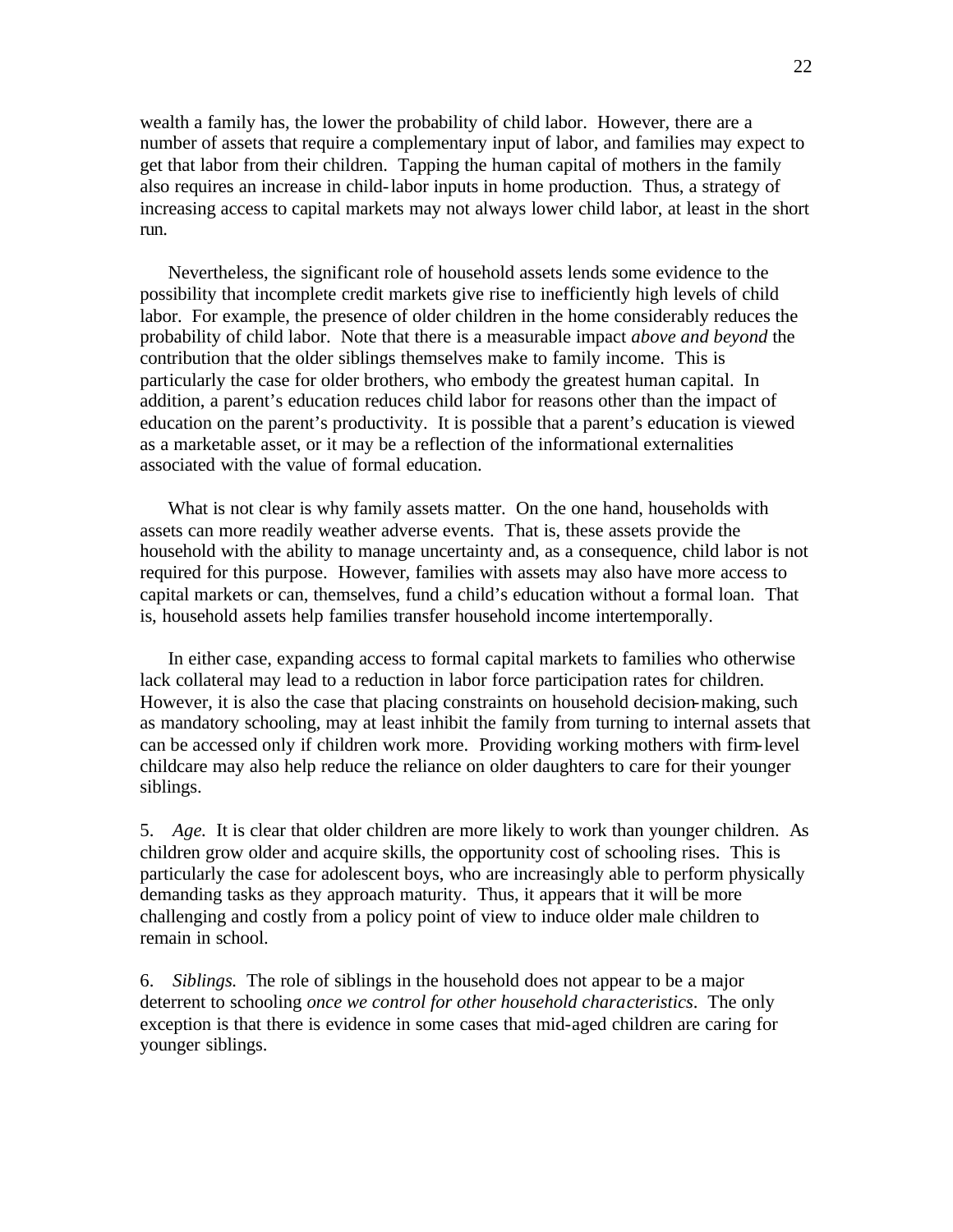When evidence that older children are caring for younger children is combined with the fact that the presence of an older sibling in the house generally raises the probability of schooling, it is possible to make a case that parents are diversifying their humancapital investments in their child assets. The oldest children acquire human capital in the form of on-the-job training and the youngest children receive formal education. However, this interpretation of the evidence does not accord well with the other significant result: the presence of siblings in the same age range tends to *raise* the probability of school and lower the probability of work.

Rather it seems more natural, first, to view children in the middle age range, 10-14, as complements, sharing housework and schooling opportunities. Second, when we observe older children making schooling possible for their younger siblings, this is likely evidence that older siblings help relax the liquidity constraint in the presence of capitalmarket failure. Third, when we observe mid-aged children caring for younger siblings, it is to help the family make optimal use of the mother's human capital in the form of marketable skills. Thus, policies that focus on lowering fertility may not be particularly effective in reducing child labor.

To the extent that parents diversify their children's assets, this appears to occur along gender lines. In Latin America, parents are more likely to engage in the formal schooling of their daughters, whereas in Africa parents are more likely to school their sons.

7. *Connections to History.* Several results from the survey literature dovetail interestingly with analysis of the British industrial revolution that we will discuss in section V. For example, family subcontracting in the textile mills and mines was common in the first half of the  $19<sup>th</sup>$  century. As discussed below, there are a couple of possible explanations for this phenomenon. For example, employers may choose this subcontracting relationship in order to internalize the productivity benefits of food consumption. Or families may seek to internalize the benefits of hard working adults on the productivity of their assistants.

In any event, such incentive problems appear to continue to give rise to child labor today. For example, landholding families prefer to employ family members rather than hire labor on the spot market. Similar subcontracting relationships exist between parents and children in a host of production settings.

In addition, family size increased during the early part of the British industrial revolution when the return to child labor and the return to adult labor were declining. But family size began to decline in the second half of the  $19<sup>th</sup>$  century when adult wages were raising the opportunity cost of having children.

8. *Technology*. Finally, we do not see strong evidence that child labor is driven by the needs of industry. Children are far more likely to be working in a rural setting rather than in an urban setting where factories are located. In addition, labor force participation rates rise with a child's age, strongly suggesting that the productivity of a child increases, the larger and stronger the child is. If child workers were valued for their small stature and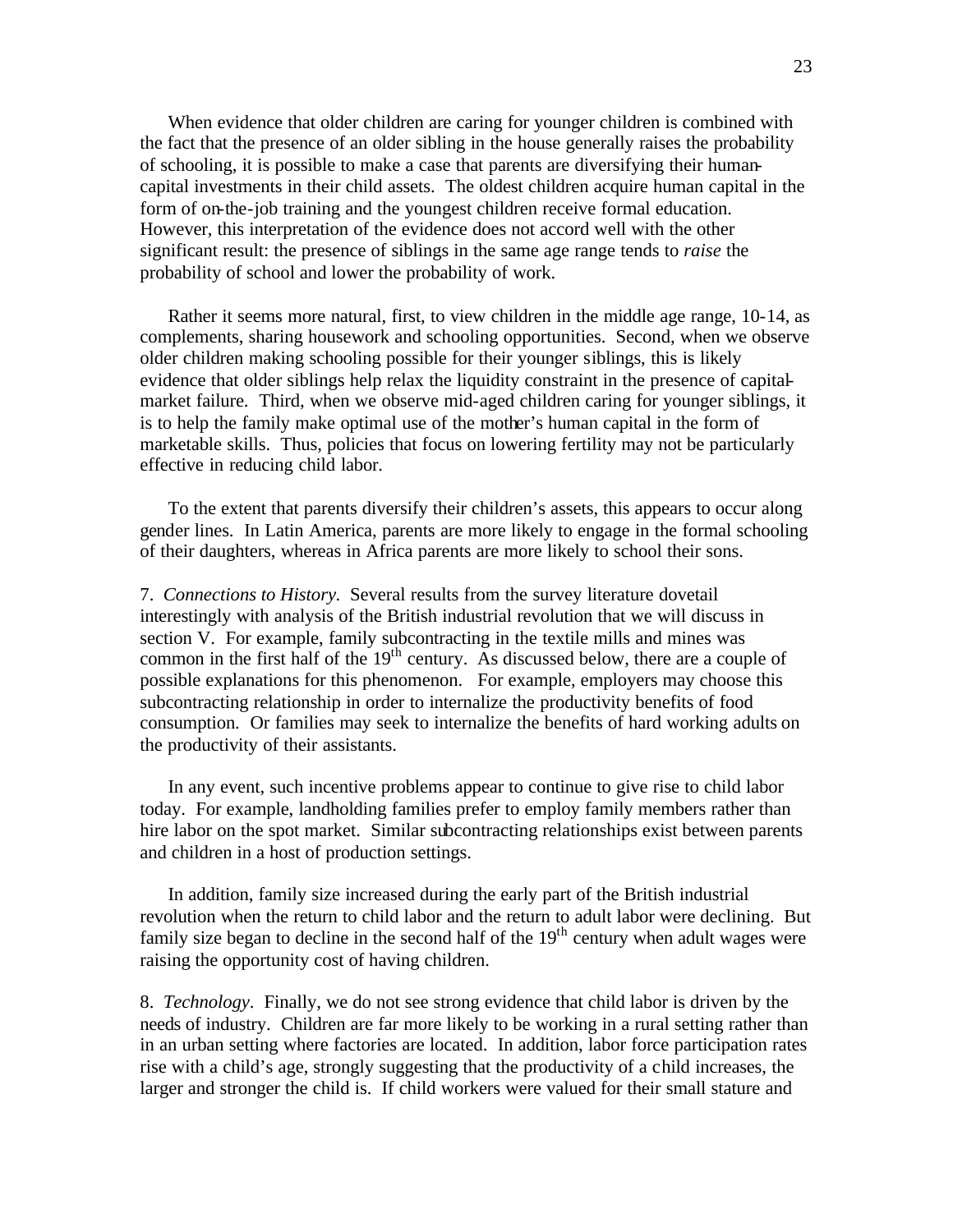tiny fingers, we should have observed the opposite. To the extent that child labor is a demand-side phenomenon, it appears to occur primarily within the household. Families with a household enterprise or a large tract of land tend to want to put their children to work. That is, the household's physical assets are most efficiently employed when the child's time is used as a complementary input.

Nevertheless, it remains the case that there is some elasticity in the supply of labor by children. Many studies find that an increase in employment opportunities, as represented by a higher wage, will draw children into employment. Thus, if there are demand-side factors drawing children into employment, parents will oblige.

#### **IV. Demand Side Factors in Child Labor**

The demand side of the market for child labor has two distinct dimensions. We most commonly think of the demand for child workers arising as a consequence of specific features that children have. It has been argued that the small stature of a child's body or a child's hands make them particularly effective at performing certain tasks, e.g., Marx (1867).

However, technological advances can have effects on the demand for child labor counter to those identified by Marx. Levy (1985), for example, notes that during the 1970s, the availability of credit for Egyptian farmers lowered the cost of technologyintensive inputs. The opportunity to mechanize in sectors such as fruits and vegetables reduced production of more labor-intensive production such as cotton. The demand for child labor, therefore, declined with mechanization. Mechanization has a particularly strong impact on the work of young children who are normally assigned such menial tasks as pumping water.

Indeed, the demand for child labor can be understood as part and parcel of the demand for unskilled relative to skilled labor. Skill-biased technological change will lower the demand for unskilled labor including that provided by children. Concomitantly, the rise in the demand for skilled labor will raise the return to education, providing an additional channel through which technological parameters determine the fraction of time that a child spends working.

Turning now to Levy's empirical results, first, Levy finds, that a rise in the return to children increases family size. For the purposes of the current discussion, a 10 percent increase in cotton's acreage share in a region increased fertility by 1.5 percent. Between 1969 and 1979, cotton's acreage share declined by 28%, causing a 4.2 percent decline in the rural fertility rate. However, output and value added per acre had a significantly *positive* impact on family size. Similarly, a child's wage also raised family size, but the effect was statistically insignificant.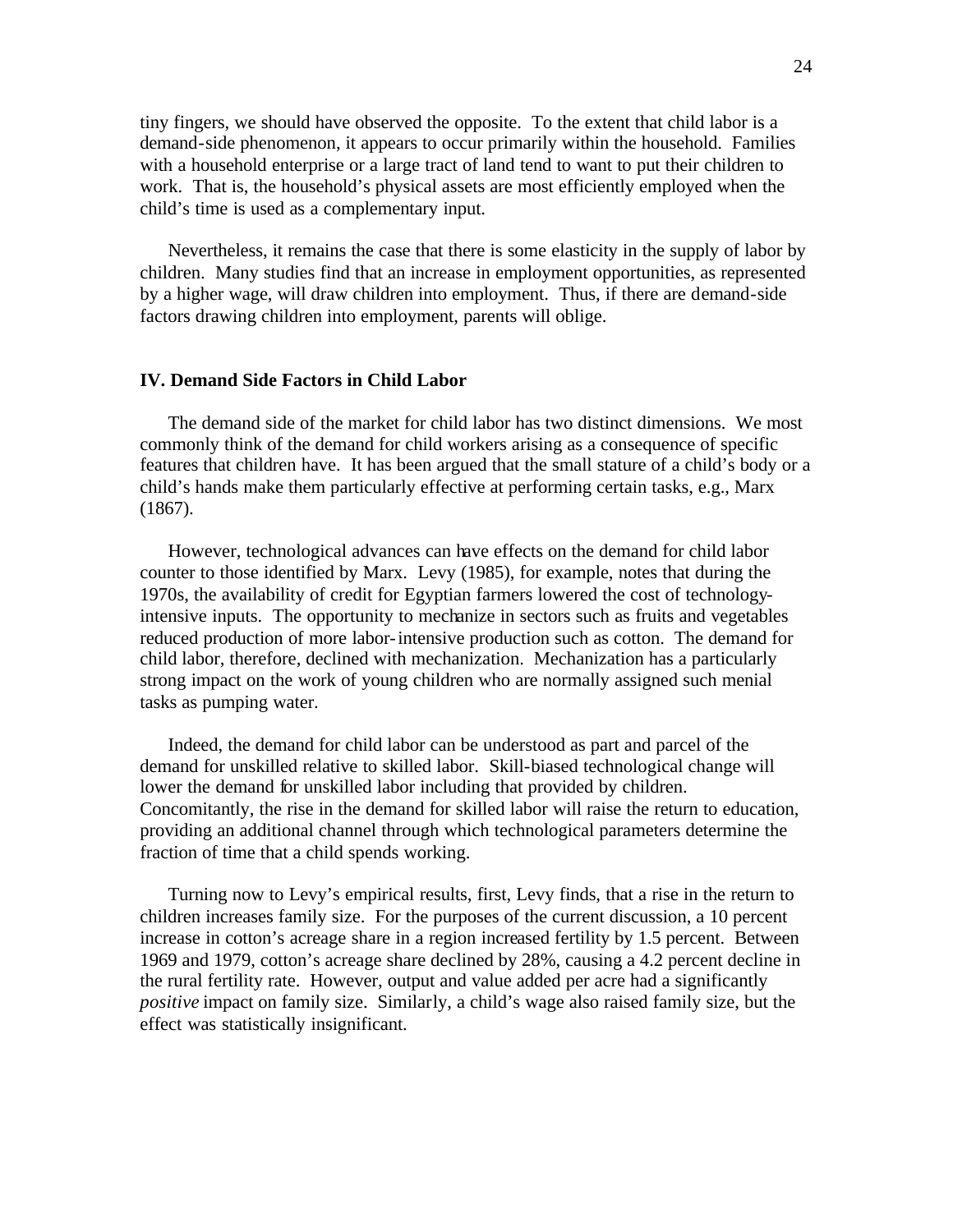The female wage, as expected, lowered fertility, since the opportunity cost of rearing children rises with the mother's wage. By contrast, a higher male wage raised fertility; thus, even the number of children appears to be a luxury good.

Equations estimating school enrollment mirror results for child labor. Child labor appears to discourage schooling in this context. Interestingly, the only exception is the cotton acreage variable. Cotton picking occurs during the summer months when school is not in session. and therefore it is not in competition for the child's time spent in school.

A similar phenomenon appears to have emerged during the British industrial revolution, as will be discussed in detail below. When textile mills were powered by water and machinery was wooden, children were highly valued for their small size. In the case of waterpower, the machinery was low to the ground in order to be close to the waterpower source. In the case of wooden framed looms, legs on the machines were short in order to minimize mechanical failure due to vibrations. Children were also used in the mining sector to traverse narrow passages, perform menial tasks, and separate and wash the mined ore.

However, technological change throughout the  $19<sup>th</sup>$  century reduced the usefulness of child workers. The switch to coal as an energy source, the introduction of metal machinery, mechanical devices for dressing the ore, and larger and more complex mines eliminated or greatly reduced the demand for child labor.

Admassie (2002) makes a similar argument concerning the cause of child labor in Ethiopia. There is a fairly strong correlation between the incidence of child labor and agriculture's share of GDP. Although there are several possible explanations for this, Admassie argues that when the production system is "backwards and labor intensive," there is a greater demand for child workers.

Corroborating evidence is provided by Swaminathan (1998) in a study of the city of Bhavnagar in the state of Gujarat (India). Based on a census-type survey of working children in 1995, rising household income was correlated with increased child labor in such occupations as diamond cutting, ship-breaking, cleaning plastic cement bags, and plaiting plastic ropes. In the case of plastic ropes, Swaminathan describes a production process by which children are used as human shuttles, weaving the ropes held by their parents.

It is debatable whether children, in fact, do possess special characteristics particularly valued in an industrial setting. Several studies, e.g., Boyden et al. (1998), have considered the issue carefully and have found little evidence that children are faster or more accurate than adults. They note, for example, that children do not make the most detailed and expensive carpets. This task is assigned to adults.

Similarly, the U.S. Department of Labor (1997) notes that children stitching soccer balls in Sialkot, Pakistan are paid less per ball stitched than adults. Adults receive 20 to 30 Pakistani rupees per ball while children are paid 20 to 22 rupees per ball. The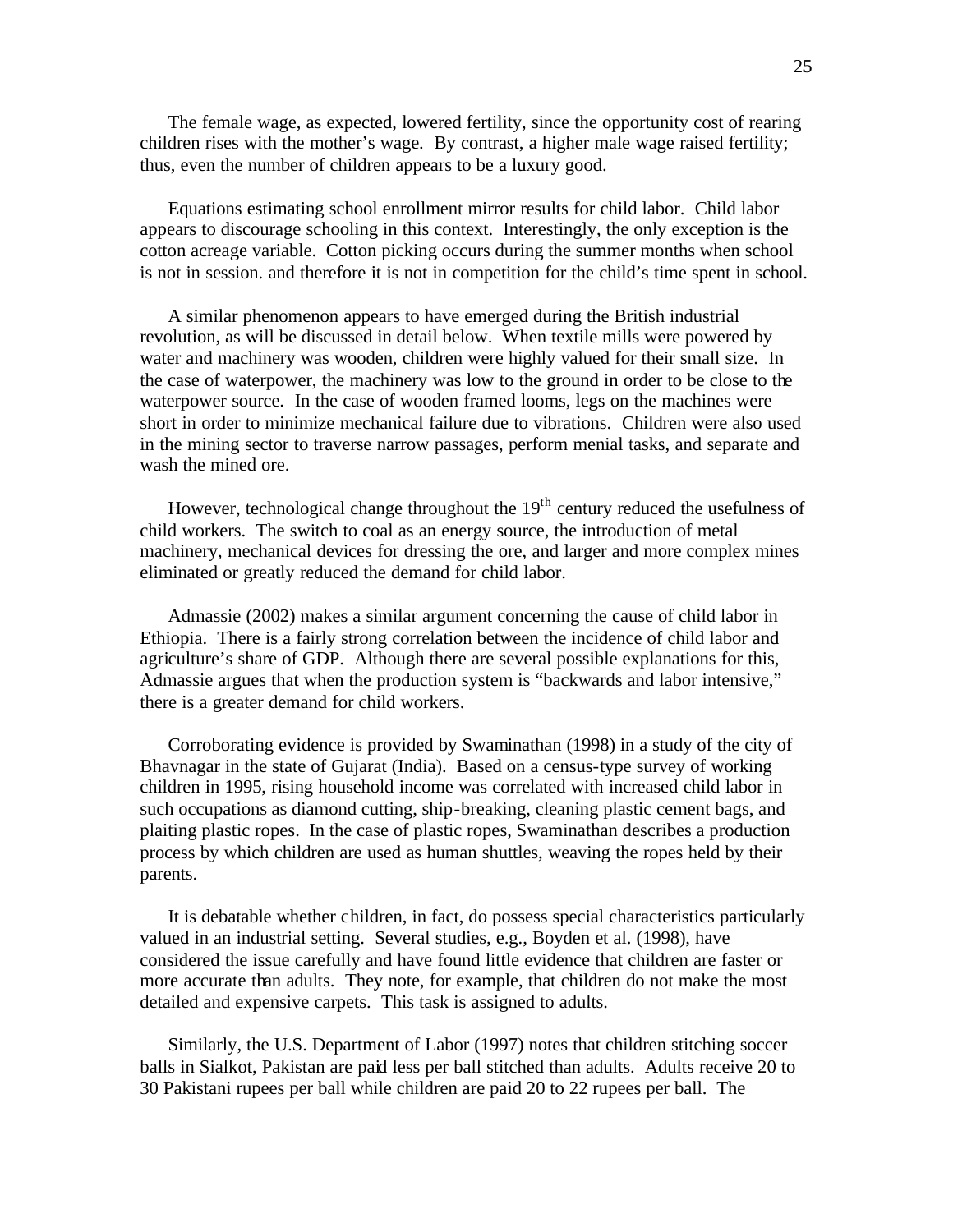difference is accounted for by quality. Most high-quality balls are stitched by adults in stitching centers. Children are not assigned this task because they are not strong enough to make the required stitches.

In order to determine the extent to which children have specific and highly valued skills, Diamond and Fayed (1998) estimated the Hicksian elasticities of complementarity between adult and child labor using Egyptian household survey data for the year 1990-91. They found that adult female labor is a substitute for adult male and child labor, but child and adult male labor are complements. Indeed, the elasticity of substitution between children and adult females is estimated to be -11.4419, quite a high figure. Nevertheless, it remains the case that adult male and male child labor are complementary.<sup>2</sup> However, this result does not necessarily imply that there are skills that boys have that cannot be replicated by adult males. Rather, it is more likely that adult males have special characteristics that cannot be replicated by children.

The results obtained by Diamond and Fayed provide an interesting perspective on some historical evidence that will be discussed below. Several historians note that the fraction of employees who are children varied dramatically across facilities. For example, while child workers in England were found to be particularly valuable in 19<sup>th</sup> century textile factories, plant managers in Ghent, northern Massachusetts and New Hampshire viewed young women, instead, as a source of 'nimble fingers'.

Further, Diamond and Fayed found that adult males and female labor are complements with capital, but child labor is a substitute. This last piece of evidence is most relevant to our current discussion. The authors interpret the evidence to mean that children perform tasks requiring little or no skill. As a consequence, labor-saving devices most readily displace child workers.

Indeed, Nardinelli (1980) argues that the demand for child labor in the English cotton mills in the early part of the  $19<sup>th</sup>$  century was precisely of this sort. Even though technological innovations made the machines easier to run, that task was not wholly taken over by children. Rather, child labor was complementary to adult labor. Children were assigned the task of picking up waste cotton, running errands, and assisting older workers. Better-organized plants required fewer of these secondary workers, thus depressing the demand for children.

Further, Nardinelli makes the case that the decline in child labor through the middle of the 19<sup>th</sup> century in England was largely driven by technological change. In 1830, mills began to adopt self-acting spinning mules. The self-acting mules broke threads less often than the hand-operated mules. Piecing the broken threads together had been a task performed by children, but it was no longer necessary due to the technological improvements of the self-acting mules.

 $\overline{a}$ 

 $2$  Results obtained by Diamond and Fayed (1998) are broadly similar to those obtained in other studies as surveyed by Hamermesh (1993).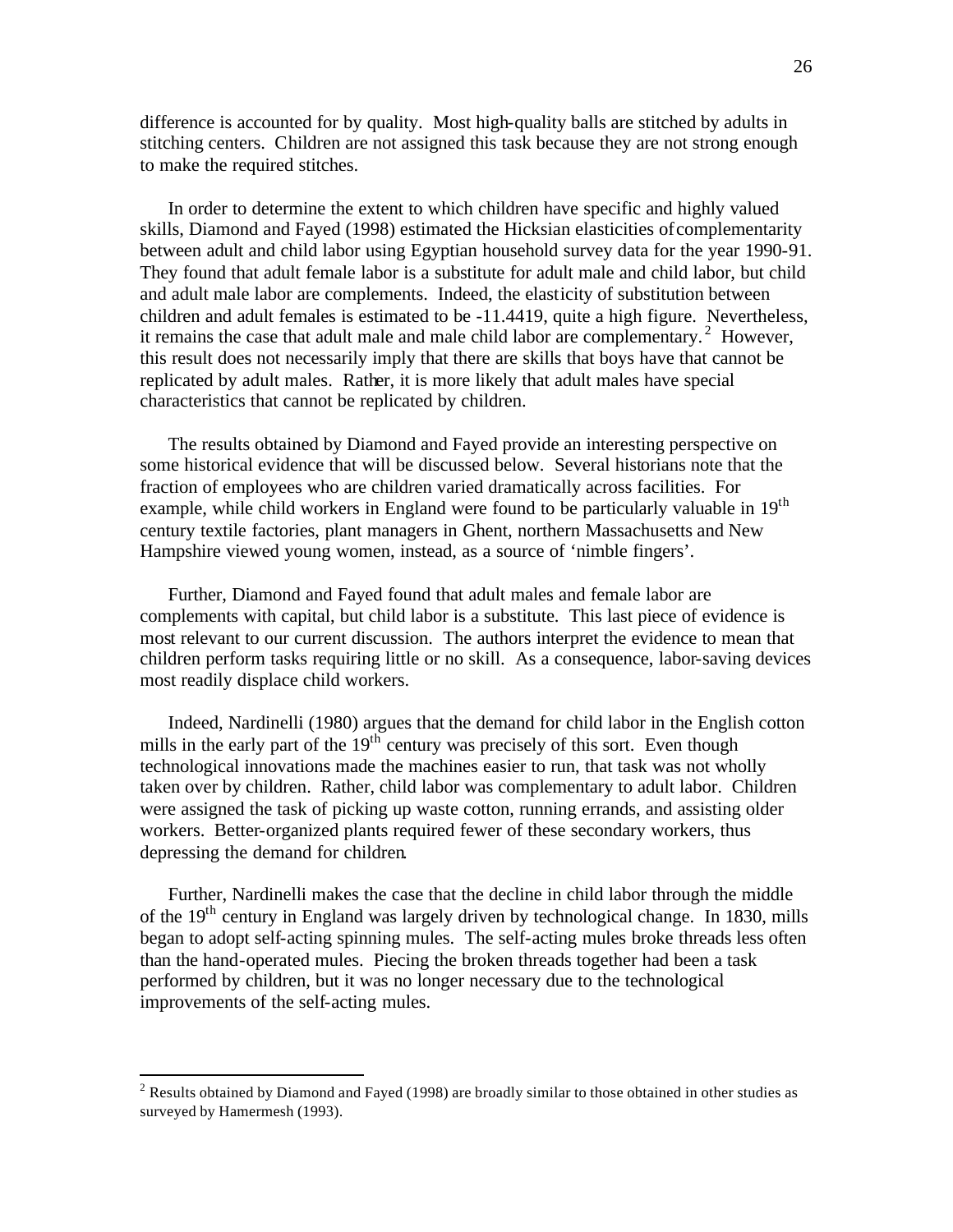The fall in the demand for children around the turn of the  $18<sup>th</sup>$  century in the cotton mills was also a consequence of technological change. Prior to the invention of steamdriven plants, mills derived their power from water and thus were often located far from densely populated areas. In order to make up for the labor shortage in rural areas, mills employed children. By contrast, steam-powered mills could locate closer to urban centers where adult labor was plentiful.

Galbi (1996) further argues that the fall in the demand for child labor around the middle of the  $19<sup>th</sup>$  century arose from the fact that by 1835 an entire generation of children had grown up in the factories and thus was well suited to factory work. Prior to this time, factories could only employ adults without that experience, who may not have had of the mental discipline necessary to work in a factory. The evidence on this issue is discussed further below.

The above discussion leads us to two important conclusions. First, in many cases, young women are perfectly, or perhaps even more, capable of performing the tasks assigned to children. That is, child labor and the labor of young women are very close substitutes in most cases. Second, in tasks where the child's small stature is the valued characteristic, child labor is a close substitute for capital. It is evident from the history of the industrial revolution as well as from a review of current child-labor practices that child labor is rendered almost completely irrelevant by modern technology. Mechanization eliminates the need for children to perform menial tasks such as carrying water, and precision equipment substitutes for tiny bodies and fingers.

However, some of the most profoundly disturbing and depraved dimensions of child labor do, in fact, involve the special physical features of childhood. Consider the demand that arises from pedophilia or those with a peculiar taste for degrading children. Similarly, two and three year old children, used as camel jockeys in the United Arab Emirates, are prized for the precise timbre of their terrified shrieks in the ears of the racing camels. Children are also valued runners in drug trafficking because they are more difficult to detect by law enforcement officials and, once caught, the punishment is less severe than for an adult runner. Thus, child runners are less costly for drug dealers than adults.

Further, some employers believe, rightly or wrongly, that child workers are more compliant, honest and easily disciplined in the work place. For example, it has been noted by some historians of the British industrial revolution that corporal punishment, while routinely used against child workers, was rarely used as a strategy for controlling adults (Nardinelli, 1982). However, some researchers have argued, as discussed below, that employers preferred to hire entire families so that parents could be enlisted in disciplining their own children.

The level of economic activity also exercises a strong impact on the demand for child workers. Duryea and Arends-Kuenning (2001) found significant wage effects for 14-16 year old urban Brazilian children, based on a household survey for the period 1977-1998 conducted by the IBGE. The opportunity cost of schooling is measured by the state-time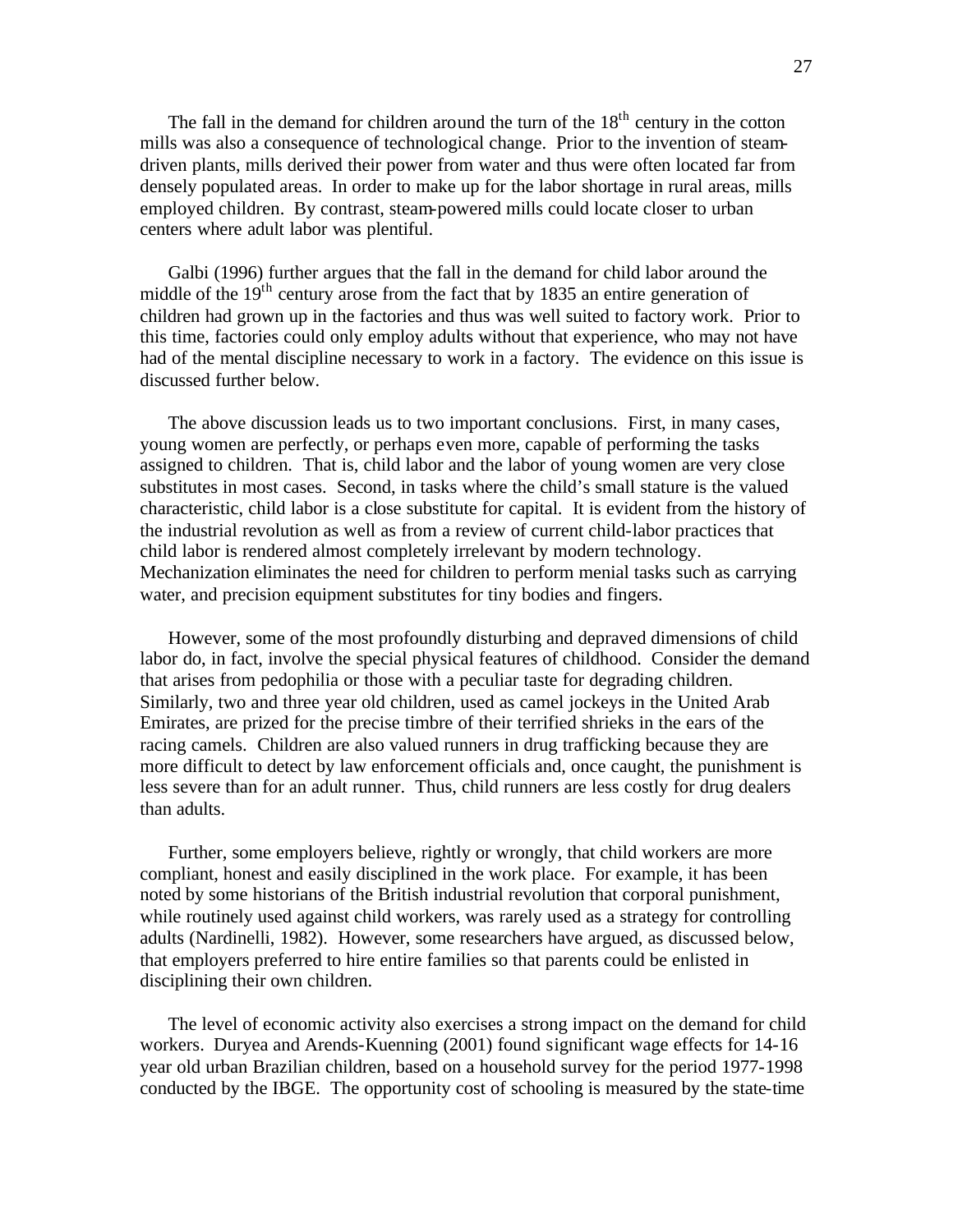variations in the wages of low-skilled males. In equations controlling for adult family income, child labor was markedly pro-cyclical. A rise in the unskilled wage increased the number of children employed. Similar wage effects have been found by Jacoby and Skoufias (1997) for Peru, by Levison, Moe, and Knaul (1999) for Mexico, and by Binder (1999) for Mexico.

However, the demand for child labor arises, perhaps most commonly, in the household. This is particularly the case when child labor is complementary with other household assets such as land, with the capital associated with a household enterprise, or with young children. As discussed above, certain types of failure in the markets for labor and land tenancy can lead parents to turn to the internal market for labor. Aunts, uncles, and the elderly, as well as children in the household who have a personal or financial stake in the enterprise, are considered to be more reliable, honest, and disciplined than labor purchased on the spot market. The empirical evidence on this point is discussed in Sections II and III.

#### **V. Economic History of the Decline in Child Labor**

In attempting to understand the phenomenon of child labor today, it is very useful to examine the evidence concerning the decline in child labor in some of the major developed countries over the past century and a half. Several historians argue that the rise and fall of child employment during the industrial revolution reveal a number of relevant lessons for dealing with issues of child labor today. The rather complex dance involving technological change, family dynamics, and social construction during the last two centuries has been explored carefully from a number of analytical and methodological points of view. Below we attempt to give at least a flavor of this analysis together with a discussion of lessons for contemporary policy formation.

#### *The Rise and Fall of Child Labor During the British Industrial Revolution*

In order to set the stage for the discussion of child labor during the industrial revolution, it is first worth documenting the extent and conditions of child labor prior to the British industrial revolution. Tuttle (1999) argues that children were already commonly working prior to the industrial revolution. She offers anecdotal evidence that, during the transition of child-labor contracts at the end of the  $18<sup>th</sup>$  century in the rural sector from *in-kind* payments to *money* wages, the conditions and hours of work became more onerous. For example, since children increasingly came to live at home and commute to work, they may have had to add five or ten miles of walking per day on top of the tasks performed at their place of employment.

In some cases, the working hours were brutally long. Apprentice seamstresses might work from 4 a.m. until 12:00 a.m. particularly during spring and fall. Further, while it is the case that children came to work in factories, by the middle of the  $19<sup>th</sup>$  century the range of sectors in which children worked was largely the same as it had been at the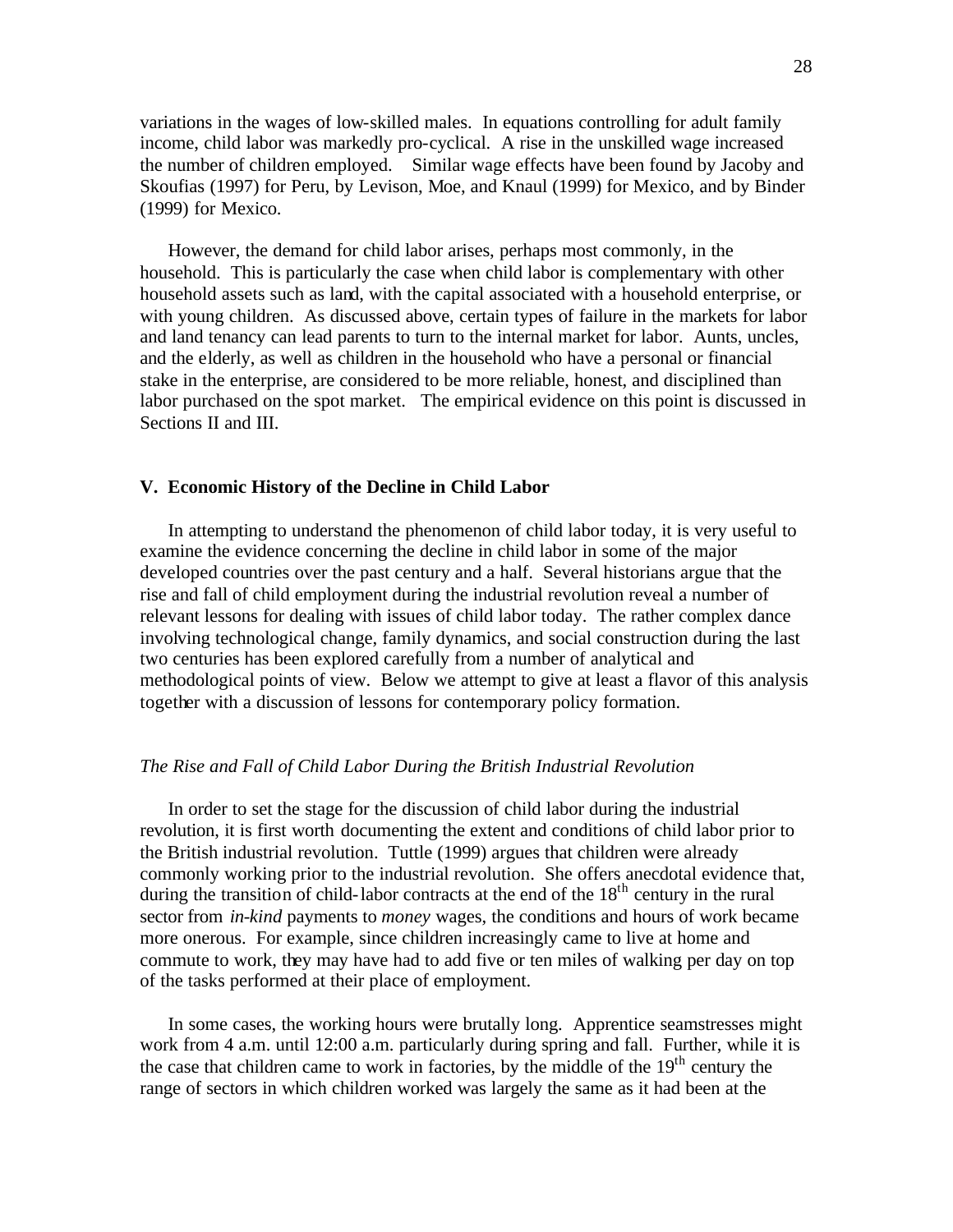beginning of the century. Over half of children who worked were to be found in the agricultural sector throughout the century.

The primary change in child employment pertained to the location of children who worked in textiles. When domestic jennies were replaced by large water frames, many children and their parents lost their livelihood resulting in falling wages. Textile workers responded by seeking employment in the factories, attempting another trade, or entering the unskilled labor market. In some cases, female children left home to become domestic servants. Work for girls as domestic servants was generally regarded as more attractive than factory work. The girls received payment in-kind and acquired skills for use as an adult. However, around the beginning of the  $20<sup>th</sup>$  century, young women began to take over this occupation from young girls.

Some engagements for boys, by comparison, were quite hazardous. For example, work as a chimney sweep was dangerous and brutal. Young children were compelled to enter the chimneys often through threat of violence. In this case, the small stature of children aged 4-10 was highly valued owing to the narrowness of chimneys. The demand for the labor of small boys declined when chimneys were widened and mechanical devices were developed to sweep narrow chimneys. The practice was completely eliminated after the Law of 1875 that required chimney sweeps to be licensed and conform to all laws regulating age of work.

Factory work began for children with the introduction of water power. These plants were, of necessity, located near waterfalls in rural regions of England where there was a shortage of adult workers. Pauper children were commonly brought from the workhouses of London to operate the machinery. Working conditions in some facilities were truly appalling. Children in some factories were reportedly worked to complete exhaustion, living and working in filthy, poorly ventilated, and dangerously hot conditions.

However, over the 19th century, the pauper apprentices disappeared from the factories and were replaced by wage labor. There remains considerable disagreement as to why this transition occurred. Some have argued that the cost of maintaining apprentices became prohibitively expensive. Others have argued that the Factory Acts played a central role. It is also possible that the first children used in the factories, upon turning 18 years of age, continued to work in the factories but were no longer apprentices. Rather, they were employed as day laborers. Technological change played a role as well. Textile factories using Watt's Steam Engine, introduced in 1769, were located in urban areas and employed free labor.

#### *Child Workers in the Early Stages of the British Industrial Revolution*

While Tuttle (1999) and others argue that children were already working well before the onset of the industrial revolution, two changes began to emerge toward the end of the 18<sup>th</sup> century. First, the sectors in which children worked underwent a transition, with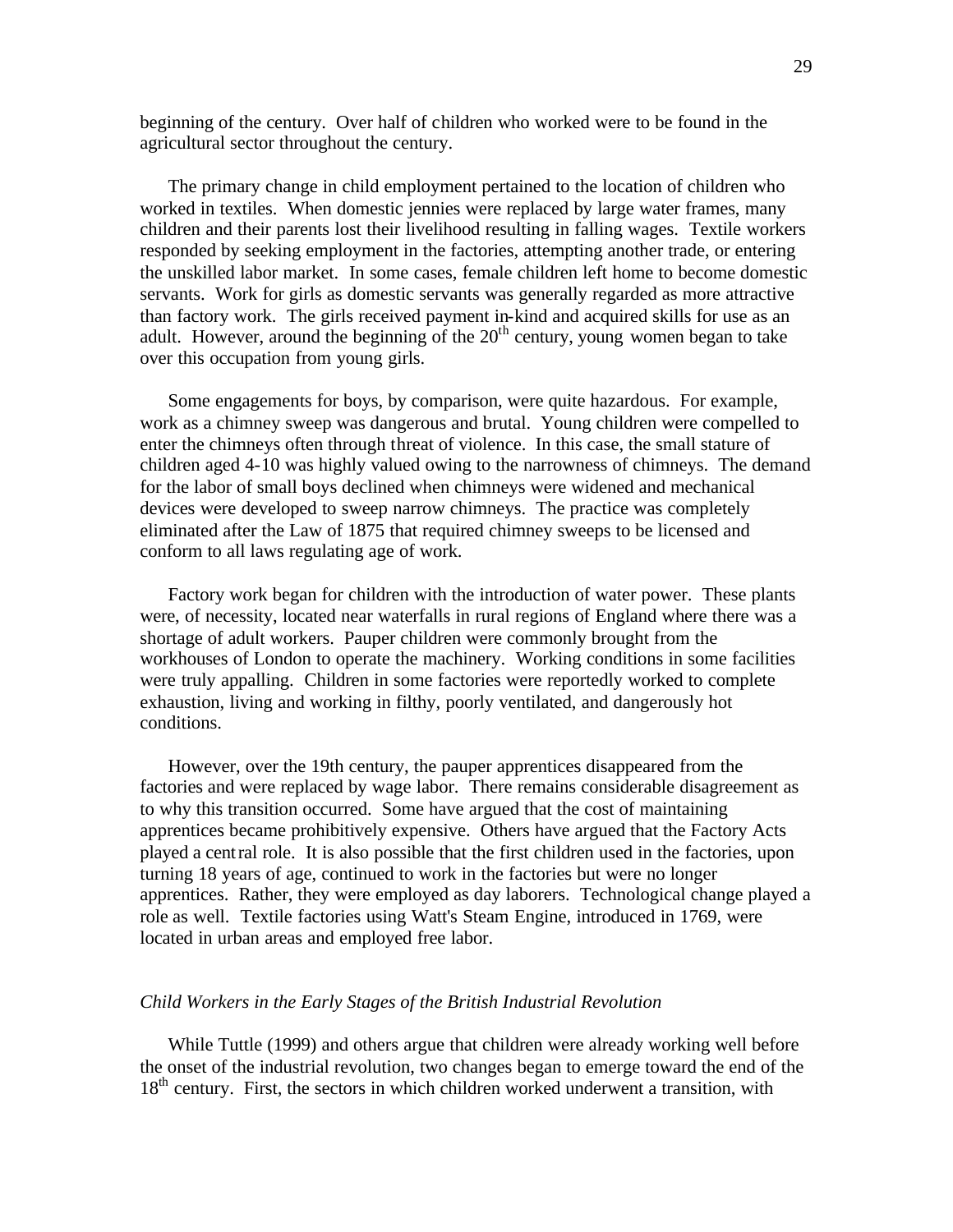child workers entering textiles, coal, copper, and tin in droves. Second, children's work became central to the operation of the plant in some sectors. Rather than working alongside their parents, children now went off to work on their own.

Was this transformation due to a change in technology that raised the marginal value product of child workers? Or was it due to parental greed, poverty, or profit-maximizing behavior on the part of firms? One can tease out some of these different influences using simple demand-supply reasoning. If the number of children rises and the wage paid to children also rises, then we have a demand/technology driven change. However, if employment rises and wages fall then we have a supply-side phenomenon.

The evidence from the earliest phases of the industrial revolution does not settle this question as neatly as we might hope. For, while we know that the sectoral composition of child employment changed, we do not know whether the number of children working and the number of hours worked rose or fell.

Horrell and Humphries (1995) analyze data on 1781 English working-class households for the period from1787 to 1872. Household budget data are available for several occupations and geographical locations, providing information on household composition, earnings, occupations, and family expenditures. They found limited evidence that industrialization lowered the age at which children entered the labor force. During the 1820s and 1830s, the labor force participation rate for children aged 5 to 9 in mining, factory work, and high-wage agricultural work rose. Perhaps most importantly for purposes of this discussion, the participation rates for 10 to 14 year olds rose for all occupations between 1781-1816 and 1817-1839. After 1840, participation rates then declined for nearly all occupations.

One might argue that children in industrial families were entering the labor force because of rising child wages, particularly relative to adults. But this is not the case after 1840. Horrell and Humphries suggest that it is more likely that putting children to work was the norm, but that families in the industrial sector had more opportunities to put their children to work than families in other sectors. It is also the case that many of the children that worked in factories were initially pauper apprentices with little say in how much they worked or what compensation they received. These children were essentially enslaved. As a consequence, it is difficult to say what wage they would have commanded in a competitive market.

Although technological change appears to be a prime candidate for explaining the pattern of child employment in the first half of the  $19<sup>th</sup>$  century, parental selfishness is occasionally offered as a competing explanation. In fact, throughout the discourse on the evils of child labor in the 19<sup>th</sup> century, references to *lazy* and *slothful* parents are common.

Horrell and Humphries produce several pieces of evidence that dispute the lazy parent hypothesis. First, in the early stages of the industrial revolution, children in industrial households contributed less to family income than children in non-industrial households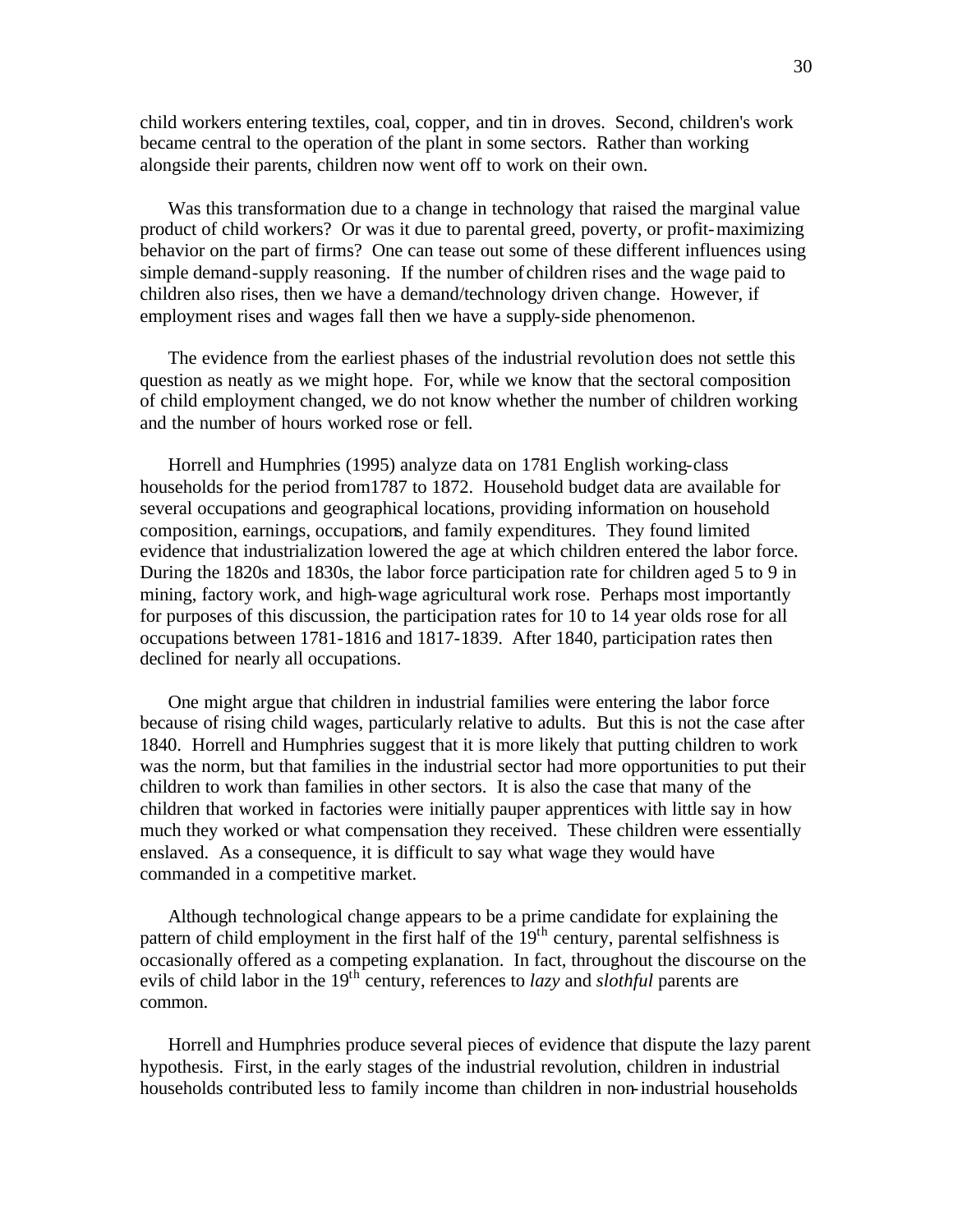outside of agriculture. Second, children contributed less than a third of household income. The father's wages were the mainstay of the household, contributing 60-95 percent of the household total. Furthermore, the child's contribution declined after 1840. Declines were most rapid in low-wage agriculture, mining, outworking, and trades families. The decline in the contribution made by children in industrial families occurred more slowly. The only sector in which children increased their contribution to household income during the middle of the  $19<sup>th</sup>$  century was in high-wage agriculture. At the very least, these numbers dispute the view promulgated by some historians that child workers were the primary source of income for many industrial households.

In addition, Horrell and Humphries consider the impact of the father's wage on child labor. Interestingly, even though wages were rising and child labor-force-participation rates falling in the second half of the 19<sup>th</sup> century, one cannot make the case for causality. The problem is that child labor-force-participation rates rose in those families that also were experiencing a rise in the father's wage. The wage increase for adult males was most pronounced in industrial families during the middle of the century. However, in spite of their rising wages, these fathers were increasingly sending their children to work. This piece of evidence strongly supports the contention that children worked when opportunities existed, but that families were often constrained to supply less child labor than they considered optimal.

Horrell and Humphries offer a second argument that counters the allegations of parental selfishness as a source of the shifting sectoral employment of children, or at least that characterizes parental selfishness in a less venal form. This analysis draws from the intra-household bargaining literature. The technological change that created a market for the labor of children independent of their parents provided children a meaningful alternative to working under the terms offered by their parents. That is, parents found themselves in competition with factory owners for the labor of their children. The intensification of competition increased the bargaining power of children in the household.

According to this line of reasoning, children were attracted to the employment opportunities offered to them by the factory jobs. Thus, children willingly offered themselves for employment, and the sectoral shift arose from a desire to seek employment where compensation was paid in cash rather than in-kind, as would be the case in a household enterprise. Of course it was the case that, for most children, parents managed to control most of the wages paid. Nevertheless, children were still better off because the rise in their contribution to household income also raised their bargaining power within the household. Thus, the only sense in which parental greed enters in the story is that children would not have sought outside employment if the terms offered to them by their parents had better reflected the contribution that the child was making to household production. However, it would not have been the case, according to this line of reasoning, that parents were forcing their unwilling children into factory jobs.

The issue of autonomous agency is relevant to the debate about child labor today. For example, Iverson (2002) has argued that some child workers that migrate from rural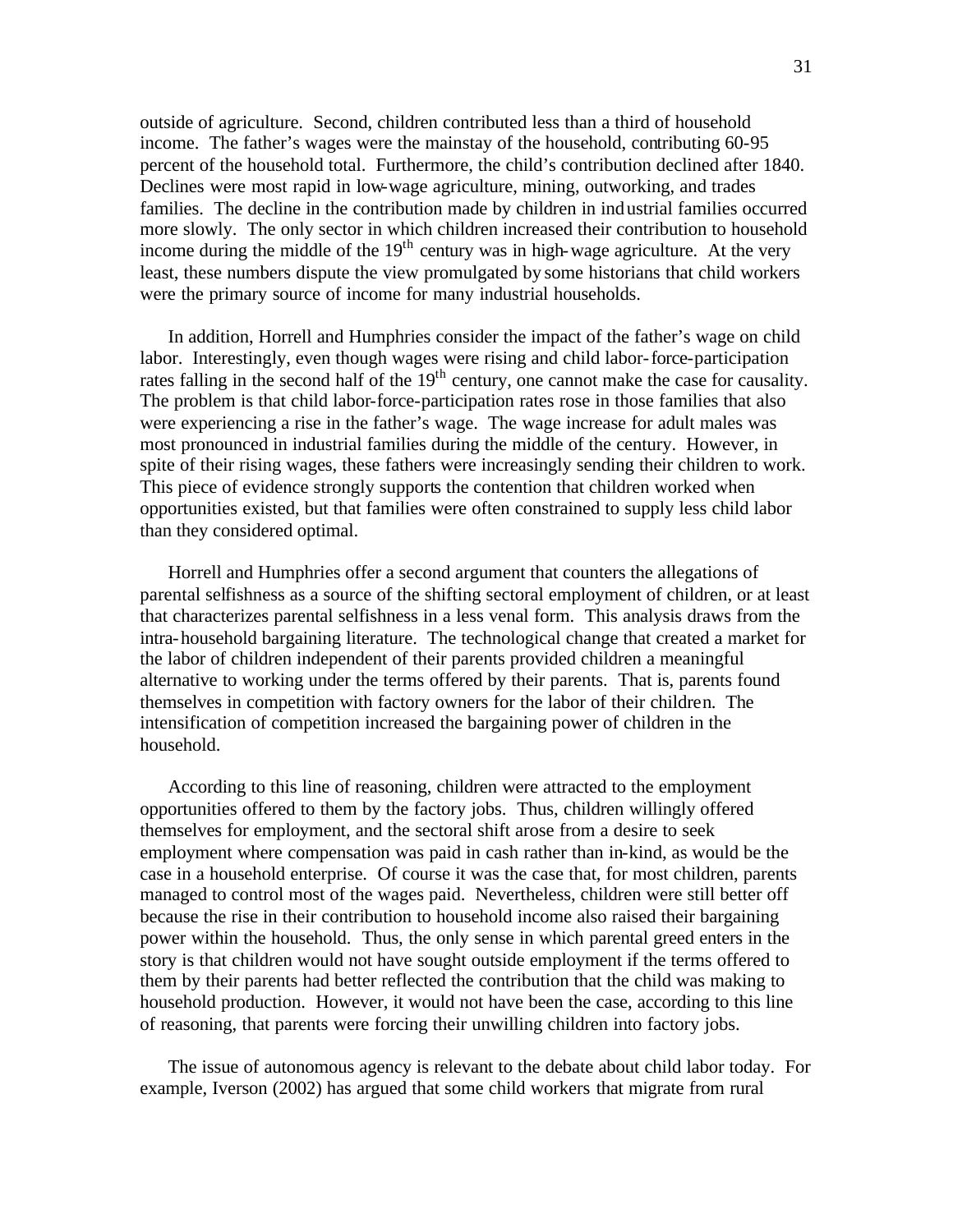Karnataka (India) to urban centers do so because of a weak bargaining position in their parents' home. Iverson finds that children who migrate against their parents' will do so primarily as a consequence of household discord. The costs to these children of migrating in terms of the lost opportunity to accumulate human capital are considerable.

#### *Technological Change*

Though there are supply-side considerations in the changing role of children, Tuttle (1999) argues that the overwhelming force at work was skill-biased technological change.

As we approach the last quarter of the  $18<sup>th</sup>$  century, children worked alongside their parents. The children were not paid directly. Rather parents were paid a premium, reflecting the greater productivity of the parent-child work team. The question then is: "what is it about the industrial revolution that changed the role of children?"

Bolin-Hort (1989) makes the case that children were originally drawn into the industrial setting by their parents in a sub-contracting arrangement. For example, textile factory managers found that they could best manage the plant by hiring a single mulespinner. The mule-spinner would then hire and manage his own piecers and scavengers. However, Tuttle challenges this view because, while children did enter the factories as piecers, they had many other tasks as well. Rather, Tuttle (1999) makes the case for technological change on two grounds. The first concerns the nature of the industrial work setting. Among other characteristics, children were more willing to submit to the discipline of the factory floor.

Tuttle also makes the case that the inventions of the early industrial revolution embodied unskilled-labor biased technological change. For example, Arkwright's roller spinning replaced human *operated* machines with human *attended* machines. The water frame replaced an adult spinner with a machine minder. Cartwright's automation of the handloom reduced the need for effort and strength. In addition, the machines themselves were more easily tended by workers with small stature. The water frame was close to the ground, and the power-looms were situated close together on the factory floor. Further, technological change provided for a division of labor, with many small tasks none of which required more than a couple of minutes of instruction to learn.

 In support of the division of labor hypothesis, Tuttle (1999) reports estimates of a return to education outside of industry on the order of 9 to 42.5 percent. However, within industry what mattered were not critical thinking skills but coordination, strength, and the willingness to do repetitive tasks.

The rise in the relative productivity of child workers was reflected in their wages. Between 1830 and 1860 child-worker wages rose relative to adults. For example, Tuttle provides evidence that, between 1833 and 1848, the wage of child piecers doubled relative to adult spinners, rising from 0.21 to 0.42. Thus, according to the technology hypothesis, in the early stages of the industrial revolution, technological change had an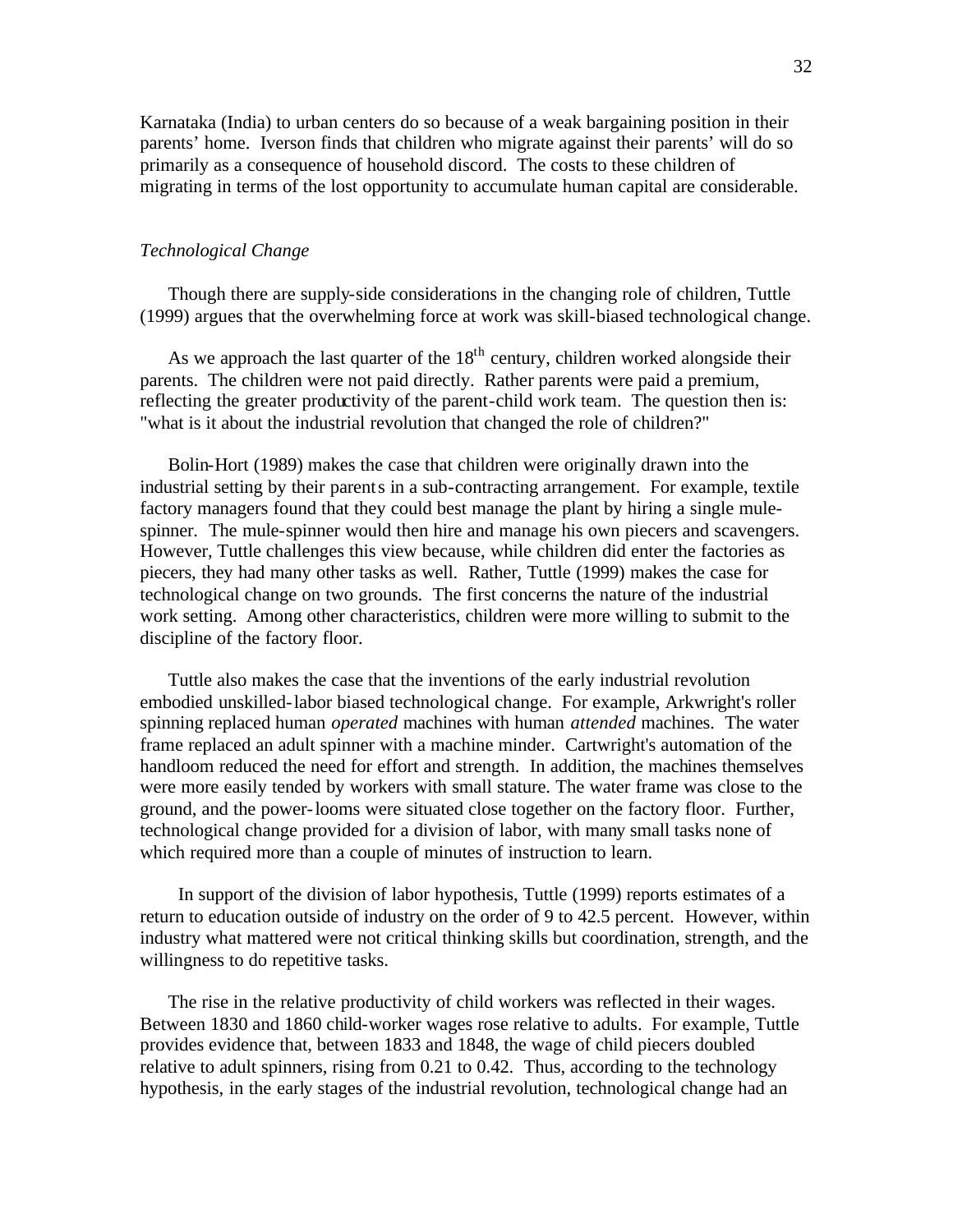unskilled-labor bias. Firms responded by hiring more unskilled labor (children) and less skilled labor (adults). Tuttle (1999) presents evidence that the relative wages of unskilled labor rose during this period, and we will discuss evidence below that the real wages of skilled workers declined, as well.

However, by the middle of the  $19<sup>th</sup>$  century the bias began to shift toward skilled labor, thus lowering the relative demand for children, moving them into peripheral tasks and raising the return to education and experience. The shift in the bias toward skill is reflected in a rise in the real return to adult labor after the middle of the century, a process that persisted through to the end of the  $20<sup>th</sup>$  century.

As Cunningham (2000) argues, while child labor may have been central during the first two stages of the industrial revolution, working children became increasingly marginalized by the beginning of the  $20<sup>th</sup>$  century. By 1911, children in England were most commonly employed as messengers. By the end of the  $20<sup>th</sup>$  century, children were allowed to keep whatever wages they earned at after-school jobs and received considerable income supplements from their parents

Technological innovation, however, is to some degree endogenous. It has been argued that some of the machine designs in the textile sector were specifically tailored to the small stature of children. This line of reasoning suggests that the driving force behind the rise in child employment in this sector is a consequence of a rise in supply. Inventors responded by constructing equipment that suited small bodies. Nevertheless, Tuttle argues that the fundamental factor was still technology.

The earliest weaving machines were low to the ground so as to be close to the water that provided the energy source. Second generation machines were set so close to the ground that even child workers were unable to operate them comfortably or safely. Deformities in the leg bones of children were common and attributed to the fact that children spent each day squatting before the looms. Thus, Tuttle asserts that the wooden framed looms were set low to the ground to minimize the vibrations that would have disrupted operations had the legs been tall enough to accommodate adult operators.

#### *Children in the Mining Sector*

As just argued, the greater demand for children in the textile sector appears to have been related to technological change. However, the demand for children in the mines appears to be largely driven by the energy and raw material demands of the growing industrial sectors. Between 1842 and 1856, coal mining in Great Britain greatly expanded, with the number of mines and workers quadrupling during this 15-year period.

Unlike in the textile sectors, children in the mines typically worked alongside their parents or other family members. Humphries (1981) argues that mining provided for a division of labor between hewers and colliers, on the one hand, whose tasks required skill and strength and those, on the other hand, whose tasks could be performed by small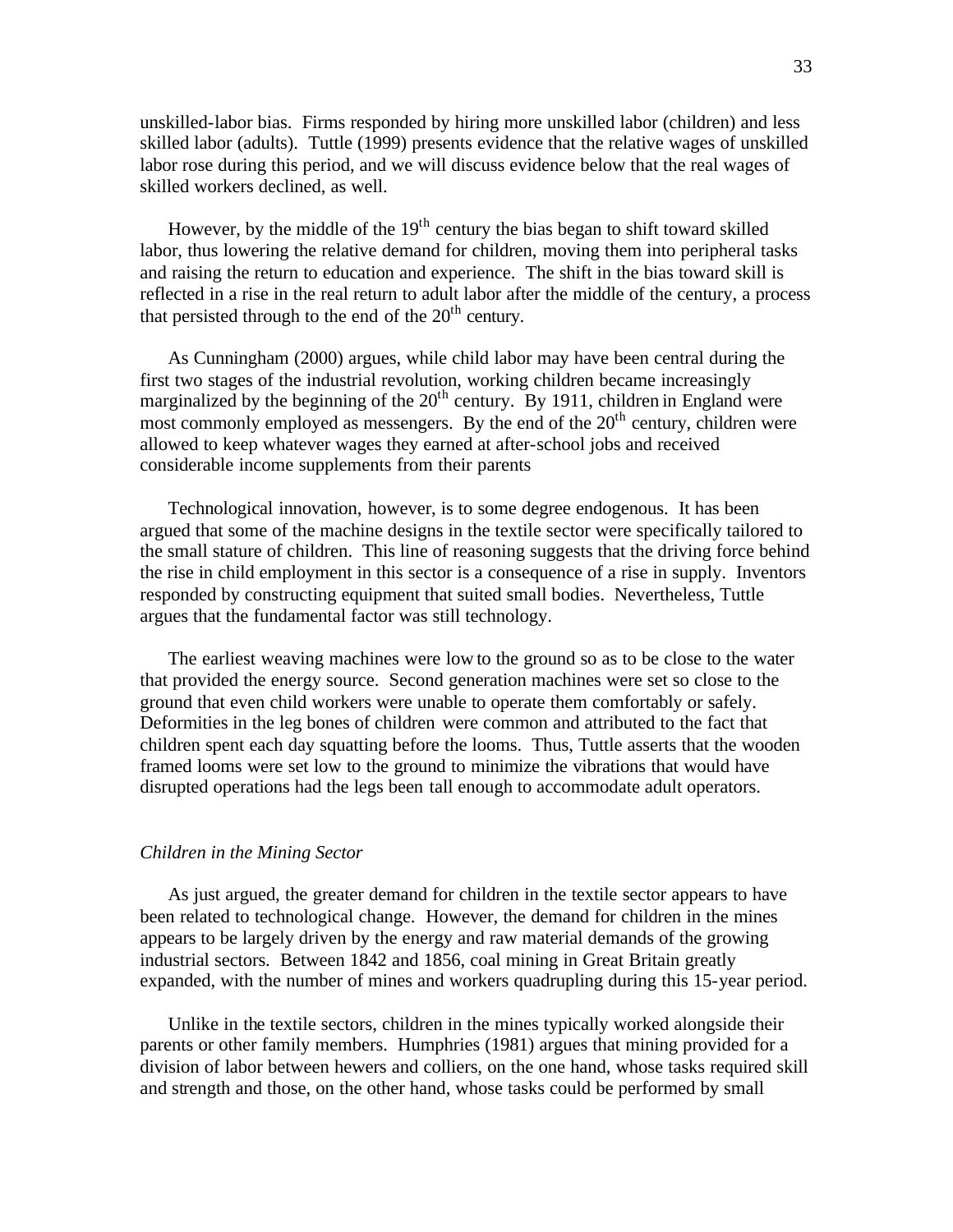children. The productivity of the child assistants was enhanced by the efforts of the adult workers. Thus, adults had an incentive to internalize the external benefits of their own hard work by hiring their own children as assistants.

In most mines, each family worked in an isolated area, permitting them to identify the product of their own labor. By contrast, in those aspects of mining in which there were large economies of scale, such as when ore was loosened by dynamite, subcontracting was less common. Humphries also argued that families had an incentive to bring their children to the mines even if they were not productive. All hewers put their coal in a single pile for transport to the surface. Once at the surface, the colliers decided what fraction went to each hewer. The larger the hewer's team of workers the larger the share of the pile received. Thus, even if children had contributed nothing, the colliers still remunerated their team with a greater share.

The intermediate demand for coal and ore increased the demand for labor in the mining sector, and there were some aspects of technology that had implications for child employment. Advances in the ventilation system beginning in the 1760s made it possible to increase the depth of a mine. A system of trap doors moved the air between the bottom of the shaft and the surface. Tiny children spent their days crouched in corners throughout the mine, opening and shutting the doors as needed. In addition, the introduction of rails and wheeled coal carts reduced the strength needed to transport the coal. Thus, even though hewing was still performed by skilled and strong adults, children took on the task of putters, moving the coal to the surface.

Interestingly, beginning in 1853, Shetland ponies were introduced into the mines, displacing child putters. As a consequence, child labor in the mines began to decline during the second half of the  $19<sup>th</sup>$  century. In fact, in those mines with tall coal seams, such as in Cumberland, horses were always used to move the coal. Children were never used for conveyance.

The history of coal mining in Great Britain also demonstrates that technological change can alter the demand for children in some very dramatic ways. Although early technological advancement raised the demand for children in textiles, the *failure* of technological change raised the demand for children in mining.

Child workers were valued for their ability to move the coal and ore through low passages. In mines with little potential, the mine-owners did not want to go to the capital expense of building roomy passageways that could accommodate adult putters. Thus, children were substituting for capital, not adult labor. By contrast, mines that appeared to be richly endowed were more intensely capitalized with tall passageways that could be traversed by adults. In this connection, Tuttle establishes a statistically significant negative relationship between seam thickness and the child-to-adult labor ratio in English mines in the mid  $19<sup>th</sup>$  century.

It is entirely possible that many mines that would have been unprofitable without child labor were brought into service because of the availability of children. Those mines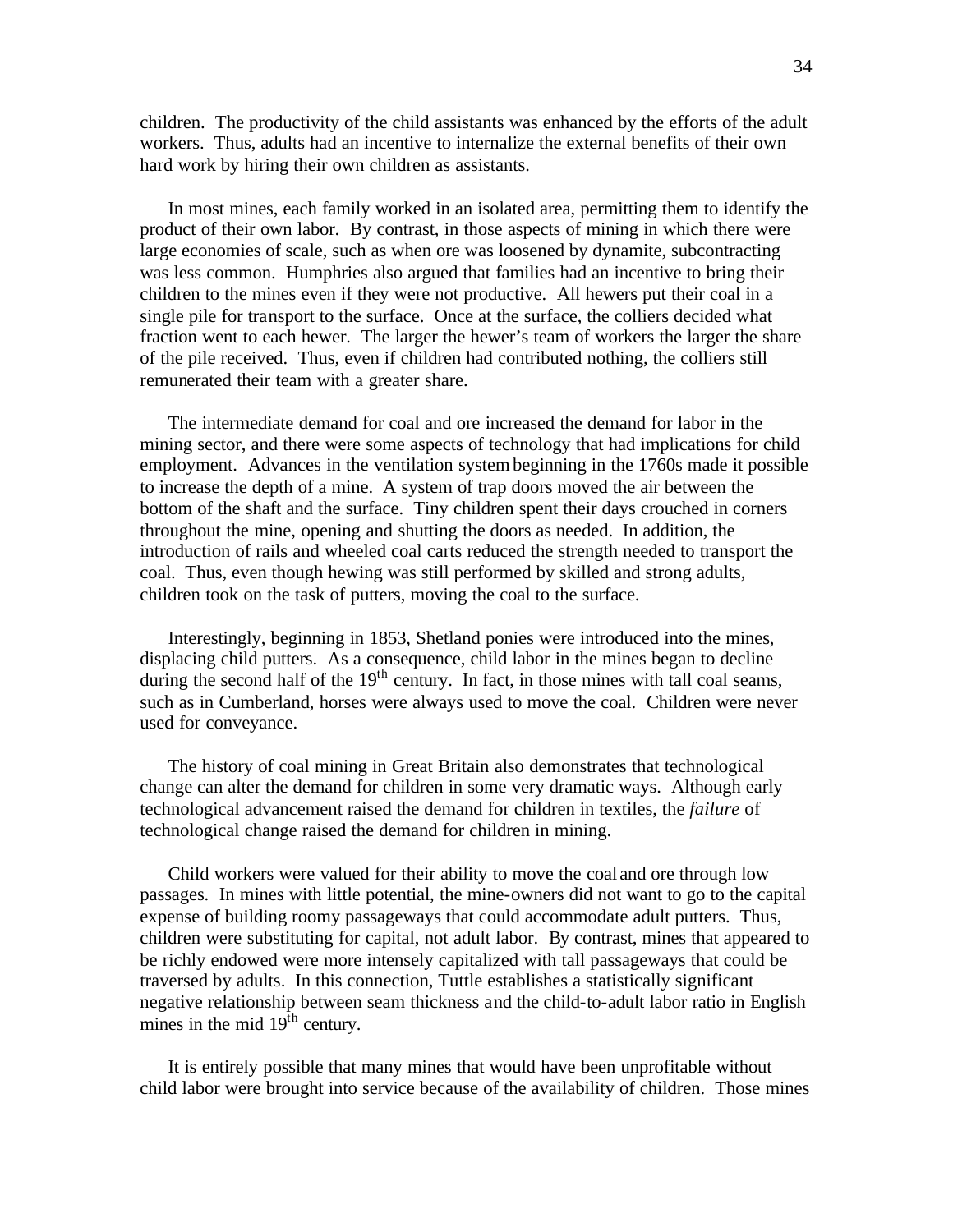with thin veins of ore or coal would not produce a sufficient quantity to justify the investment in tall passages but, in their absence, could not be mined by adults. Child labor made these marginal mines economically viable.<sup>3</sup>

In order to tease out the relative influence of demand and supply on the employment of children in the mines, Tuttle looked at evidence on the movement of child wages. As with the textile sector, if wages are rising along with employment then demand factors are paramount. In addition, it is interesting to determine whether the demand for children is arising largely as a consequence of a demand for coal and ore generally, or whether technological reorganization of the mining industry particularly impacted child workers. If the impact is intermediate-demand driven, then wages for adults and children in mining should rise in tandem. However, if changes in the organization of the mines particularly raised the demand for children, then child wages should rise relative to adults.

Evidence from the middle of the  $19<sup>th</sup>$  century suggests that there was little change in the relative wages of child and adult workers in the mines. However, it should be noted that this evidence is not definitive, since children were typically paid by their parents and so may not have been paid their marginal value product.

Child labor in the mines and factories of Great Britain peaked around 1835. However, the path from that point was not directly downward. After 1870, children began to leave employment, and by the  $20<sup>th</sup>$  century children were almost completely out of the mines. Nearly all workers were 16 years old or older. In addition, there were no longer any women or children working at the surface dressing the ores.

#### *Why Did Child Labor Decline?*

 $\overline{a}$ 

Several explanations for the decline in child labor have been offered by economic historians. These include: (1) the rise of the *bread winner-homemaker* household; (2) the rise in wages of adult males that accompanied industrialization; (3) government intervention; (4) a rise in the return to education that accompanied industrialization; and (5) technological change that reduced the demand for unskilled labor.

While the bread winner-homemaker family emerged as a norm for upper-income families at the beginning of the 19<sup>th</sup> century, economic forces must underlie its adoption throughout all income strata. In this connection, Cunningham (2000) argues that however we explain the decline in child labor, we must account for the rise in stature of

<sup>&</sup>lt;sup>3</sup> A similar phenomenon occurred in the decline in child labor in the fruit and vegetable canning industry in the United States, as discussed below. Child labor declined most quickly in those canneries that adopted new technology, whereas child labor persisted in the rural canneries that lacked an incentive to invest in labor-saving technology.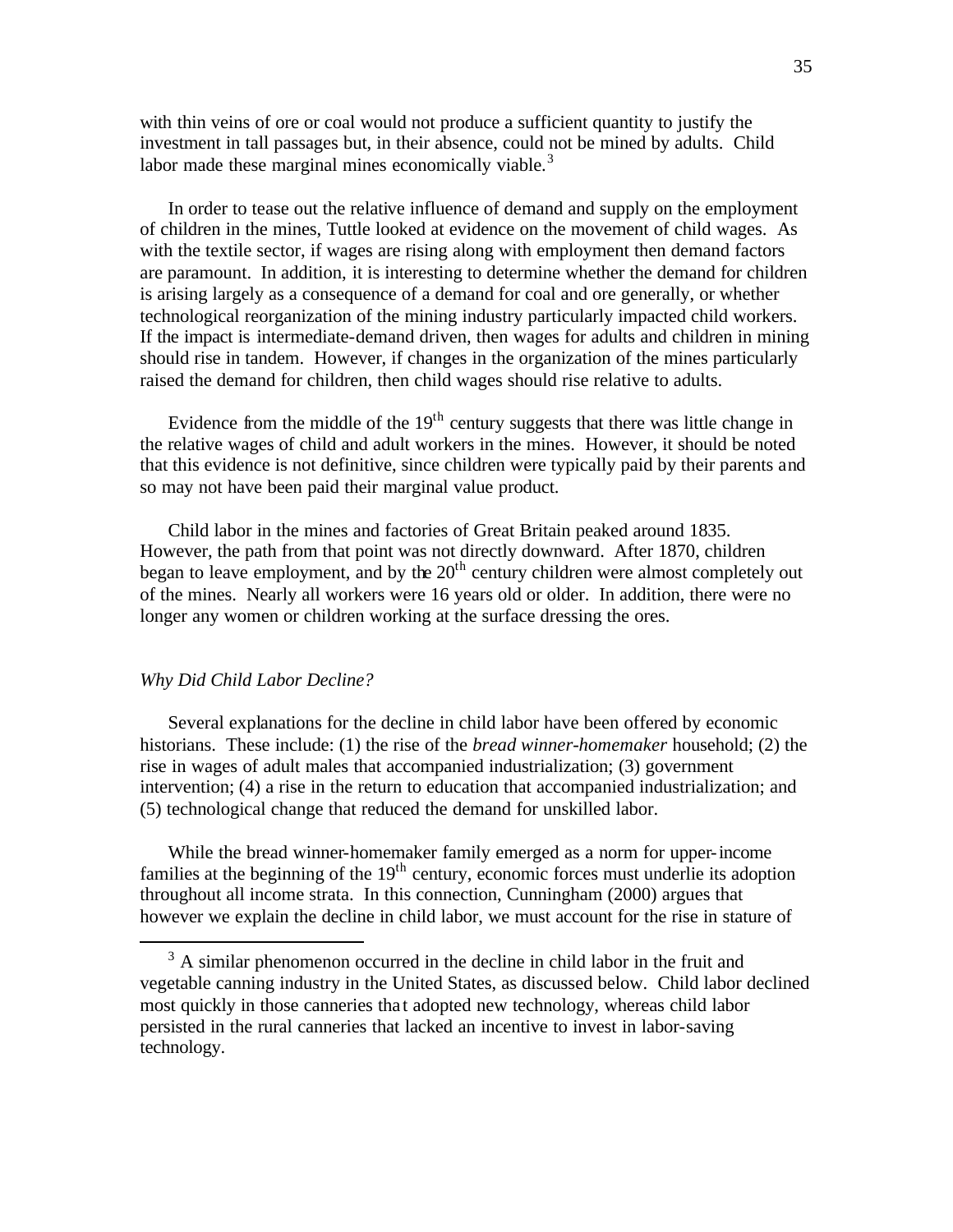children throughout the twentieth century. Between 1830 and 2000, the cultural perception of children was transformed from one in which children were seen as *small* adults with much the same clothing, privileges, and responsibilities as *large* adults, to a perception of children as treasures on which all discretionary income is spent.

Change in income arguably lies behind this sea change in the perception of children. While real wages grew slowly during the first half of the  $19<sup>th</sup>$  century, wages rose steadily throughout the second half of the century. Tuttle's (1999) review of the evidence suggests that real wages grew on the order of one percent per year for five decades, perhaps precipitating the change in family structure identified by sociologists. Similarly, Goldin (1981) found that the probability that a child was working in Philadelphia in 1880 was negatively correlated with the father's income.

Brezis (2001) carefully documents the correlation between adult wages, fertility and child labor throughout the  $19<sup>th</sup>$  century. In an analysis of the English cotton industry, between 1800 and 1840, capital per worker in the industrial sector declined in every decade from 396 in 1800 to 335 in 1830. Real wages in the cotton industry fell during the same period from an index of 98 down to 45. By comparison, in the second half of the century, capital per worker rose in every single decade as did real wages. Family fertility decisions responded to the wage pattern with a lag. Fertility remained constant for the first four decades of the century and then began to rise, peaking in 1870 and then declining.

This u-shaped pattern of real wages observed in the  $19<sup>th</sup>$  century may be due to the following dynamic path. At the beginning of the century, the population growth rate was higher than savings per unit of capital. Thus, capital per worker was declining, giving rise to a fall in real wages and a rise in fertility and child labor. Growing wealth in the hands of capital owners raised the savings rate so that capital accumulation accelerated. The dynamics are thus later reversed, with capital per worker and real wages rising, and fertility and child labor declining.

In contrast, education legislation is unlikely to have been an important factor in the middle of the  $19<sup>th</sup>$  century. Mandatory education was not legislated by the British Parliament until 1876, and education was not provided free to the poor until the Free Education Act of 1891. Children had begun leaving the factories and attending school two decades prior to the enactment of these laws. Evidence of rising school enrollment began in 1833. By the end of the  $19<sup>th</sup>$  century, most English children were attending or had attended school.

Parents' perceptions of the return to education were in part driven by changes in the demand for labor. However, the school curriculum changed as well between 1844 and 1900. Some time was spent teaching occupations and marketable skills to children, rather than simply focusing on reading, writing and arithmetic.

Rahikainen (2001) offers a similar analysis of child labor legislation in  $19<sup>th</sup>$  century Finland. Child labor became common in Finland during the industrialization period from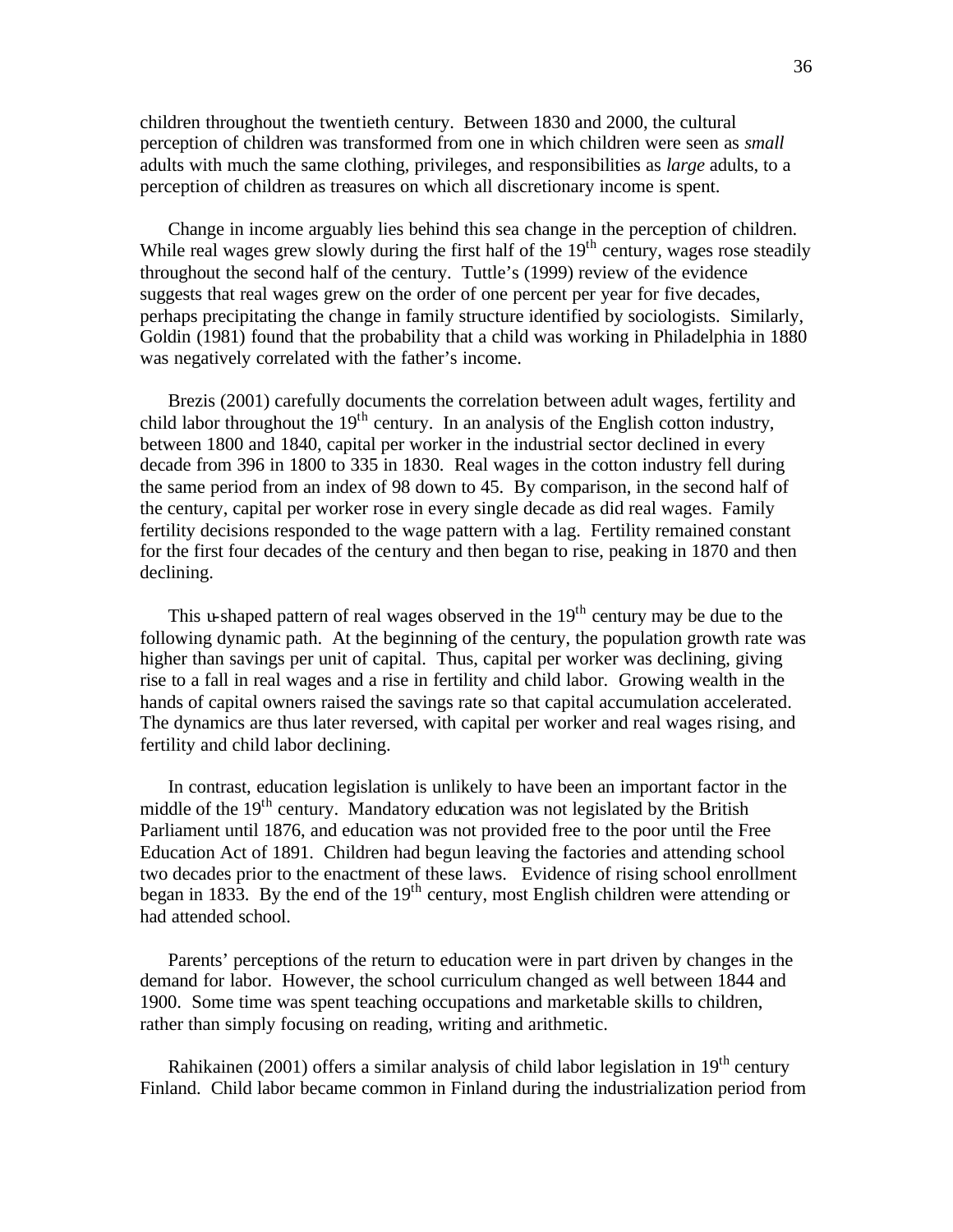1840 to 1870, but then began to decline after the mid-1870s. By 1889, just before the first Labour Protection Law came into force, children constituted only 3.4 percent of the Finish labor force, falling from a century high of 25 percent. Furthermore, while the legislation applied to children working in factories, these children made up only about one percent of all working children. Most working children worked in the rural regions of Finland without legal protections.

Nardinelli (1980) nevertheless argues that there is weak evidence of the effectiveness of the English Factory Act of 1835, which constrained the hours of work per week for a child to no more than 48. While it is true that child labor was already on the decline in the cotton mills for the two decades before the Act was passed, the decline in the employment of children occurred more slowly in the silk industry that was not subject to the Act, although child employment did decline in the 1840s and 1850s.

Change in technology over the century also caused the demand for skills possessed by children to wax and wane. Prior to the industrial revolution, children aided their parents who performed tasks that required skill and strength. The beginnings of mechanization still required skill and strength, but the assistance of children enhanced the efficiencies achieved with the new machines. By contrast, the earliest phase of industrialization at the end of the 18<sup>th</sup> century created a demand for child workers, independent of their parents. This is the case since the first industrial machines replaced the skilled craftsmen and artisans of pre-industrial England. However, as we move through to the end of the 19<sup>th</sup> century, technological change reduces the demand for all workers, particularly children.

A similar process emerged in the extractive industries. By the end of the  $19<sup>th</sup>$  century, the essential task of preparing the material brought to the surface was completely automated. Consequently, the work of women and children was no longer required.

Cunningham (2000) also notes the absence of child labor in the new industries emerging at the end of the  $19<sup>th</sup>$  and early  $20<sup>th</sup>$  centuries. For example, children played no role in the electrical or chemical sectors. By 1911, one-quarter of the working boys in Britain under the age of fifteen were employed as messengers. More recently, the process of marginalizing child workers has culminated over time in the reduced use of children as newspaper carriers.

The impact of new technology that replaced child workers was also emphasized by Brown, Christiansen and Philips (1992) in their analysis of the decline in child labor in the U.S. fruit and vegetable canning industry between 1880 and 1920. During this period the proportion of workers in the U.S. fruit and vegetable industry fell from 18 to 3 percent. Family income rose over this period along with changes in technology and the emergence of laws regulating child labor and education. However, there was considerable cross-state variation, which is suggestive of the fundamental forces that reduced child labor. Brown et al. were particularly concerned with separating out the effects of technological change from the passage of compulsory schooling and child labor laws.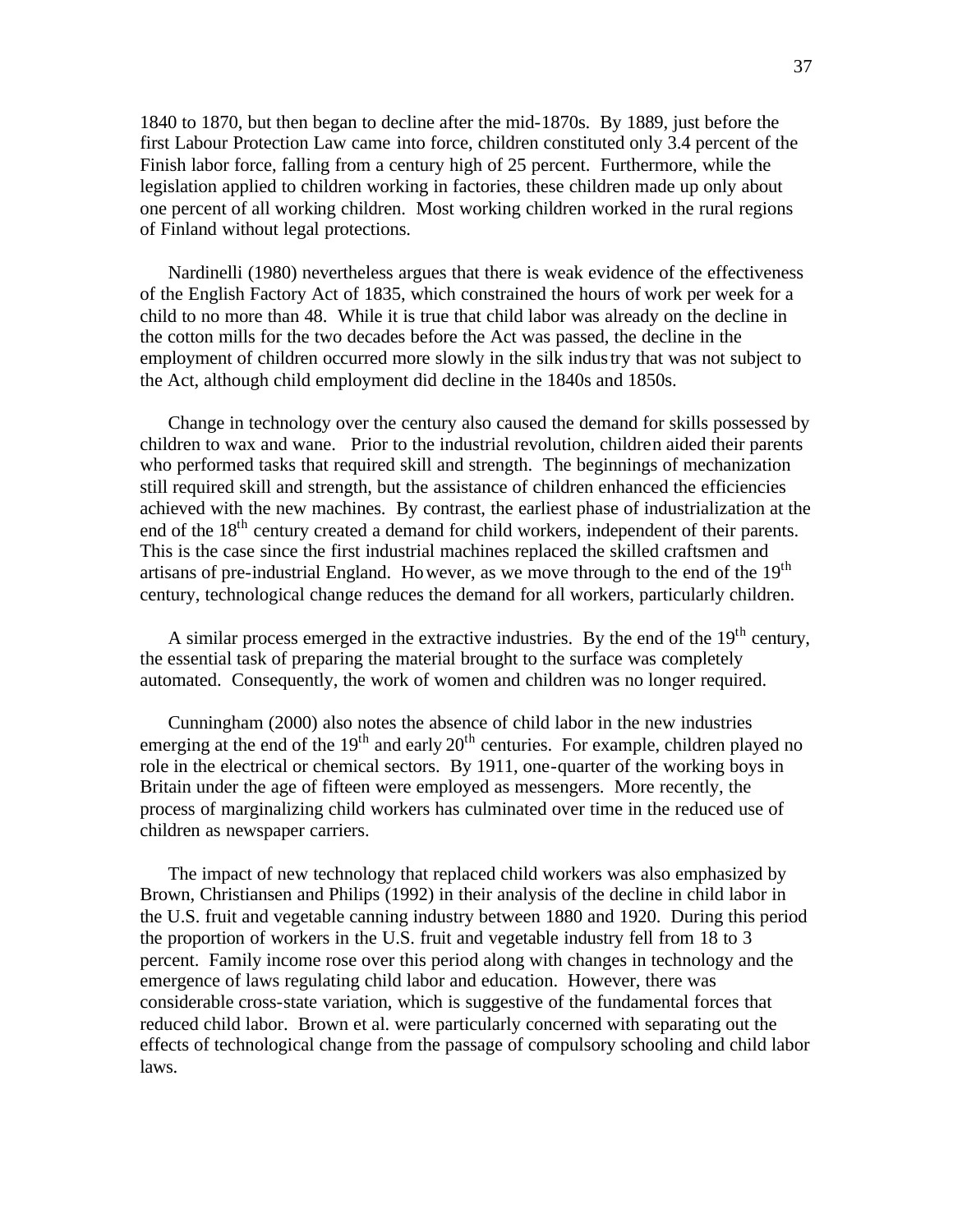Fruit and vegetable processing and canning has two fundamental steps. The preparation of fruit and vegetables for processing is a somewhat haphazard and seasonal enterprise in comparison to the cooking and canning process. As a consequence, cooking was more amenable to continuous processing and was, therefore, more readily adapted to new production technologies. Workers in the cook rooms were hired from craft labor markets and standards for consistent worker performance were high. By comparison, workers in the preparation rooms were hired from the spot market and paid a piece rate. Considerable variation across workers was thus tolerated by employers.

Mothers brought their children to the preparation rooms in part to work, but also in part due to a lack of other childcare. The availability of child labor provided an important supplement to the adult workforce during peak harvesting season. Parents were also enlisted to discipline child workers.

Two types of canneries co-existed in the United States throughout the early part of the 20<sup>th</sup> century. Rural canneries processed one or two locally grown products and, therefore, were idle throughout most of the year, providing little incentive to invest in the most modern equipment and technology. By comparison, urban canneries attempted to remain in operation throughout the year by processing a wide range of products. These canneries were the first to adopt newly available technology and strove to develop an efficient and continuous production process. Child labor was seen as increasingly incompatible with developing technology that typically involved huge vats of boiling or pressurized liquid.

However, mothers continued to bring their children to these increasingly dangerous plants in order to supplement family income and due to a lack of childcare. Indeed, plant inspectors monitoring the presence of children encountered more resistance from mothers than from urban employers. In some cases, urban canners lobbied in favor of child-labor laws in order to prohibit children in the workplace that they saw increasingly as a source of annoyance, reducing the productivity of their mothers.

Notably, however, the passage of laws prohibiting children in the canneries included exceptions for rural canneries. This evidence suggests that the change in technology adopted in urban centers created an incentive to remove children from the workplace, thus generating support for child-labor laws. However, the laws did not apply to those canneries in which child labor was still productive.

It is also notable that urban employers, who supported laws regulating the presence of children, vigorously opposed restrictions on hours of work by their adult female employees. They were motivated to keep workers on the job to fully utilize their capital, particularly during seasonal peaks. Thus, laws regulating ages and hours of work were tailored to suit the technology rather than the interests of the workers.

Empirical evidence is available to support these conclusions. Child labor declined far more quickly in urban than in rural sectors. During the decline in the urban sectors, families migrated to the rural sector to find employment for their children. This fact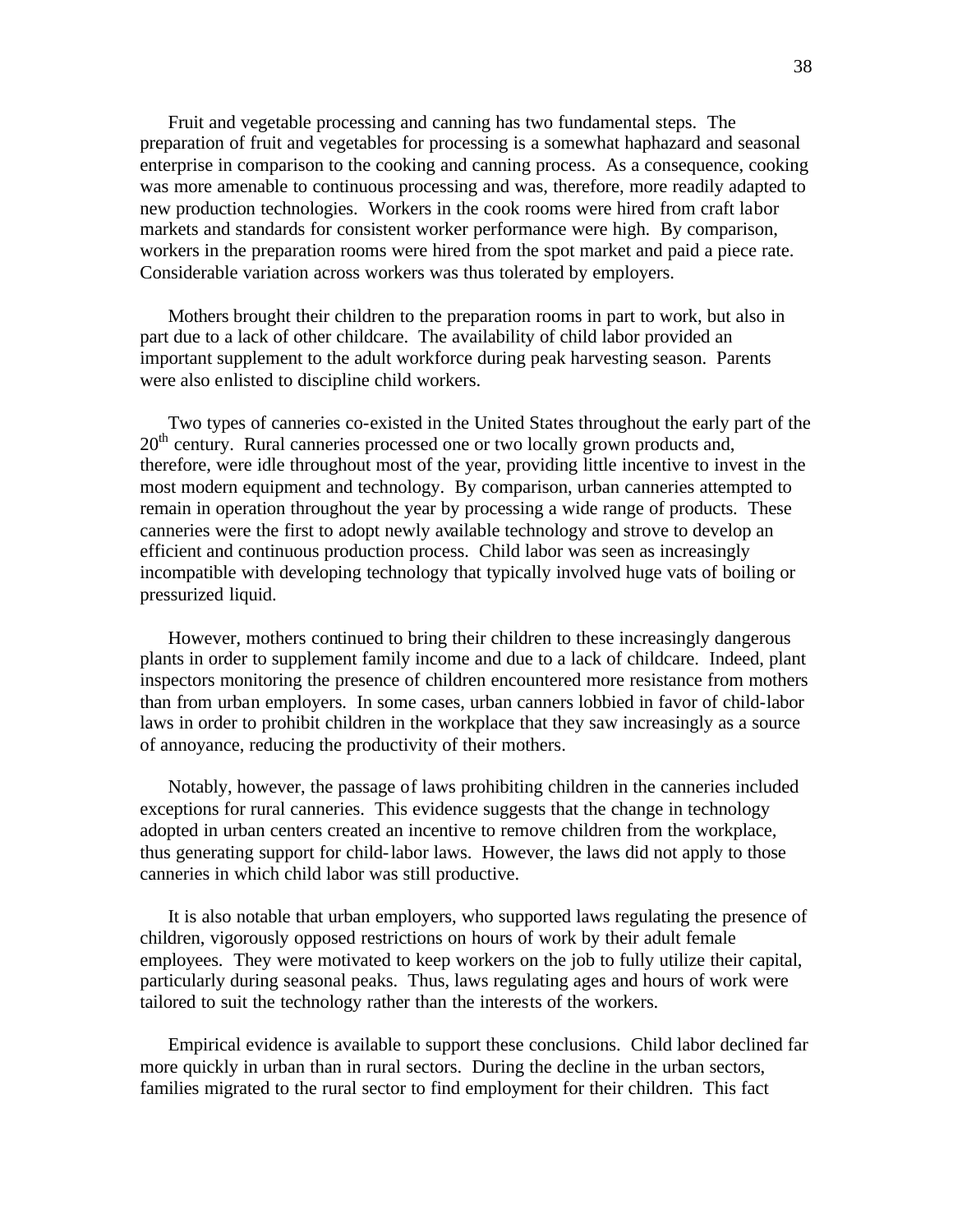argues strongly for a demand-side story of the reduction in child labor, rather than forces coming from the supply side. From a statistical point of view, the rise in capital per worker had a much stronger role than the rise in family income in explaining the decline in child employment in the canning industry.

Cogan (1982) also attributes the decline in black teenage employment in the United States between 1950 and 1970 to technological advancement. Between 1950 and 1970, the labor force participation rate for black males ages 16-19 declined from 50 to 33 percent, and then declined further to 25 percent by 1978. Several possible explanations for the decline have been put forward, but none account for more than a small fraction of the decline. These include expanded coverage of the Federal Minimum Wage Law, population concentration in urban centers where employment opportunities have been declining, growth in the size of the black teenage cohort, and improved educational opportunities.

Rather, Cogan argues, based on analysis of census data, that mechanization in farming lowered the demand for low-skilled agricultural employment. In 1950, 45 percent of black teenagers were employed in agriculture, but by 1970 agricultural employment accounted for an insignificant portion of black teenage employment. Employment trends for black teenage males were mirrored for agriculture employment generally. As a consequence of mechanization, employment in the farming sector declined by 56 percent between 1950 and 1970. By contrast, in the urban north, there was a veritable explosion in the black teenage population, tripling in this period, with no attendant decline in the labor force participation rate for this group.

The fall in agricultural employment during this period is associated with a dramatic rise in urban employment opportunities. The associated rise in the cost of labor may have provided an incentive to adopt labor saving technologies. For, during this 20-year period, capital per worker in U.S. agriculture tripled. Further, technological change was most pronounced in cotton production, with the widespread adoption of the mechanical cottonpicker. In 1950, 99 percent of cotton was picked by hand, but by 1970 virtually all cotton was picked mechanically.

There is one other interesting conclusion to draw from this evidence. Technological change rather than employment opportunities in the urban sector appears to have been the primary causal factor. For if a rise in the demand for labor outside of agriculture were providing an incentive to adopt labor saving technology, labor would have flowed from north to south where the largest gains in productivity were emerging.

One might wonder, though, why rural southern black teenagers were not absorbed into other occupations. Cogan argues that the rise in the federal minimum wage in 1956 swept away jobs at the bottom end of the wage distribution. It is notable that black teenage employment also collapsed in the southern wood mills, which were covered by federal wage regulations. However, employment expanded in the exempt service sectors.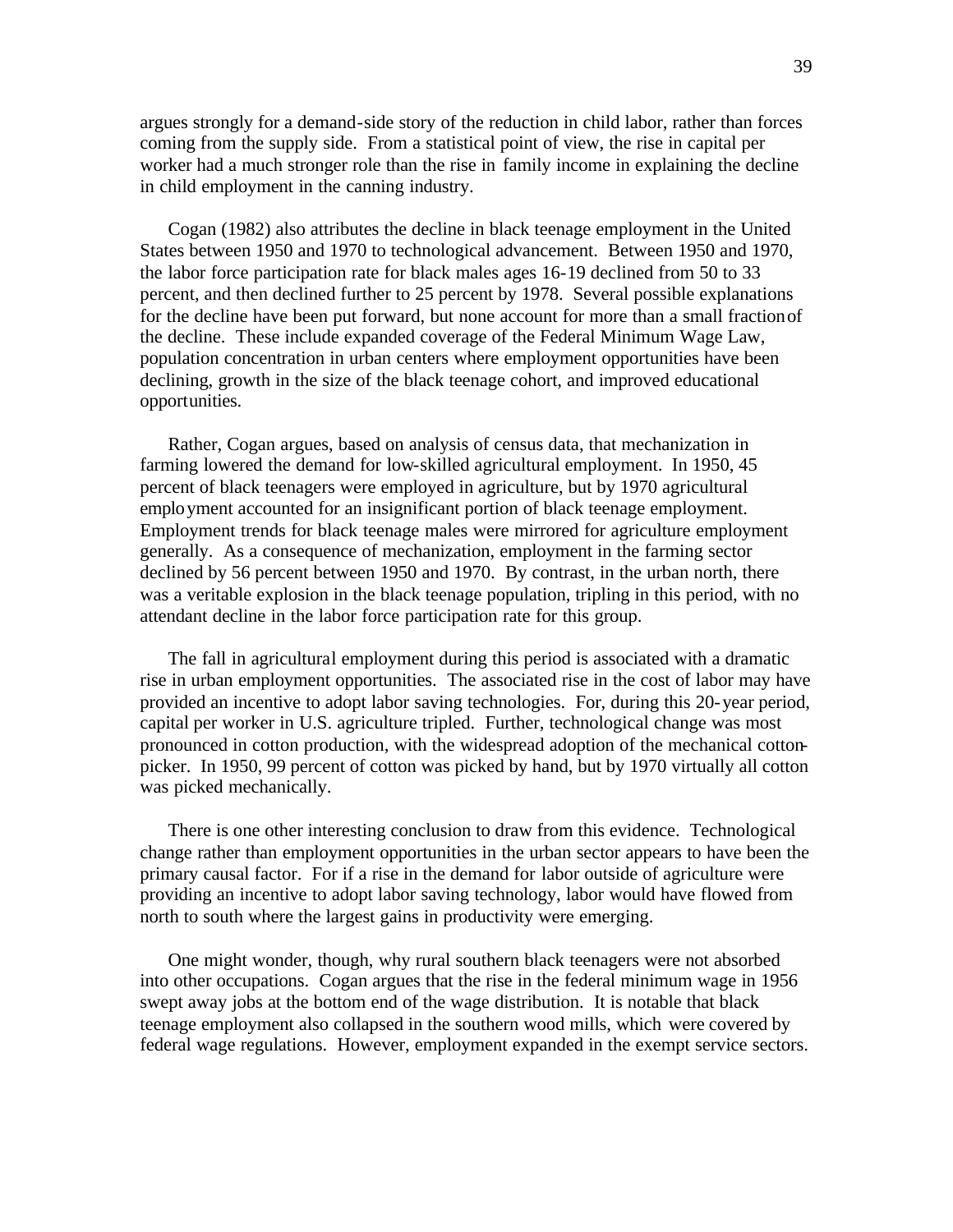A second feature of the maturing industrial revolution that contributed to the decline in child labor has been emphasized by Galbi (1996) in England and by Rahikainen (2001) in Finland. Work in factories required new emotional skills, as enumerated by Galbi: regular attendance, consistent work effort, respect for tools and machinery used but not owned, tolerance for close supervision, and the ability to work in close quarters with other workers.

There is some evidence that factory managers preferred to hire children because they could more readily adapt to the work environment of a factory. In fact, some managers believed that if a person did not begin work in a factory as a small child, they could not acquire the necessary state of mind as an adult. According to this logic, then, child labor began to decline when the first generation of child workers matured into adult factory workers.

Of the British factory managers surveyed by the Factory Queries of 1833, 84 percent of respondents strongly preferred employees who had been working in the factory since "infancy." In fact, very few managers employed workers that had begun work in the factory as an adult. The human capital formed from experience working in a factory was well rewarded. Male migrant children ages 11-15 earned an 18 percent wage premium for two years of additional experience working in a factory and females earned a 26 percent premium.

One additional episode in U.S. history is instructive in understanding the striking roles that the demand for child labor and the endogeneity of legal institutions can play in child employment. At the onset of World War II, children once again returned to the labor force. Aruga (1988) notes that, between 1940 and 1944, school enrollment for 15 to 18 year olds declined by 24 percent and the number of employed children aged 14 to 17 rose by two million, a 200 percent increase. Obviously the labor shortage precipitated by the war effort was a driving force.

Not surprisingly, the change in economic conditions precipitated a change in law. Forty-four state legislatures considered amending their child labor laws in 1943. California and Massachusetts granted their governors broad powers to permit children to work under any circumstances they specified. In Delaware, 14 year olds were permitted to work as early as 5 a.m. and as late as midnight. Public campaigns by the federal government and the media to get children back to school were largely ineffective. In the period immediately after the end of WWII, children continued to work. In October 1946, there were nearly three times as many children aged 14 to 17 in the labor force as compared to1940.

## *The Supply Side of Child Labor*

Although there is much evidence concerning the role of technological change on the demand for children, we must also consider the evidence on the supply side. One of the most penetrating statistical analyses of theories of human capital acquisition applied to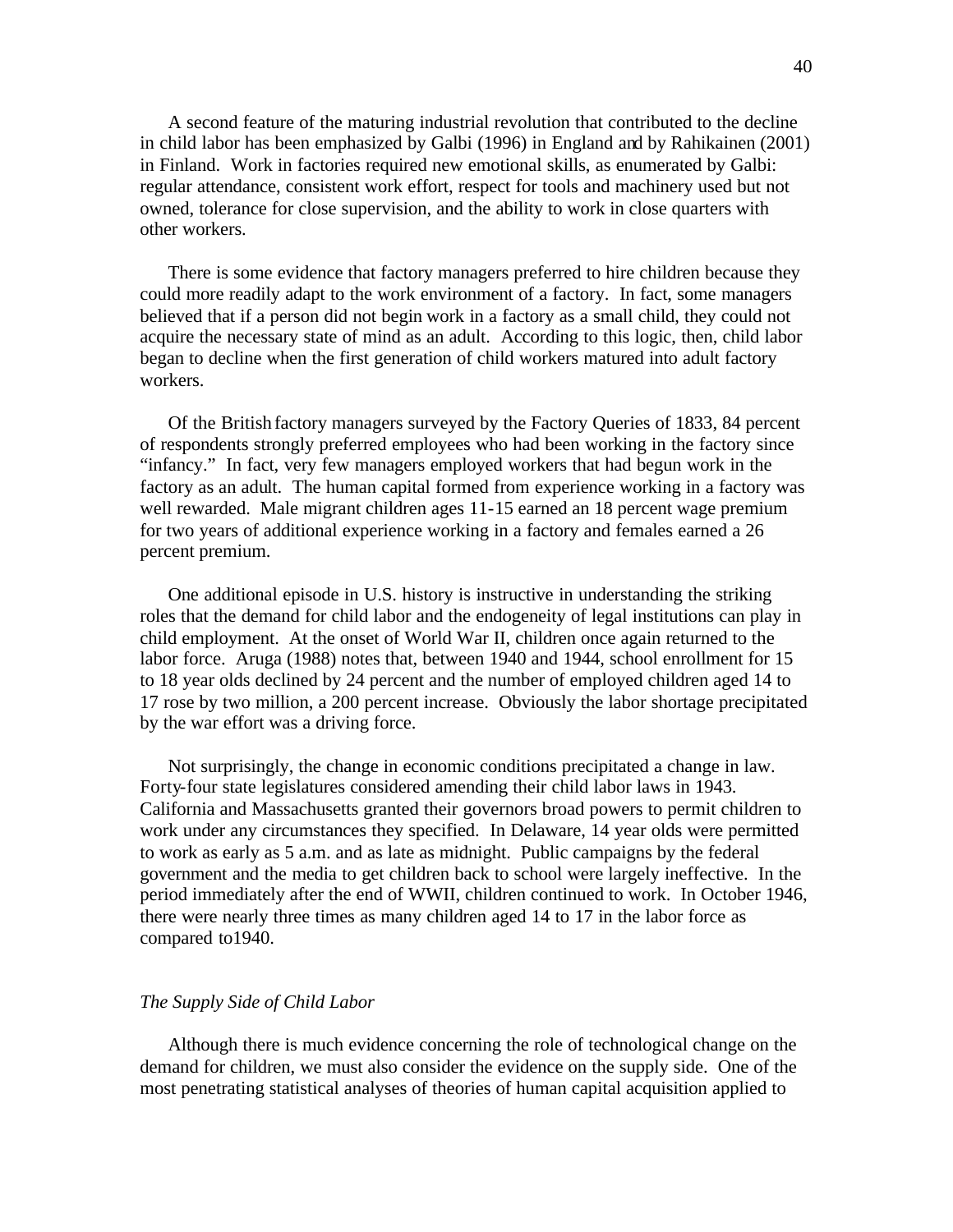late 19<sup>th</sup> century historical data is that undertaken by Parsons and Goldin (1989). They tested three alternative theories concerning household decision-making.

Model I assumed that parents make child labor/education decisions to maximize family wealth. Child labor arises when the rate of return on an education falls below the market rate of interest. If a child is working, families should accumulate assets equal to the value of a child's work for transfer to the child in the future. In Model II, the families in Model I are credit constrained. Child labor arises as a mechanism for transferring household assets from the future into the present. Children will work only if household assets are zero. In Model III, parents are selfish but cannot control the income of their children once they become adults. In this case, child labor arises due to a desire to have their children earn income during a period in which parents control their children and their income. Child labor and substantial household assets will co-exist.

The theories are tested on a large-scale micro data set of 6,800 industrial families in the United States for the period 1889-1890. The results are striking.

- Model I was rejected outright. Parents appeared to move to locations where there were opportunities to put their children to work even if it entailed a more than offsetting decline in their own wages.
- Parents did not allow children to retain their own wages or accumulated assets equal to the value of their child's labor for transfer as a bequest.
- Model II was also rejected. Parents of working children accumulated substantial assets for transfer into the future but not paid as a bequest to their children.
- The evidence was consistent with Model III. Parents put their children to work even though there were assets available to school them, and the subsequent assets acquired were not transferred to the child in the form of a bequest.
- The gains from child labor were almost entirely illusory. In order to secure employment opportunities for their children, parents moved to locations in which adult wages were correspondingly depressed.

Thus, Parsons and Goldin provide compelling evidence that parents were, at least in part, motivated by their own selfish interests and sought out employment opportunities for their children.

Opposition of parents to schooling children is also discussed by Riney-Kehrberg  $(2001)$  in an analysis of public documents and first hand accounts regarding late  $19<sup>th</sup>$  and early 20<sup>th</sup> century children in the United States and New Zealand. She evaluates the impact of compulsory schooling laws and technological change and argues that the intervention of reformers failed in part because they simply condemned the practice of requiring children to work without understanding the underlying economics. Rural children were particularly difficult to help because they worked under the close supervision of their parents. Enforcing child labor and compulsory schooling laws would have entailed overturning the authority of the parents in their home, actions that public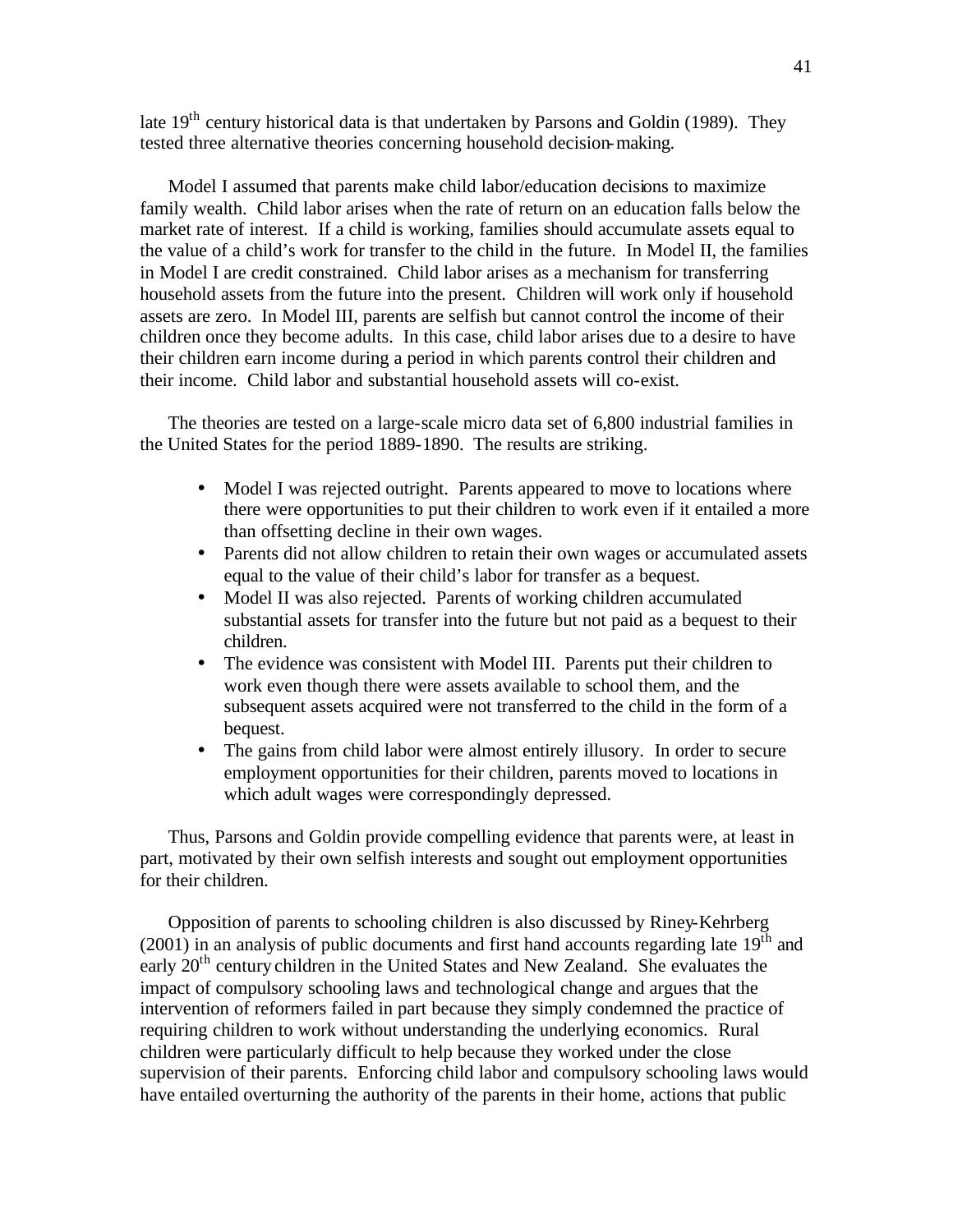officials were loath to undertake. In cases where rural children actually came to class, they promptly fell asleep, probably as a result of the long hours of farm work already undertaken. Not only were parents resistant to educating their children because they were needed for farm work, parents also feared that education would open up new opportunities other than farming. This, in fact, proved to be the case.

## *What Can the Historical Experience Teach us About Child Labor Today?*

The central question for our current purposes is what can we learn from the historical experience that can be applied to child labor today. Currently, children around the world work in a range of occupations, many similar to pre-industrial Britain such as agriculture, mining, brick making, domestic service, and in the shops of artisans and craftsmen. Children also tend to work in partially modernized labor-intensive enterprises. Cunningham's (2000) answer to the foregoing question is "not very much," at least based on our current understanding of historical events. We, however, will argue that the historical experience provides an informative perspective on the present, especially if we include a subtle interpretation of the survey research literature. But let us first consider Cunningham's conclusions.

First, were children fundamental to the development of industry during the 19<sup>th</sup> century? While it is undoubtedly the case that child workers constituted a large fraction of the industrial workforce, there are some key exceptions. In northern Massachusetts, in New Hampshire, and in the Voortmans mills in Ghent (Belgium), *young women* were thought to have the special features of nimble fingers, discipline, and malleability to work in a factory setting. Thus, while it may be the case that the particular skill-bias of technological change in the first half of the  $19<sup>th</sup>$  century raised the employment of children, young women may have possessed the requisite skills and diminutive stature, as well.

In fact, children as a fraction of the labor force varied greatly across plants and regions. Cunningham (2000) cites the following figures: In the Voortmans mills, 3.7% of the labor force was under 15 in 1842, and 10 percent in 1859; in Alsace, one-third or more of the labor force was under 15 during the 1820's; in a sample of 43 Manchester mills, 32.4 percent of the labor force was under 16 in 1833; and for 29 mills in Glasgow, 48.3 percent of workers were under 16.

Second, the evidence on the impact of state regulations is ambiguous. We can observe several different configurations: (1) child labor in spite of regulations prohibiting it; (2) child labor declining well before regulations were enacted and (3) child labor declining precipitously in the wake of legal restrictions. As discussed above, child labor was already on the decline before the Factory Act of 1935. However, later in the century, laws appear to have had some impact. Following the 1872 Mines Regulation Act in Britain, children under 15 as a proportion of the total labor force declined from 10.5 percent in 1871 to 6 percent in 1881.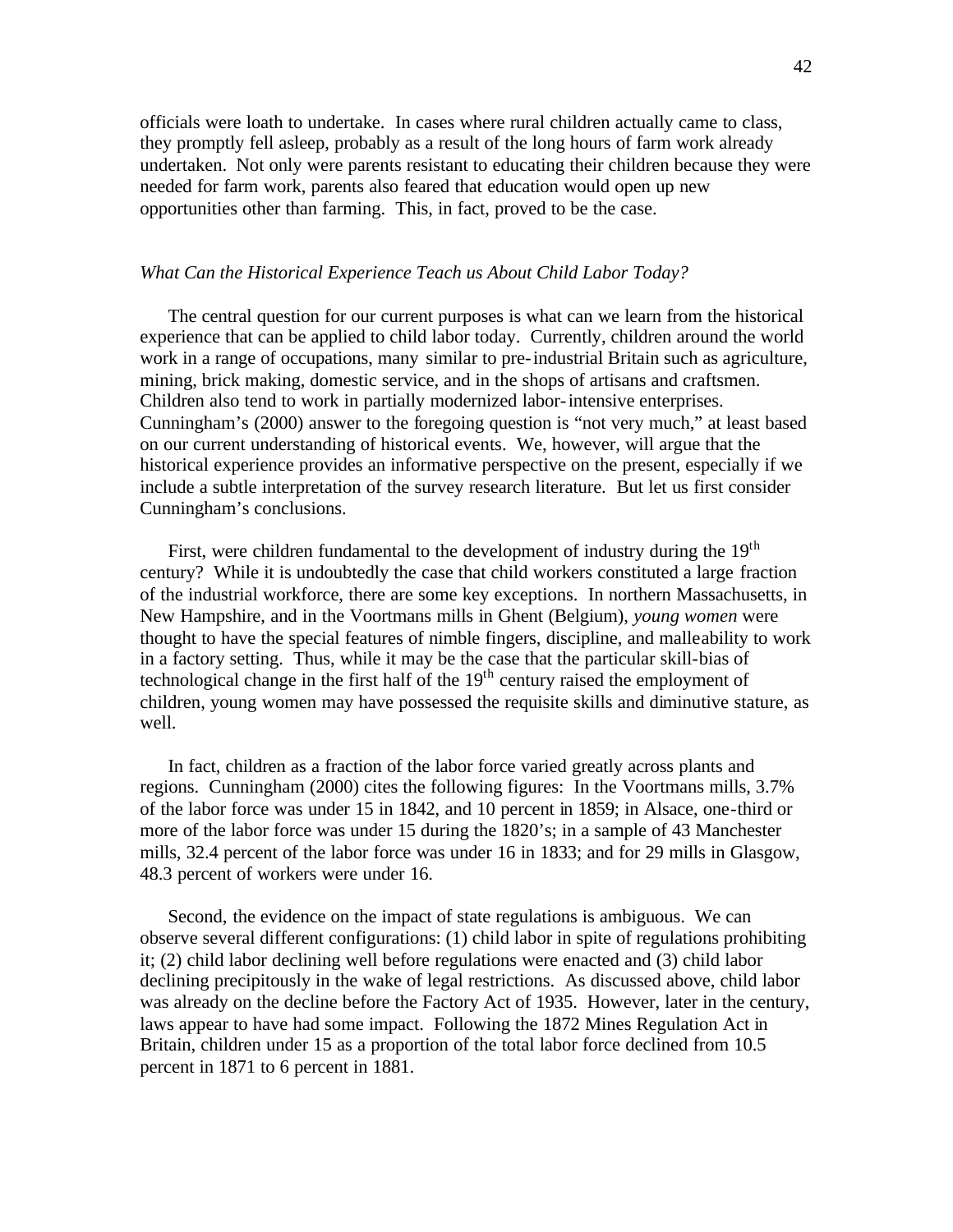Third, the evidence on technological change is mixed. On the one hand, some technologies were specifically designed for use by children. However, on the other hand, there is considerable variation in child employment across plants using the same technology. One notable example is the use of technology in the cotton industry. In the American south, children and whole families were employed, whereas in the American north, employers relied on the employment of young women.

To some degree, these cross-region variations appear to be the result of supply-side considerations rather than demand-side considerations. In both the cotton industry in the American south and the U.S. canning industry, families insisted on having their children in the workplace. It has been argued that employers in many cases saw these children as a nuisance and thus supported laws banning children in the workplace.

Finally, deep cultural forces certainly played a role in the decline in child labor. Child labor was nonexistent in Japan throughout the end of the  $19<sup>th</sup>$  and beginning of the  $20<sup>th</sup>$  centuries in spite of the absence of legal restrictions. Further, the decline in child labor in the West was accompanied by the emergence of the romantic conceptualization of childhood. This phenomenon may be in part a consequence of the decline in infant mortality, as argued by Kabeer (2000). The rise in income may also have played a role in the change in the perception of children if children are a luxury good.

Contrasting views of the role of children in the industrial revolution are offered by Tuttle (1999) and Nardinelli (1991). In Tuttle's view, child labor was prevalent throughout the British industrial revolution but confined to a small number of industries. Children provided the core of the industrial work force in mining and textiles throughout the first half of the  $19<sup>th</sup>$  century. Children were drawn into these industries because they were attractive employees from the point of view of industrialists. Children were ideally suited to work the machines, and their nature was more compatible with the new industrial regime. Furthermore, technological innovation brought changes that increased the demand for children as primary workers.

Nardinelli argues that children were key to the early phases of the industrial revolution, but were largely phased out by the 1830s. Technological change reduced the demand for children by the 1830s. Children that remained served largely to assist adult workers and did not displace adult employment.

However, it is arguably the case that the poorly capitalized mines of the  $19<sup>th</sup>$  century and the rural canneries of the  $20<sup>th</sup>$  century provide the most useful insight into child labor today. Inadequate capital formation that gives rise to the triplet effects of low adult wages, tasks that can be performed by children, and a low return to education lie at the heart of child labor in most developing countries. The extent of capital-market failure that accompanies macroeconomic instability, and inadequate legal institutions that lead to inefficiently low physical capital formation and technological innovation in developing countries, are as important in determining child labor as is the inability of families to borrow to cover education expenses.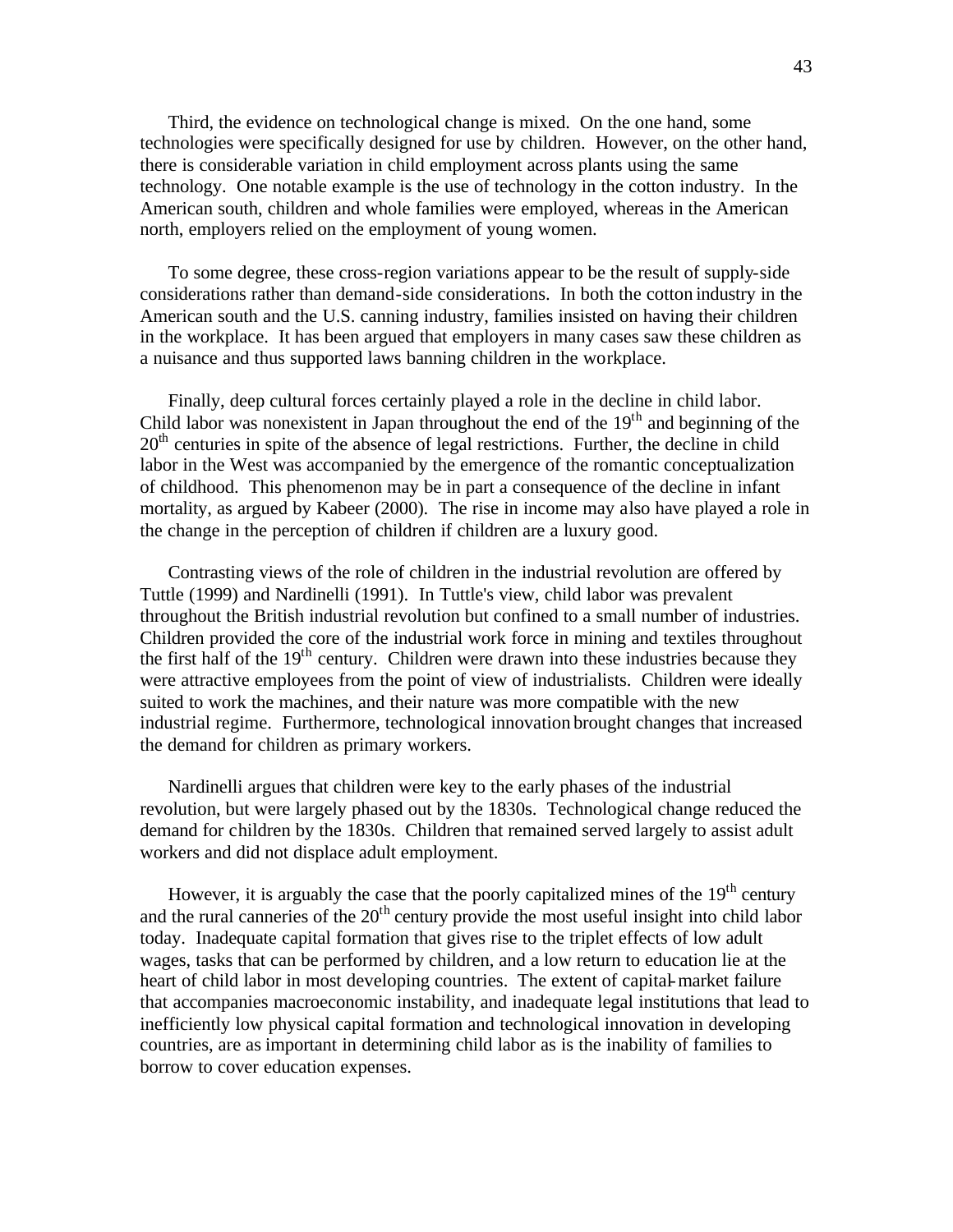There remains considerable debate both among historians and students of child labor today as to the precise role that special features of children played in early industrialization. At one extreme, one can argue that children were and still are fundamental. There are tasks that only small children can perform unless replaced by high precision machinery or other sophisticated tools. Certainly children working as chimney sweeps or putters in the marginally productive mines were performing tasks that could not also be performed by adults or even youths.

However, it is also argued that the nimble fingers, keen eyesight and small stature were fundamental to the operation of the weaving machines of the early  $19<sup>th</sup>$  century and the knotting of fine carpets today. There is considerable anecdotal evidence, summarized by Tuttle (1999, p. 249), that many employers in developing countries prefer to employ children. Children are valued for the ability and willingness to perform minute tasks for long periods of time in cramped, poorly lit facilities. If such is the case, then child labor arises largely from the demand side due to the needs of technology.

A more moderate position is that early industrialization created the opportunity for employment of children under such circumstances. However, these tasks could be performed by adults as well. Thus, the existence of child labor must, at least in part, be a supply-side phenomenon arising as a consequence of the family's need for the income of children or similar considerations.

An ILO (1996) document supports the view that adults, or at least female adult labor, are closely substitutable for child labor. The ILO report cites as evidence a study of 2,000 weavers in the hand-knotted carpet industry, indicating that children were not more likely to make the finest knots. Further, the finest carpets with the greatest density of small knots are woven by adults, not children.

Corroborating evidence is provided by Swaminathan (1998) in a study of the city of Bhavnagar in the state of Gujarat (India). Based on a census-type survey of working children in 1995, rising household income was correlated with increased child labor in such occupations as diamond-cutting, ship-breaking, cleaning plastic cement bags, and plaiting plastic ropes. Children worked at simple repetitive tasks that did not require skill or training. In addition, the work involved drudgery and exposed the children to workplace hazards.

As argued by Horrell and Humphries in the context of the British industrial revolution, Swaminathan maintains that economic growth that accompanied liberalization created new work opportunities for children that were exploited by their parents. However, the work did not involve tasks that could not also have been accomplished by adults or machines.

While the ILO and other evidence is not conclusive, it certainly is suggestive of the fact that children are not essential to any phase of industrialization from a technological point of view. It also remains the fact that in many industries in which children work,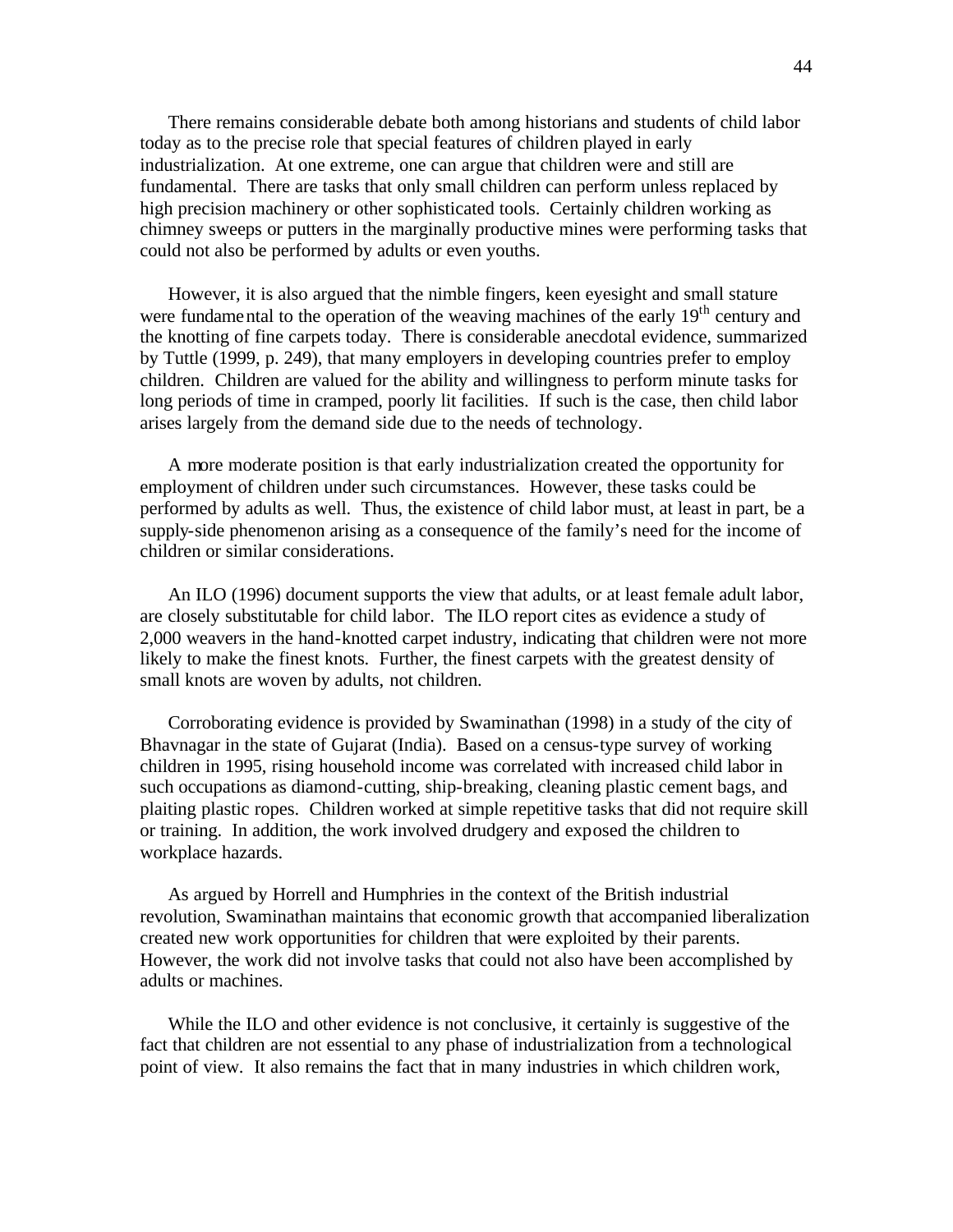there is available technology employed in industrialized countries that would completely eliminate tasks that can be performed only by children.

The policy implications of the distinction between demand and supply side effects are quite sweeping. When supply-side considerations are paramount, policies that prohibit child labor in industry will likely only divert children into alternative occupations. However, if children are employed due to the needs of technology, then laws that prohibit children from certain dangerous or grueling occupations will provide firms with an incentive to adopt technological innovations that mimic the special qualities of child workers, provided such laws are enforced.

We also see a second fascinating parallel between the historical experience and evidence gleaned from survey research. In household production and farming prior to the industrial revolution, during the early stages of industrialization of textiles, and throughout the industrialization of the extractive industries, children worked alongside their parents. Several historians go to great lengths to document family subcontracting arrangements that took place in the mines and, to a lesser degree, in the textile mills. Parents brought their children to the mines as soon as they were able to make even the smallest contribution, working alongside fathers who were extracting coal or mothers who were dressing the ore. Children also worked as piecers alongside their mothers in the textile factories.

A couple of different arguments are put forward to explain the preference for employing one's own family members, including the existence of external effects from the production process. However, whatever the reason, we observe a similar phenomenon with child labor today. Parents who can employ their children in a family business will choose to do so even at the expense of the formation of human capital. Skoufias (1995) has suggested that agency problems in the employment of spot labor in the farming sector are to blame. Gennicott (1998) makes a theoretical argument that firms hire families in order to internalize the benefits of food consumption within the family.

Whatever the reason, the proclivity of parents to employ their own children in partially modernized businesses has important policy implications. Policies that promote the development of micro-enterprises may, at least in the short run, give rise to more child labor rather than less even if they raise family income.

#### **VI. Globalization**

Although globalization has raised the awareness of child labor, there is also a perception that globalization has resulted in an increase in the amount of child labor. The commonly cited mechanism is that trade between an unskilled-labor abundant/developing country and a skilled labor abundant/developed country will raise the relative rate of return to unskilled labor in the developing country. This change lowers the return to education and raises the opportunity cost of an education, thereby stimulating child labor.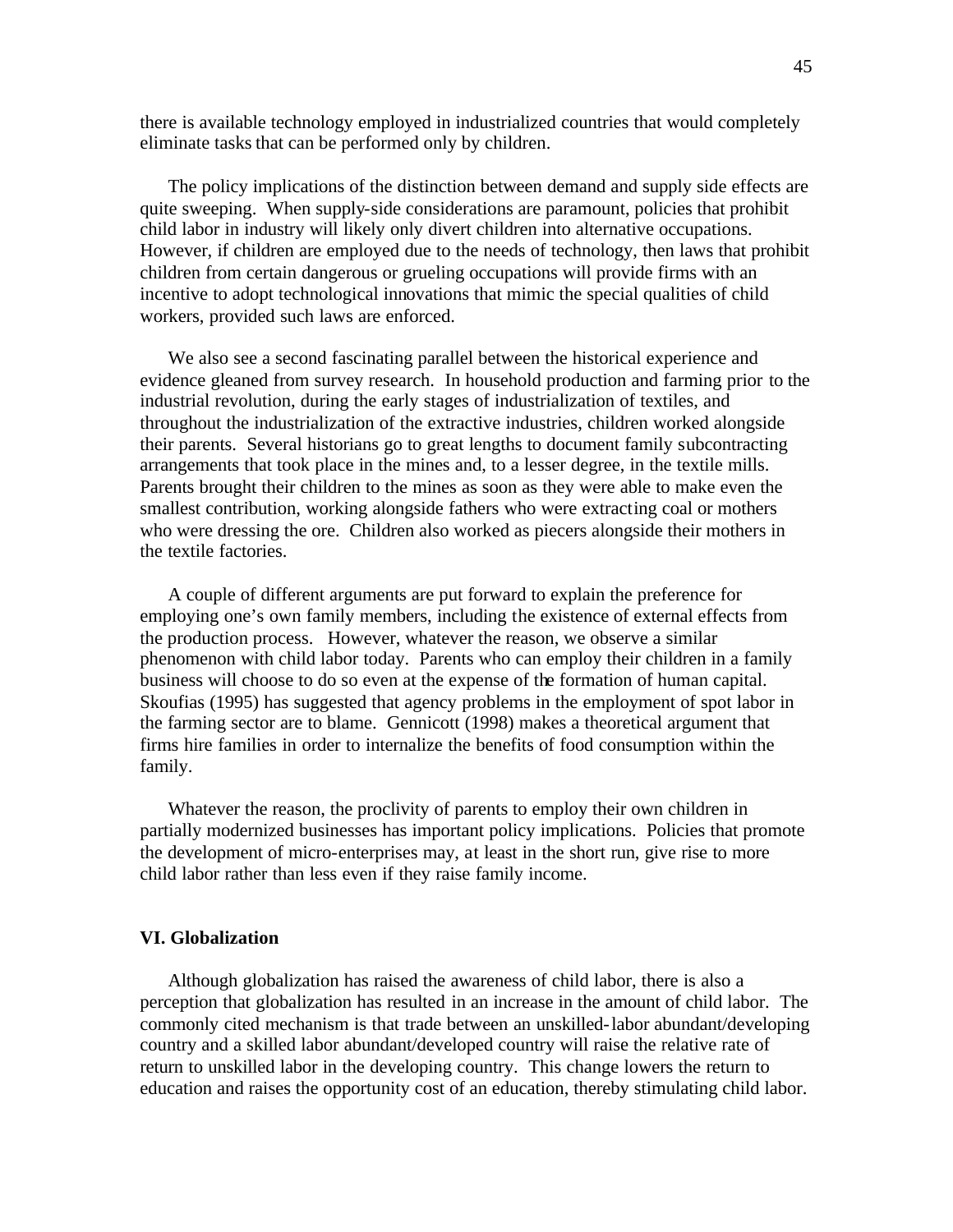There are several theoretical models of the interaction between world markets and child labor. We briefly review these below.

# *Trade and the Return to Labor*

Maskus (1997) models an economy that produces an export and an import-competing good with some sector-specific factors. Though adult labor is mobile between sectors, child labor is employed only in an informal sector that supplies inputs to the export sector. If we take globalization to be an expanded opportunity to engage in international trade, then a larger export sector will raise the demand for child labor inputs. Presumably, the rise in the demand for child labor will be accompanied by a rise in the child's wage.

We might conclude, at first, that the rise in the child's wage will raise the return to current work relative to the return to education, thereby increasing child labor. In fact, to the extent that developing countries specialize in goods that are unskilled-labor intensive, the return to education may indeed fall.

However, Basu and Van (1998) and Basu (2002) model the child-labor decision assuming altruistic parents. Once the wages of adults reach some critical level beyond which the family's survival is reasonably assured, parents will withdraw their children from the labor force. Thus, in this context, any positive income effects that accompany trade openness will help families approach or even exceed the critical adult-wage level at which child labor begins to decline.

We must also consider the possibility that child labor is, in fact, used intensively in the production of the import-competing good or in the nontraded sectors. In this case, increased trade openness will lower the demand for child labor. If we can make the added assumption that trade is also raising income, then both the substitution effects and income effects in such cases would operate in favor of reduced child labor. However, it should be kept in mind that the returns to education may still decline for a country that is specializing in the goods produced by unskilled labor.

# *Trade and Credit Constraints*

Ranjan (2001) considers the inter-relationship between trade and the returns to education within the context of credit constraints. He models an economy that has a comparative advantage in unskilled-labor-intensive goods. His particular focus concerns the dynamics of the transition out of child labor. Unskilled credit-constrained parents are able to make a transition out of the child-labor equilibrium only after the wage of unskilled adults rises above the subsistence level. Once unskilled wages rise sufficiently so that one generation of unskilled parents is able to educate one generation of children, the dynasty makes the transition to a high wage/educated labor path. Thus, all subsequent generations of children are educated, as well.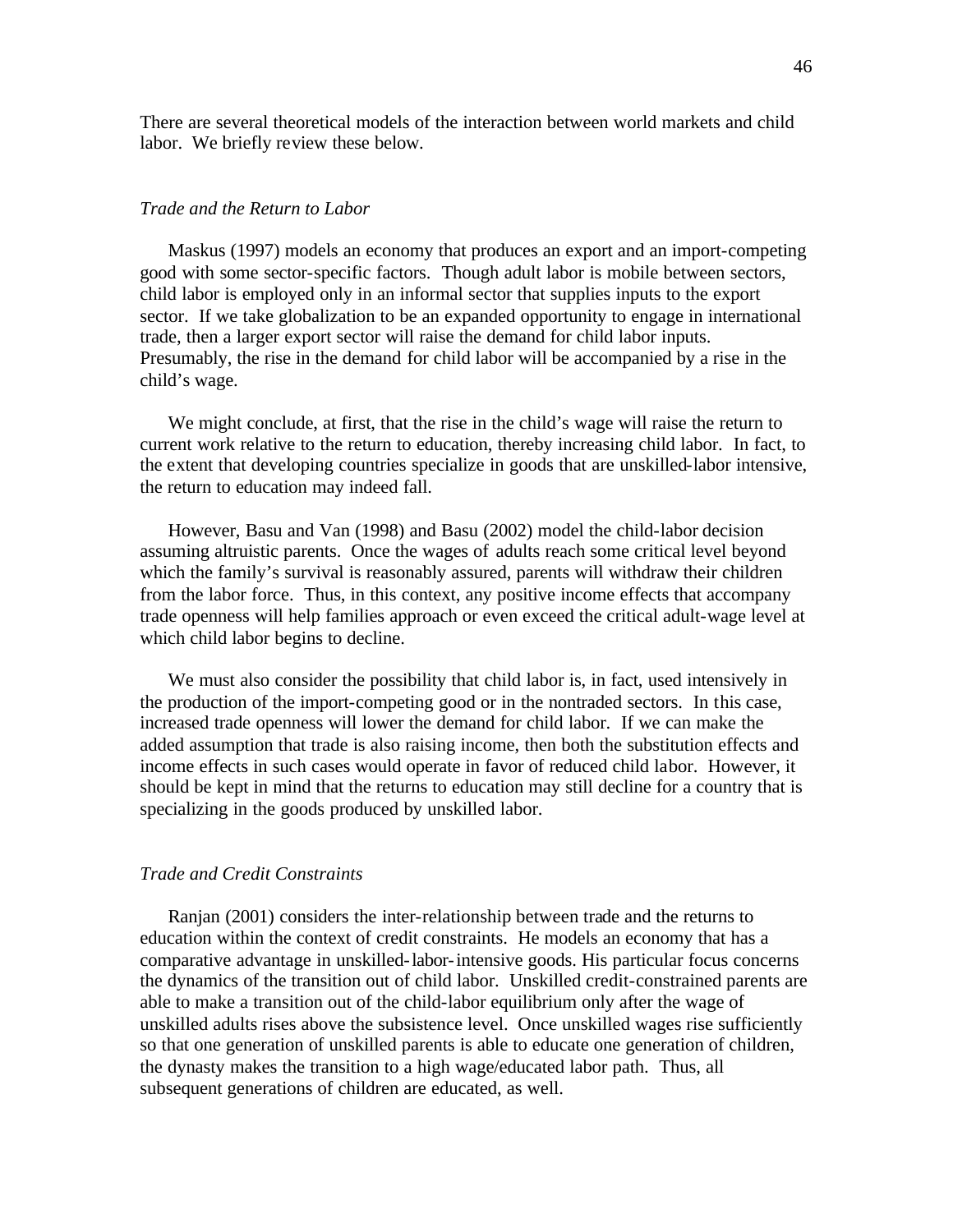Openness will tend to lower the return to skilled labor and to raise the return to unskilled labor. If the return to education is strongly positive but families with unskilled labor are credit-constrained, then trade openness will relax the credit constraint. More children will become educated even though trade lowers the return to an education.

The impacts of trade openness and credit constraints are further explored by Jafarey and Lahiri (2002). They consider a two-period model in which an export good and an import-competing good are produced using fixed inputs of skilled and unskilled labor. Families are rich or poor depending on whether the household head is skilled or unskilled. Children can become skilled by receiving training rather than working in the first period. Parents decide whether to educate their children by maximizing utility over two periods, the utility deriving from both household consumption and the pleasure of having educated children.

In this context, educating a child implies loss of income in the current period, gain in consumption in the second period, and the utility of seeing one's child educated. Thus, at the margin, the pecuniary returns to education are negative, which must be balanced by the psychic value of having an educated child. As a consequence, poor parents choose less education than rich parents. This is the case since poor households have lower consumption and, therefore, a higher marginal utility of income.

A reduction in the interest rate raises the present discounted value of an education. Thus, to the extent that openness implies access to credit at a rate below that prevailing on the domestic market, child labor is reduced and educational attainment is increased.

Opening to trade also raises the price of unskilled-labor intensive goods, thereby raising the wage of unskilled workers and also the wages of child labor. On the one hand, both factors reduce the return to education. On the other hand, the income of poorer families rises, thereby increasing their demand for educated children. Thus, the impact of goods trade on child labor is ambiguous.

Basu and Chau (2002) alter the above analysis to provide for the possibility that labor markets in developing countries are not fully integrated into world markets. Thus, an increase in the supply of unskilled labor will result in a decline in the return to unskilled labor. As a consequence, families that attempt to use child labor as a form of borrowing also raise the supply of unskilled labor. The subsequent decline in family income makes child labor yet that much more likely.

The Basu-Chau analysis takes place in an agrarian setting in which each peasant household is matched with one landlord. During the off-season, families have to live on savings from the previous period. The family can augment consumption if the landlord offers the family a loan during lean periods and is repaid by the peasant household during the harvest season. The peasant family can separate from a particular landlord only after the loan is repaid.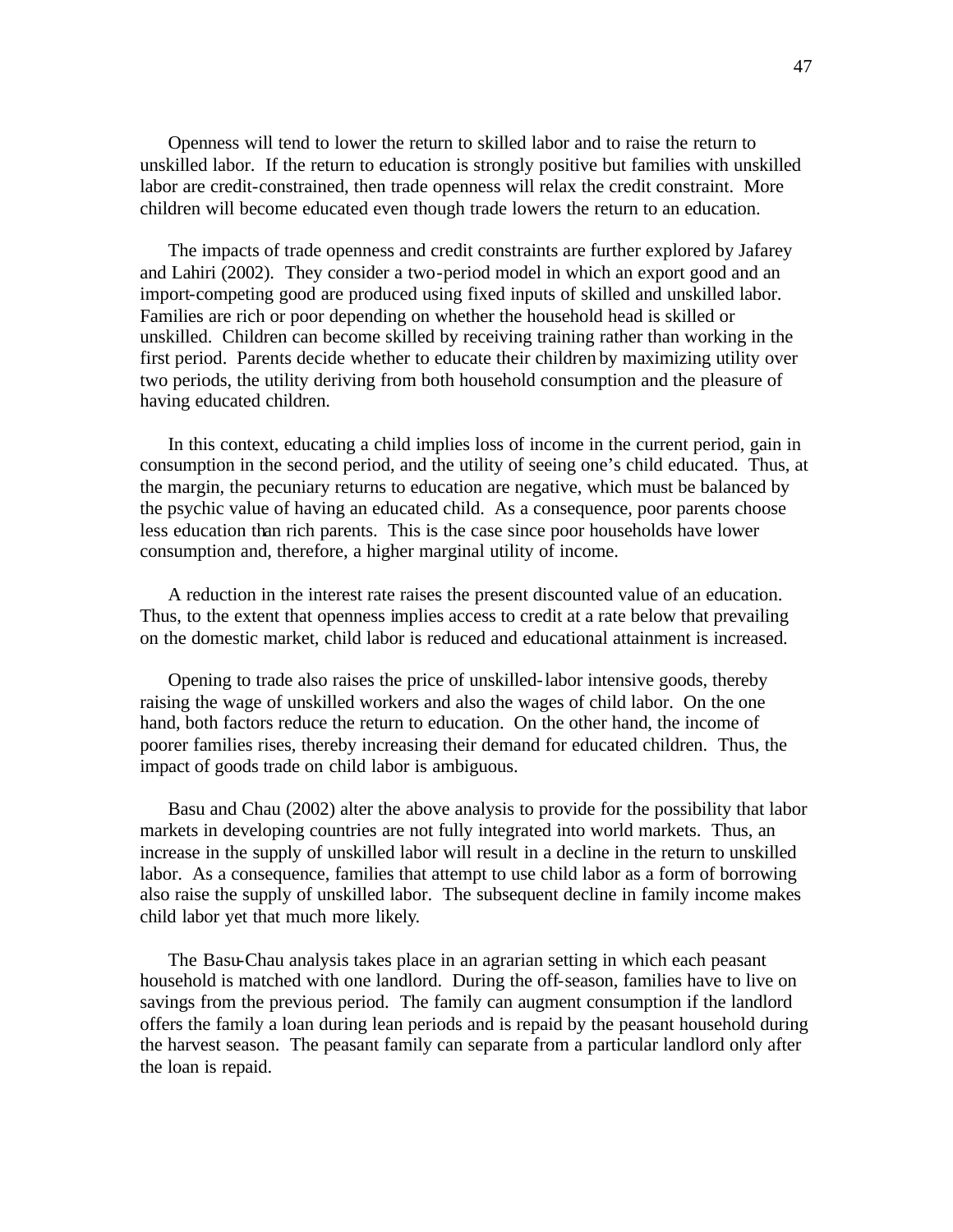In a particularly bad year, the size of the loan may be so large that it can be repaid only by supplying the labor of the household's children as well as the parents. Since parents are altruistic toward their children by assumption, they will undertake such a large loan only if the benefits of consumption smoothing outweigh the disutility of requiring their children to work.

 Despite the benefits of consumption smoothing made possible by the credit offered by the landlord, a family may actually be worse off as a consequence of entering into the linked labor-credit contract. The increase in the supply of labor in an agrarian community causes the marginal product of labor during the harvest season to decline, reducing the going wage and lowering future consumption.

One might expect that families can anticipate the decline in harvest wages and, therefore, would refrain from entering into a linked contract. However, Basu and Chau argue that there is a prisoner's dilemma among peasant households. No single family itself has an impact on the wage. Thus, each family has an incentive to take advantage of the consumption smoothing made possible by a linked contract.

Opening to trade in this model has some surprising implications for debt bondage, the incidence of child labor, and the welfare of peasant households. We presume that expanded trade opportunities raise the return to unskilled labor, including agrarian labor.

On impact, the increase in the wage during the harvest season creates a greater incentive to smooth consumption across the lean and harvest seasons. Child labor may be required to pay off the larger loan. However, the rise in the wage will also give rise to more savings during the harvest season, to be used to sustain the family during the offseason. In the steady state, the increase in the wage raises consumption in both the harvest and off-season, eliminating the demand for more consumption smoothing. Thus, while there may be some increase in child labor accompanying the initial opening to trade, the steady-state impact is neutral with regard to child labor. Furthermore, peasant families are better off as a result of the increase in wages.

To the extent that openness also entails greater access to credit markets, peasant families may be able to borrow at less onerous interest rates. The smaller interest payments reduce the pressure on peasant families to offer their children for work in order to service the household debt.

Finally, there is one interesting twist in the Basu-Chau analysis. As noted above, peasant families have a coordination problem. They may be better off agreeing collectively to refuse linked labor-credit contracts if the subsequent decline in wages makes them worse off. To the extent that participating in the international arena also implies buying into a set of international labor standards that prohibits forced labor contracts, peasant families may find help in coordinating their labor supply decisions.

There is one import caveat to the analysis above. Most of the models discussed conclude that improved access to credit markets that might emerge with globalization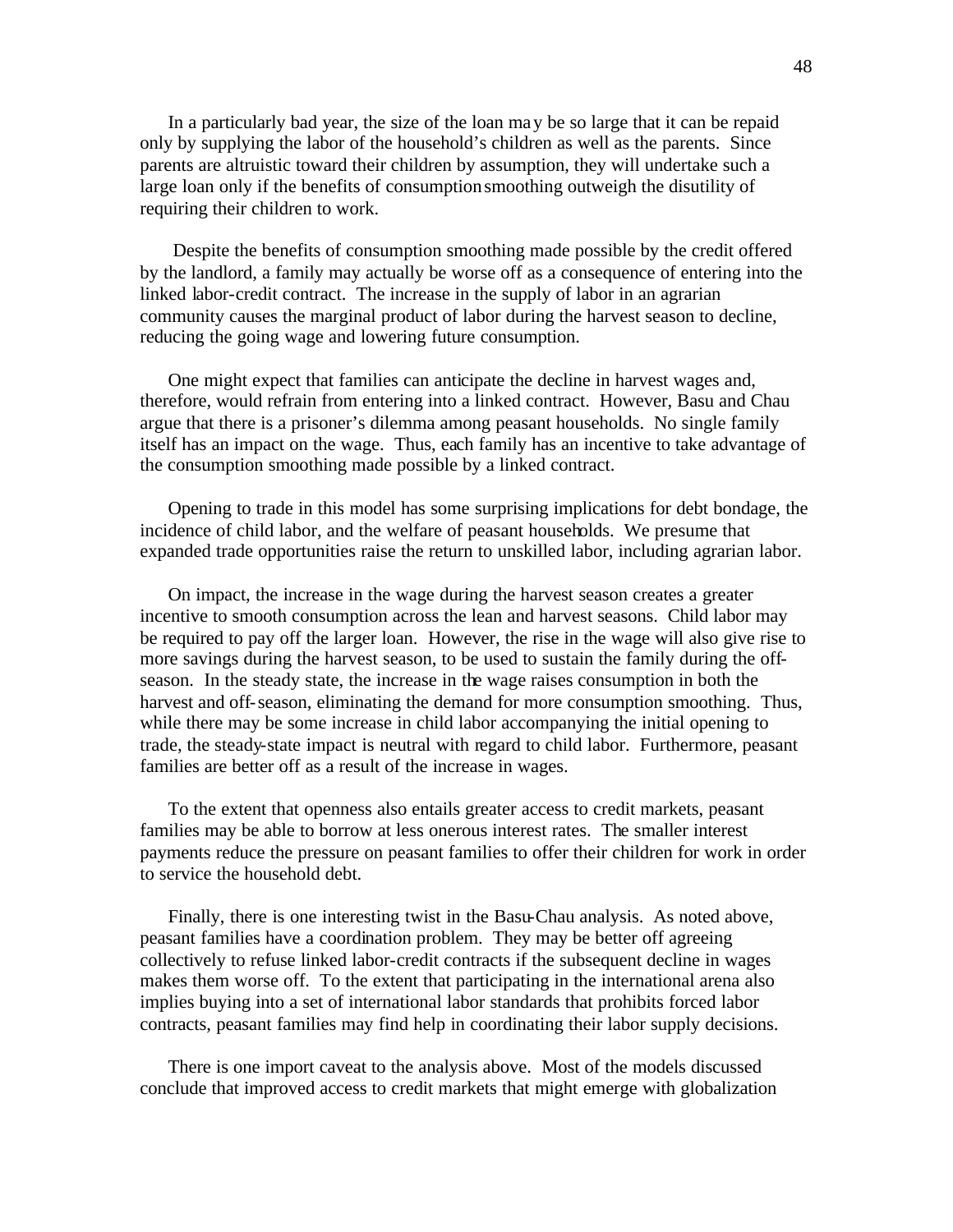will relax the credit constraints faced by families or erode the monopolistic control of local money-lenders that gives rise to exorbitant interest payments.

However, the L?pez-Calva-Miyamoto (1999) analysis relies on a slightly different mechanism. Recall that these authors use a culturally constructed retirement scheme to create a financial interest in the schooling of children on the part of the parents. Parents invest in the education of their children because it makes them more productive in the future. That enhanced productivity will accrue to the parents in the form of larger transfers when they retire.

Now, the impact of improved access to capital ma rkets on this retirement arrangement depends on the form that this access takes. If, on the one hand, globalization lowers the rate of return that the working generation can earn on their savings, then savings as a vehicle for providing for retirement becomes less attractive. Such families find a greater relative rate of return on inter-generational contracts. Thus, they will renew their interpersonal connections and take a greater interest in the education of their children.

However, on the other hand, if integration of world asset markets provides the working generation with greater access to high yielding investments, then the rate of return on savings will rise above the rate of return on investing in the human capital of their children. As a consequence, the social norm will begin to break down and the commitment problem that children have in bargaining with their parents over an education re-emerges.

#### *Trade and the Political Economy of Child Labor*

In the above discussion of household decision-making, child labor choices are deeply affected by institutional characteristics such as the quality of schools, the availability of credit, and laws regulating child employment and compulsory school attendance. One might argue that such institutions, while not exogenous, may be set endogenously with an eye toward maximizing GNP. However, Shelburne (2001) considers the political economy context in which such laws are set. He argues that the social and economic institutions that proscribe child labor reflect the economic interests of those in power.

An interesting example of this phenomenon is provided by Lea (1975). The U.S. Federal Child Labor Act of 1916 gained particular support from northern employers who saw a competitive advantage in supporting federal child labor legislation that would disadvantage southern producers. The advantage arose from the fact that southern employers tended to employ whole families whereas northern producers employed mostly young women.

Similarly, Walker (1970) argues that the AFL-CIO's primary motivation for supporting child labor legislation was to reduce the competition between children and adults for jobs. The interests of the children played only a secondary role.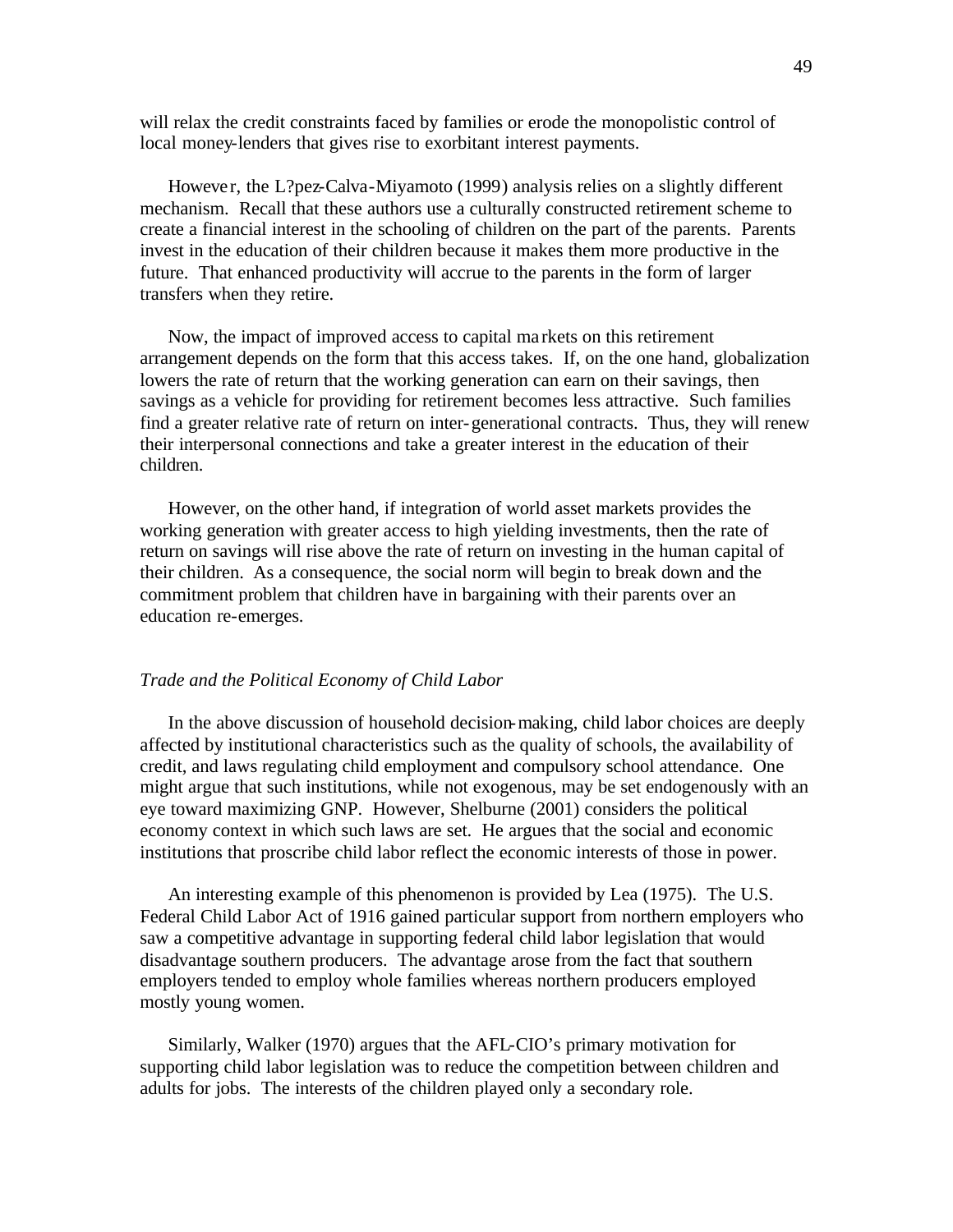In addition, when considering the motivation for the English factory acts of the 1830s, it has been noted by many authors (e.g., Rose, 1998) that constraining the length of the workweek for women and children favored steam mills over water mills. Long hours in water mills during some parts of the year were necessary to make up for lost time when water levels were low. More recently, the Sanders Amendment to the U.S. Tariff Act of 1930 was used to punish Sococitrico Cutrale Ltd., Brazil's largest juice exporter, for using forced child labor to pick oranges. While the amendment was seemingly virtuous, Basu (1999) argues that the causal factor driving the charge against Cutrale was not concern for Brazilian children but rather workforce reductions in their Florida plants.

Turning now to Shelburne's analysis in a closed economy context, the returns to other factors of production in the economy may be positively impacted by an increase in the supply of unskilled labor. The real return to skilled labor is certainly increasing in the supply of unskilled labor. Physical capital may benefit as well. However, capital's overall interest may be in having access to a larger pool of skilled workers, which is made possible when children attend school rather than work.

Consider now how opening to trade affects the political economy of social decisionmaking. The returns to capital and skilled and unskilled labor are now set on world markets and are independent of the local supply of child labor. The economic incentives to preserve institutions that predispose families to put their children to work are thus not as great as in the closed economy context.

In fact, the incentive now lies in the opposite direction. Countries that are unskilledlabor abundant enjoy an improvement in the terms of trade when the supply of unskilled labor worldwide declines. Participating in international arrangements that deter child labor has the benefit of reducing the supply of unskilled labor world-wide, thereby raising the wages of unskilled labor and improving the terms of trade of deve loping countries.

#### *Empirical Evidence on Openness and Child Labor*

Cigno, Rosati and Guarcello (2002) analyze cross-country evidence from the World Bank's *Development Indicators* for 1980, 1990, 1995, and 1998. They regress trade openness (exports plus imports as a fraction of GNP) on the incidence of child labor, real income per capita, health policy (public health expenditure share of GDP), and skill composition (fractions of labor force over 25 that completed primary and secondary education). Child labor is measured by the 10-14 year-old labor-force-participation rate and the primary school nonattendance rate.

If skill composition is not controlled for, trade raises the 10-14 year olds' labor-forceparticipation rate but has no effect on the nonattendance rate. If skill composition is controlled for, then openness has no significant effect on child labor or nonattendance.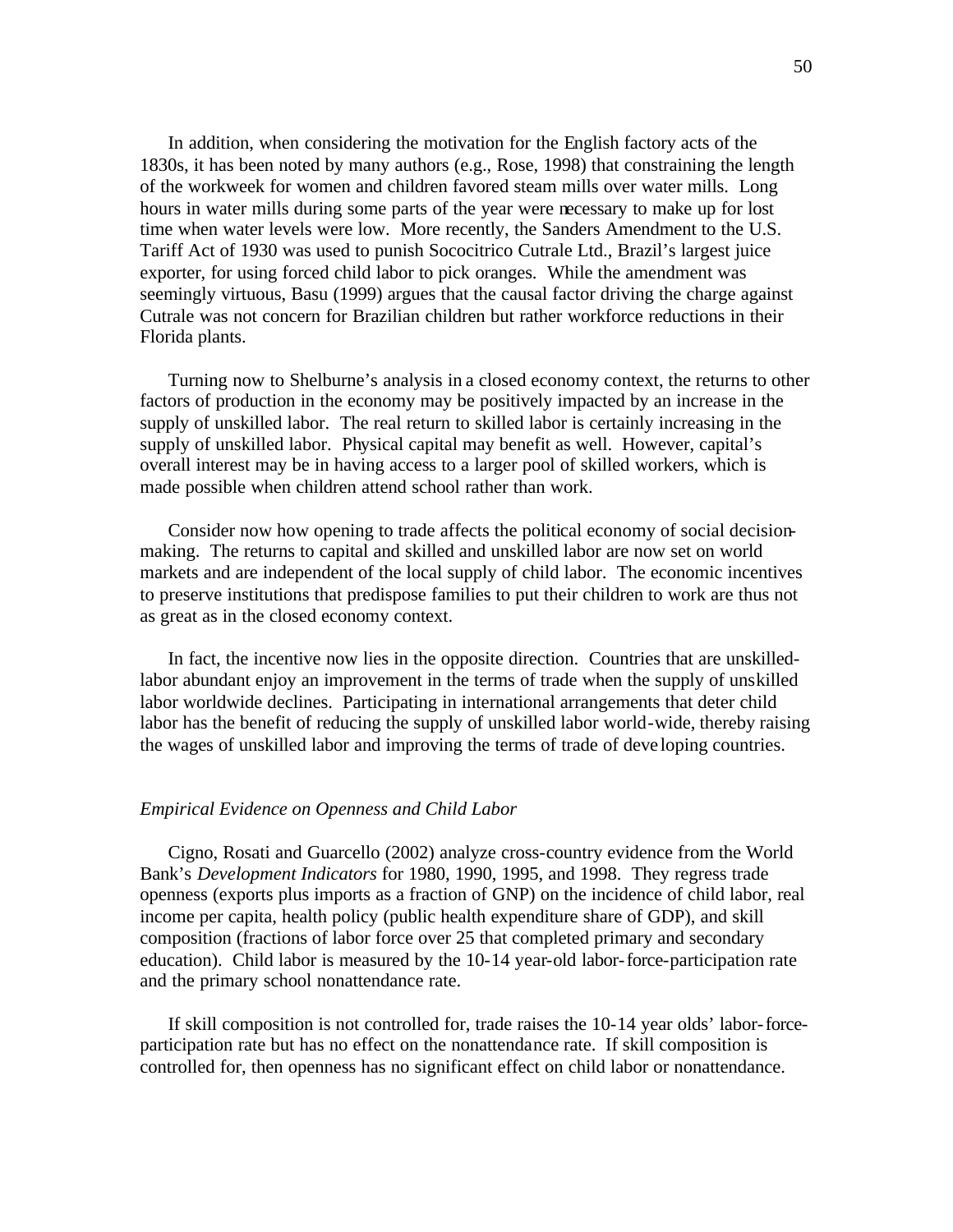However, if trade openness is measured by the Sachs-Warner index, then trade openness reduces child labor.

Shelburne (2001) undertakes similar empirical analysis. He regresses child labor (the ILO's labor-force-participation rate for 10-14 year olds) on per capita GDP, a measure of trade openness (imports and exports as a fraction of GNP) and economic size (GNP) for 1996 for 113 countries. Child labor is negatively correlated with income, size and openness.

Edmonds and Pavcnik (2002) review the available empirical evidence for Vietnam, focusing on the 1993 liberalization of the rice market. Rice constitutes 44 percent of food expenditures, accounts for 70 percent of all farmland in Vietnam and is the most common arena in which children work. An increase in the price of rice, therefore, raises the opportunity cost of a child's time spent in school. It also raises the opportunity cost of adult labor. Two impacts are possible. First, parents may engage in less home work, thus requiring children to replace them in the home. Second, parents may decide to have smaller families in order to reduce the time spent in child rearing. Finally, there is an income effect. The rise in household income may raise the demand for quality children and relax any credit constraints the family may face.

Given the ambiguous nature of the theoretical discussion, household survey data are analyzed to determine the impact of two rounds of liberalization in the rice market on child labor. Between 1993 and 1998, the average price of rice rose 29 percent compared to the consumer price index in Vietnam. Edmonds and Pavcnik argue that the increase was in part due to liberalization of border controls, most notably a relaxation in the rice export quota.

The empirical analysis estimates the probability of work as a function of gender and age distribution in the family, variations in the rice price, availability of schooling, labormarket conditions, land and resource endowments, and integration into the Vietnamese economy. Edmonds and Pavcnik find that a 30 percent increase in the price of rice is associated with a 10 percentage point reduction in the probability of a child working. Further, the impact is strongly pronounced for rural children who are most likely to be engaged in rice production.

However, for urban children, a rise in the price of rice corresponds to a rise in the probability of child labor. For these children, a 30 percent increase in the price of rice corresponds to a 5 percentage point increase in the probability of child labor. Furthermore, the beneficial effect of the increase in the price of rice accrues exclusively to children in land-holding families. A 30 percent increase in the price of rice is correlated with a 19 percentage point increase in child labor in households with negligible land holdings, whereas for land-holding families, child labor declines by 9.5 percentage points.

To some extent, the rise in the incidence of child labor in landless families, when rice prices rise, appears to be a consequence of the coincident increase in the wages paid to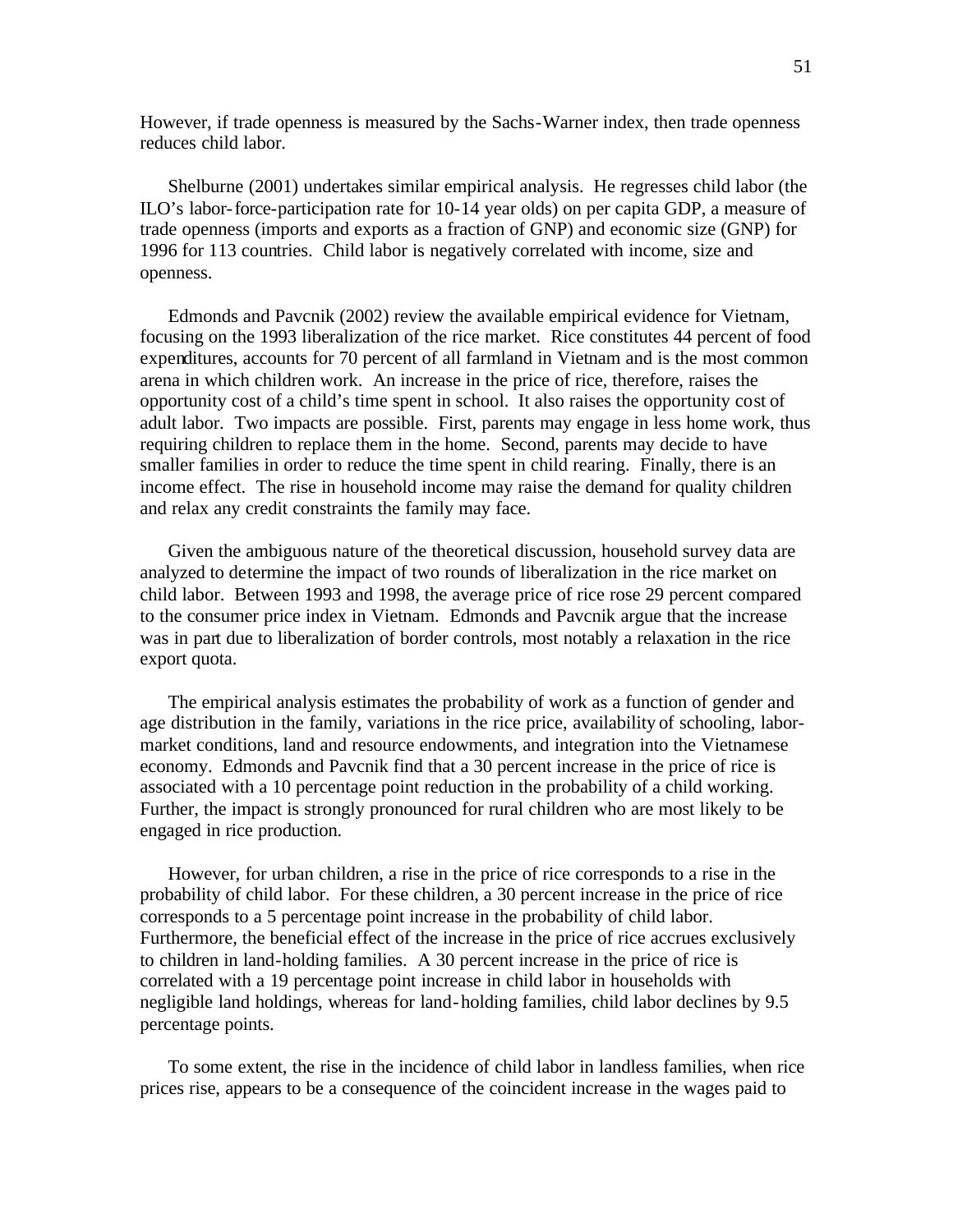children. Therefore, for poor families the income effect associated with the rise in the adult wages on child labor is offset by the opportunity cost of education associated with a rise in the child wages. By contrast, in land-holding families, the rise in the price of rice also raises the price of land. This either relaxes the credit constraint or it increases resources in families in which quality children are a luxury good enough to reduce child labor.

However, another factor may be in play that is suggested by the analysis of Skoufias (1995). He finds that land holdings raise the demand for child labor and increase imperfections in the market for spot labor. It is thus possible that the benefit of liberalization arises in Vietnam because it improves the functioning of the spot market. Consequently, land holders are less likely to turn to internal markets to work their land.

This interpretation of the evidence is consistent with another piece of the analysis. In landholding families, the rise in the price of rice *reduces* child labor in the home because adults are engaged in *more* home labor. This suggests that the household was able to make better use of the spot market to work the land, freeing adult family members to engage in home work and freeing children to attend school. By comparison, in landless families, the increase in the price of rice lowers the household production of all family members and increases their market work. Thus, it appears that whatever happened in Vietnam raised the employment of landless families in the production of rice at the expense of home production. Landholding families then substituted toward home production and education of their children.

## **VII. Compulsory Schooling and Child Labor Laws**

Several justifications for these laws have been put forward. One possibility is that parents are not sufficiently altruistic toward their children. In this case, society may have a broad interest in preventing parents from extracting services from their children.

However, Dessy and Pallage ( 2001) note that child-labor laws have a role to play even if parents are altruistic toward their children. They argue that inefficient child labor emerges as a consequence of coordination problems between households and firms. Firms are reluctant to locate capital in markets that lack a supply of skilled labor. Parents are reluctant to educate their children if there are no jobs for skilled labor. In such a setting, laws that prohibit child labor and impose compulsory schooling can provide the needed signal to firms that the requisite supply of skilled workers will be forthcoming. Firms respond to the anticipated supply of skilled labor by installing the capital that in turn makes acquisition of the requisite human capital optimal *ex post* for the family.

A case for compulsory labor laws can also be made in an economy characterized by multiple equilibria, as analyzed by Dessy (2000). In this model, multiple equilibria arise for reasons similar to those in Basu and Van (1999). Altruistic parents use a switching rule based on the level of the adult wage to determine whether children should work or go to school. Basu and Van (1999) suggest that a ban on child labor can help move the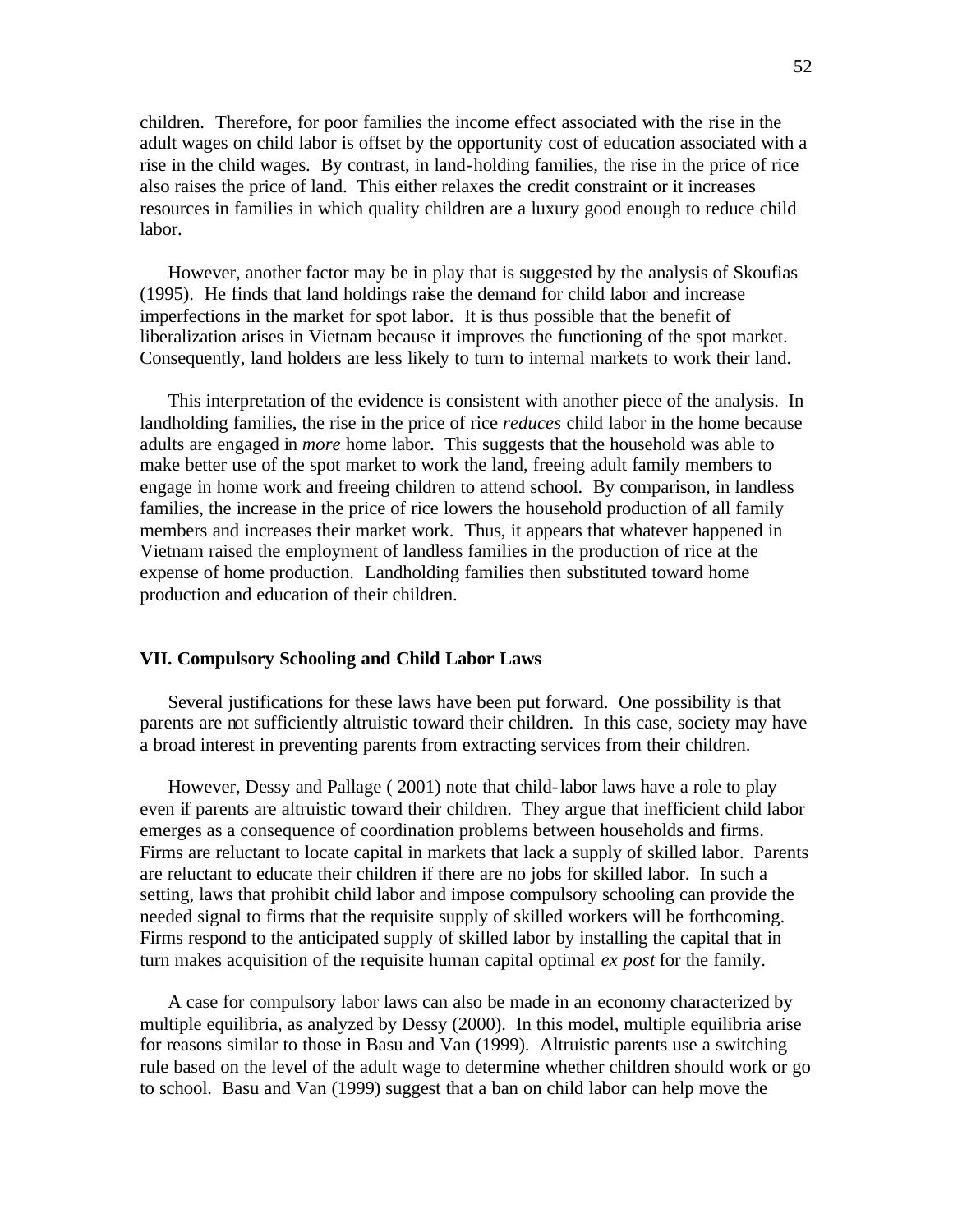economy out of the low wage-child labor equilibrium. Dessy (2000) argues in favor of compulsory school laws. Parents are compelled to send their children to school rather than to work. Due to the compelled increase in education, parents respond by lowering fertility. That is, they trade off quantity for the quality of children. The law thus accelerates the transition to a high-education/low-fertility equilibrium.

# *The Evidence from Compulsory Education Laws in the United States*

The first compulsory education law in the United States was passed by Massachusetts in 1852. All states had such laws by 1918.

It is useful to consider some of the more careful statistical analysis of the impact of laws regulating entrance to the labor market and compulsory schooling. Angrist and Krueger (1991) develop a "natural experiment" type statistical technique for evaluating the impact of compulsory schooling laws on school attendance. The 1960-1980 U.S. censuses collected information on the "quarter of birth" and "school attendance as of April 1." Angrist and Krueger argue that if compulsory school laws are effective, teenagers who are 16 years old as of April 1 and live in a state that requires students to remain in school only until they are 16 are less likely to be attending school at the time of the census than 16 year old teenagers who live in states with a mandatory school age of 17 or 18. They find a statistically significant effect of compulsory schooling laws for 1960 and 1970, thus supporting the hypothesis that laws affect schooling behavior.

Acemoglu and Angrist (1999) perform similar analysis on the same data looking for the impact of child labor laws on school attendance. They find, for example, that boys born in states that required 9 years of school before entering the work force spent 0.26 more years in school than boys born in states requiring 6 or fewer years of schooling.

The Angrist-Krueger technique was then applied to earlier periods in U.S. history. Margo and Finegan (1996) have analyzed the schooling choices of 14-year olds reported in the1900 federal census. In this study, 14-year olds are broken into two groups: (1) those teenagers who are already 14 at the beginning of the 1900 school year; and (2) those who are not yet 14 at the beginning of the school year. Margo and Finegan hypothesize that if mandatory school laws are effective, the younger 14-year olds living in a state with a compulsory schooling law should be more likely to be in school than older 14-year olds. However, no such difference should exist for 14-year olds in states without compulsory schooling laws. Margo and Finegan find that compulsory school laws have a positive and statistically significant impact on the decision to obtain *some* schooling for younger 14-year olds. However, the laws had no discernible effect on the probability of fulltime school attendance.

They then considered the impact of compulsory school laws combined with laws that regulate the minimum age of work. The addition of child-labor restrictions is likely to have an additional effect on school attendance, because child-labor laws were more aggressively enforced than mandatory education laws at that time. In this case, the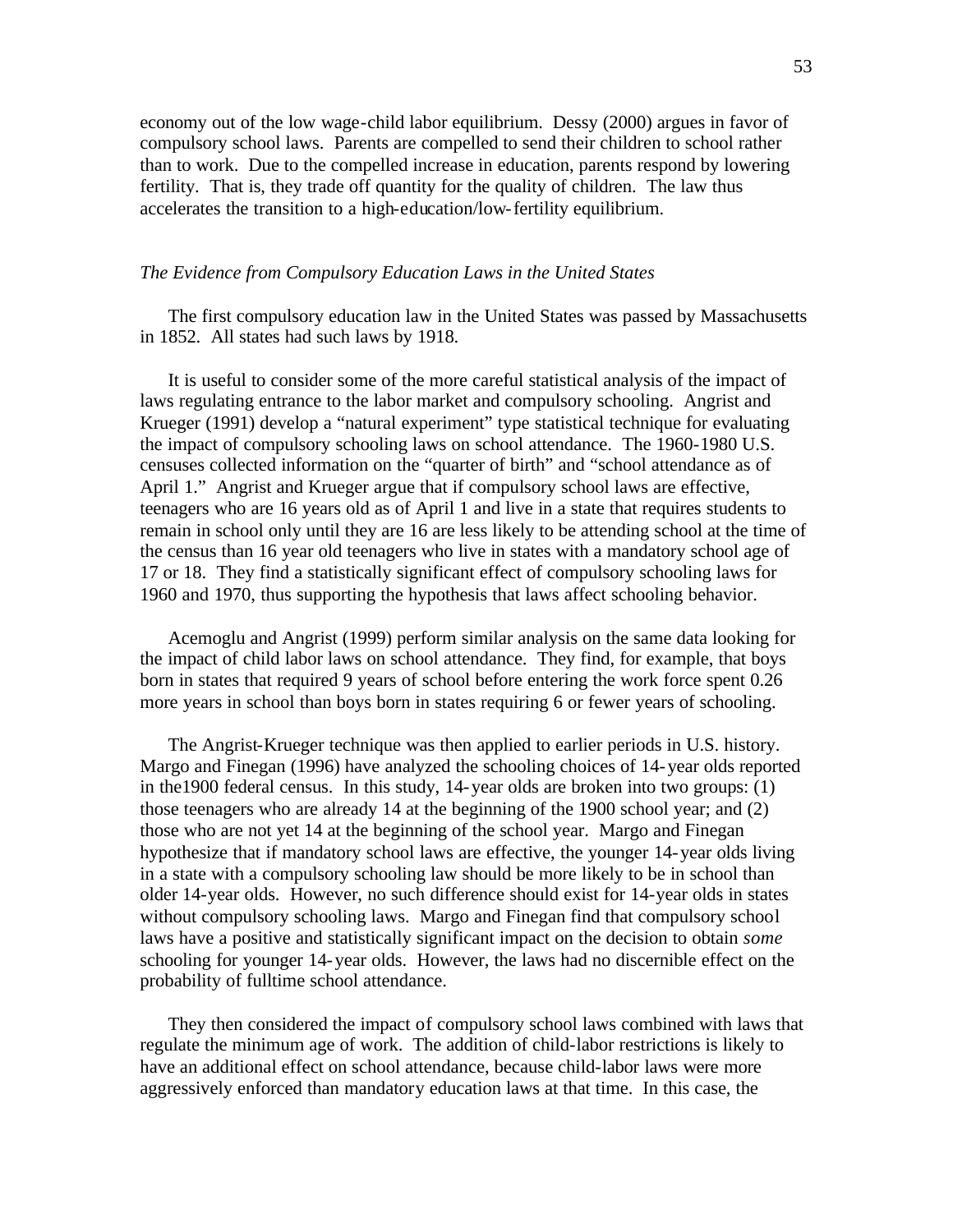combination of laws has a statistically significant impact on school choice. Young 14 year olds were 18 to 21 percent more likely to obtain *some* schooling if their access to the labor market was legally restricted. However, the laws did not significantly increase the probability of being in school *fulltime*.

The statistical evidence presented above has been criticized, most notably by Moehling (1999). She argues that the laws mandating school attendance are, themselves, endogenous and tend to follow the decline in child labor rather than precipitate it. That is, cross-state differences in technology, immigration, and real wages are driving both the change in educational attainment and the laws regulating school attendance. Thus, despite the fact that compulsory education laws, child-labor laws, and school attendance are correlated, it is not a causal relationship.

Moehling draws on the fact that most laws around the turn of the  $20<sup>th</sup>$  century applied to 13-year old, but not 14-year old children. Therefore, when work-school patterns for 13- and 14-year olds are similar, it is unlikely that legal restrictions are affecting household behavior. However, we can detect a role for legal restrictions if 13- and 14 year olds make different work choices particularly in those states with compulsory education laws.

Moehling looks at occupation rates – the proportions of youth that identify some form of employment as their main use of time, as opposed to school. Then, in order to control for differences in the economic conditions across states that might be driving both the legislative process and schooling choice, she first looks at the difference in occupation rates for 13- and 14-year olds in each state *prior* to the introduction of compulsory schooling laws. This gives a baseline against which to compare the difference in occupation rates for 13- and 14-year olds after some states passed compulsory education laws. Moehling also includes a number of other economic and demographic variables that have been shown to play a significant role in child labor decisions, as discussed above.

Moehling finds that the probability that a 14-year old boy would be working fell substantially between 1890 and 1900 in states with newly enacted compulsory education laws. However, she observes a statistically similar decline in labor force participation in states without such laws, thus suggesting that the laws themselves were *not* the causal factor for boys.

Similarly, the labor force participation rates for 13- and 14-year old girls in states that *did* pass compulsory education laws also fell between 1880 and 1990. By contrast, 13 and 14 year-old girls in states that *did not* pass compulsory education laws had *increased*  labor force participation during the decade. *Thus, for girls, there is a negative correlation across states between the passage of laws and labor-force-participation rates*.

The above evidence, thus, suggests that compulsory education laws might be affecting work-school choices made by (or for) girls. However, Moehling argues that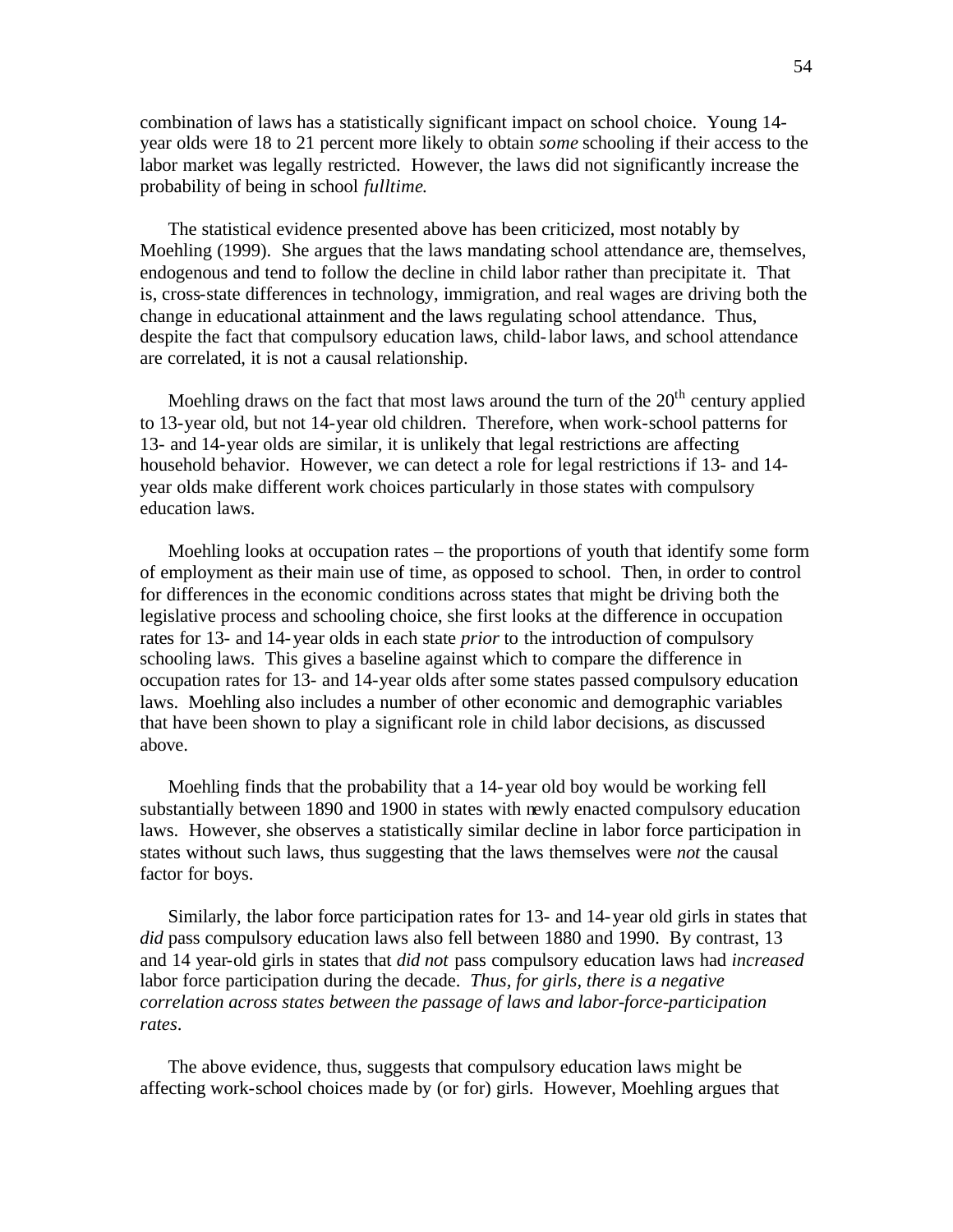such an inference is not correct. Her reasoning follows from the fact that there is no differential effect on girls covered and not covered by the law within a single state. That is, the employment choices by 13-year old girls covered by compulsory education laws are mirrored by 14-year old girls in the same state but not covered by the law*. From this, Moehling infers that the failure of some states to pass laws requiring 13-year old girls to attend school, and the increase in the employment of 13-year old girls in these same states, are being simultaneously driven by other economic factors. These other factors are similarly driving behavior by 14-year old girls not regulated by legislation.*

Moehling then goes on to consider Margo and Finegan's hypothesis that schooling is affected by the combination of child labor and compulsory education laws. Once again, the laws do not seem to be driving behavior. The only case in which 13-year olds behave differently than 14-year olds occurs for boys in states with *no* legislative change. In states with no laws regulating either compulsory education or minimum age of employment, the labor-force-participation rate for 14-year old boys rose between 1890 and 1900, whereas the labor-force-participation rate for 13-year old boys declined during the same period. Thus, the results are running precisely counter to the expectation that laws affect behavior!

In response to the rising labor-force-participation rates for girls in the last decade of the  $19<sup>th</sup>$  century, there was a burst of legislative activity shortly after 1900. In 1900, 24 states had laws regulating minimum age of employment. By 1910, 43 states had such laws. Perhaps more importantly, by 1909, 34 states had enacted legislation providing for inspectors assigned to enforce child-labor laws.

Moehling then applies her statistical technique to the 1900 and 1910 censuses. In this case, the estimated effect of legal restrictions on school attendance, at least, appears to be positive but statistically insignificant for some groups. However, the impact is small relative to the time-series change.

What can we conclude from this evidence? First, the more carefully executed the statistical analysis, the weaker is the evident effect of legal restrictions on child schooling and labor decisions. Second, it appears that for carefully crafted laws, such as those enacted in the last quarter of the  $20<sup>th</sup>$  century in England, there is some impact of legislation on behavior at the margin. However, when the age limits specified by the laws are substantially at odds with optimizing decisions by households, they have little effect. For example, the laws written in the United States around 1900 tended to specify 14 years as the cut-off between schooling and work. However, Moehling's evidence clearly suggests that 14 years of age was not viewed as a significant work-school boundary for many U.S. households at that time. Similarly, recently enacted laws regulating work in Brazil have had no effect on household decisions. Thus, mandatory school laws and minimum age of employment are, at best, a complement to other policies designed to alter the family's perception of the appropriate age at which children should begin working.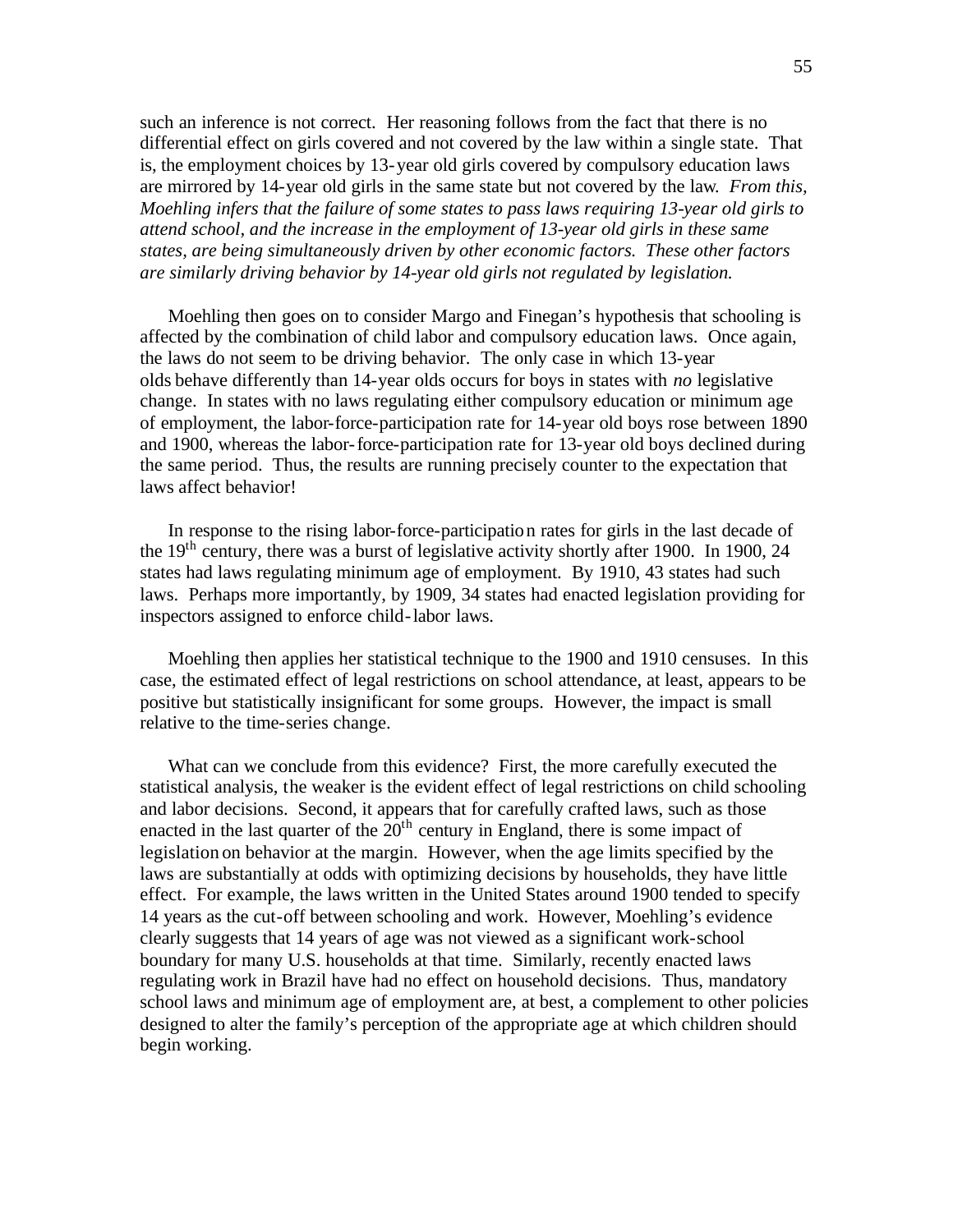Finally, the results of Margo and Finegan on the one hand, and Moehling, on the other, are not as inconsistent as they may seem at first. Margo and Finegan focus on the 1900 census because it not only asks whether a child views school as the main occupation but also whether the child is in school at all. Moehling, by contrast, looks at several decades of data and, so, is only able consider whether the laws are affecting a child's perception as to whether school is the main occupation. Neither study finds an impact of compulsory schooling laws or child-labor laws on the child's perception of his/her main occupation. That is, neither study finds that the legal restrictions increase the probability of fulltime schooling.

More recent work has focused on the period 1910-1940. Goldin and Katz (1999) identify this period as the golden age of the high school movement in the United States. In 1910, 9 percent of American youth earned a high school diploma, but by 1935 this figure had risen to 40 percent. During the same period, public resources committed to education as a fraction of community income rose steadily. In 1910, the national average was 0.9 percent, but by 1925 it had risen to 2.5 percent and by 1970, 4.5 percent of income was spent on public education.

The returns to education were a fundamental factor in the high school movement during this period. Based on data from the Iowa State Census of 1915, Goldin and Katz estimated that each year of high school increased annual earnings by 12 percent. Quality education was so appreciated by parents that families often moved to districts with quality schools. Property values began to reflect the value of the educational infrastructure, making school construction a good investment for property owners.

The intrusion of the local government on private education decisions was justified primarily on the basis of imperfections in the market for human capital formation. Goldin and Katz argue that a sort of social contract was formed between the older members of the community who could fund education. The elderly would then receive benefits from an educated community during retirement.

The sustainability of the arrangement depended on educated children remaining in the community in which they were educated and providing services to the elderly. A wide distribution of income could undermine the intergenerational contract since the wealthy are not liquidity constrained. Communities characterized by ethnic and language differences or recent migrations are less likely to sustain such a commitment.

Goldin and Katz tested the social contract hypothesis by considering the role that private and public variables play in determining the high school enrollment rate. Between 1910 and 1928, the high school graduation rate was positively correlated with wealth or income and negatively correlated with the wage in manufacturing. The latter captures the opportunity cost of schooling. Greater access to public universities also increased high school enrollment. It can be argued that the availability of a college education increases the rate of return on a high school education.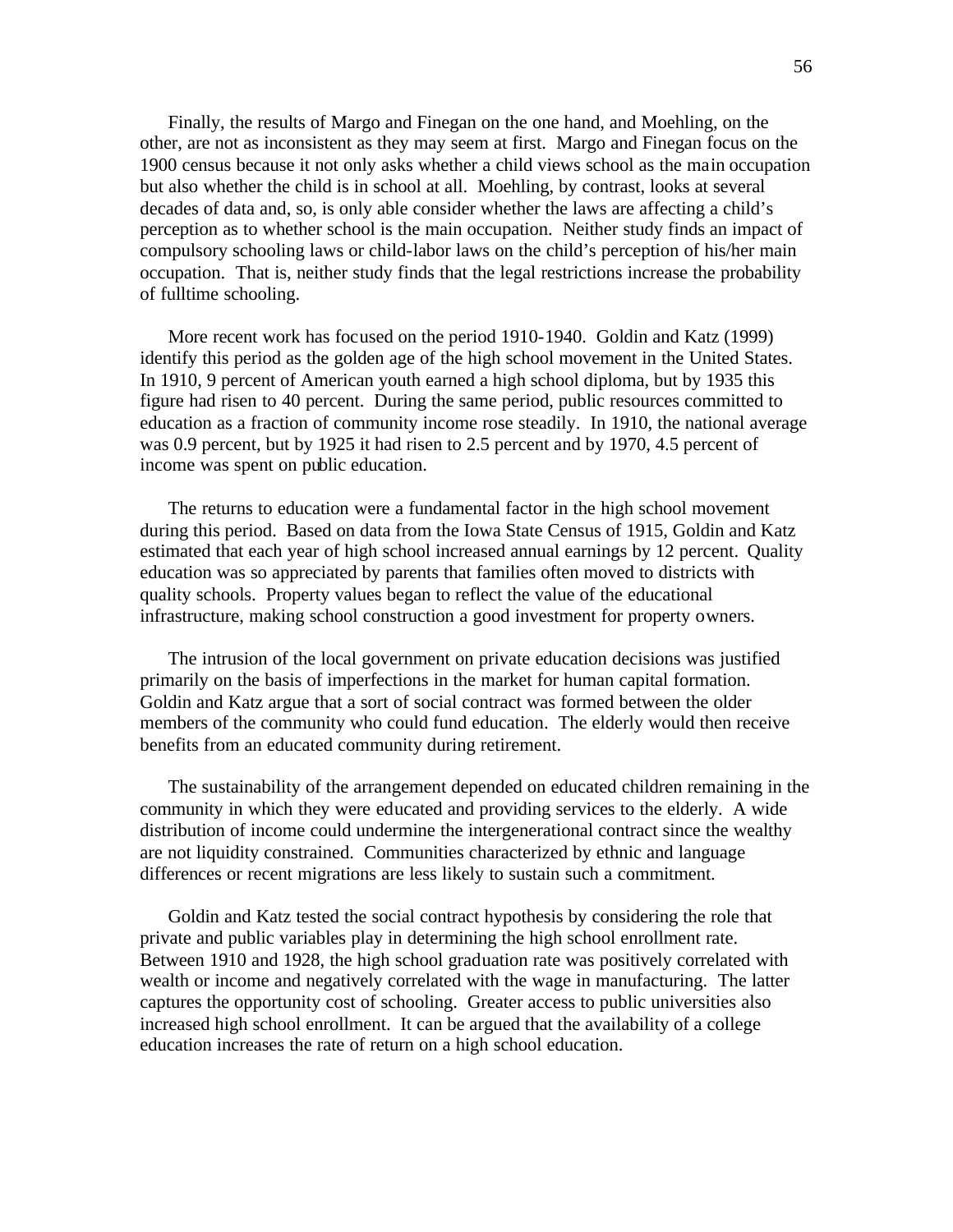High school graduation was also positively correlated with the fraction of a state's population that is 65 or older. Automobile registration per capita was introduced as a measure of income distribution and had a very powerful effect on the high school graduation rate.

One piece of evidence obtained by Goldin and Katz that runs counter to evidence of current developing countries is that the high school movement was most pronounced in rich agricultural areas that were dotted with small towns and villages. As we have seen above, the rate of return to an education in the rural sector tends to be distinctively lower than in the urban sector in most developing countries. Yet the high school movement in the United States began in the states with the largest rural sectors. Goldin and Katz's theory suggests that the cohesion of rural communities makes it easier to capture the external benefits of a high school education. Thus, even though that rate of return may be lower in rural areas, the ability to overcome the failure in financing education is greater.

Goldin and Katz also have noted that the property owners in communities that had invested in a quality school system were able to capitalize their investment into the value of their property. Families with children were attracted to communities that had quality school systems, thereby bidding up the price.

This piece of evidence suggests another form of market failure that may limit the ability of communities to develop a public school system. Families that make the original capital investment in facilities and search costs for teachers will only be able to reap the benefits of their investment during the period in which their children are in school. Such a period is almost certainly shorter than the life of the capital investment. Having future returns capitalized into the value of their homes allows the original families to capture all of the returns from their original investment. However, if property rights are not well established, as is the case in many developing countries, then families will under-invest in their property, including under-investing in community capital such as schools.

Lleras-Muney (2001) analyzes U.S. census data for 1960 to determine the impact of compulsory education laws between 1914 and 1939. She regresses the number of years of education for each individual on individual characteristics such as gender and race, a set of parameters characterizing compulsory education laws pertaining to the individual, characteristics of the state in which the individual resided when 14 years old, and a set of cohort, state and region-specific effects. Results suggest that a one-year increase in the number of years of required education raises the number of days in school by 18. Some additional results are even more revealing. First, legal changes that tightened existing restrictions had a greater impact on educational attainment than laws that initiated compulsory education in a state. Second, the laws had no effects on blacks. It is possible that this group had much lower returns to education or that the laws may not have been enforced for this group. Also, the laws may not have applied due to a lack of available schools and resources.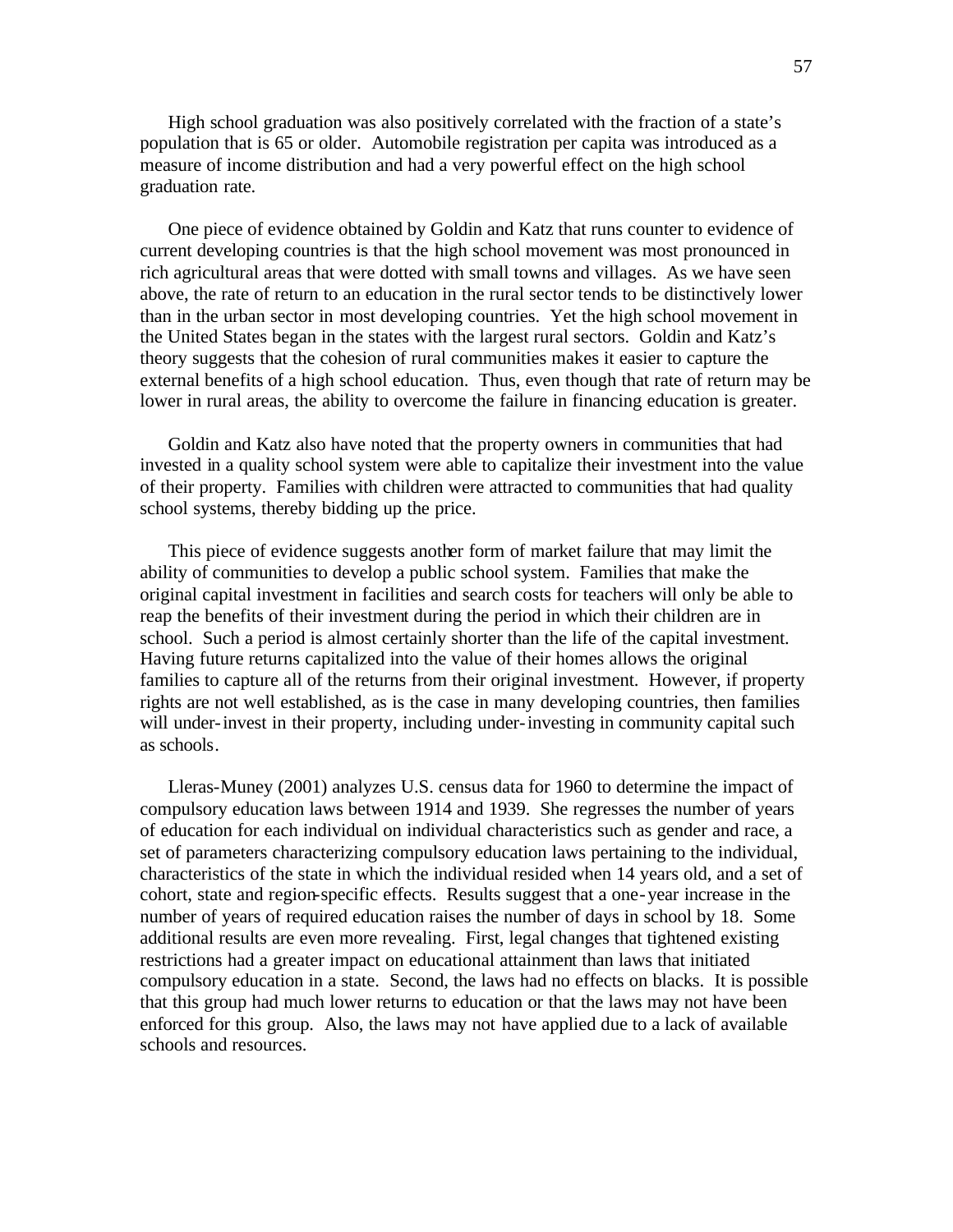Lleras-Muney then considered whether educational attainment and laws regulating compulsory education were both driven by common factors or whether the laws themselves increased years in school. In order to test for endogeneity, changes in the law were regressed on average education level in the state, state characteristics, regional dummies, state effects, cohort effects, and region/cohort effects. Higher state wealth, a higher urbanization rate, and a large immigrant population resulted in more stringent laws. By comparison a larger fraction of blacks in the state gave rise to weaker laws and per capita expenditures on education, and manufacturing wages and percent of workforce in manufacturing had no significant effect on the passage of laws. These results suggest that activists groups concerned with the external effects of education were the driving factor behind legal restrictions. Finally, these results suggest that legal restrictions were most likely to affect children in the bottom half of the income distribution.

Thus, while compulsory education laws passed at the beginning of the  $20<sup>th</sup>$  century may have had little impact, subsequent legal restrictions may have been quite effective. Indeed, Krueger's (1996) analysis of laws passed in Britain suggests a similar result. In the United Kingdom, the legal school-leaving age was changed in 1947, rising from 14 to 15 and then again in 1973, rising from 15 to 16. For each cohort, the modal age at which children left school coincided with the legal requirement and no more than 5 percent of children left school before the legal age.

# **VIII. The Value of an Education**

Much of the literature on the education-work tradeoff for children in developing countries emphasizes the problem of poor schools or the irrelevance to future work opportunities. Boyden and Levison (2000) report on a survey of results concerning the impact of education on adult wages in developing countries. They conclude that an educated adult will earn on the order of 11 percent per year of education more than an uneducated adult in developing countries. However, the debate on this issue is intense. We turn now to consider the evidence concerning the parameters and policies that determine the return to education.

### *School Quality*

Studies estimating the impact of school quality on the skills acquired by children have been plagued by econometric problems, as discussed in Glewwe (2002). We discuss a number of these studies below, summarizing their main results and pointing out some of the problems in interpreting these results.

Harbison and Hanushek (1992) examine the determinants of primary school performance of children in rural areas of northeast Brazil. Performance in reading and math are measured by standardized tests administered in 1981, 1983 and 1985. School quality was measured by ten characteristics: building characteristics; writing materials (e.g., chalk, notebooks, pencils, etc.); availability of textbooks; and graded classrooms.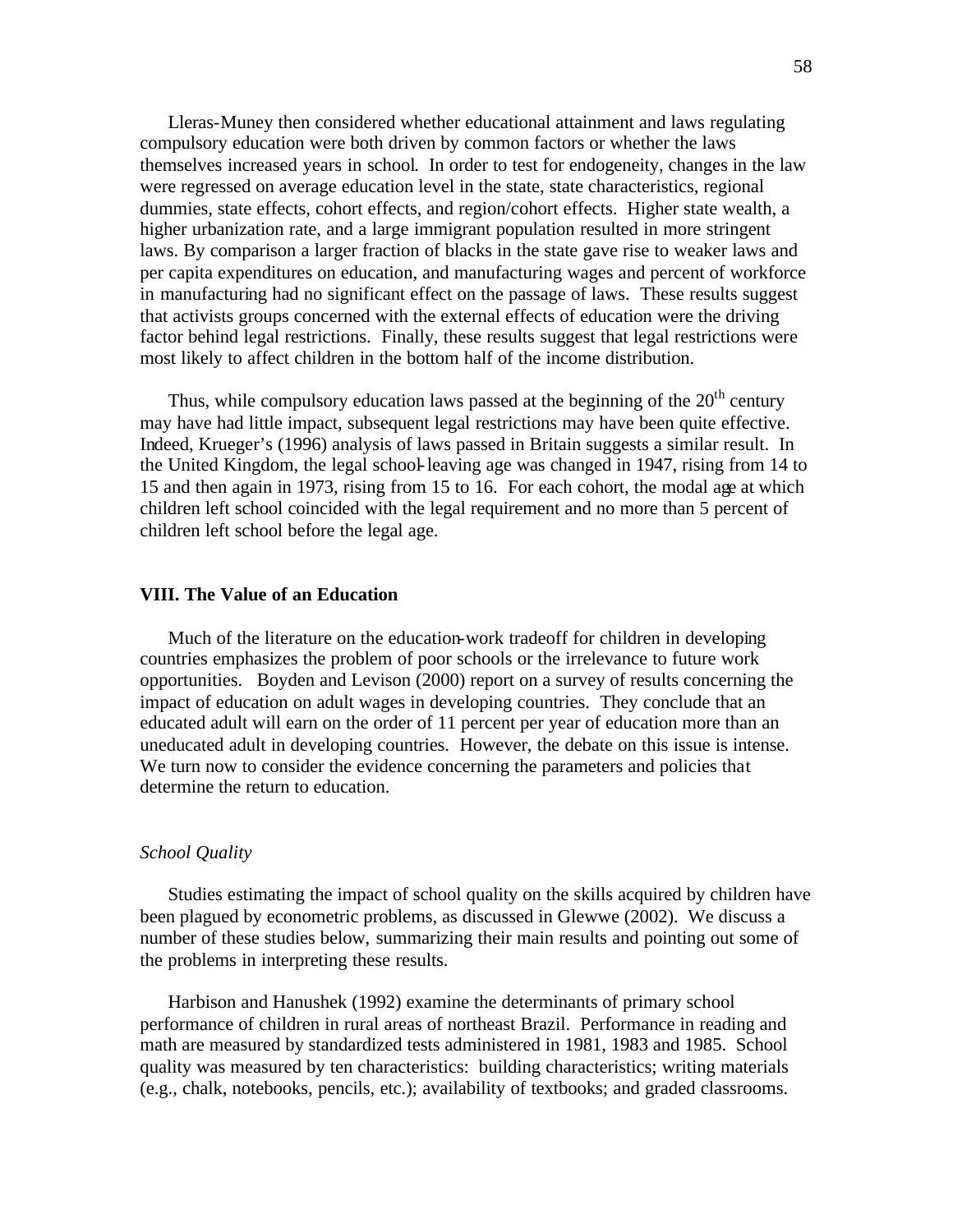The only variable that did *not* significantly improve test scores was the availability of graded classrooms. Children appear to learn as well or better in mixed-age classrooms than in an age-segregated environment. With regard to the characteristics of the teacher, neither the teacher-pupil nor teacher experience variables were significant, but teacher salaries were significant, and teacher training improved student performance in math.

Glewwe and Jacoby (1994) examine the 1988-89 middle school achievement test scores for Ghana in reading and math. Of all teacher quality variables measured, only teacher experience mattered to educational attainment. Experienced teachers were more skilled at inducing students to remain in school. By contrast, repairing leaky classrooms and provisioning classrooms with chalkboards were much more important to student success, with libraries providing an additional albeit smaller benefit.

A similar study of primary school for Jamaican students in 1990 found few variables that affected student performance. However, students did benefit from routine eye exams, recent teacher training, routine testing of student performance, and most importantly, the use of textbooks.

Kingdon (1996) evaluates the impact of several school-quality variables on class 8 reading and math performance for 1991. Teacher variables included years of general education, years of teacher training, marks received on official teacher exams, years of teaching experience, and salary. School variables included class size, 17 school building characteristics, and hours per week of instruction. The significant variables were teacher exam marks, teacher years of education, physical characteristics of the school building, and hours of instruction.

All of the above studies attempt to control, though imperfectly, for innate ability, motivation, and parental inputs. Econometric difficulties also arise due to omitted variables, such as teacher motivation, and sample-selection bias.

In order to address these limitations, more recent research has focused on the impact of certain policies such as vouchers or private schools using randomized trials. For example, Jamison, et al. (1981) conducted a randomized trial on a group of first-grade classrooms in Nicaragua. Forty-eight classrooms received radio mathematics instruction, twenty received mathematics workbooks, and twenty served as controls. After one year, students receiving radio mathematics instruction performed one standard deviation higher than the controls on standardized tests, and students receiving the math text performed one-third of a standard deviation higher.

Subsequently, Heyneman (1984) studied first and second graders in the Philippines. Once again, classrooms were randomly assigned to three groups. Group I received math, science, and Filipino textbooks, one for each pupil. Group II received the same textbooks, but each pair of students had to share one set of books. Group III received no additional instructional material. Students in Groups I and II performed similarly on standardized tests and about 0.4 standard deviations higher than Group III.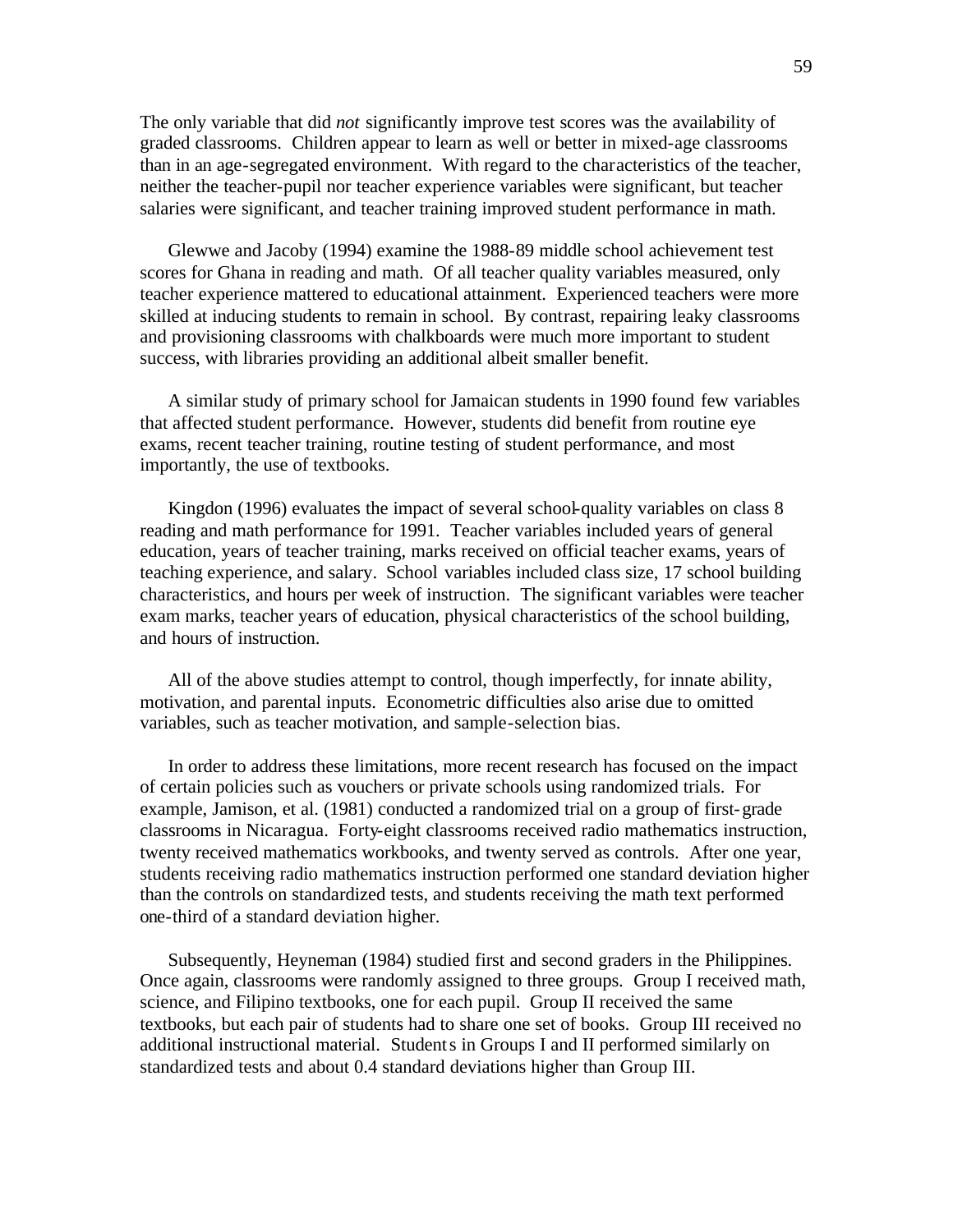Glewwe (2002) reports on a series of recent randomized studies in rural Kenyan primary schools. Six studies evaluated the impact of a package of textbooks, school uniforms and construction materials; textbooks only; block grants; flip charts; a package of teacher incentives; and treatment of intestinal parasites.

Some results are as follows. The package of textbooks, school uniforms, and construction materials did not improve performance but did reduce the dropout rate. As a consequence, class size increased by an average of 35 percent. Researchers were unable to disentangle the educational impact of the program from the downward bias induced through larger class size. Textbooks alone did not have a significant impact either, although the better students did appear to benefit. It is possible, however, that the level of the textbooks chosen was not appropriate. The typical median child in grades 3-5 could not read the books provided. Nor did flip charts mounted on walls or easels affect student performance. Finally, treatment of intestinal parasites raised attendance but did not improve performance.

Natural experiments provide a third approach for studying the impact of school quality on educational performance. Case and Deaton (1999) study the impact of adding resources to schools in South Africa after 1993. They find that enough resources to reduce average class size from 40 to 20 increases grade attainment by 1.5 to 2.5 years and raises reading scores, conditional on years of schooling, by as much as two additional years of schooling in a larger classroom.

Angrist and Lavy (1999) study the impact of class size in Israel using data from the early 1990s on  $3<sup>rd</sup>$ ,  $4<sup>th</sup>$  and  $5<sup>th</sup>$  graders. They find a strong negative impact of class size on student performance. A one-standard deviation reduction in class size raises reading scores by 0.2 to 0.5 standard deviations and math scores by 0.1 to 0.3 standard deviations.

Policies that affect school choice have also been studied. In Colombia, vouchers were available for poor urban students between 1992 and 1997. The number of vouchers was limited. So in cases in which demand exceeded supply, recipients were determined by lottery. Angrist et al. (2001) find that lottery winners completed more grades due to reduced grade repetition, though the impact is very small. Lottery winners also had higher test scores in math and reading.

Card and Krueger (1996) argue that a natural experiment can also be found by studying the differential effects in education of segregation in the American south in the early part of the 20<sup>th</sup> century. Levels of education spending varied dramatically across students without regard for their innate ability or family wealth. There was a particularly notable difference between North Carolina and South Carolina, with discrimination against black students being particularly egregious in the latter. North Carolina was among the most progressive states in terms of black education, whereas South Carolina was one of the least. However, by the middle of the  $20<sup>th</sup>$  century, expenditures by race were broadly similar in the two states.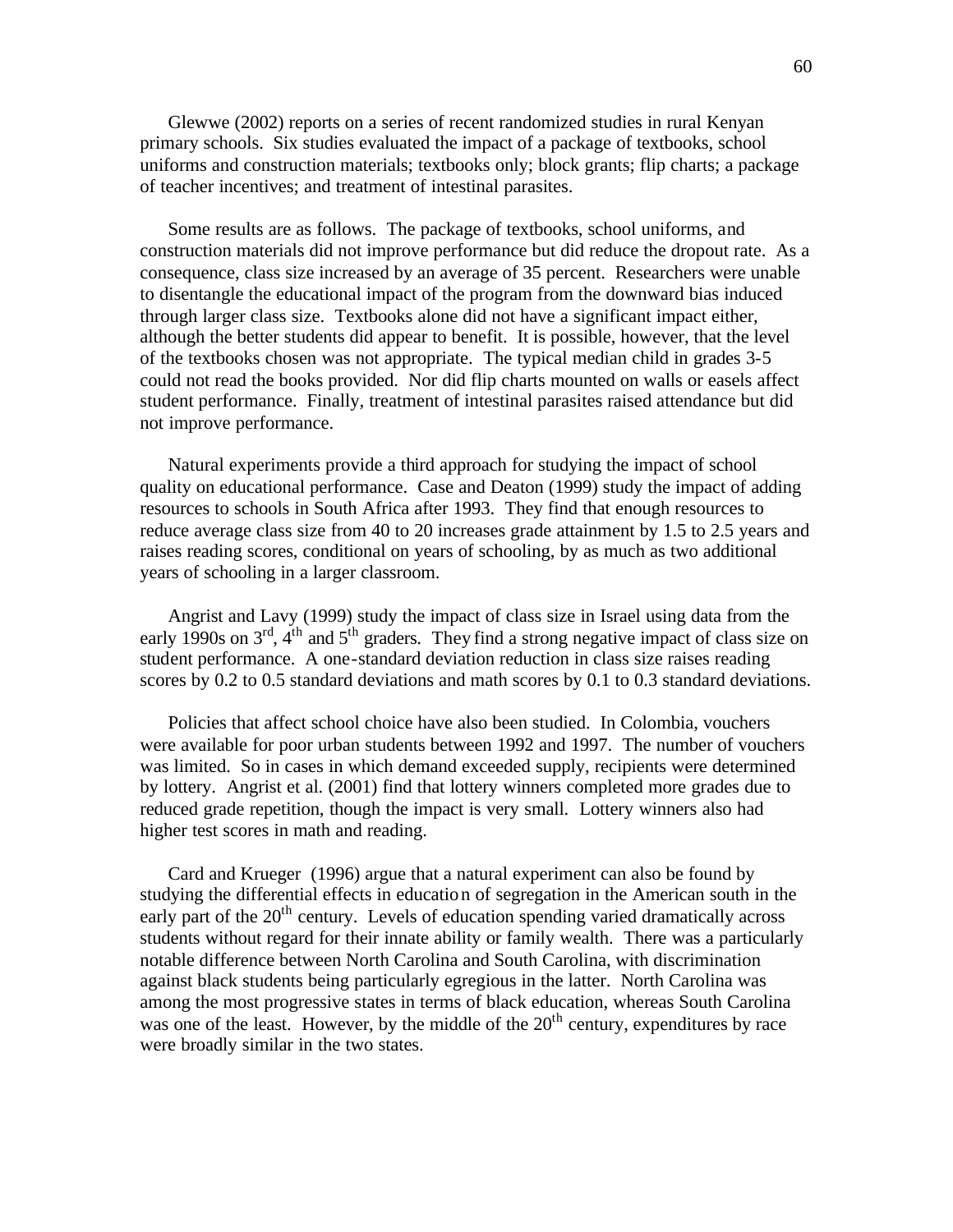Card and Krueger focus on the role that pupil-teacher ratio and expenditures per pupil play in determining educational attainment and earnings. They analyze data from the 1960, 1970 and 1980 censuses to identify trends in education and earnings for men born in the Carolinas between 1900 and 1959.

Blacks born in North Carolina between 1900 and 1909 attended classes with 14 fewer pupils per teacher than in South Carolina and acquired 0.65 more years of education. The pattern is reversed for whites. The typical white classroom in South Carolina had four fewer pupils than white classrooms in North Carolina and acquired 0.67 more years of education. Earnings reflect the greater educational attainment of black males in North Carolina, earning six percent more than black males from South Carolina. In both cases, the gaps narrowed as we move through the century.

Acemoglu and Angrist (1999) argue that a similar natural experiment was performed by U.S. states that passed compulsory education laws in the early part of the  $20<sup>th</sup>$  century. They find, for example, that for males working between 1960 and 1980, men born in a state requiring a minimum of nine years of schooling acquired 0.26 more years of schooling than those born in a state that required six or fewer years. The exogenously imposed additional years of schooling is then used to estimate the return to education. They find private returns on the order of 6 to 10 percent.

Based on the above discussion, the evidence on school quality and school performance and how we define school quality is not definitive. Glewwe (2002) argues that we have learned a great deal about methodology but not much about school quality from the last 20 years of research.

### *Return to Cognitive Ability*

Based on the above discussion, it seems clear that schools in developing countries are not very adept at imparting cognitive ability. That raises a second question: What are the returns to cognition in developing counties?

Bossiere, Knight and Sabot (1985) examine the returns to cognitive ability in Kenya and Tanzania. They estimate a standard wage equation including work experience and years of schooling, with the addition of scores on reading, math, and the Raven's test of abstract thinking ability. The results are quite pronounced. Measures of cognitive ability are always statistically significant and years of schooling and the Raven's test are not. However, when the cognitive measures are omitted, years of schooling become significant. The authors conclude that years of schooling raise wages because they impart skills, not because they provide credentials to innately able individuals.

Glewwe (1996) performs similar analysis on workers in Ghana and also finds that education imparts cognitive skills that are rewarded in the market place. Glewwe and Jacoby (1994) also calculate rates of return to specific educational infrastructure in Ghana. The rate of return from providing books is 6-7 percent and for blackboards 13-24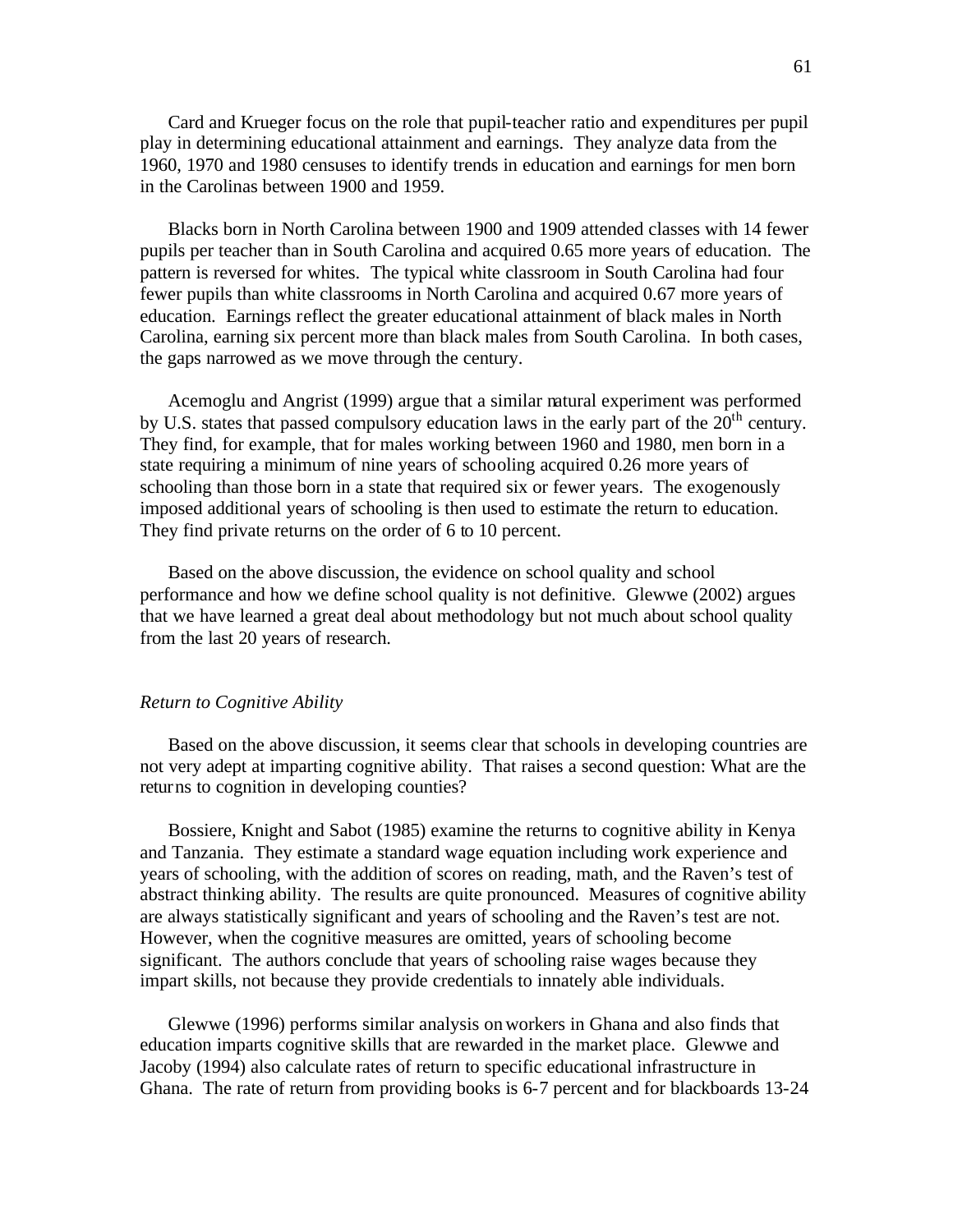percent. More broadly, the rate of return to an additional year of schooling was estimated to be 4-6 percent.

The role of formal education in developing skills that are rewarded in the marketplace has been confirmed for Pakistan by Alderman et al. (1996), for Morocco by Angrist and Lavy (1997), and for South Africa by Moll (1998). Cognitive skills have also been found to raise self-employment income in Ghana by Jolliffe (1998). Though, interestingly, cognitive skills do not raise farm income. The authors suggest that the returns to numeracy and literacy are low in farming, which in developing countries involves routine activities unaffected by technological advances.

The results obtained by Jolliffe also caste a new light on the role of land holdings on child labor/education decisions. We hypothesized above that imperfections in the market for spot labor in the agricultural sector led families to turn to the internal market. Thus, large land holdings transla ted into more child labor. However, it is also the case that the returns to education in farming appear to be low, at least in Ghana. Thus, parents who expect to leave a legacy of farming to their children do not have an incentive to obtain an education for them even if they are altruistic toward their children.

Some of the econometric problems with a cross-section of schools within a country can be ameliorated with evidence from a cross-section of countries. Lee and Barro (1997) relate test scores, dropout rates, and grade repetition rates to various measures of school and family inputs for 58 countries. The key family variables are family income, parents' education level, and father's occupation. School resources include pupil-teacher ratios, expenditure per pupil, teacher salary and education level, length of school year, and teaching materials. Test scores are from examinations in mathematics, science, and reading conducted by the International Association for the Evaluation of Education Achievement and International Assessment of Educational Progress and cover primary and secondary students. Results show a very strong impact of family inputs on student achievement, including both family income and educational achievement of parents. In contrast to other studies, Lee and Barro find that the pupil-teacher ratio lowers achievement while the average salary of teachers is positive and significant. As with other studies, expenditure per pupil is not important, nor is the length of the school year. Lee and Barro find that similar factors determine the dropout and repetition rates.

Duflo (2001) finds that the school building program undertaken by the Indonesian government in the mid 1970s had a strong impact on educational attainment and wages. Between 1973 and 1978, the Indonesian government built 61,000 primary schools. Duflo finds that children aged 2 to 6 received an additional 0.12 -0.19 more years of schooling for each school constructed per 1000 children. The increase in education translates into a 1.5 to 2.7 percent increase in wages for each additional school built per 1,000 children. The implicit rate of return to education ranges from 6.8 to 10.6 percent.

The rate of return to schooling can be found from the ratio of additional income to forgone income. One estimate of the return to education in India (The Probe Team, 1999) finds that a primary education in India raises income by 20-100 percent. A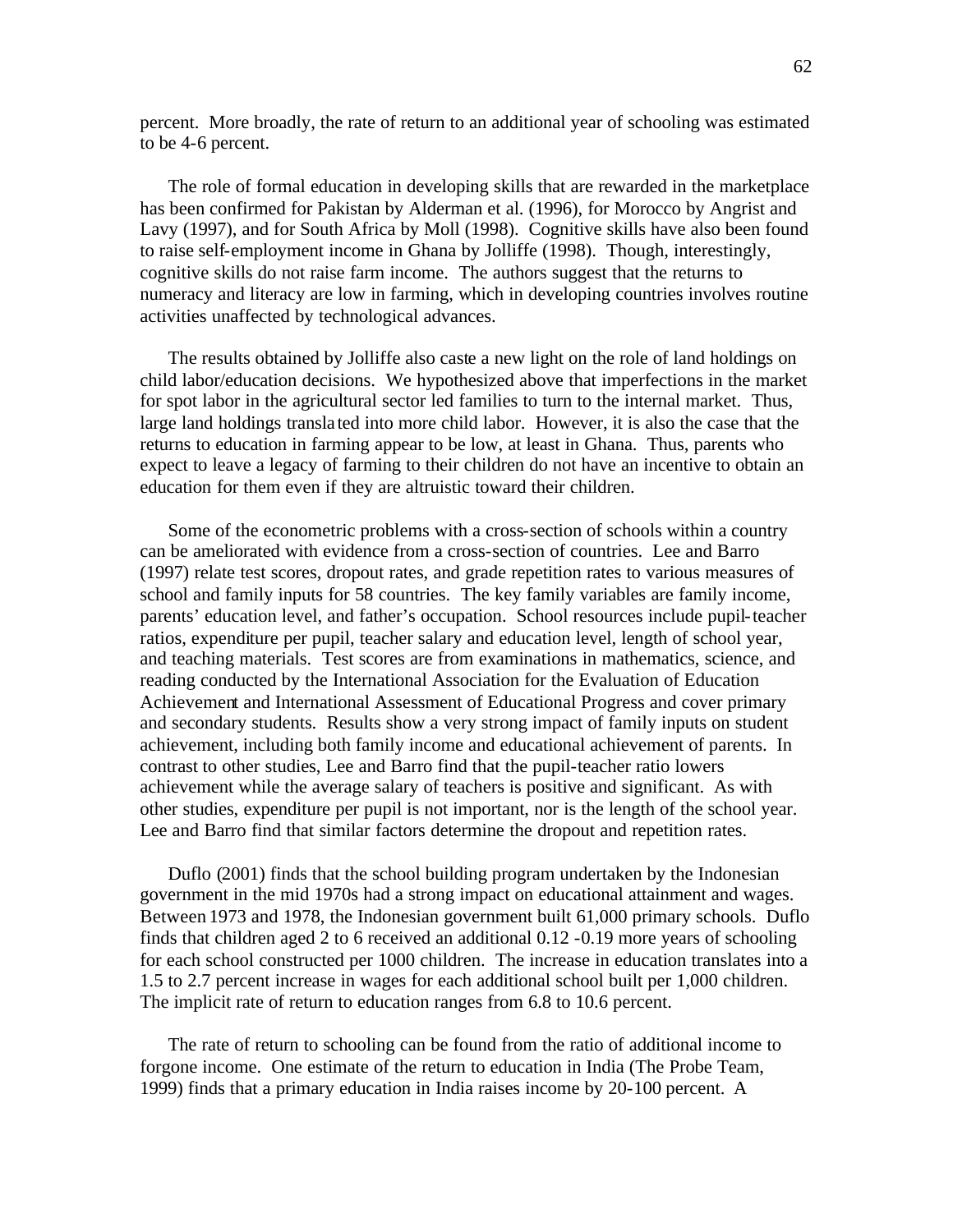discount rate of 3.7-14.9 percent would be necessary to make education profitable. However, Basu (1997) finds that the effective interest rate faced by poor borrowers in India may be as high as 16-200 percent. Low rates of return to education in other developing countries were found by Saha and Sarkar (1999) for India and by Cohen and House (1999) for urban Khartoum.

There are a number of possible explanations for the low rate of return to education in developing countries. It may, for example, be a reflection of the absence of knowledgeusing capital or technology. However, Fleisher and Wang (2001) hypothesize that the rate of return may be a consequence of imperfectly competitive characteristics of the market for skilled labor in developing countries. They base their views on the analysis of the return to education in China. In particular, the ratio of wages of skilled to unskilled workers is far smaller than the comparable labor productivity figures for urban workers. However, as is the case in other studies, the wage-productivity gap is not as pronounced in the rural sector where the returns to education are fairly small.

Fleischer and Wang argue that the skill-wage compression and low returns to schooling in China are the result of restrictions on worker mobility and unexploited economies of scale. The degree of monopsonistic exploitation is startling. They estimate that the marginal product of aggregate labor in urban markets in their sample is 7.7 times the average earnings.

However, in more fluid Chinese labor markets, the return to education appears to approach levels achieved in other countries. Wan, Maruyama, and Kikuchi (2000), based on a small sample of workers, find that in Harbin City the rate of return for managers with a college degree was 13.8 percent.

Indeed, any policy that interferes with the labor-market function deters human capital formation and encourages child labor. Access to good jobs for women will raise the return to education, as noted by Anker (2000).

### *Market Work and the Impact on Schooling*

Child labor will be deterred to the extent that formal schooling and work are in competition for a child's time. Based on a review of the available evidence, Anker (2000) concludes that work on the order of two-three hours does not interfere with schooling. Further, it remains the case for many children that the most valuable form of education is acquired through work in apprenticeships or in the family business. In these cases, work and education coincide.

## **IX. Conclusions**

We have presented above a description and discussion of the state of scholarly debate on the supply and demand-side determinants of child labor. Rather than attempt a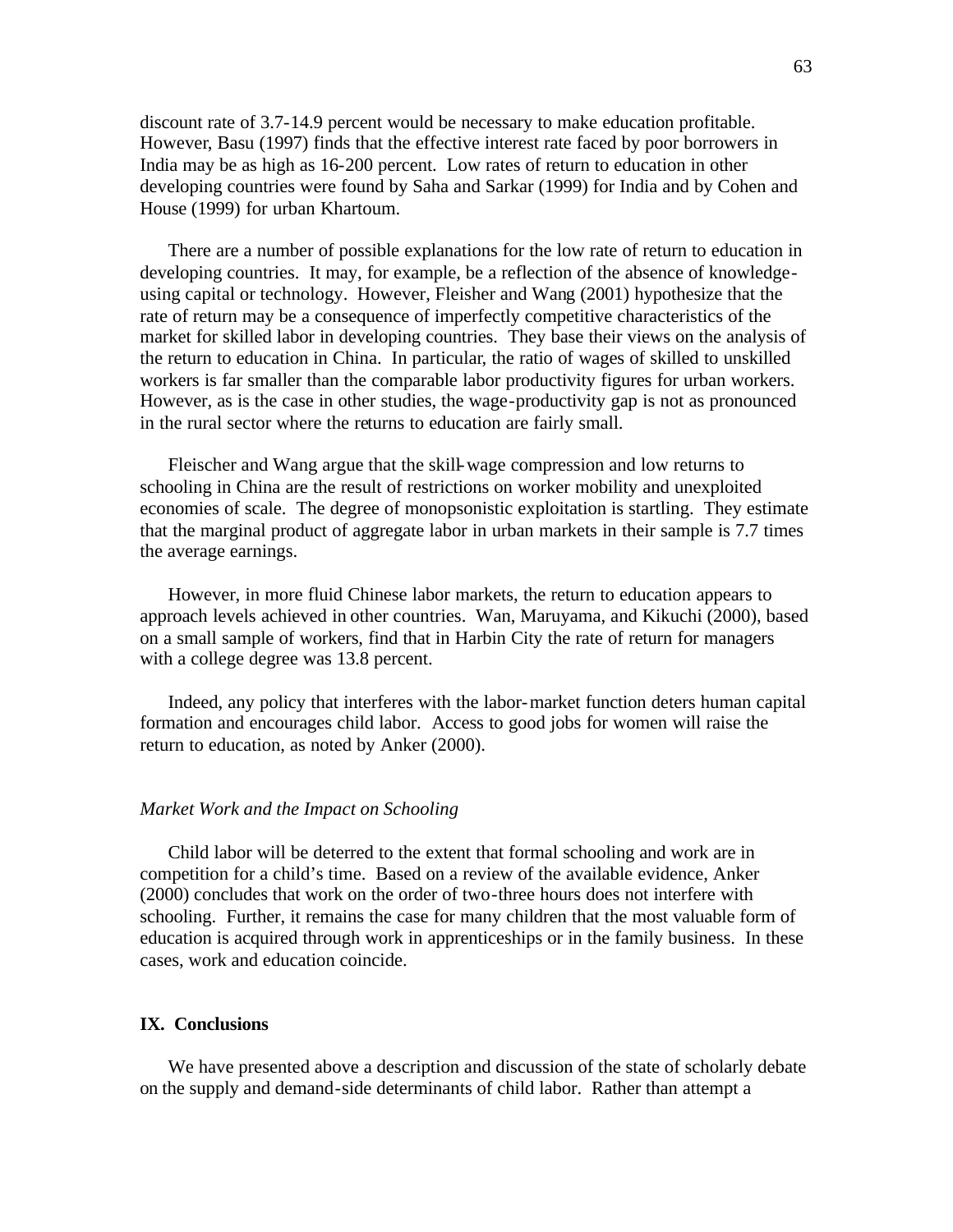recapitulation of the above material, we would like to take the final section to draw some closing conclusions for the policy debate.

First, the evidence clearly suggests that child labor is a consequence of both the supply of and the demand for child workers. The conventional wisdom that child labor is fundamentally driven by any single cause such as poverty, greed, or 'nimble fingers' is not supported by the evidence. While it is clear, based on both cross-country and household survey research, that poverty increases the incidence of child labor, it is also the case that child labor surges when employment opportunities present themselves.

Though we might be tempted to conclude that child labor is fundamentally a consequence of supply-side forces, the sudden rise in the labor force participation rate of children and the decline in high school enrollment in the United States during World War II clearly demonstrate the powerful role that the demand for child workers can play in the overall determination of child employment. Corroborating evidence emerges from the role of technological change in the employment of young black males in the United States between 1950 and 1970.

Second, it is important to bear in mind that parents are the single largest employer of children. In many cases, parents employ their children in the household, family enterprise, family farm, or even on the factory floor in order to keep the family intact. However, it also appears to be the case that families turn to internal markets because parents face a host of incentive problems when non-family members are employed. Asset market failure provides an additional obstacle to optimal human capital acquisition.

Finally, although the theoretical and empirical evidence suggest that there are many factors that drive child labor, the precipitous decline in the hours that children worked and the improvement in the conditions under which they worked in the West between the middle of the  $19<sup>th</sup>$  and  $20<sup>th</sup>$  centuries suggests that in the correct economic, policy, and cultural environment, eliminating child labor is an obtainable social objective.

However, a policy response that targets a single dimension of child labor is unlikely to be efficient or even effective. Child labor may decline as incomes in developing countries rise, but there is nothing in theory or evidence that tells us such an outcome is inevitable. Perhaps more importantly, there are many policy tools available that can help alter family and firm decision making prior to a rise in income, such as a package of improved educational opportunities, increased inflow of child-displacing technologies from industrial countries, more efficient capital and labor markets, and educational attainment subsidies. Efforts to eliminate child labor must take all aspects of the problem into account and draw upon these and other mechanisms that have the potential for reducing child labor without inducing further hardship.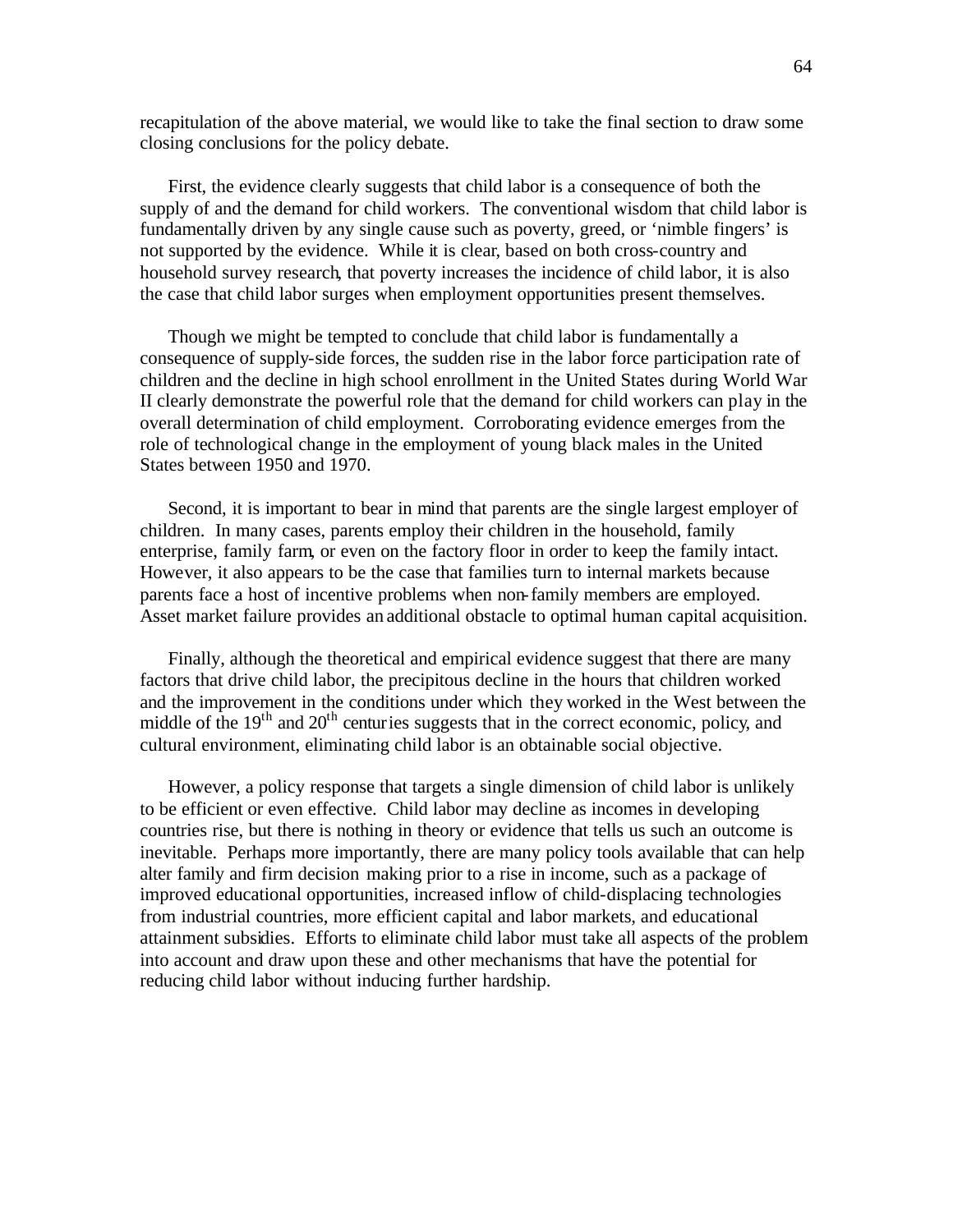# **APPENDIX SURVEY RESEARCH**

Author: Chiswick (1986)

Hypothesis: American Jews are among the most successful ethnic group in the United States. The author attempts to determine whether the greater economic achievement is the consequence of human capital investment in children in addition to formal schooling. If this is the case, then the presence of children should have a greater negative effect on female labor supply in Jewish than in non-Jewish households.

Data: White females aged 25 to 64 in 1970 with at least one foreign born parent taken from the 1970 Census of the Population.

Model: Female labor supply is a function of the real wage, marginal productivity in the home, and other income sources, education, age, marital status, on-the-job training and number of children born younger than six and 6 to 18 and speaker of Yiddish.

Regression method: OLS

Results: Even though Jewish women have a higher labor supply than the total population, the number of children under six in the household has a strong and significant negative effect on labor supply. Having a child under six lowers the probability of working for non-Jewish women by 14 percent but lowers the probability for Jewish women by 26 percentage points. Similar results are observed for weeks of work. Jewish women with children aged 6 to 18 are also less likely to work than non-Jewish women but the impact is only about one-quarter the size. Interestingly, the labor supply of Jewish women whose children are 18 or older is the same as that for Jewish women who never worked and are more likely to be working that non-Jewish women.

Comments: Spencer (1992) undertook similar analysis for Canadian women for 1981. The Census of Canada asks respondents whether they are Jewish. By comparison, Chiswick identified Jews by whether the spoke Yiddish. Spencer claims that he finds no significant difference labor supply Jewish women with small children are and their non-Jewish counterparts. However, Chiswick (1992) disputes Spencer's interpretation of the Canadian results.

Author: Emerson and Souza (2002)

Hypothesis: Evidence form sociology and psychology literature find that siblings higher in the birth order tend to have higher innate ability and, thus, may attract more human capital investment by parents than younger siblings. However, in the presence of income constraints, parents may be unable to invest in older children but can invest in younger children with the aid of income earned by first borns.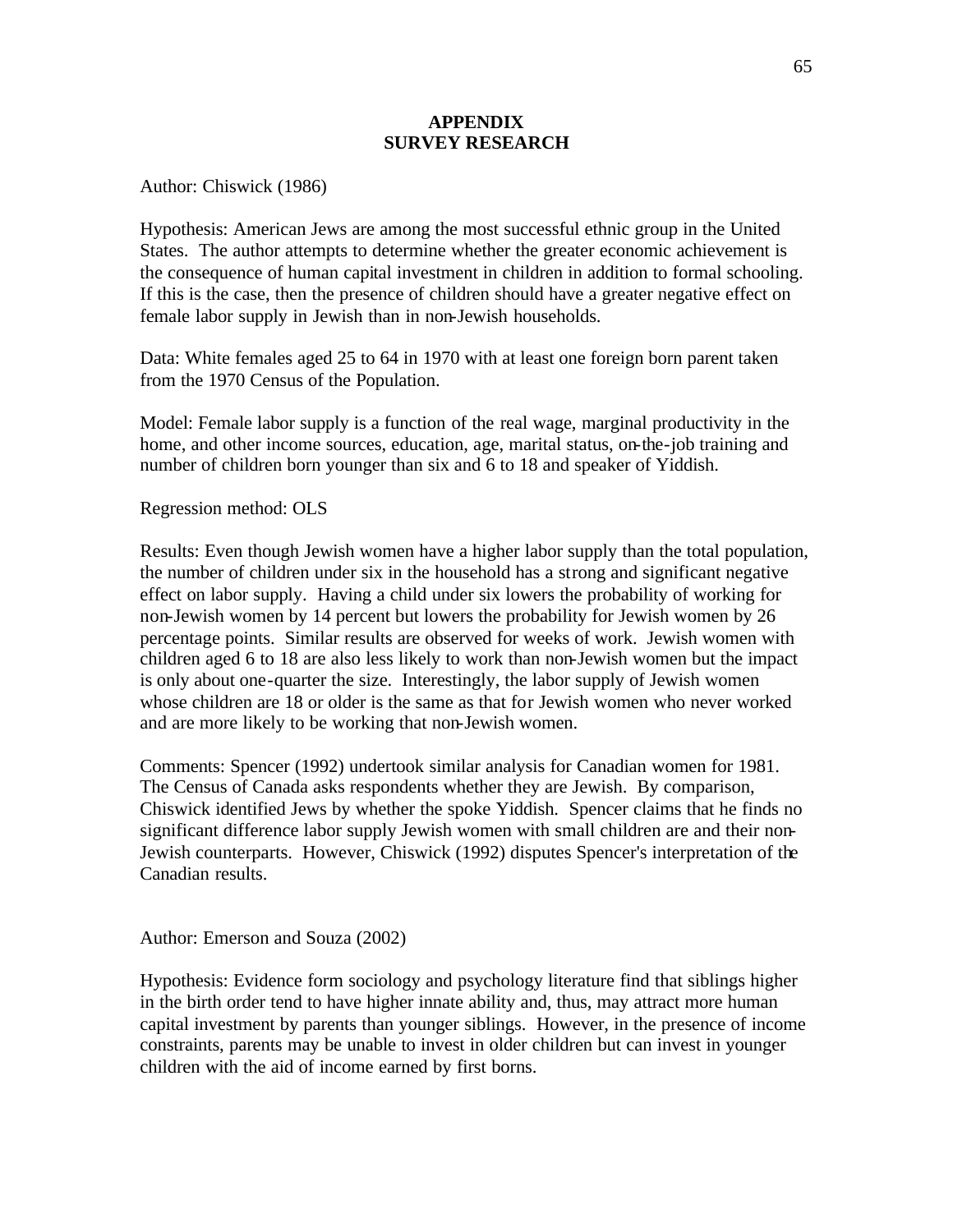Data: 1998 Pesquisa Nacional por Amostragem a Domicílio (PNAD).

Model: Each child in the sample is assumed to allocate time between work as a child laborer and attending school. The analysis focuses on families with three children and a mother that is 40 or older. These criteria are designed to isolate complete families and abstract away from problems associated with endogenous fertility.

Estimation method: bivariate probit. The probability of being in school or working is a function of birth order, gender of the oldest child, the child's age, the child's race, the father's and the mother's schooling, the father's and the mother's age and status as rural or urban household.

Results: For the unrestricted sample, first born boys are least likely to be in school and last born boys are least likely to work. First born girls are less likely to attend school but no more or less likely to work. The mother's age is negatively correlated with the probability that a male child will work and a larger family implies a higher probability of work for both males and females. The various restricted models give similar results.

Discussion: Last born males are less likely to work than their first born siblings. This result is consistent with the hypothesis that poor families can send a child to school only if at least some of them work. Parents send the oldest one to work because he or she commands the highest wage and, therefore, the opportunity cost of an educating older children is higher than for younger ones. First born children are less likely to be in school but no more likely to be working. However, since home production is not considered work in the survey, these girls who are not in school are likely aiding in home production.

Author: Robles-Vásquez and Abler (2000).

Hypothesis: Some theory suggests that poverty is an important contributor to child labor. Recent economic volatility in Mexico provides an opportunity to determine the extent of the role that poverty plays in child labor. In addition, in 1994 the mandatory years of schooling increased from six to nine accompanied by considerable fluctuations in education spending and a reduction in farm subsidies over the sample period..

Data: Mexican *Encuesta nacional de Ingresos y Gastos de los Hogares*. This is a household survey of socioeconomic characteristics, incomes and expenditures. Data are taken from surveys conducted in 1984, 1989, 1992 and 1996. Labor force participation is analyzed for children over 11 years of age.

Dependant Variables: The probability of full-time schooling, the probability that an employed child engages in market work (as opposed to a family enterprise), the number of hours worked for a child employed in market work.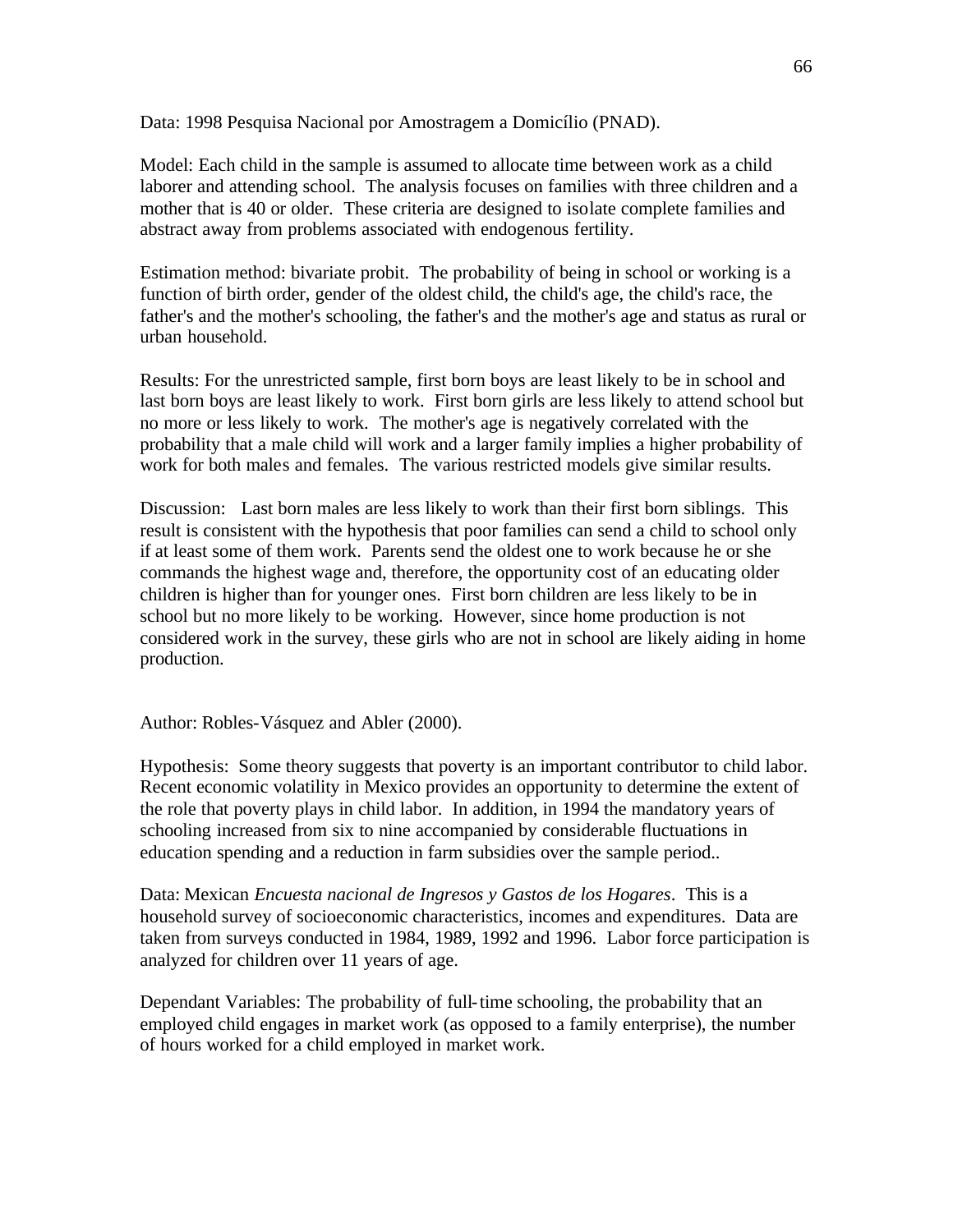Independent Variables: age, years of education, sibling congestion, biological offspring of head of household, children in the household 5 years or younger, males aged 18 and older, females ages 18 and older, household size, single-parent household, household head's years of education, head's age, head's gender, employment status of head, household income (net of the child's earnings), household income from corn or bean sales, profits from a family enterprise or financial assets, dummy variables for farm households and nonagricultural enterprise, ownership of a refrigerator, students per school in the community and regional dummies.

Results:

- An increase in one year of age lowers the probability of full-time schooling by 0.11 for urban boys and 0.19 for rural girls.
- An increase in the number of years of schooling increases the probability of being a full-time student by 0.03 for urban boys and 0.08 for rural girls.
- A boy in an urban household reporting profits from a family enterprise or financial assets has a 0.13 lower probability of full-time schooling than other urban boys.
- A boy in a rural household reporting such profits is 0.10 less likely to be a fulltime student than other rural boys.
- Household income has little effect on child labor independent of other factors. Doubling household income only increases the probability of being a fully-time students by 0.01 for rural girls and 0.03 for rural boys.
- Household demographic and school characteristics have little impact of the probability of full-time schooling.
- Girls are less likely to be in full-time school in male-headed households than in female headed households.
- The income and wage elasticities of supply of labor by a working boy are very small. For example, a doubling of household income net of a working child's earnings decreases hours worked by rural boys by only 1.9 percent.
- An increase in one year of age raises hours worked by 7.6 percent (3.4 hours) for urban boys and 3.6 percent (1.5 hours) at the sample mean.

Discussion: As in other studies, parents with a family enterprise employ their own children rather than school them. This result is significant because one of the strategies that families have used to cope with the stresses of reform is to open household enterprises. This may have the effect of increasing child labor as parents employ their own children to run the business.

Author: Edmonds and Turk (2002).

Hypothesis: Rural reforms, removal of subsidies for capital intensive industry and the new Enterprise Law of 2000 may all increase labor intensive production. The consequent increase in the demand for unskilled labor may increase child labor. However, the rise in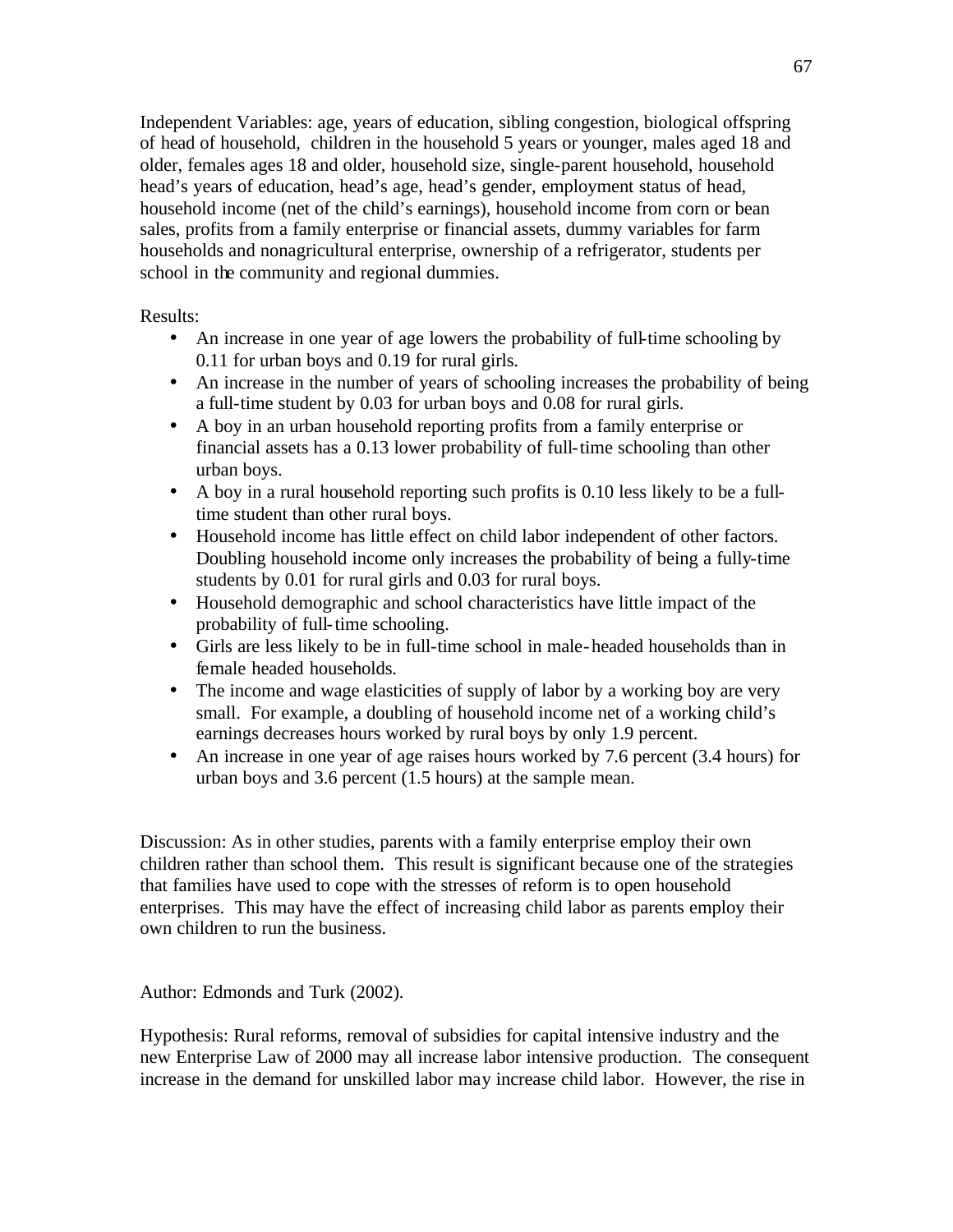income and the 1991 legislation that mandates and provides for primary school education may lower child labor.

Data: Vietnam Living Standards Surveys, 1992/93 and 1997/98.

Dependant Variables: Children ages six to fifteen working for pay; working in family agriculture; working in a household run business.

Results: Girls are more likely to work than boys, particularly for families under great financial stress. Child labor is higher in rural settings. Ethnic minority children are more likely to work than non-minority children. Children in families that have recently migrated from a rural setting to an urban setting are more likely to work. Children who work in newly established household enterprises are more likely to work than other children.

Discussion: This paper finds that the rise in living standards have played an important role in reducing child labor in the 1990s. However, the study does not control for family characteristics, etc., that may be correlated with household income.

Author: Ray (1999)

Hypothsis: There is a positive association between poverty and child labor and a negative association between poverty and schooling.

Data: Peru Living Standards Measurement Survey in 1994 and the Pakistan Integrated Household Survey of 1991.

Dependant Variable: Child labor hours of paid worked, years of schooling

Results:

- A previously non-poor Pakistani family will increase the hours worked by each child in the household by 500/year if the family drops below the poverty line. However, the poverty variable is weak and statistically insignificant for Peru.
- In both countries, urban children work less than rural children.
- Parental education status has a significant negative impact on child labor supply, with the effect being considerably more pronounced in Pakistan.
- Child labor supply is increasing in the child wage in both countries.
- In Peru, a rise in the adult wage lowers the labor supply of boys and girls.
- In Pakistan, a rise in the mother's wage raises the hours worked by her daughters. Note that this is market work, not household work.
- When household chores performed by girls are included in the definition of the supply of labor, the poverty hypothesis fails for Pakistan. Dropping below the poverty line leads Pakistani girls to reduce their time spent performing household chores and increase market work. However, the total number of hours does not rise.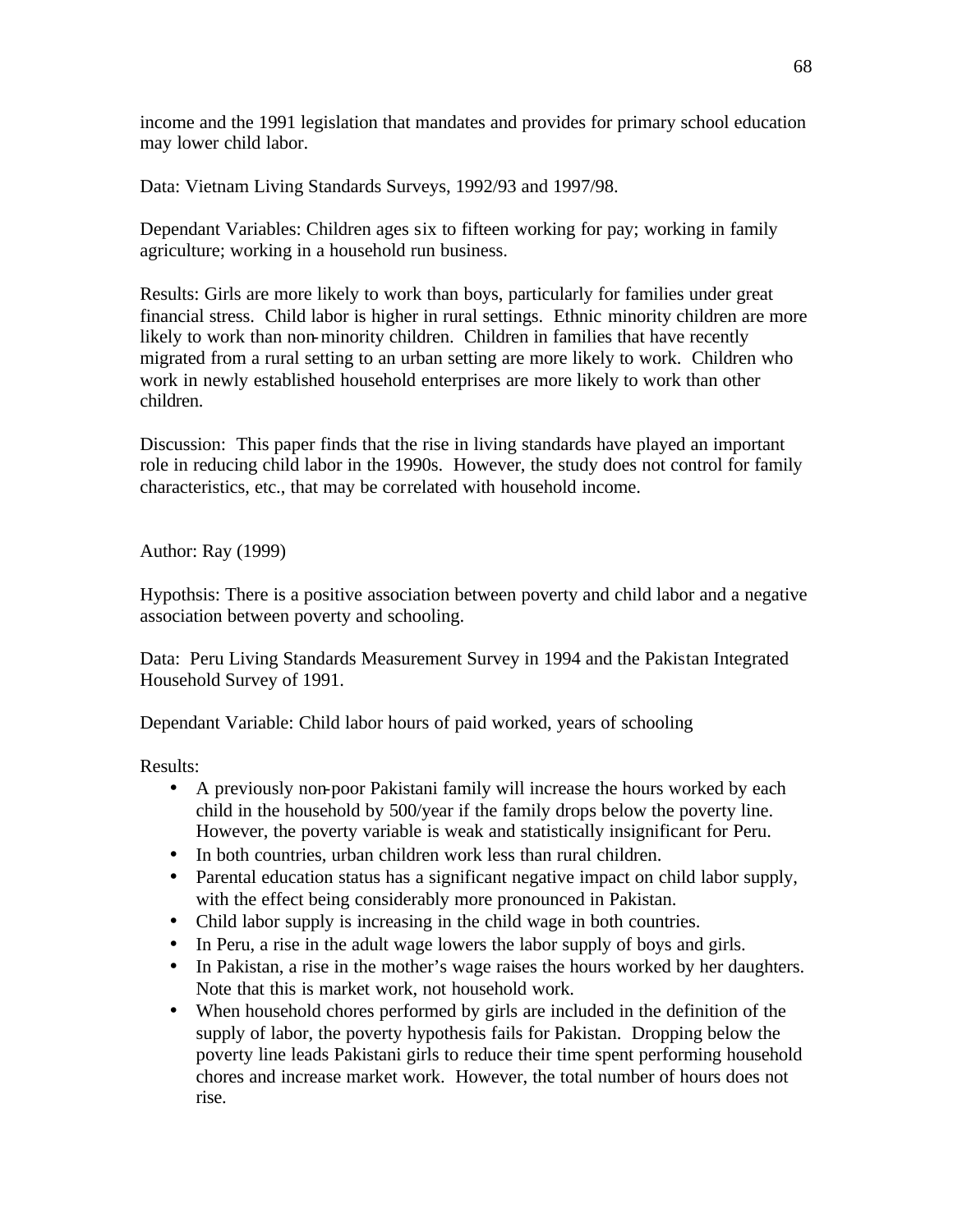- Falling below the poverty line does not reduce years of schooling for Peruvian girls but does reduce years of schooling for Pakistani children. The schooling of Pakistani girls is more negatively impacted by poverty than for boys.
- Educated parents are more likely to keep their children in school than uneducated parents.
- Rising child wages reduce schooling in Pakistan but not in Peru.
- A rise in a Pakistani mother's wage reduces schooling for her daughter. The evidence appears to suggest that when a mother's work opportunities improve, she pulls her daughter out of school and takes the girl to work alongside her.

Discussion: In the author's view, Peruvian children are not as adversely affected by poverty as Pakistani children in part due to the relatively high value placed on education by Peruvian parents and the ability of Peruvian children to combine work and school.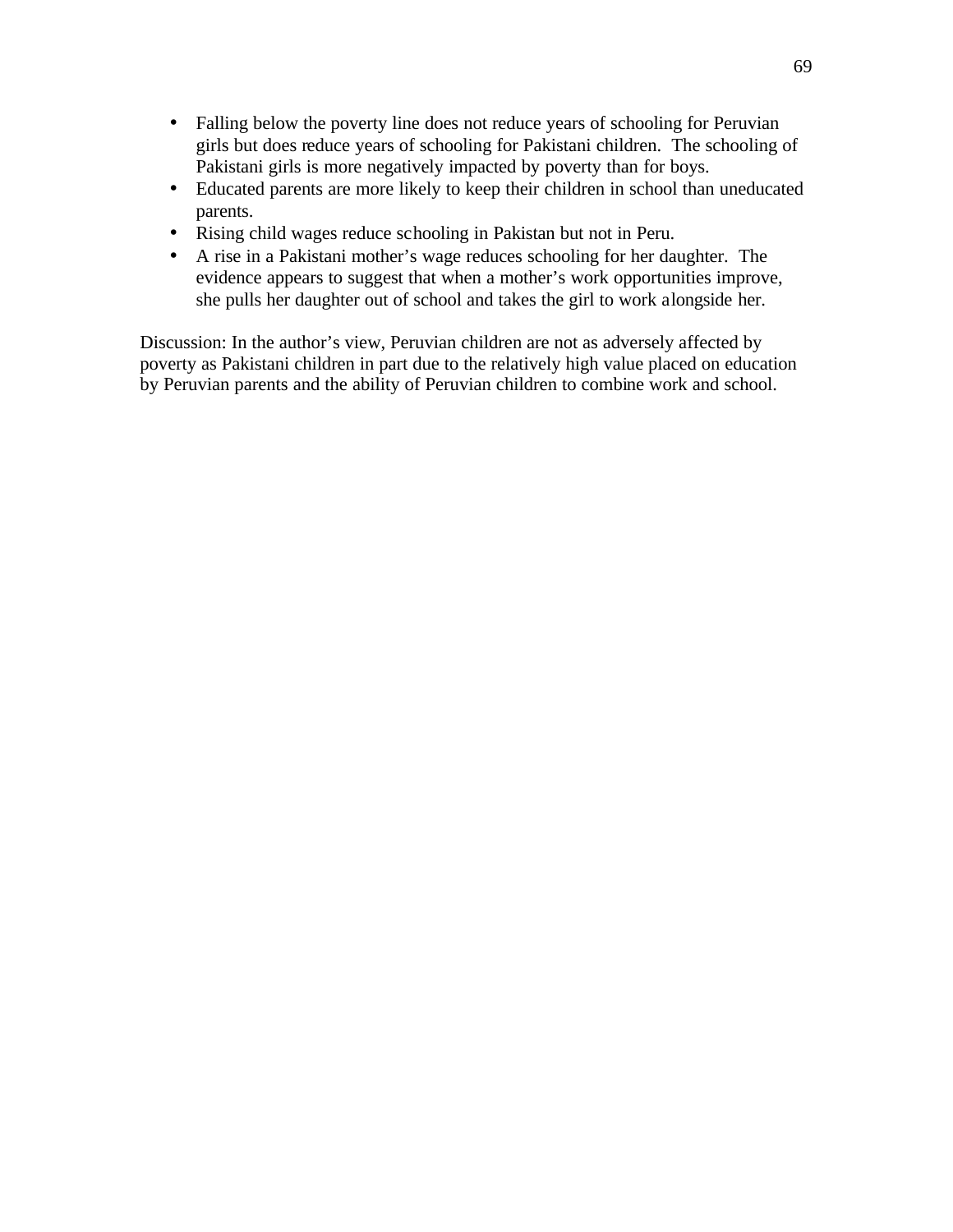#### **References**

- Acemoglu, Daron and Joshua Angrist. 1999. "How Large are the Social Returns to Education? Evidence from Compulsory Schooling Laws." Working Paper 7444. Cambridge, MA: National Bureau of Economic Research, December.
- Aderinto, Adeyinka A. 2000. "Social Correlates and Coping Measures of Street-Children: A Cmparative Study of Street and Non-Street Children in South-Western Nigeria." *Child Abuse and Neglect*, vol. 24, no. 9, pp. 1199-1213.
- Admassie, A. 2002. "Child Labour and Schooling in the Context of a Subsistence Rural Economy: Can They Be Compatible?" *International Journal of Education Development*, forthcoming.
- Ahlburg, Dennis A., Brian P. McCall, and Ragui Assad. 2001. "Schooling in Egypt; The Impact of Delayed Entry and Working while in School." Economic Policy Initiative Consortium, Final Report. University of Minnesota.
- Ahmed, Aftikhar. 2000. "Getting Rid of Child Labour." ILO/IPEC Working Paper. Geneva: International Labour Office.
- Alderman, Harold. 1996. "The Returns to Endogenous Houman Capital in Pakistan's Rural Wage Labour Market." *Oxford Bulletin of Economic Statistics*, vol. 58, no. 1, pp. 229-254
- Alderman, Harold and Elizabeth M. King. 1998. "Gender Differences in Parental Investment in Education." *Structural Change and Economic Dynamics*, vol. 9, no. 4 (December), pp. 453-468.
- Angrist, Joshua and Victor Lavy. 1997. "The Effect of A Change in Language of Instruction on the Returns to Schooling in Morocco." *Journal of Labor Economics*, vol. 15, no. 1, S48-76.
- Angrist, Joshua and Victor Lavy. 1999. "Using Maimonides' Rule to Estimate the Effect of Class Size on Scholastic Achievement." *Quarterly Journal of Economics*, vol. 114, no. 2, pp. 533-575.
- Anker, Richard. 2000. "Conceptual and Research Frameworks for the Economics of Child Labour and its Elimination." IPEC Working Paper. Geneva: International Labour Office.
- Aruga, Natsuki. 1988. "'An' Finish School': Child Labor During World War II." *Labor History*, vol. 29, no.4 (Fall), pp. 498-530.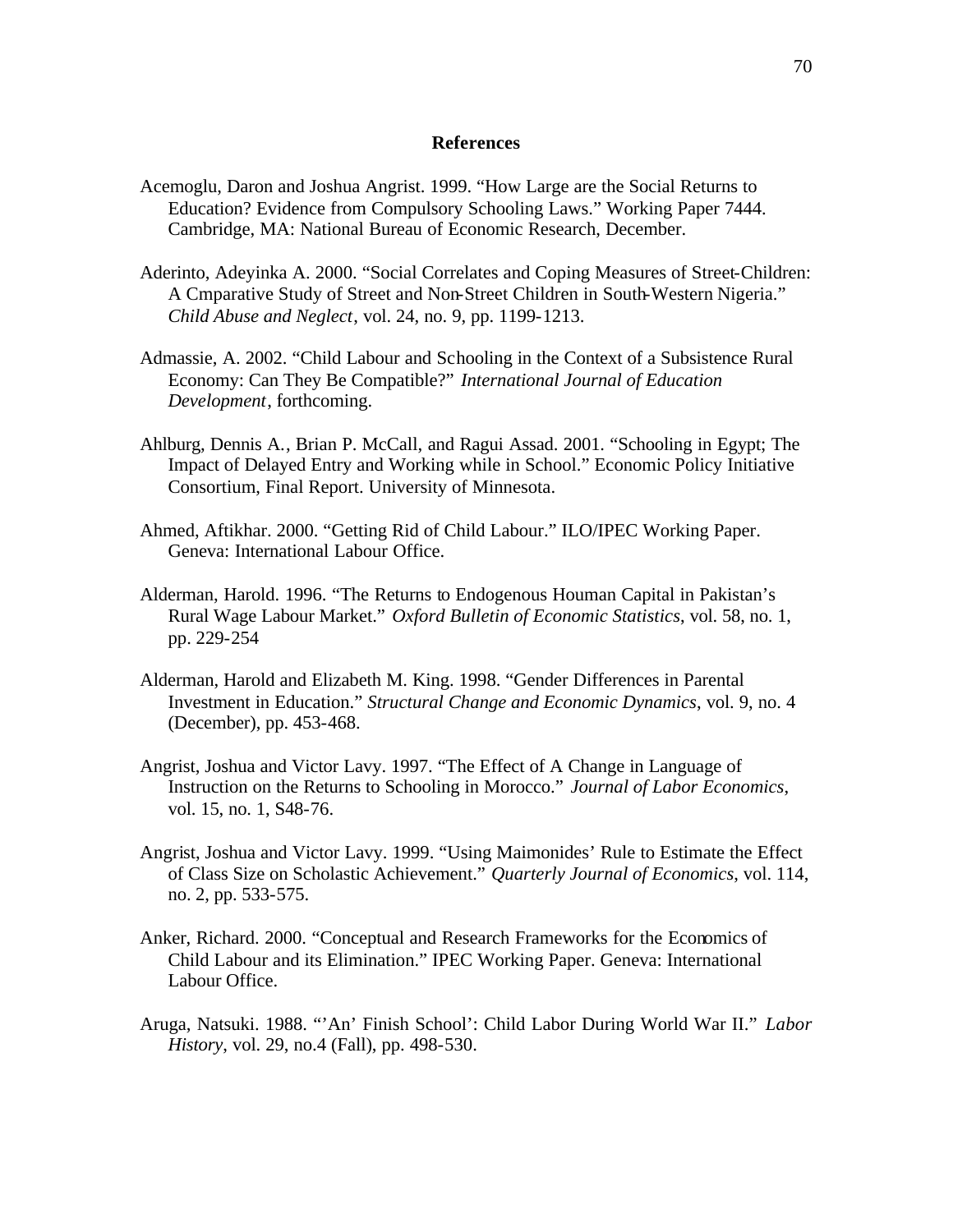- Bachman, Sarah L. 2000. "The Political Economy of Child Labor and Its Impacts on International Business." *Business Economics*, vol. 35, no. 3 (July), pp. 30-41.
- Baland, Jean-Marie and James A. Robinson. 2000. "Is Child Labor Inefficient?" *Journal of Political Economy*, vol. 108, no. 4, pp. 663-679.
- Basu, Alaka M. 1993. *Family Size and Child Welfare in an Urban Slum: Some Disadvantages of Being Poor but Modern.* In, Cynthia B. Lloyd, *Fertility , Family Size and Structure*. NY: Population Council.
- Basu, Arnab K. and Nancy H. Chau. 2002. "Exploitation of Child Labor and the Dynamics of Debt Bondage." Working Paper 2002-06. Ithaca, NY: Department of Applied Economics and Management, Cornell University.
- Basu, Kaushik. 1997. *Analytical Development Economics*. Cambridge, MA: The MIT Press.
- Basu, Kaushik. 1999a. "Child Labor: Cause, Consequence, and Cure, with Remarks on International Labor Standards." *Journal of Economic Literature*, vol. 37, no. 1 (September), pp. 1083-1119.
- Basu, Kaushik. 1999b. "International Labor Standards and Child Labor." *Challenge*, vol. 42, no. 5 (September-October), pp. 80-93.
- Basu, Kaushik. 2000. "The Intriguing Relation between Adult Minimum Wage and Child Labour." *Economic Journal*, vol. 110, no. 462 (March), pp. C50-61.
- Basu, Kaushik. 2002. "A Note on Multiple General Equilibria with Child Labor." *Economics Letters*, vol. 74, issue 3, February, pp. 301-308.
- Basu, Kaushik, Ambar Narayan, and Martin Ravallion. 2001. "Is Knowledge Shared Within Households?" *Labour Economics*, vol. 8, no. 6 (December), pp. 649-665.
- Basu, Kaushik and Ranjan Ray. 2001. "The Collective Model of the Household and an Unexpected Implication for Child Labor: Hypothesis and an Empirical Test." Working Paper 2813. Washington, D.C.: The World Bank.
- Basu, Kaushik and Phang H. Van. 1998. "The Economics of Child Labor." *American Economic Review*, vol. 88, pp. 412-427.
- Becker, Gary 1993. *Human Capital*. Chicago: University of Chicago Press.
- Becker, Gary. 1974. "A Theory of Social Interaction." *Journal of Political Economy*, vol. 82, pp. 1063-1094.

Becker, Gary. 1981. *A Treatise on the Family*. Cambridge: Harvard University Press.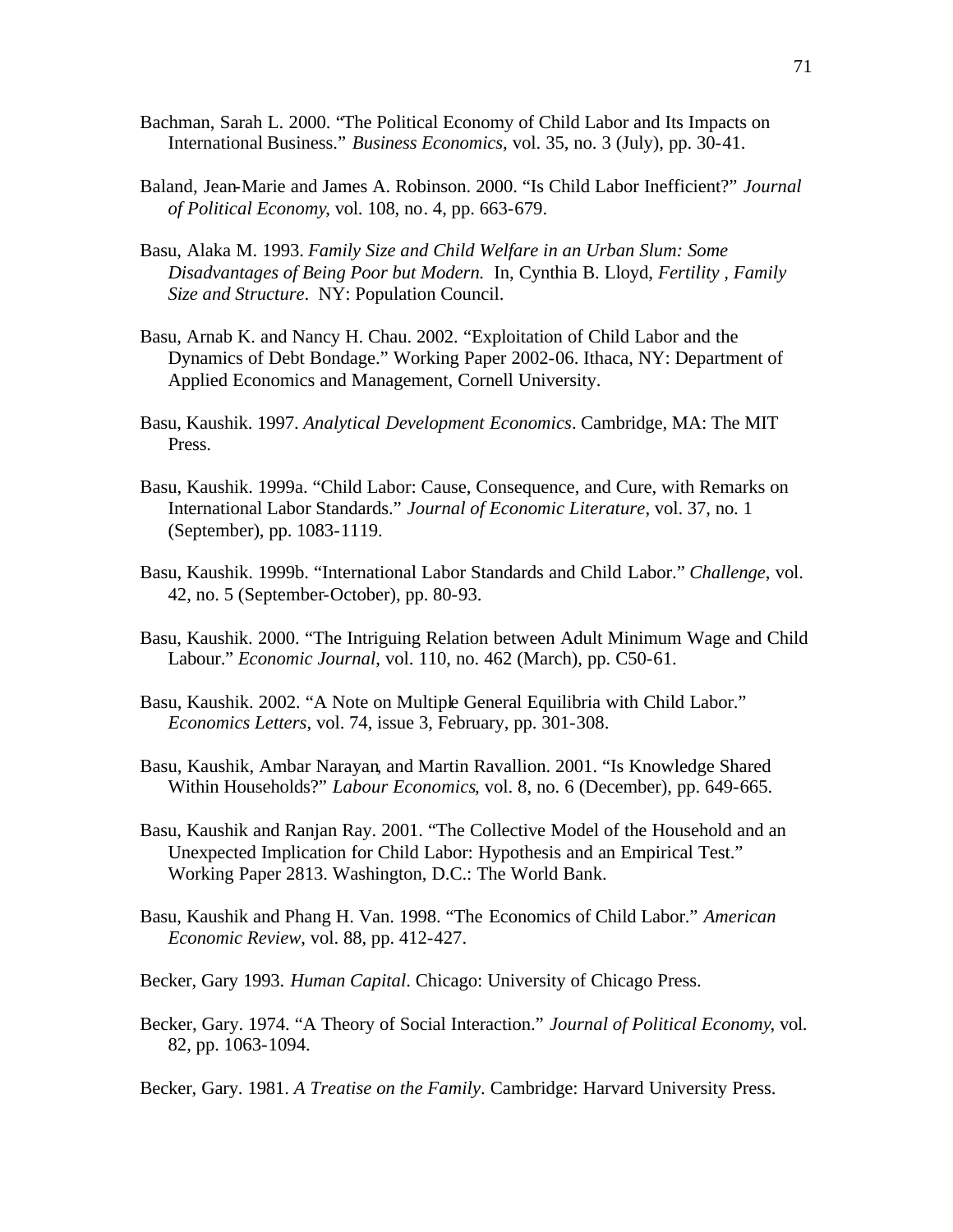- Behrman, Jere R., Suzanne Duryea, and Miguel Szekely. 1999. "Schooling Investments and Aggregate Conditions: A Household Survey-Based Approach for Latin America and the Caribbean." Inter-American Development Bank, Research Department, Working Paper no. 407, Washington, D.C.
- Behrman, Jere R. and James C. Knowles. 1999. "Household Income and Child Schooling in Vietnam." *The World Bank Economic Review*, vol. 13, no. 2, pp. 211-256.
- Berg, Maxine and Pat Hudson. 1992. "Rehabilitating the Industrial Revolution." *The Economic History Review*, New Series, vol. 45, Issue 1, February, pp. 24-50.
- Birdsall, Nancy. 1991. "Birth Order Effects and Time Allocation." In T. Paul Schultz (ed.), *Research in Population Economics. A Research Annual, vol. 7.* Greenwich, CN and London: JAI Press.
- Blunch, Niels-Hugo and Dorte Verner. 2000. "Revisiting the Link between Poverty and Child Labor: The Ghanaian Experience." Working Paper 2488, October. Washington, D.C.: The World Bank.
- Boch, John. 2002. "Evolutionary Demography and Intra-household Time Allocation: School Attendance and Child Labor Among the Okavango Delta Peoples of Botswana." *American Journal of Human Biology*, vol. 14, no. 2, pp. 206-221.
- Bommier, Antoine and Pierre Dubois. 2002. "Rotten Parents and Child Labor." Cahier de Recherche 2002-01, Institut National de la Recherche Agronomique, I'inra de Toulouse.
- Bourguignon, Francois and Pierre-Andre Chiappori. 1994. "The Collective Approach the Household Behavior." In Richard Bludell, Ian Preston, and Ian Walker, eds., *The Measurement of Household Welfare*. U.K.: Cambridge University Press.
- Boyden, Jo, and Deborah Levison. 2000. "Children as Economic and Social Actors in the Development Process." Working Paper 2000:1. Stockholm: EGDI.
- Boyden, Jo, B. Ling, and W. Myers. 1998. *What Works for Working Children*. Florence and Stockholm: UNICEF International Child Development Centre.
- Brezis, Elise S. 2001. "Long-Run Growth and Demographic Transition; Social Classes, Demographic Transition and Economic Growth." *European Economic Review*, vol. 45, pp. 707-717.
- Brown, Martin, Jens Christiansen, and Peter Philips. 1992. "The Decline of Child Labor in the U.S. Fruit and Vegetable Canning Industry: Law or Economics?" *Business History Review*, vol. 66, Winter, pp. 723-770.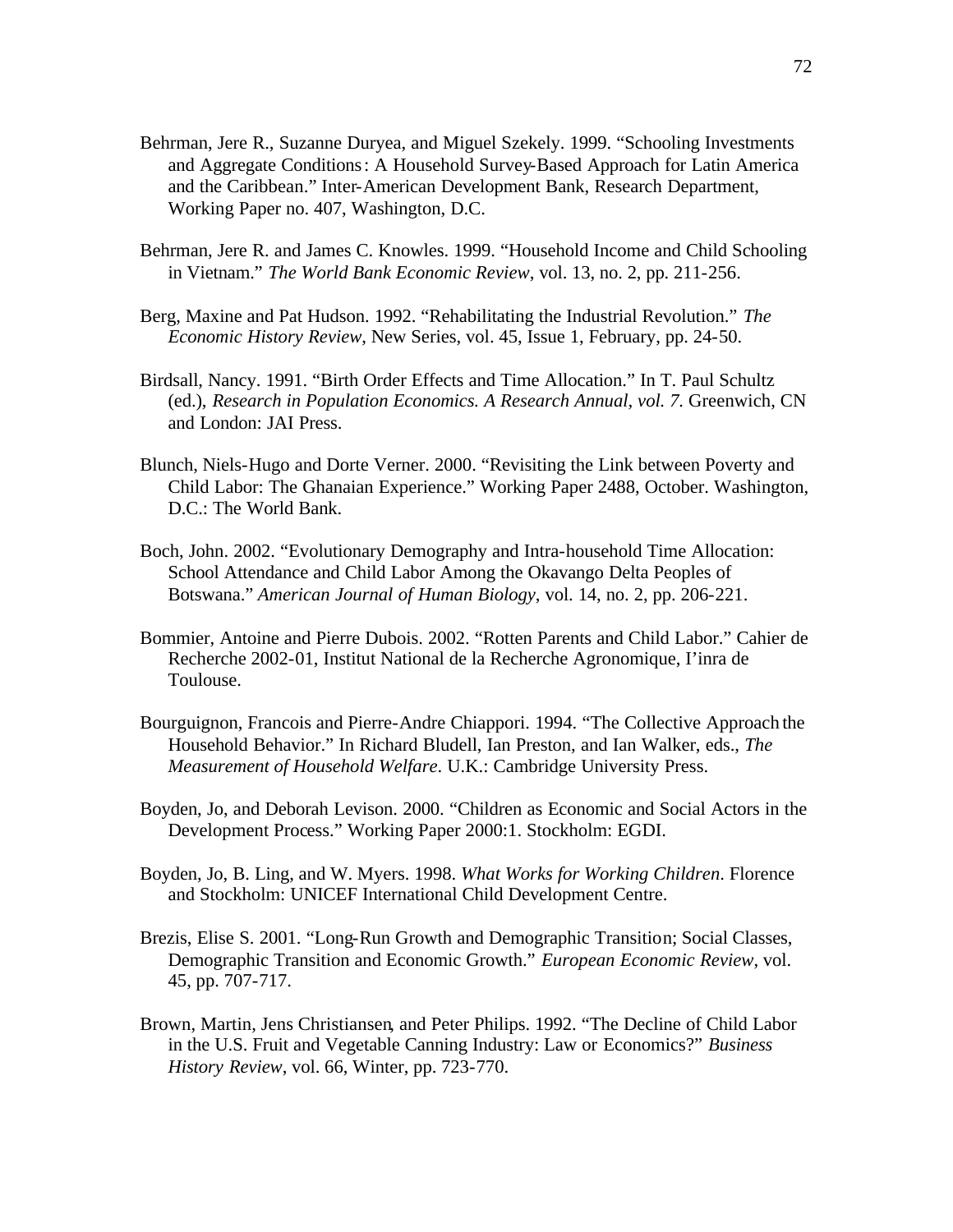Burra, Neera. 1995. *Born to Work*. Delhi: Oxford University Press.

- Cameron, Lisa A. 2002. "The Impact of the Indonesian Financial Crisis on Children: Data from 100 Villages Survey." Victoria, Australia: University of Melbourne, March.
- Camps-Cura, Enriqueta. 1998. "Transitions in Women's and Children's Work Patterns and Implications for the Study of Family Income and Household Structure: A Case Study from the Catalan Textile Sector (1850-1925). *The History of the Family*, vol. 3, no. 2, pp. 137-153.
- Canagarajah, Sudharshan and Harold Coulombe. 1997. "Child labor and Schooling in Ghana." Working Paper 1844, November. Washington, D.C.: The World Bank.
- Canagarajah, Sudharshan and Saji Thomas. 1997. "Ghana's Labor Market (1987-92)." Working Paper 1752, April. Washington, D.C.: The World Bank.
- Card, David and Alan Krueger. 1996. "School Resources and Student Outcomes: An Overview of the Literature and new Evidence from North and South Carolina." Working Paper 5708. Cambridge, MA: National Bureau of Economic Research.
- Case, Anne and Angus Deaton. 1999. "School Inputs and Educational Outcomes in South Africa." *Quarterly Journal of Economics*, vol. 114, no. 3, pp. 1047-1084.
- Chernichovsky, D. 1985. "Socioeconomic and Demographic Aspects of School Enrollment and Attendance in Rural Botswana." *Economic Development and Cultural Change*, vol. 13, no. 4, pp. 551-563.
- Chiswick, Barry R. 1986. "Labor Supply and Investment in Child Quality: A Study of Jewish and Non-Jewish Women." *The Review of Economics and Statistics*, vol. 68, issue 4, November, pp. 700-703.
- Chiswick, Barry R. 1992. "Labor Supply and Investment in Child Quality: A Study of Jewish and Non-Jewish Women: A Reply." *The Review of Economics and Statistics*, vol. 74, issue 4, November, pp. 726-727.
- Cigno, Alessandro, Rufio C. Rosati, and Lorenzo Guarcello. 2002. "Does Globalization Increase Child Labor? *World Development,* forthcoming.
- Cigno, Alessandro and Furio C. Rosati. 2000. "Why do Indian Children Work, and is it Bad for Them?" Discussion Paper no. 115. Bonn: IZA, February.
- Coady, David P. and Susan W. Parker. 2002. "A Cost-Effectiveness Analysis of Demand- and Supply-Side Education Interventions: The Case of *PROGRESA* in Mexico." FCND Discussion Paper No. 127, March. Washington D.C.: International Food Policy Research Institute.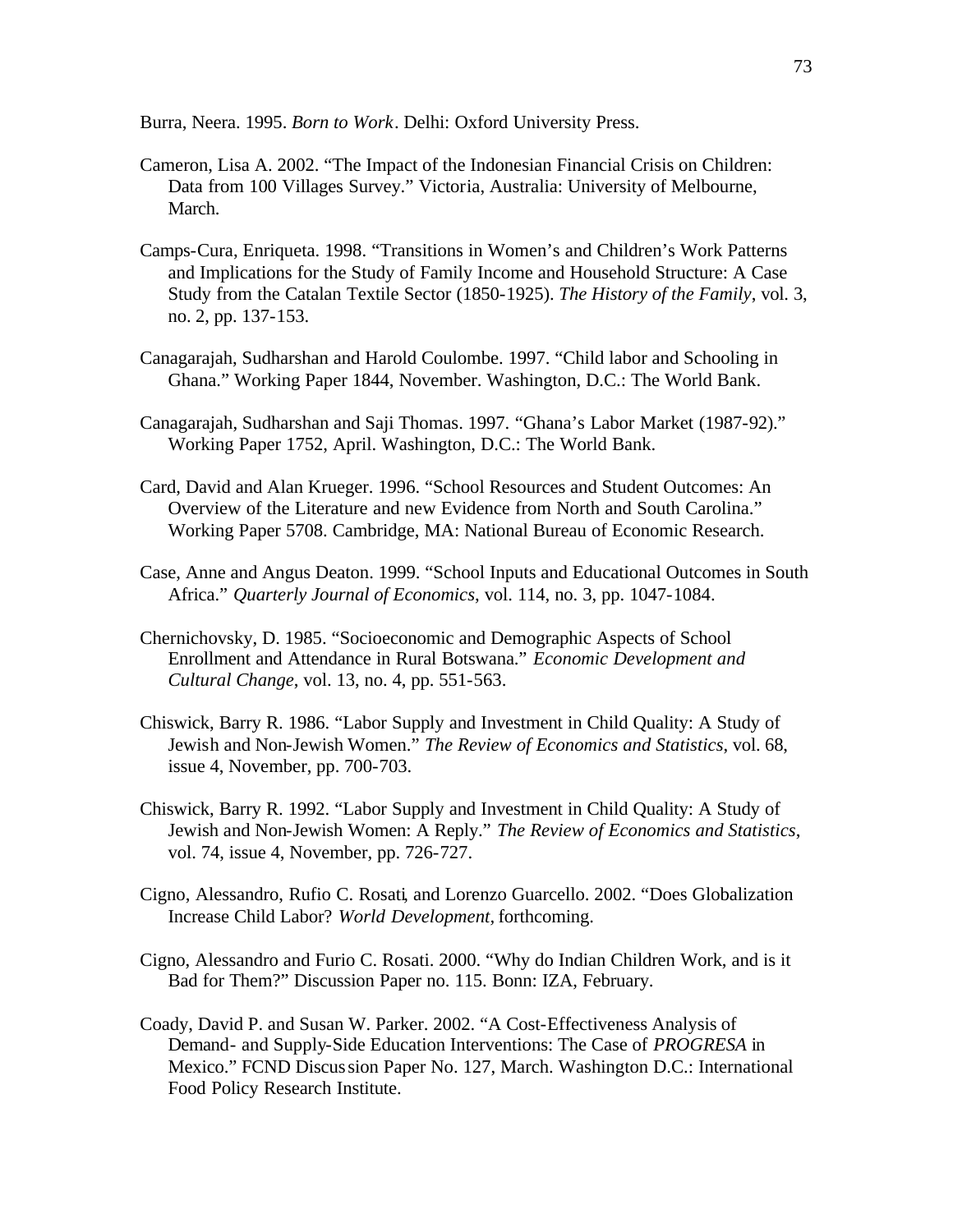- Cogan, John. 1982. "The Decline in Black Teenage Employment: 1950-70." *American Economic Review*, vol. 72, no. 4 (September), pp. 621-638.
- Cohen, B and W. House. 1994. Education, Experience and Earnings in the Labor Market of a Developing Country: The Case of Urban Khartoum. *World Development*, vol. 22, pp. 1549-1565.
- Connelly, Rachel, Deborah S. DeGraff, and Deborah Levison. 1996. "Women's Employment and Child Care in Brazil." *Journal of Development and Cultural Change*, vol. 44, no. 3 (April), pp. 619-656.
- Cunningham, Hugh. 2000. "The Decline of Child Labour: Labour Markets and Faminly Economies in Europe and North America Since 1830." *Economic History Review*, vol. 53, no. 3, pp. 409-428.
- Dehejia, Rajeev H. and Roberta Gatti. 2002. "Child Labor: The Role of Income Variability and Access to Credit across Countries." Working Paper 9018, June. Cambridge, MA: National Bureau of Economic Research.
- Dessy, Sylvain E. 2001. "A Defense of Compulsive Measures against Child Labor." *Journal of Development Economics*, vol. 62, no. 1 (June), pp. 261-275.
- Dessy, Sylvain E. and Stéphane Pallage. 2001. "Child Labor and Failures." *Journal of Development Economics*, vol. 65, pp. 469-476.
- Diamond, Charles and Tammy Fayed. 1998. "Evidence on Substitutability of Adult and Child Labour." *The Journal of Development Studies*, vol. 34, no. 3 (February), pp. 62- 70.
- Dorman, Peter. 2001. Child Labour in the Developed Economies." ILO/IPEC Working Paper. Geneva: International Labour Office.
- Drèze, Jean and Geeta Gandhi Kingdon. 2001. "School Participation in Rural India." *Review of Development Economics*, vol. 5, no. 1 (February), pp. 1-24.
- Duflo, Esther. 2001. "Schooling and Labor Market Consequences of School Construction in Indonesia: Evidence from an Unusual Policy Experiment." *American Economic Review*, vol. 91, no. 4 (September), pp. 795-813.
- Duryea, Suzanne. 1998. "Children's Advancement Through School in Brazil: The Role of Transitory Shock to Household Income." Inter-American Development Bank, Office of the Chief Economist, Working Paper no. 376 (July), Washington, D.C.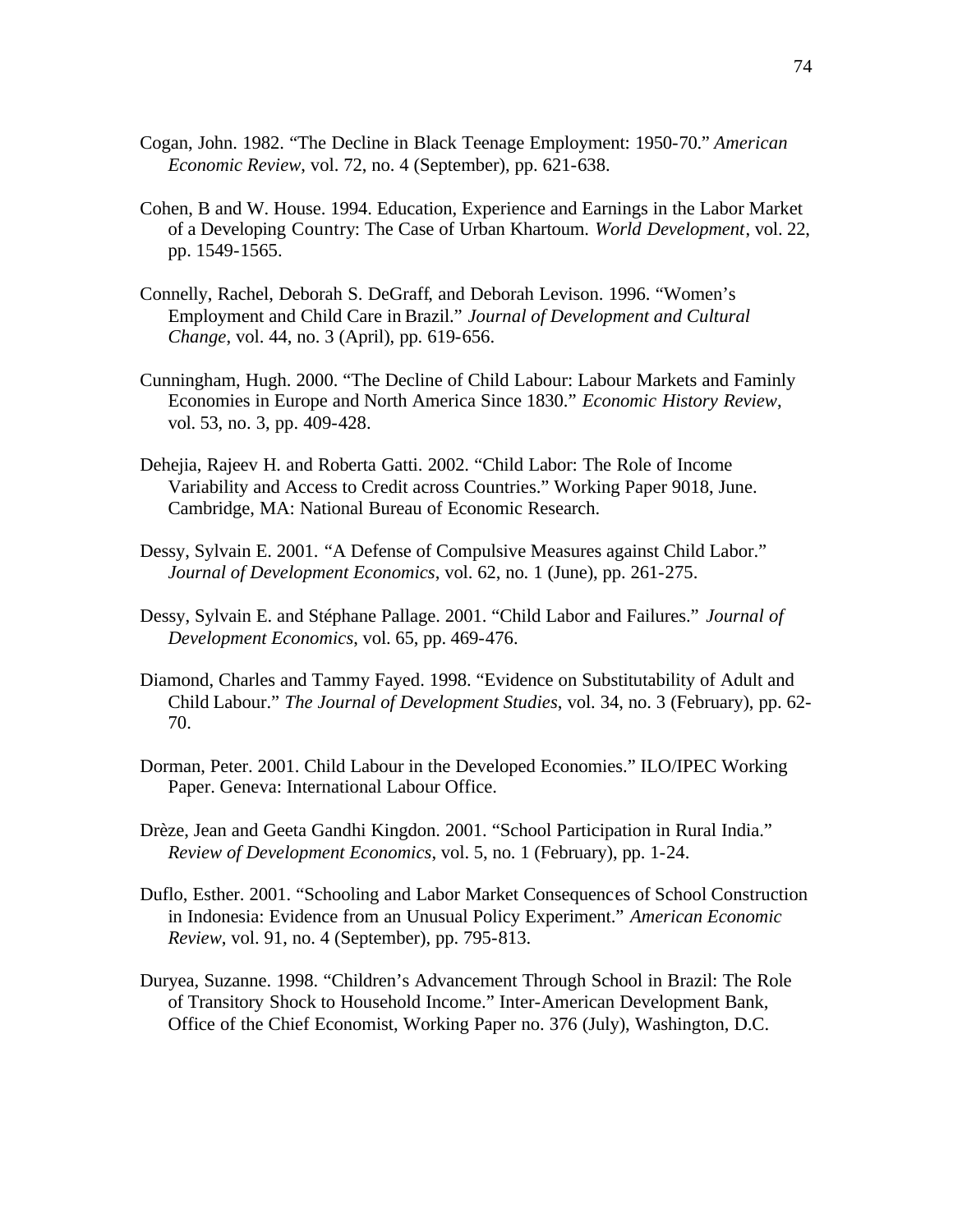- Duryea, Suzanne and Mary Arends-Kuenning. 2001. "School Attendance, Child Labor and Local Labor Markets in Urban Brazil." International Development Bank, November.
- Edmonds, Eric and Nina Pavcnik. 2002. "Does Globalization Increase Child Labor? Evidence from Vietnam. Working Paper 8760, February. Cambridge, MA: National Bureau of Economic Research.
- Edmonds, Eric and Carrie Turk. 2002. "Child Labor in Transition in Vietnam." Working Paper 2774, February. Washington, D.C.: The World Bank.
- Ejrnæs, Mette and Claus Chr. Pörtner. 2002. "Birth Order and the Intrahousehold Allocation of Time and Education." University of Copenhagen, May.
- Emerson, Patrick M. and André Portela Souza. 2002. "Birth Order, Child Labor and School Attendance in Brazil, manuscript, May.
- Felt, Jeremy P. 1970. "The Child Labor Provisions of the Fair Labor Standards Act." *Labor History*, vol. 11, no. 4 (Fall), pp. 467-481.
- Fishback, Price V. 1998. "Operations of 'Unfettered' Labor Markets: Exit and Voice in American Labor Markets at the Turn of the Century." *Journal of Economic Literature*, vol.36, issue 2, June, pp. 722-765.
- Fleisher, Belton and Xiaojun Wang. 2001. "Skill Differentials, Return to Schooling and Market Segmentation in a Transition Economy: The Case of Mainland China." Manuscript, Department of Economics, Ohio State University.
- Flug, Karnit, Antonio Spilimbergo, and Erik Washtenheim. 1998. "Investment in Education: Do Economic Volatility and Credit Constraints Matter?" *Journal of Development Economics*, vol. 55, pp. 465-481.
- Galbi, Douglas A. 1997. "Child Labor and the Division of Labor in the Early English Cotton Mills." *Journal of Population Economics*, vol. 10, no. 4, pp. 357-375.
- Genicot, Garance. 1998. "Malnutrition and Child Labor." Department of Economics, University of California, Irvine.
- Glewwe, Paul. 2002. "Schools and Skills in Developing Countries: Education Policies and Socioeconomic Outcomes." *Journal of Economic Literature*, vol. 40, June, pp. 436-482.
- Glewwe, Paul and Hanan Jacoby. 1994. "Student Achievement and Schooling Choice in Low-Income Countries: Evidence from Ghana." *Journal of Human Resources*, vol. 29, no. 3, pp. 843-864.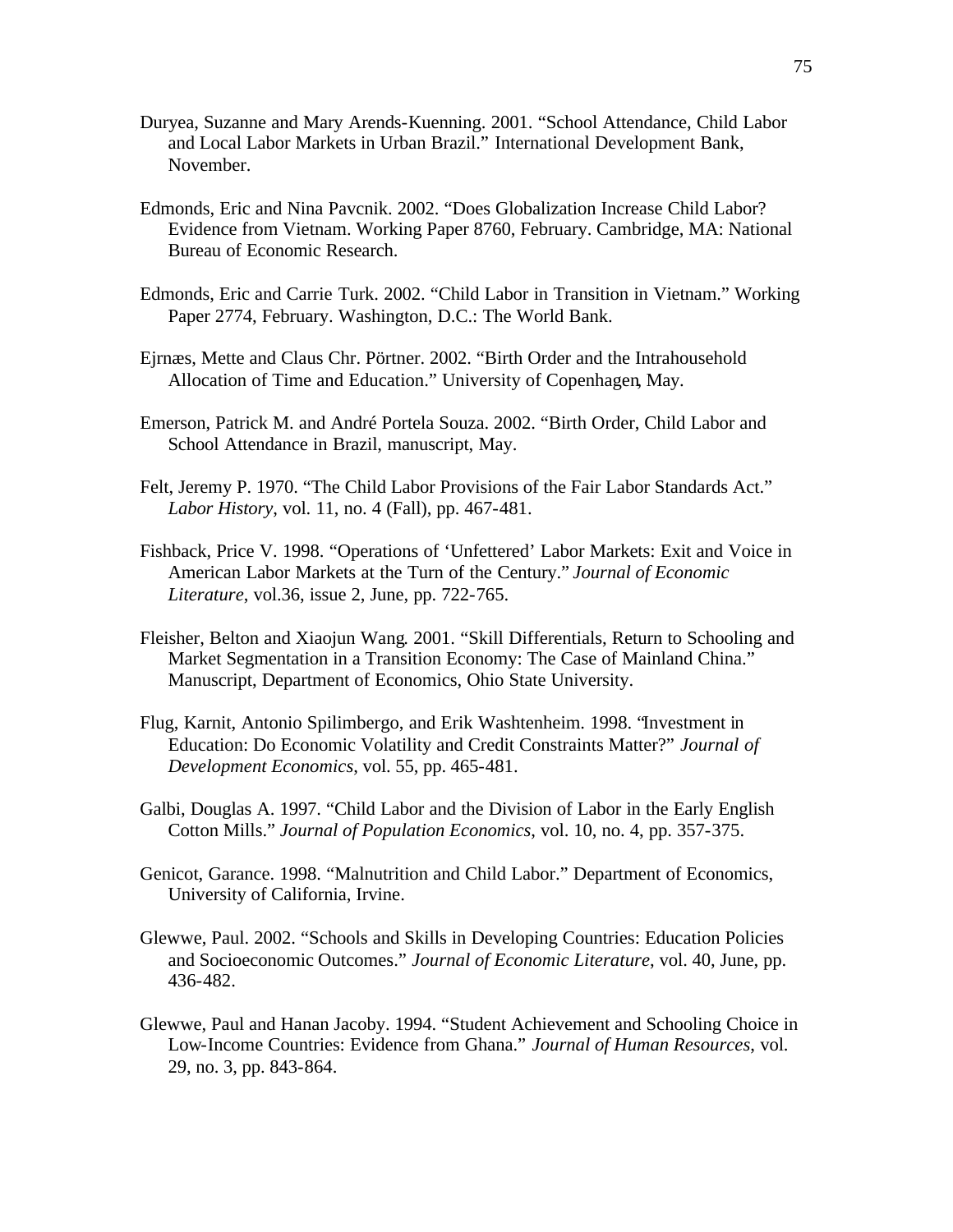- Goldin, Claudia. 1981. "Family Strategies and the Family Economy in the Late Nineteenth Century: The Role of Secondary Workers'." In T. Hershberg, ed., *Philadelphia: Work, Space, Family and Group Experience in the Nineteenth Century.* Oxford: Oxford University Press, pp. 277-310.
- Goldin, Claudia and Lawrence F. Katz. 1999. "Human Capital and Social Capital: The Rise of Secondary Schooling in America, 1910 to 1940." *Journal of Interdisciplinary History,* vol. 29, no. 4, pp. 683-723.
- Goldin, Claudia and Donald O. Parsons. 1981. "Economic Well-Being and Child Labor: The Interaction of Family and Industry." Working Paper 707, Cambridge, MA: National Bureau of Economic Research.
- Gunn, Susan E. and Zenaida Ostos. 1992. "Dilemmas in Tackling Child Labour: The Case of Scavenger Children in the Philippines." *International Labour Review*, vol. 131, no. 6, pp. 629-646.
- Gupta, Manash R. 2000. "Wage Determination of a Child Worker: A Theoretical Analysis." *Review of Development Economics,* vol. 4, no. 2, June.
- Hamermesh, Daniel S. 1993. *Labour Demand*. Princeton, NJ: Princeton University Press.
- Harbison, Ralph and Eric Hanushek. 1992. *Educational Performance of the Poor: Lessons from Rural Northeast Brazil.* Washington, D.C.: Oxford University Press for the World Bank.
- Hentschel, Jesko and William F. Waters. 2002. "Rural Poverty in Ecuador: Assessing Local Realities for the Development of Anti-Poverty Programs." *World Development*, vol. 30, issue 1, January, pp. 33-47.
- Heyneman, Stephen P., Dean T. Jamison, and Xenia Montenegro. 1984. "Textbooks in the Philippines: Evaluation of the Pedagogical Impact of Nationwide Investment." *Education Evaluation Policy Analysis*, vol. 6, no. 2, pp. 139-150.
- Holleran, Philip M. 1993. "Child Labor and Exploitation in Turn-of-the-Century Cotton Mills." *Explorations in Economic History*, vol. 30, pp. 485-500.
- Horrell, Sara and Jane Humphries. 1995. "The Exploitation of Little Children": Child Labor and the Family Economy in the Industrial Revolution." *Explorations in Economic History*, vol. 32, pp. 485-516.
- Humphries, Jane. 1981. "Protective Legislation, the Capitalist State and Working-Class Men; the Case of the 1842 Mines Regulation Act." *Feminist Review*, vol. 7, pp. 1-33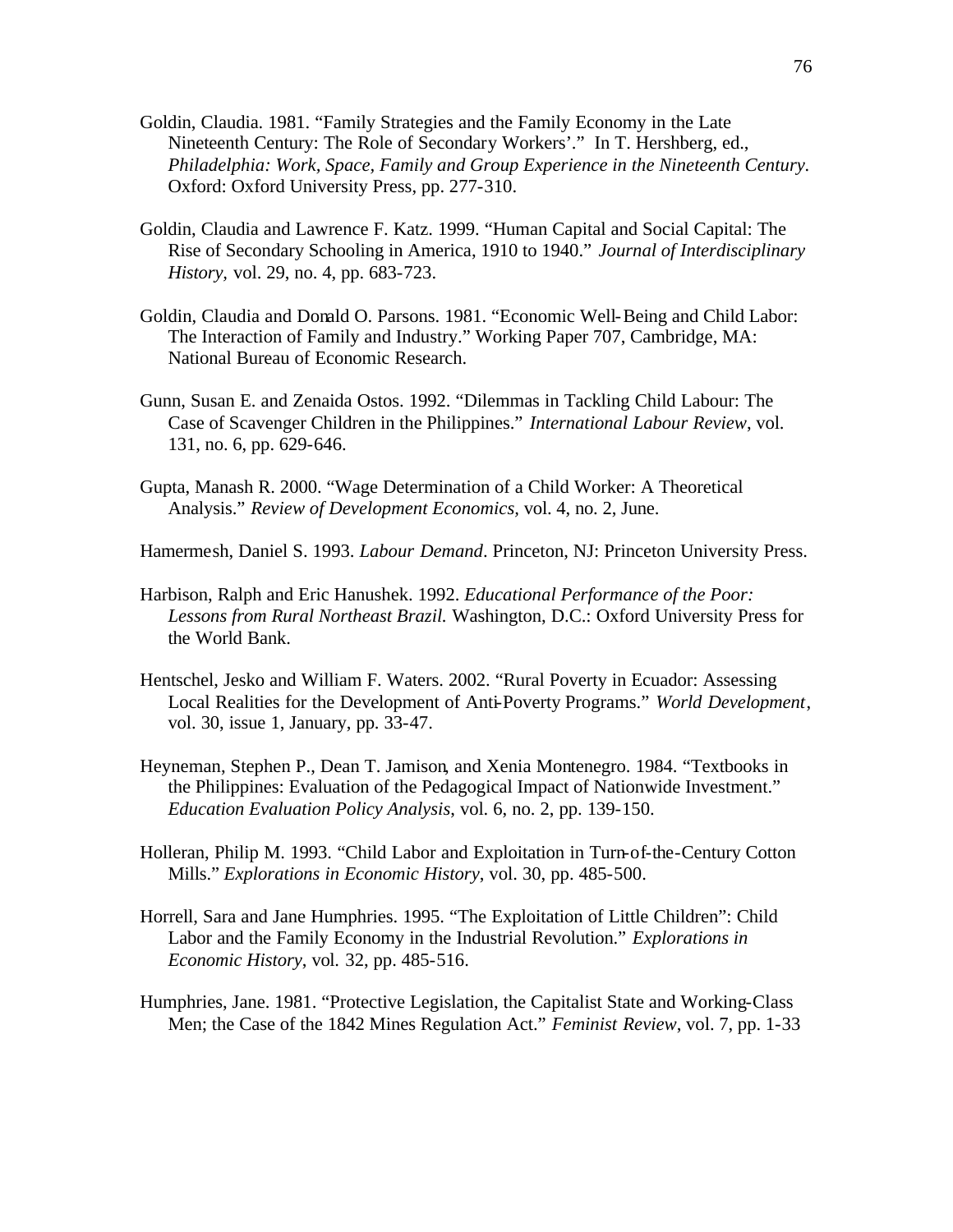- Ilahi, Nadeem. 2001. "Children's Work and Schooling: Does Gender Matter? Evidence from the Peru LSMS Panel Data." Working Paper 2745, December. Washington, D.C.: The World Bank.
- IFPRI. 2001. "Fourth Report on the PRAF Series. PRAF/IDB Phase II: Analysis of the Situation before the Beginning of Distribution of Vouchers and Project Implementation. Washington, D.C.: International Food Policy Research Institute.
- Iversen, Vegard. 2002. "Autonomy in Child Labor Migrants." *World Development*, vol. 30, no. 5, pp. 817-834.
- International Labour Office. 1996. *Child Labour: Targeting the Intolerable*. Geneva: International Labour Office Publications.
- Jacoby, Hanan G. and Emmanuel Skoufias. 1997. "Risk, Financial Markets, and Human Capital in a Developing Country." *Review of Economic Studies*, vol. 64, no. 3, pp. 311-335.
- Jafarey, Saqib and Sajal Lahiri. 2002. "Will Trade Sanctions Reduce Child Labour? The Role of Credit Markets." *Journal of Development Economics*, vol. 68, pp. 137-156.
- Jamison, Dean, Barbara Searle, Klaus Galda, and Stephen Heyneman. 1981. 'Improving Elementary Mathema tics Education in Nicaragua: An Experimental Study of the Impact of Textbooks and Radio on Achievement." *Journal of Education Psychology*, vol. 73, no. 4, pp. 556-567.
- Jensen, Peter and Helena Skyt Nielsen. 1997. "Child Labour or School Attendance? Evidence from Zambia." *Journal of Population Economics*, vol. 10, no. 4, pp. 407- 424.
- Jolliffe, Dean. 1998. "Skills, Schooling and Household Income in Ghana." *World Bank Economic Review*, vol. 12, no. 1, pp. 81-104.
- Kabeer, Naila. 2000. "Inter-Generational Contracts, Demographic Transitions and the 'Quantity-Quality' Tradeoff: Parents, Children and Investing in the Future." *Journal of International Development*, vol. 12, no. 4 (May), pp. 463-482.
- Kanbur, R. and Haddad, L. 1994. "Are Better-off Households more Equal or Less Equal?" *Oxford Economic Papers*, vol. 46, pp. 445-458.
- Kassouf, Ana Lúcia, Martin McKee, and Elias Massialos. 2001. "Early Entrance to the JobMarket and Its Effect on Adult Health: Evidence from Brazil." *Health Policy and Planning*, vol. 16, no. 1, pp. 21-28.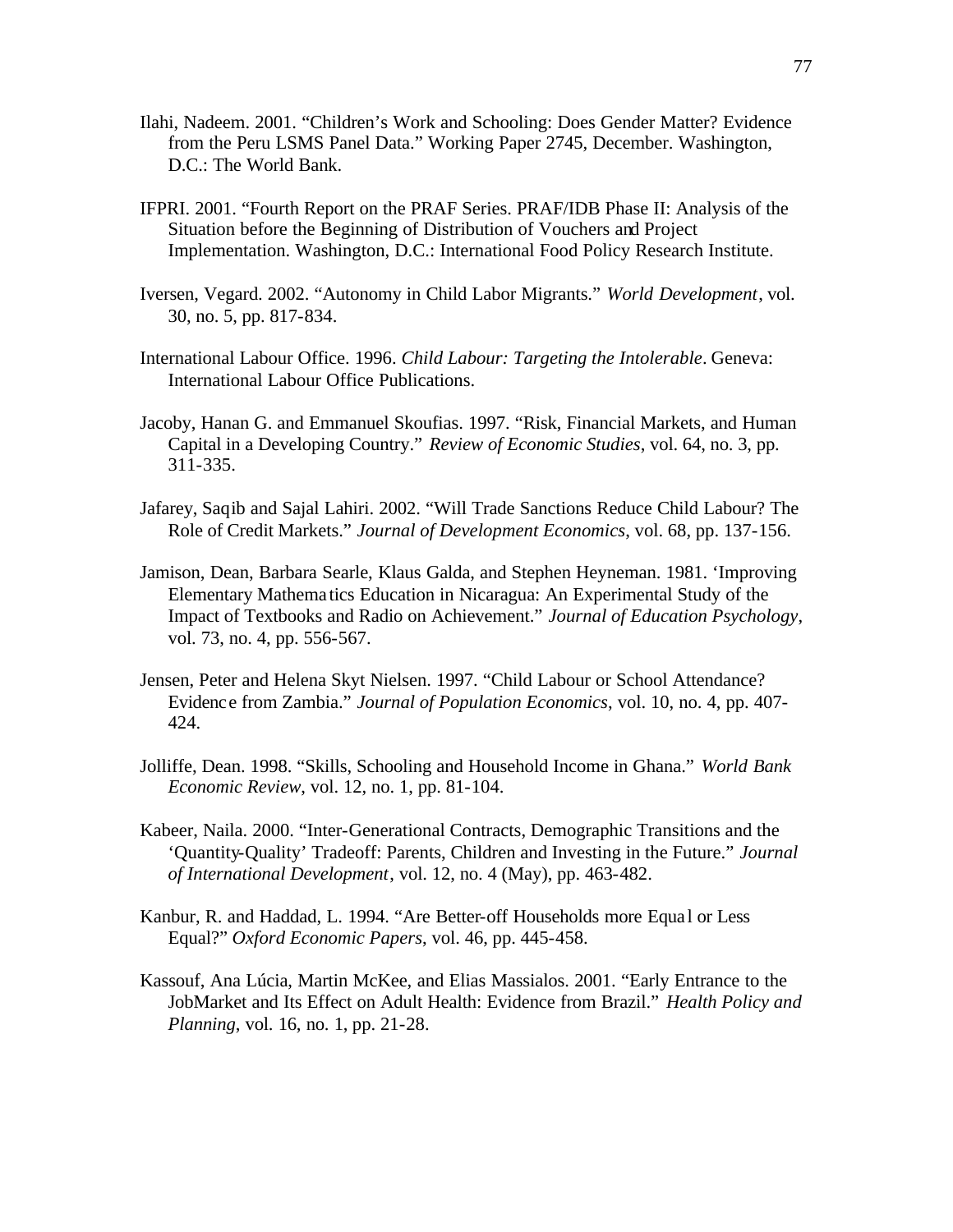- Kindgon, Geeta. 1996. "The Quality and Efficiency of Private and Public Education: A Case Study of Urban India." *Oxford Bulletin of Economic Statistics*, vol. 58, no. 1, pp. 57-82.
- Kolk, Ans and Rob van Tulder. 2002. "The Effectiveness of Self-Regulation: Corporate Codes of Conduct and Child Labour." *European Management Journal*, vol. 20, no. 3, pp. 260-271.
- Krase, Douglas and Douglas Mahony. 1998. "Illegal Child Labor in the United States: Prevalence and Characteristics." Working Paper 6479. Cambridge, MA: National Bureau of Economic Research.
- Krueger, Alan B. 1997. "Observations on International Labor Standards and Trade." In M. Bruno and B. Pleskovic (eds.), *Annual World Bank Conference on Development Economics*. Washington, D.C.: The World Bank.
- Laitner, John. 1997. "Intergenerational and Interhousehold Economic Links." In Mark R. Rosenzweig and Oded Stark, eds., *Handbook of Population and Family Economics*, vol. 1A. Amsterdam: Elsevier, pp. 189-238
- Lea, Arden J. 1975. "Cotton Textiles and the Federal Child Labor Act of 1916." *Labor History*, vol 16., no. 4 (Fall), pp. 484-494.
- Lee, Jong-Wha and Robert J. Barro. 1997. "Schooling Quality in a Cross-Section of Countries, Working Paper 6198. Cambridge: National Bureau of Economics Research.
- Leinback, Thomas R. and Adrian Smith. 1994. "Off-Farm Employment, Land and Life Cycle: Transmigrant Households in South Sumatra, Indonesia." *Economic Geography*, vol. 70, issue 3, July, pp. 273-296.
- Levine, James A., Robert Weisell, and Simon Chevassus. 2002. "Looking at Child Labor." *Science*, vol. 296, no. 5570, May 10, pp. 1025-1026.
- Levison, Deboray and Karine S. Moe. 2001. "Youth Education and Work in Mexico." *World Development*, vol. 29, no. 1, pp. 167-188.
- Levy, Victor. 1985. "Cropping Pattern, Mechanization, Child Labor and Fertility Behavior in a Farming Economy: Rural Egypt." *Economic Development and Cultural Change*, vol. 33, no.4, pp. 777-791.
- Lim, Joseph Y. 2000. "The East Asian Crisis and Child Labour in the Philippines." ILO/IPEC Working Paper. Geneva: International Labour Office.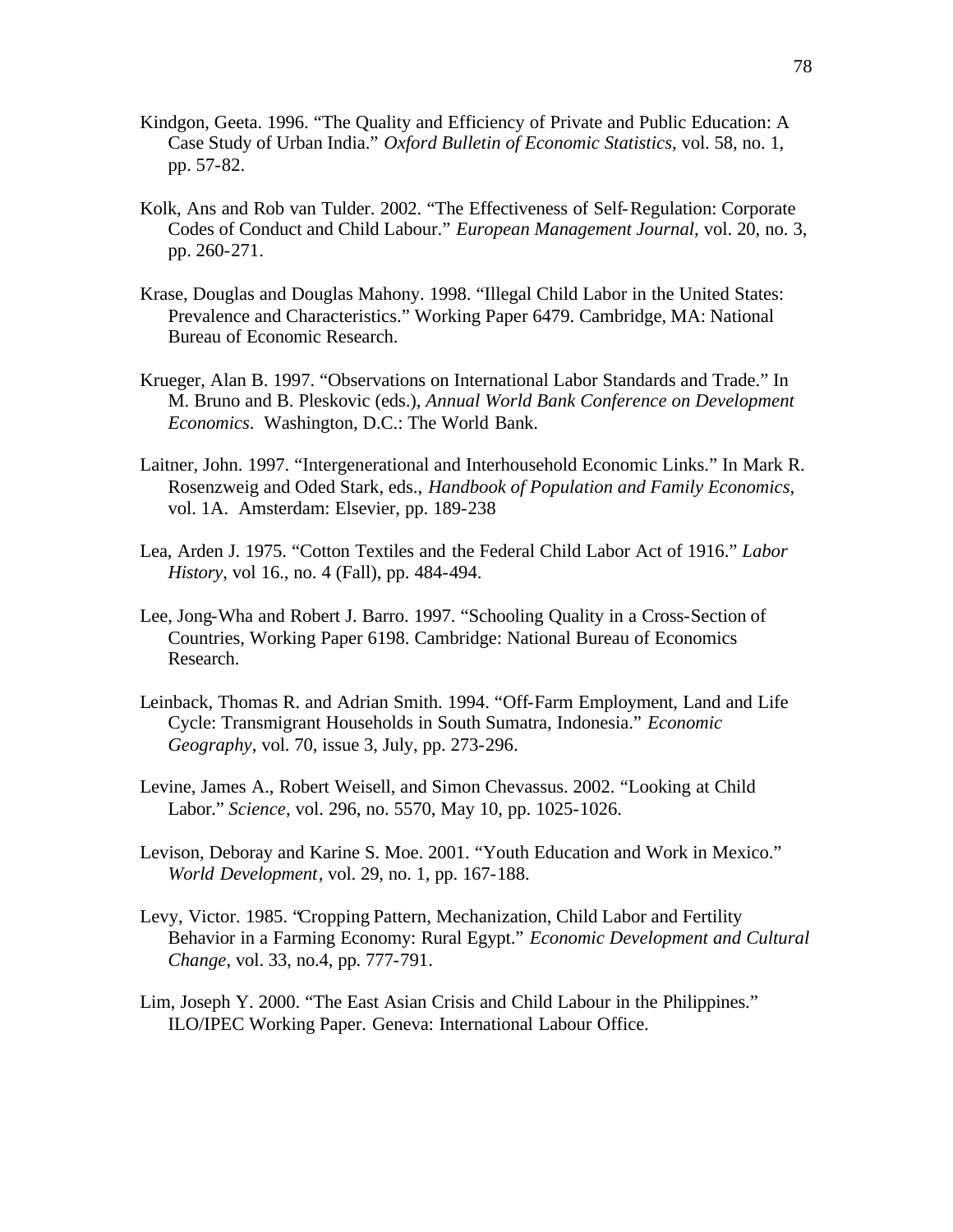- Lleras-Muney, Adriana. 2001. "Were Compulsory Attendance and Child Labor Laws Effective? An Analysis from 1915 to 1939." New York, NY: Columbia University, April.
- Lokshin, Michael M., Elena Glinskaya, and Marito Garcia. 2000. "The Effect of Early Childhood Development Programs on Women's Labor Force Participation and Older Children's Schooling in Kenya." Working Paper 2376, June. Washington, D.C.: The World Bank.
- L?pez-Calva, Luis Felipe, and Koji Miyamoto. 1999. "Filial Obligations and Child Labor." Manuscript, Centro de Estudios Econ?micos, El Colegio de México.
- Manning, Chris. 2000. "The Economic Crisis and Child Labour in Indonesia." ILO/IPEC Working Paper. Geneva: International Labour Office.
- Margo, Robert A. and T. Aldrich Finegan. 1996. "Compulsory Schooling Legislation and School Attendance in Turn-of-the Century America: A "Natural Experiment' Approach. Historical Paper 89. Cambridge, MA: National Bureau of Economic Research.
- Maskus, Keith. 1997. "Core Labor Standards: Trade Impacts and Implications for International Trade Policy." World Bank International Trade Division, mimeo.
- Marx, Karl. 1867. *Capital: A Critique of Political Economy*.
- Mitchell, Daniel J.B. 1980. "The Impact of Child Labor Laws on the Kinds of Jobs Held by Young School Leavers." *Journal of Human Resources*, vol. 15, no. 3, pp. 396-408.
- Moehling, Carolyn. 1998. "State Child Labor Laws and the Decline of Child Labor." *Explorations in Economic History*, vol. 36, no. 1 (January), pp. 72-106.
- Moehling, Carolyn. 1995. "The Intrahousehold Allocation of Resources and the Participation of Children in Household Decision-Making: Evidence from Early Twentieth Century America." Northwestern University, mimeo.
- Moll, Peter. 1998. "Primary Schooling, Cognitive Skills and Wages in South Africa." *Economica*, vol. 65, pp. 263-284.
- Moore, Karen. 2000. "Supporting Children in their Working Lives: Obstacles and Opportunities within the International Policy Environment." *Journal of International Development*, vol. 12, no. 4 (May), pp. 531-548.
- Nardinelli, Clark. 1980. "Child Labor and the Factory Acts." *The Journal of Economic History*, vol. 40, issue 4, December, pp. 739-755.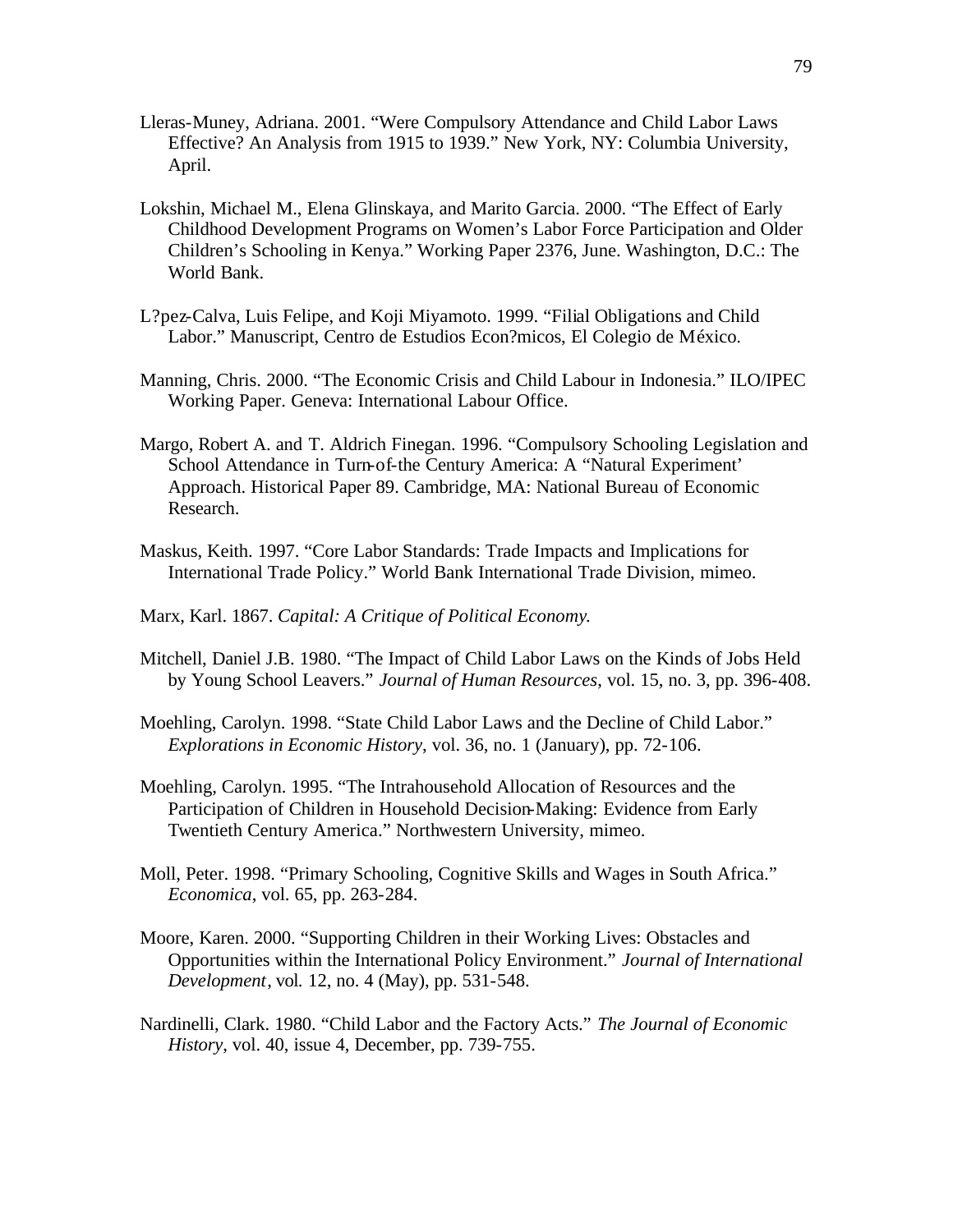- Nardinelli, Clark. 1990. *Child Labor and the Industrial Revolution.* Bloomington: Indiana University Press.
- Nardinelli, Clark. 1982. "Corporal Punishment and Children's Wages in Nineteenth-Century Britain." *Explorations in Economic History*, vol. 19, no. 3, pp. 283-95
- Parish, William L. and Robert J. Willis. 1993. "Daughters, Education, and Family Budgets: Taiwan Experiences." *Journal of Human Resources*, vol. 28, no. 4. pp. 863- 898.
- Parsons, Donald O. and Claudia Goldin. 1989. "Parental Altruism and Self-Interest: Child Labor Among Late Nineteenth-Century American Families." *Economic Inquiry*, vol. 27, no. 4, October, pp. 637-659.
- Pastore, José. 2000. "Labor Standards and International Trade: The Case of Child Labor in Brazil. University of São Paulo, Brazil (June).
- Patrinos, Harry Anthony and George Psacharopoulos. 1995. "Educational Performance and Child Labor in Paraguay." *International Journal of Educational Development*, vol. 15, no. 1, pp 47-60.
- Patrinos, Harry Anthony and George Psacharopoulos. 1997. "Family Size, Schooling and Child Labor in Peru – An Empirical Analysis." *Journal of Population Economics*, vol. 10, no. 4, pp. 387-405.
- Pitt, Mark M. and Mark R. Rosenzweig. 1990. "Estimating the Intrahousehold Incidence of Illness: Child Health and Gender-Inequality in the Allocation of Time. *International Economic Review*, vol. 31, no. 4 (November), pp. 969-989.
- Plank, David N. 1986. "State Action and the Distribution of School Enrollments in Brazil, 1970." *Economics of Education Review*, vol. 5, no. 4, pp. 403-414.
- Pörtner, Claus Chr., 2001a. "Children and Household Behavior in Developing Countries." University of Copenhagen, July.
- Pörtner, Claus Chr. 2001b. "Children as Insurance." *Journal of Population Economics*, vol. 14, no. 1, pp. 119-136.
- Pörtner, Claus Chr. 2001c. "Children's Time Allocation in the Laguna Province, the Philippines." The World Bank, September.
- Psacharopoulos, George. 1997. "Child Labor versus Educational Attainment. Some Evidence from Latin America." *Journal of Population Economics*, vol. 10, no. 4, pp. 377-386.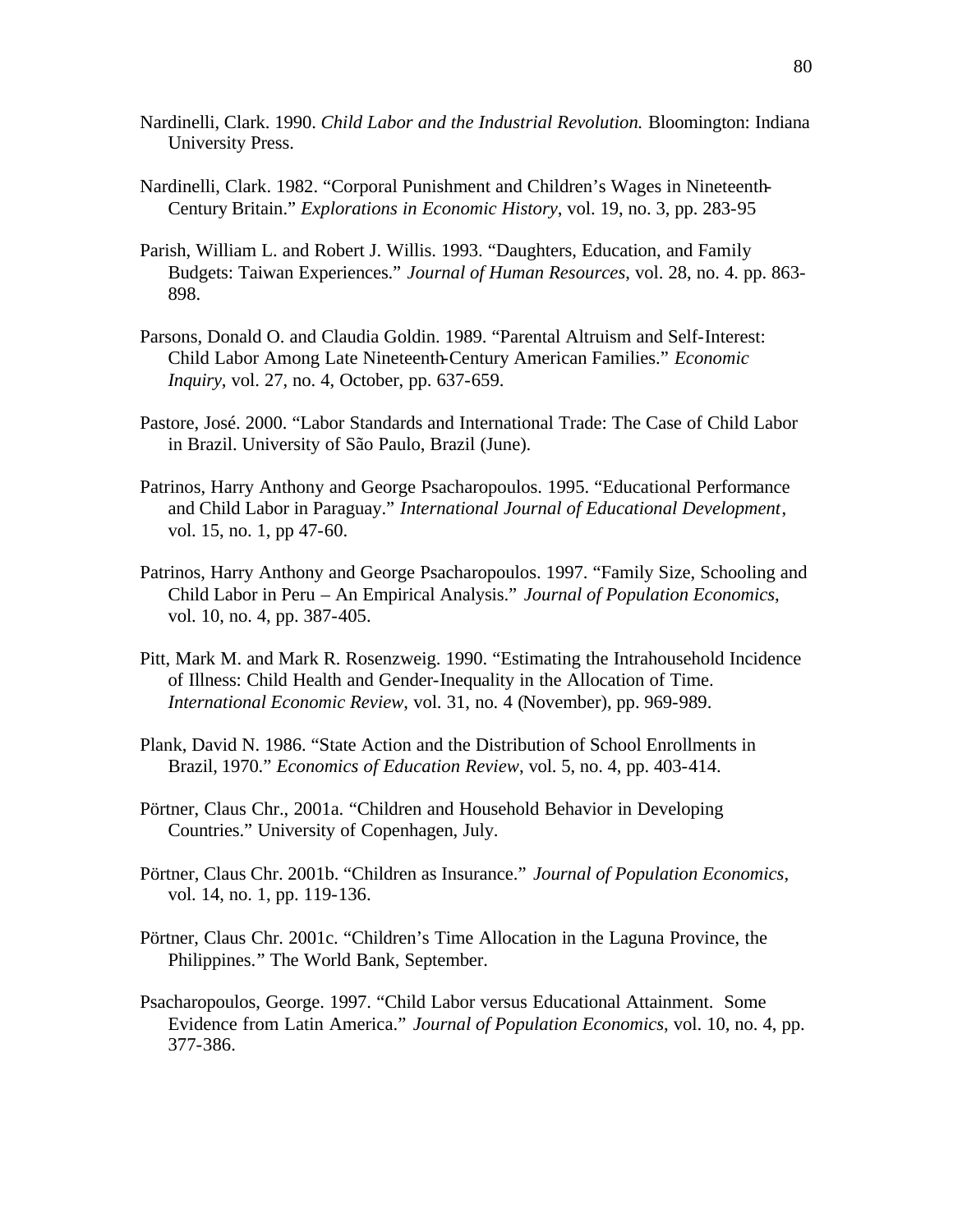- Rahikainen, Marjatta. 2001. "Children and 'the Right to Factory Work': Child Labour Legislation in Nineteenth-Century Finland." *Scandinavian Economic History Review*, vol. 49, no. 1, pp. 41-62.
- Ranjan, Priya. 2001. "Credit Constraints and the Phenomenon of Child Labor." *Journal of Development Economics*, vol. 64, issue 1, pp. 81-102.
- Ranjan, Priya. 1999." An Economic Analysis of Child Labor." *Economics Letters*, vol. 64, no. 1 (July), pp. 99-105,
- Ravallion, Martin and Quentin Wodon. 1999. "Does Child Labor Displace Schooling" Evidence on Behavioral Responses to and Enrollment Subsidy." Working Paper 2116, May. Washington, D.C.: The World Bank.
- Ray, Ranjan. 2000. "Analysis of Child Labor in Peru and Pakistan: A Comparative Study." *Journal of Population Economics*, vol. 13, pp. 3-19.
- Ray, Ranjan. 1999. "How Child Labour and Child Schooling Interact with Adult Labour." Working Paper 2179, September. Washington, D.C.: The World Bank.
- Riney-Kehrberg, Pamela. 2001. "The Limits of Policy: Rural Children and Work in the United States and New Zealand, 1870-1920." *History of the Family*, vol. 6, issue 1, pp. 51-67.
- Robles-Vásquez, Héctor and David G. Abler. 2000. "Education and Labor Force Participation by Mexican Children during Structural Adjustment: A Microeconomic Analysis." Working Paper 00-05.University Park, PN: Population Research Institute, April.
- Rogers, Carol Ann and Kenneth A. Swinnerton. 2000. "Inequality, Productivity and Child Labor: Theory and Evidence." Georgetown University, manuscript.
- Rose, Jim. 1998. "Child Labor, Family Income, and the Uruguay Round." *Quarterly Journal of Austrian Economics*, vol. 1, no. 4 (Winter), pp. 75-87.
- Rosenzweig, M. R. and R.E. Evensson. 1977. "Fertility, Schooling, and the Economic Contribution of Children in Rural India: An Econometric Analysis." *Econometrica*, vol. 45, no. 5, pp. 1065-1079.
- Rosenzweig, Market R. and T. Paul Schultz. 1989. "Schooling, Information and Nonmarket Productivity: Contraceptive Use and Its Effectiveness." *International Economic Review*, vol. 30, no. 2 (May), pp. 457-477.
- Sadoulet, Elisabeth, Federico Finan, and Alain de Janvry. 2001. "How Effective are Educational Subsidies Programs for the Rural Poor? Progresa in Mexico." Berkley, CA: University of California, manuscript.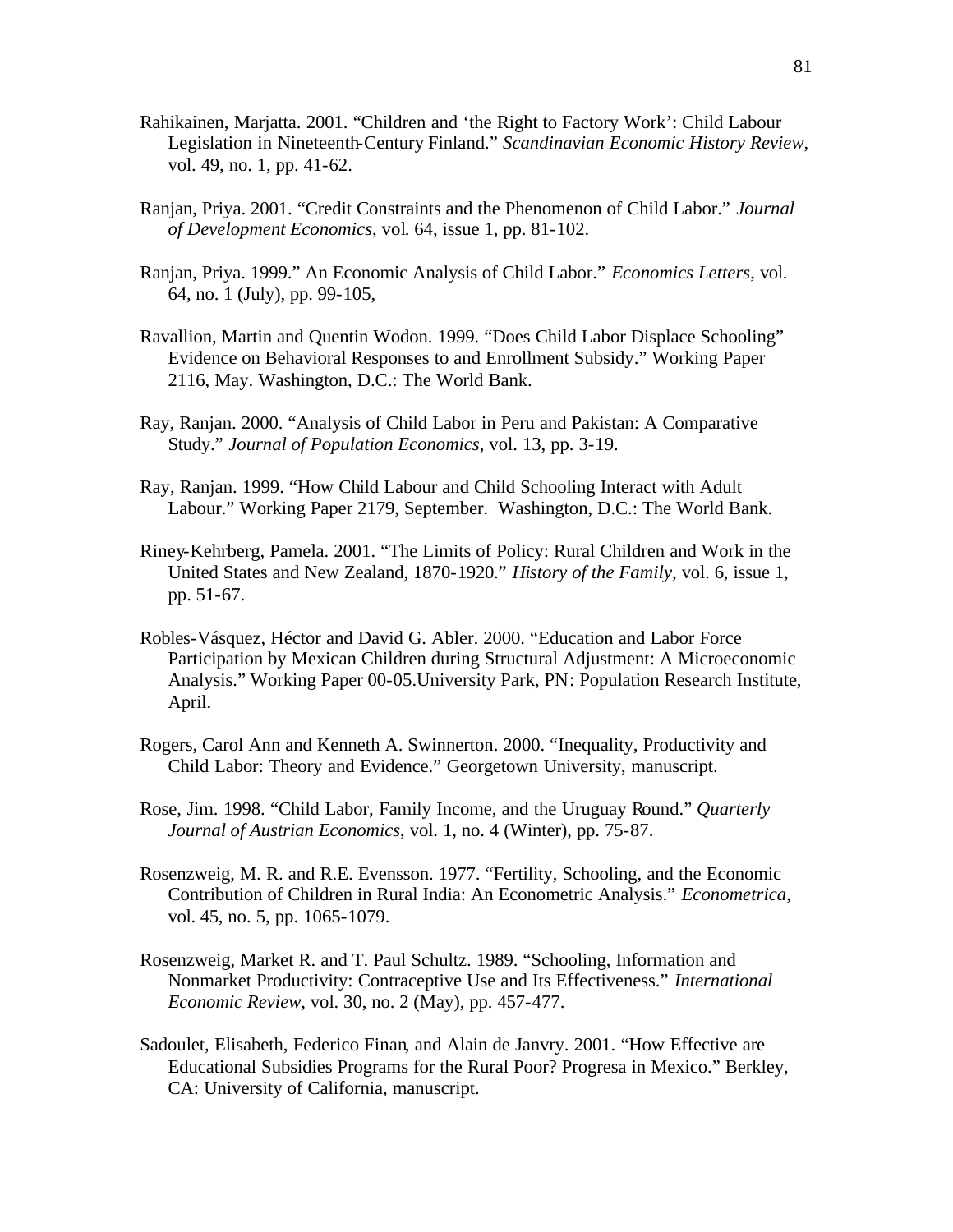- Saha, B. and S. Sarkar. 1999. "Schooling, Informal Experience, and Formal Sector Earnings: A Study of Indian Workers. *Review of Development Economics*, vol. 3, pp. 187-199.
- Sawada, Uasuyuki and Michael Lokshin. 2001. "Household Schooling Decisions in Rural Pakistan." Working Paper 2541. Washington, D.C.: The World Bank.
- Schultz, T. Paul. 1997. "Demand for Children in Low Income Countries." In Mark R. Rosenzweig and Oded Stark, eds., *Handbook of Population and Family Economics*, vol. 1A. Amsterdam: Elsevier, pp. 349-430.
- Shelburne, Robert C. 2001. "An Explanation of International Variation in the Prevalence of Child Labour." *World Economy*, vol. 24 (March), pp. 359-378.
- Sharif, Mahammed and Ranjan K. Saha. 1993. "The Observed Landholding-Fertility Relationship – Is It Monotonic?" *Journal of Development Studies*, vol. 29, no. 2 (January), pp. 319-341.
- Skoufias, Emmanuel. 1995. "Household Resources, Transactions Costs, and Adjustment through Land Tenancy." *Land Economics*, vol. 71, no. 1, pp. 42-56.
- Skoufias, Emmanuel and Susan W. Parker. 2001. "Conditional Cash Transfers and their Impact on Child Work and Schooling: Evidence from the *PROGRESA* Program in Mexico." FCND Discussion Paper No. 123, October. Washington D.C.: International Food Policy Research Institute.
- Skoufias, Emmanuel and Susan W. Parker. 2001. "Labor Market Shocks and their Impacts on Work and Schooling: Evidence from Urban Mexico." FCND Discussion Paper No. 129, March. Washington D.C.: International Food Policy Research Institute.
- Spencer, Byron G. 1992. "Labor Supply and Investment in Child Quality: A Study of Jewish and Non-Jewish Women: A Comment." *The Review of Economics and Statistics*, vol. 74, issue 4, November, pp. 721-725.
- Swaminathan, Madhura. 1998. "Economic Growth and the Persistence of Child Labor: Evidence from an Indian City." *World Development*, vol. 26, no. 8, pp 1513-1528.
- The Probe Team. 1999. *Public Report on Basic Education in India*. New Dehli: Oxford University Press.
- Tuttle, Carolyn. 1999. *Hard at Work in Factories and Mines. The Economics of Child Labor During the British Industrial Revolution*. Boulder: Westview Press.